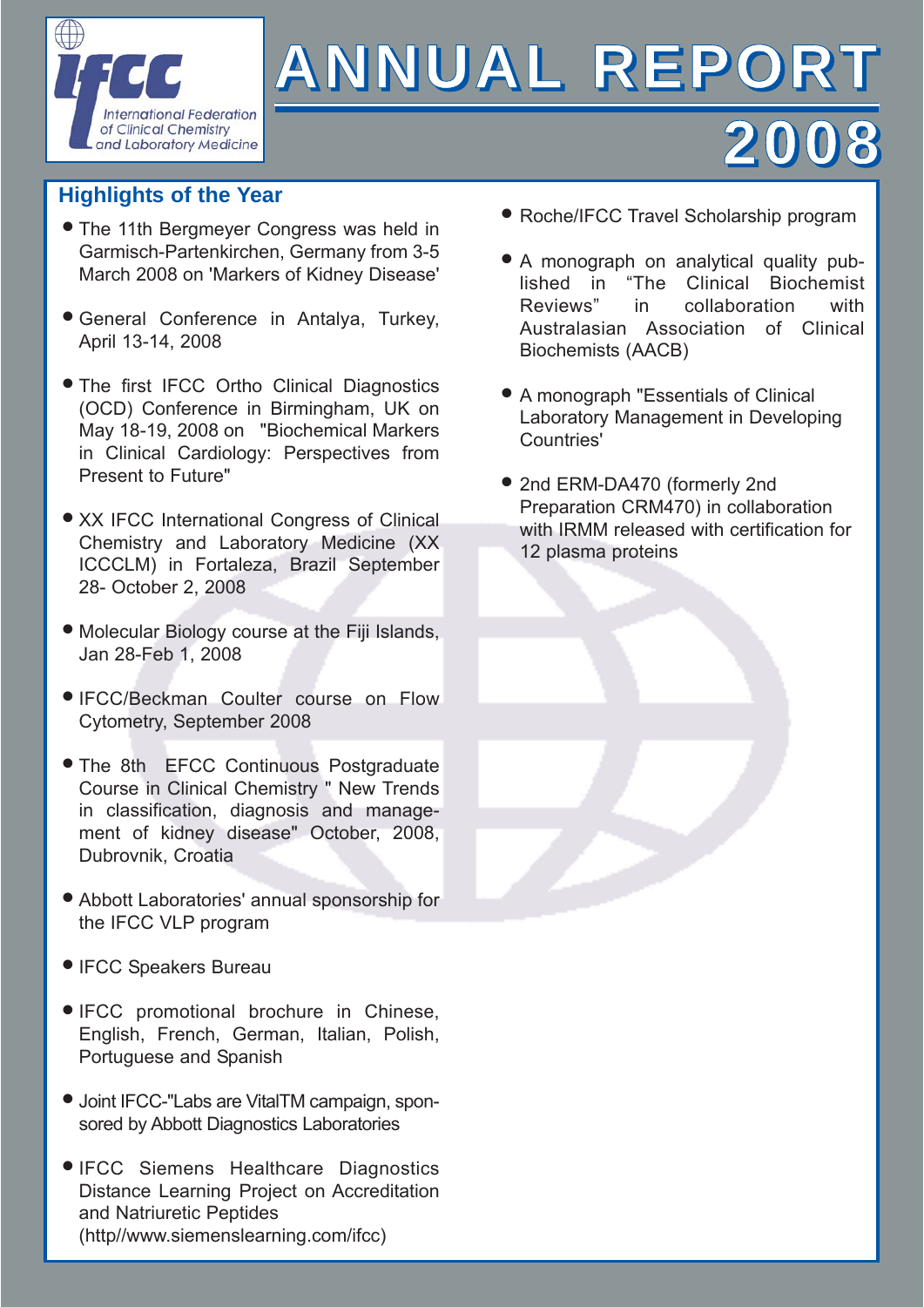# **GENERAL GENERAL CONTENTS CONTENTS**

| <b>Message from IFCC President</b>                                       | 3              |
|--------------------------------------------------------------------------|----------------|
| <b>Executive Board</b>                                                   | 5              |
| <b>Treasurer</b>                                                         | 6              |
| <b>Awards Committee</b>                                                  | $\overline{7}$ |
| <b>IFCC Full Member Societies</b>                                        | 11             |
| <b>IFCC Corporate Members</b>                                            | 65             |
| <b>Organizations (Regional) Affiliated with IFCC</b>                     |                |
| Asian-Pacific Federation of Clinical Biochemistry (APFCB)                | 65             |
| ArabFederation of Clinical Biochemistry (AFCB)                           | 70             |
| Latin-American Confederation of Clinical Chemistry (COLABIOCLI)          | 71             |
| European Federation of Clinical Chemistry and Laboratory Medicine (EFCC) | 69             |
| <b>IFCC Divisions, Committees and Working Groups</b>                     |                |
| Committee on Congresses and Conferences                                  | 71             |
| <b>Scientific Division</b>                                               | 74             |
| <b>Education and Management Division</b>                                 | 79             |
| <b>Communication and Publication Division</b>                            | 80             |
| <b>IFCC Documents Published in 2008</b>                                  | 84             |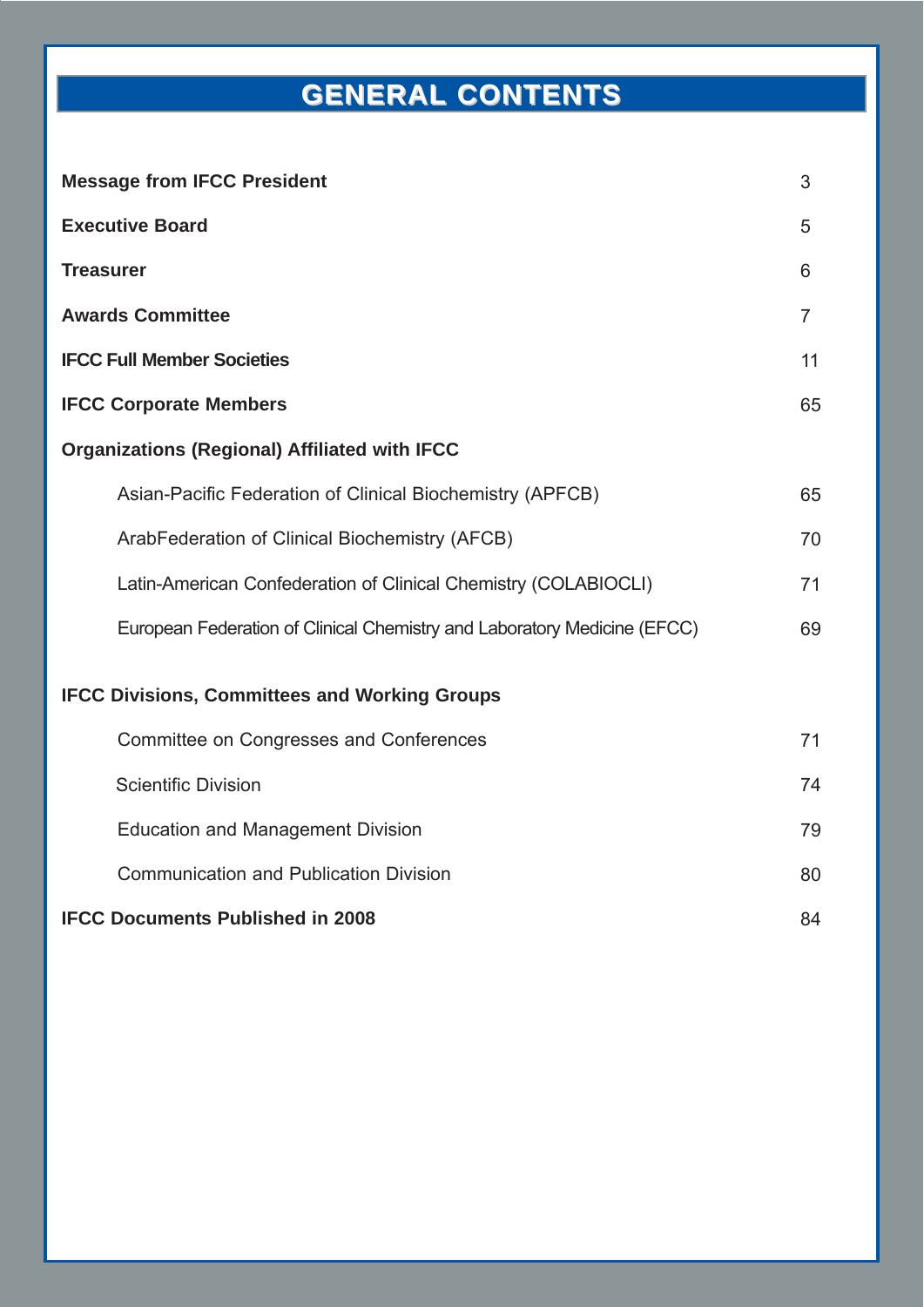# **MESSAGE FROM THE PRESIDENT OF THE IFCC, DEC 31, 2008 MESSAGE FROM THE PRESIDENT OF THE IFCC, DEC 31, 2008**



The Executive Board of the IFCC this year continued to work on the Vision developed for the IFCC at the beginning of my term in 2006.

If you remember from last year we decided to concentrate on:

**1)** *Developing integrated proj-*

*ects* so that the work that is done by the Scientific Division (SD) in establishing reference methods and materials will be integrated with the other Divisions. The Education and Management Division (EMD) will assist with educational materials understanding these reference methods and new standards and materials. The Communications and Publications Division (CPD) will be sure that information about these changes will be posted on our web site and disseminated as widely as possible. The Congress and Conference Division (CCD) will ensure that meetings contain sessions devoted to the newest work from the SD. Thus, the loop will be completed.

I am pleased to tell you that the Past President, Professor Mathias Müller, is spearheading this effort. The work has started on a project related to pharmacogenetics, and another is being started on screening for renal function.

**2)** *Improvement of public relations* is of high priority. We must work, through CPD, to make members of our Member Societies are fully aware of IFCC activities.

**3)** According to current WHO data, fully 80% of diagnoses are based on laboratory results. We need to work with physicians to enable them to understand our role in their success with patient diagnoses and therapies. Likewise, we need to make the global community of present and future patients understand our role.

I delighted to announce that we, through the leadership of Dr. Ellis Jacobs, the Chair of the Communications and Publications Division (CPD), and his team are working together with Abbott Laboratories and their "Labs are Vital" program to ensure that the knowledge of what IFCC does not only reaches our Members, but also the general public. We are also striving to be timelier and more thorough with getting information re our programs on our web site, www.ifcc.org.

In addition, Dr Tomris Ozben, the Chair of the Committee on Congresses and Conferences, has worked well with CPD in getting a large variety of meetings announced on our web, and has been very active in encouraging the use of auspices and the IFCC logo to get information about these widely distributed.

CPD has produced an excellent Public Relations brochure that is available in many languages.

**4)** Education. We should develop educational programs that involve not only our Member Societies, but clinicians and patients as well. We must continue to develop many specialized educational programs, such as the one in evidence-based medicine and in analytical quality.

The substantial grant from Abbott Diagnostics has allowed us to expand our Visiting Lecturer Program (VLP) to developing countries in a major way. The effort has been very successful under the leadership of Ms. Janet Smith, the Chair of the Education and Management Division, and Dr Leslie Lai, the Vice-chair of EMD and the person directly responsible for the VLP program

**5)** Assisting Developing Countries should be a priority. One of the critical needs of those of our Member Societies that qualify as developing countries is improvement of analytical results and helping these nations learn about new and better approaches to our discipline.

We have obtained a grant from Roche Diagnostics Gbmh to enable persons from developing countries to apply for travel grants to our meetings. Twenty young scientists from developing countries took advantage of these travel scholarships to attend the International Congress of Clinical Chemistry and Laboratory Medicine in Fortaleza, Brazil. Their level of excitement and enthusiasm was wonderful to see. You are able to see their reports on our website.

In addition we have just started a distance e-earning program, with the support of Siemens Healthcare Solutions. The first such program was on BNP. It has been accessed by scientists from many developing countries.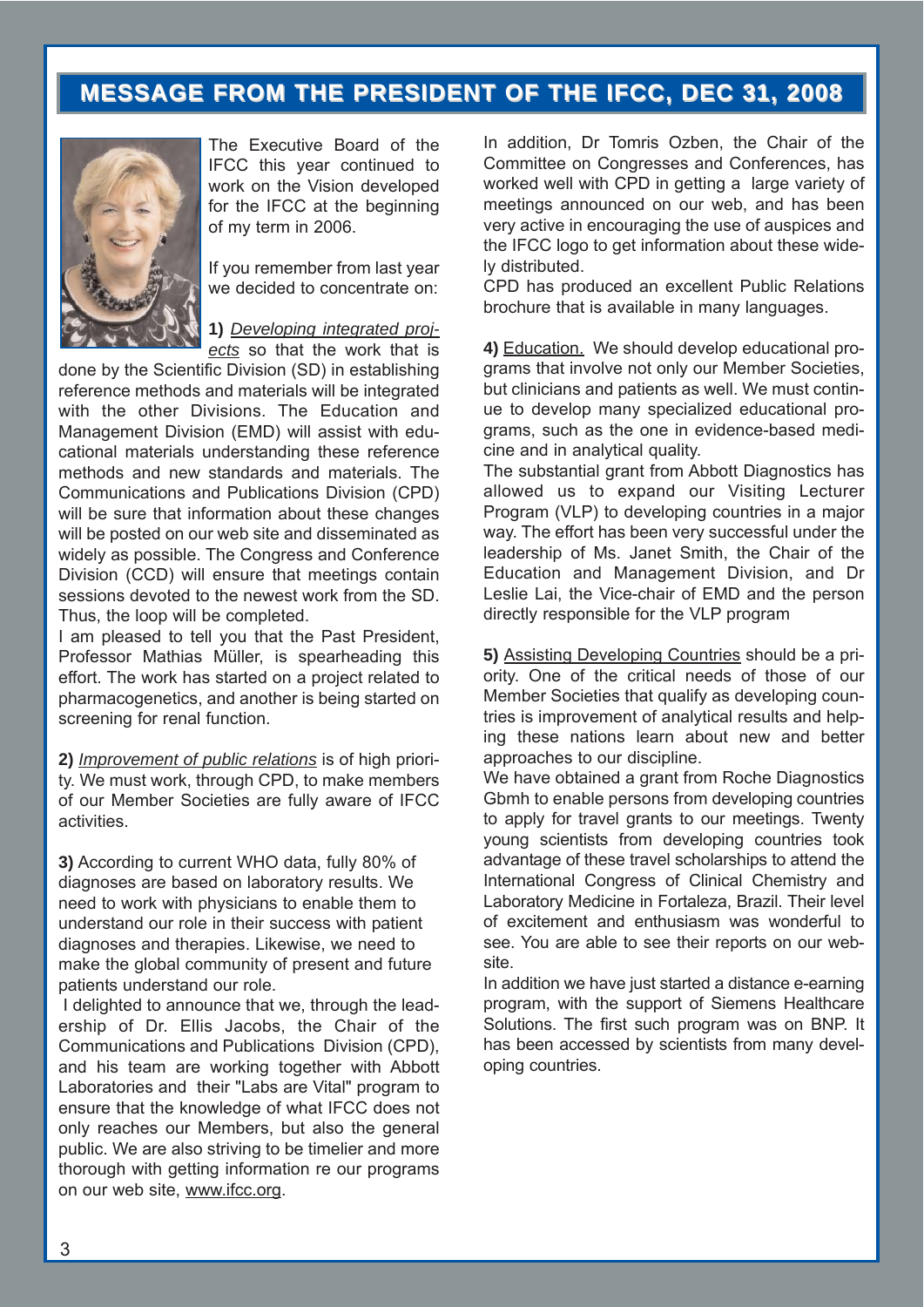Four members of the IFCC Executive Board traveled to South Africa in order to stimulate interest in IFCC. We spent an entire afternoon describing IFCC and its benefits. Delegates from South Africa, Nigeria and Kenya participated in lively discussion. We will be working to increase the number of African Members of IFCC, and hopefully they will form an African Federation. I have been aided by Professor Vanessa Steenkamp, of South Africa in this endeavor.

As I mentioned above, to this end we have strengthened our VLP and we have also obtained a very generous grant from Ortho Clinical Diagnostics Inc. (OCD), to allow us to hold a biannual specialized program at a low registration fee, so that it is easier for persons to attend. The first of these Conferences on Cardiac Biomarkers was held in Birmingham, UK in May. It was superbly organized by Professor Mauro Panteghini, and it was one of the most interactive and excellent conferences that I have attended.

**6)** Reflect better the fact that the term "Laboratory Medicine" is part of the name of our organization. We should seek areas in which we can expand our scientific activities, such as in Microbiology and Virology. The SD should set up Working Groups to deal with these expansions.

This part of the vision is being looked at, and we hope to look at methods for testing for HIV by POCT. How has your President spent her time over the last three years? I have been very involved with raising corporate monies to either strengthen existing programs or to add new ones. I was deeply involved with working with the Scientific Division over the resistance by clinicians from many countries to the implementation of the new recommendations regarding the measurement of HbA1c. I worked with the Executive Director of the American Diabetes Association to have a "summit" meeting in Milan with key players on both the scientific and clinical side to develop an agreement about how we should proceed.

I visited many Member Societies during 2006 and 2007 that have been mentioned in previous reports. In 2008 I visited Egypt, Guatemala, Cuba, Turkey, the UK, South Africa, Brazil, and Vietnam. I have been very impressed with the enthusiasm and interest in IFCC and its programs.

This year we held our General Conference in Antalya; it was the best attended ever. It was well organized with the help of Tomris Ozben from Turkey and the staff of the IFCC Office. There was a special program to enable National and Corporate Representatives to work with the Past Presidents to look at the future of IFCC. I received many positive comments about these sessions. I daily deal with about 60-80 e-mails, which all need to be answered. This year also saw the International Congress of Clinical Chemistry and Laboratory Medicine take place in Fortaleza, Brazil. It was extremely well attended and was well organized by Dr. Ulisses Tuma. There were attendees from over 100 countries attending.

With the help of the EB I have worked on increasing the number of IFCC Full Members. By March of next year we will have increased our Membership from 72 to 82.

It has been a pleasure to work with a very helpful, supportive and enthusiastic Executive Board, as well as with the Division Chairs who keep all the activities of IFCC running very effectively. It was a great pleasure to see the large number of publications that emanated from the work of the Scientific Division under the leadership of Professor Mauro Panteghini.

I owe special thanks to the great support from the IFCC Secretary, Dr. Päivi Laitinen and to the IFCC Office staff.

In saying goodbye, I wish you all a successful and healthy 2009.

I wish our incoming President, Dr. Graham Beastall much success.

*Best wishes, Jocelyn M. B. Hicks, President IFCC*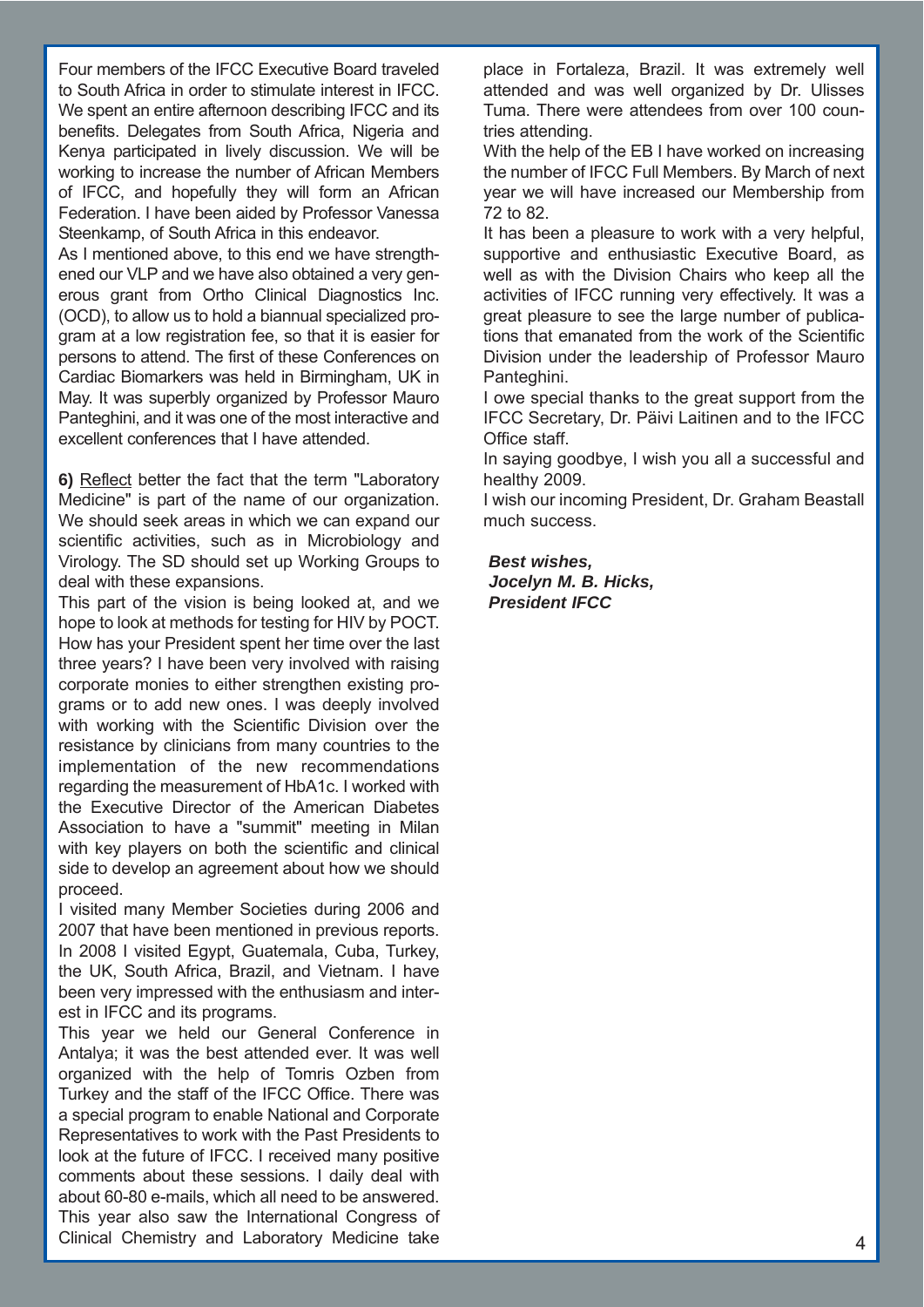# **EXECUTIVE BOARD (EB) EXECUTIVE BOARD (EB)**

The year 2008 was important in many ways for the IFCC. The Executive Board had its first meeting of the year in Antalya, Turkey, on April 11-12, 2008 prior to the IFCC General Conference. The second meeting was held in Fortaleza, Brazil, on September 27, 2008 prior to the XX IFCC International Congress of Clinical Chemistry and Laboratory Medicine, WorldLab 2008 (XX ICCCLM). The third EB meeting was a normal budget meeting which was held in Milano, Italy on November 30 - December 2, 2008. Thus the Chairs of Divisions joined the EB to report on their year's activities and to present their budget proposals for 2009. The full detailed annual reports of the Divisions follow later.

The General Conference was held in Antalya, Turkey, on April 12-14, 2008. It is held in every three years, usually during the second year of the three-year cycle of the IFCC. The participants of the Conference are members of all the IFCC functional units: the Executive Board, Division Executive Committees, Divisional Committees, and possibly some Working Groups. The purpose of the General Conference is to present to all the participants the achievements of the past triennium and the programs for the future. This allows the members of the various functional units to hear about all the activities carried out within the IFCC. The General Conference is also an opportunity for the IFCC officers to meet with each other and discuss their activities.

National Representatives and Corporate Members were also invited to the Antalya General Conference. This was a unique opportunity for them to learn of the IFCC activities and to meet with each other and the IFCC officers.

The General Conference in Antalya was a success with more than 200 participants. Most of the participants were members of the IFCC Divisions, Committees and Working Groups, but about half of the National Societies were also represented. During the first two days of the conference Executive Board and Division Executive Committees had their meetings. The official opening ceremonies were on the third day of the conference and the National Representatives and Corporate Members were present. The President, the Treasurer, The Division Chairs and the Corporate Representative in EB gave their reports. Also three reports on special Task Forces of the IFCC (Integrated IFCC projects, Pediatric Laboratory Medicine, Global Campaign of Diabetes Mellitus) and well as reports from Regional Federations (APFCB, EFCC, AFCB, COLABIOCLI)

were given. All these reports are available on the IFCC website (www.ifcc.org).

The fourth day of the General Conference was reserved for the National and Corporate Representatives totally. They were all divided into five discussion groups chaired by the Past Presidents of the IFCC. The topics for the discussion Groups were the following: The mission and future of Lab Medicine, Educational programs and training needs, especially in developing countries, The laboratory's role in improving the quality of patient care, Linking IFCC activities with clinical associations, Developing diagnostic guidelines. The Discussion Groups spent a couple of hours discussing their topics and they also prepared a presentation of their discussions. These were presented to all the participants in the afternoon.

The main message of the discussion groups was that the IFCC has to collaborate more with the International Clinical Associations as well as with the National Societies and this has to be two-way communication. The EB has listened to the suggestions of these discussion groups and is working on the following topics. IFCC has created together with Siemens a distance-learning project, which is at the moment available on **http://www.siemenslearning.com/ifcc.** The first program is on the Natriuretic Peptides. A working group on the relations with the clinical associations has been formed. The Groups also recognized that IFCC has to focus more on helping the developing countries by developing guidelines on topics like HIV, hepatitis, prenatal and neonatal screening. Harmonisation of curricula for training of the specialists for clinical chemistry is also important for developing countries, as well as training in quality issues.

The General Conference was not only hard work, but often informal discussions over a cup of coffee are the most important for the delegates. Despite the tight and busy schedule there were a lot of opportunities to meet with each other and make new friends.

The 20th International Congress of Clinical Chemistry and Laboratory Medicine held in Fortaleza, Brazil on September 28 to October 2, 2008, was a very successful congress. There were about 4000 participants, coming from 82 different countries. Majority of the participants came from Latin American countries. During the Congress, in addition to the IFCC EB meeting, the Divisions and many Committees also held their meetings. In addition they organised several symposia at the Congress. Also the IFCC triennial Council meeting was held before the opening of the Congress. Council meeting is always the one everybody expects with anxiety, because the new Executive Board is elected by the delegates of the Council.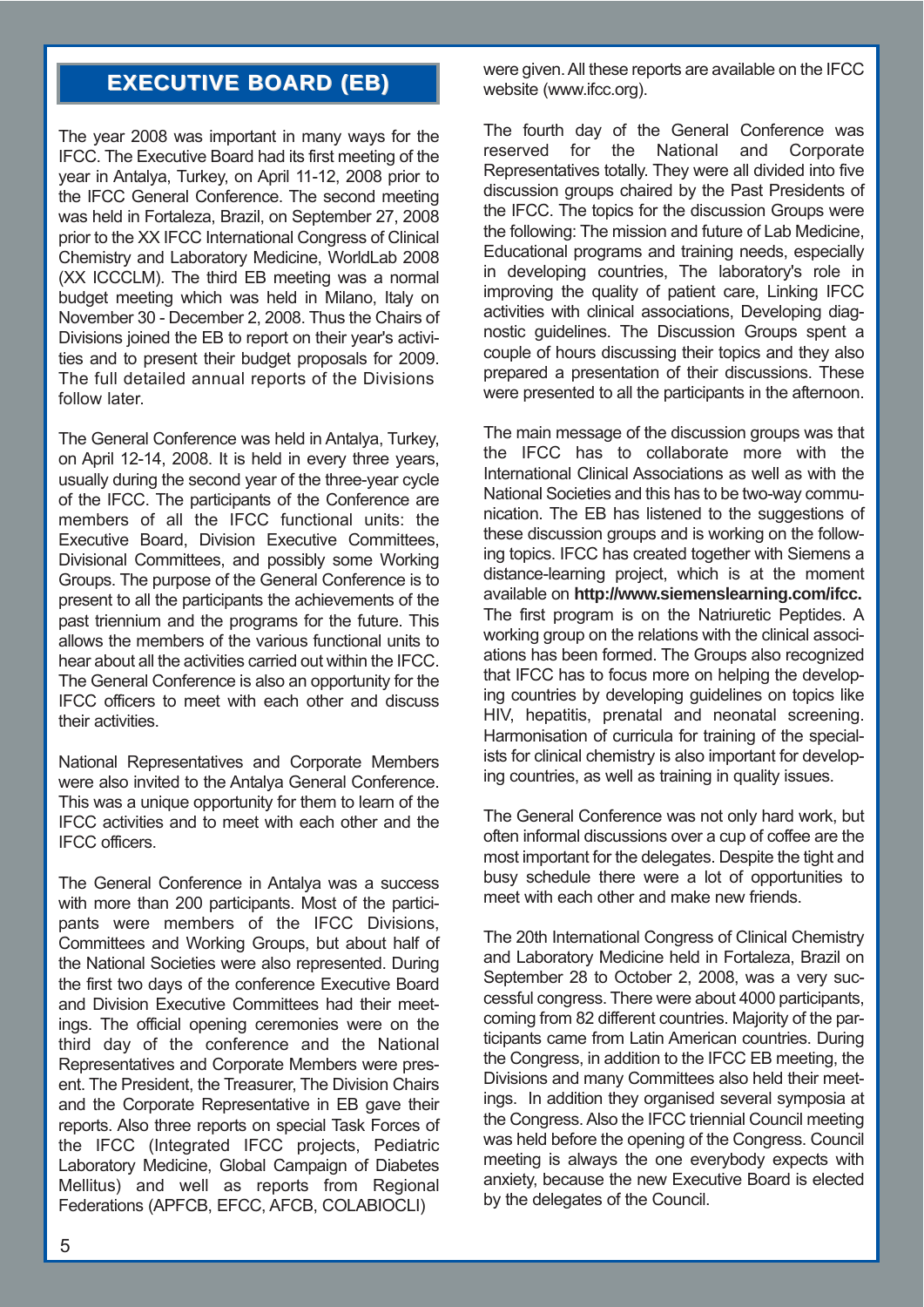The agenda of the Council meeting started with triennial reports of the President, the Treasurer, the Vice-President and the Chairs of the Divisions. The IFCC President Jocelyn Hicks highlighted some of the achievements of the present Executive Board (EB). After the reports there were the elections in the agenda. This time 59 of the 79 Full Member Societies attended the Council meeting and they all were allowed to vote. The voting process itself is a complicated one, but this time there was no question of the final result. Graham Beastall was elected IFCC President during the first round by the majority of votes. Also Chris Lam was elected Vice-President on the first round by the majority of votes. For the Secretary and the Treasurer there were only one candidate and these election were approved by acclamation. For the Member of the EB there were 7 candidates. Ulisses Tuma and Joe Lopez were elected on the first round by the majority of votes. A second round was needed for the third position and Bernard Gouget was elected. Jocelyn Hicks will stay on the Board as Past-President for the three-year term. We have a new EB which represents quite well all parts of the world and I am sure we will have exciting times ahead of us.

The joint IFCC--"Labs are VitalTM" campaign, sponsored by Abbott Diagnostics Laboratories, which was launched during EuroMedlab was promoted in major congresses and conferences during the year. You will find more detailed information about "Labs are VitalTM" in the CPD report below.

EB has focused on enhancing public relations and how to activate IFCC membership in the activities of the Federation. For this purpose Communications and Publications Division developed an IFCC promotional brochure which has been published in several different languages (Chinese, English, French, German, Italian, Polish, Portuguese and Spanish), and other translations are in progress.

#### **Membership**

The Association for Clinical Biochemistry, Sri Lanka (ACBSL) and the Ukrainian Society of Clinical Laboratory Diagnostics (USCLD) were approved unanimously as new Full Members by the IFCC membership via a mail ballot. At the end of 2008 the IFCC had thus 79 Full Members. They are warmly welcomed into the Federation.

A letter was sent to National Representatives of the Full Members and to the Presidents of the Full Members asking for the annual reports of the National Societies. 48 reports were received to be included in the IFCC Annual Report 2008, which is available on the IFCC website www.ifcc.org.

Significant milestones were reported for a number of National Societies:

The National Society of Czech Republic celebrated 50th anniversary in 2008 and the IFCC plaque was presented to the Society at the WorldLab in Fortaleza, Brazil.

*Päivi Laitinen Secretary IFCC*

### **TREASURER'S REPORT 2008 TREASURER'S REPORT 2008**

For the third year running IFCC assets did not do well due to the international financial crises which hit the market all over the world in 2008. IFCC assets lost almost 25% of their value. The treasurer sought the advice of several financial experts who recommended maintain the assets in their present state. All experts agreed that the market will show instability during 2009 and to start to stabilise gradually during 2010. The revenue from WorldLab in Fortaleza, Brazil compensated some of the losses. Corporate members participated actively in various activities of IFCC, Abbott continued to support VLP, ROCHE supported the travel of Young Scientists to attend Regional & International Conference and Ortho Clinical Diagnostics supported the conference on Inflammation Markers. This in addition to the support provided for the activities of Scientific Division.

The IFCC treasurer will process the EFCC reimbursement of EFCC officers from the allocated budget of the EFCC. Furthermore, the annual dues of EFCC members which were collected for EFCC were transferred to an EFCC sub-account. This account will be managed directly by EFCC treasurer.

Thanks to Full & Corporate Members who paid their annual dues in good time. This helped the IFCC to maintain reasonable cash to implement its activities. The enclosed figures show the major income and expenditure of the IFCC in 2008:



As you may gather from the figures the expenditure of the IFCC office, SD and C-CC make about 50% of the total expenditure. This is due to the involvement of the office in all IFCC activities.

The increase in C-CC expenditure is due to the sponsorship of young scientists to attend WorldLab and the sponsorship provided for the conference on Inflammation Markers. IFCC maintained its support to the Regional & International Organisations. 6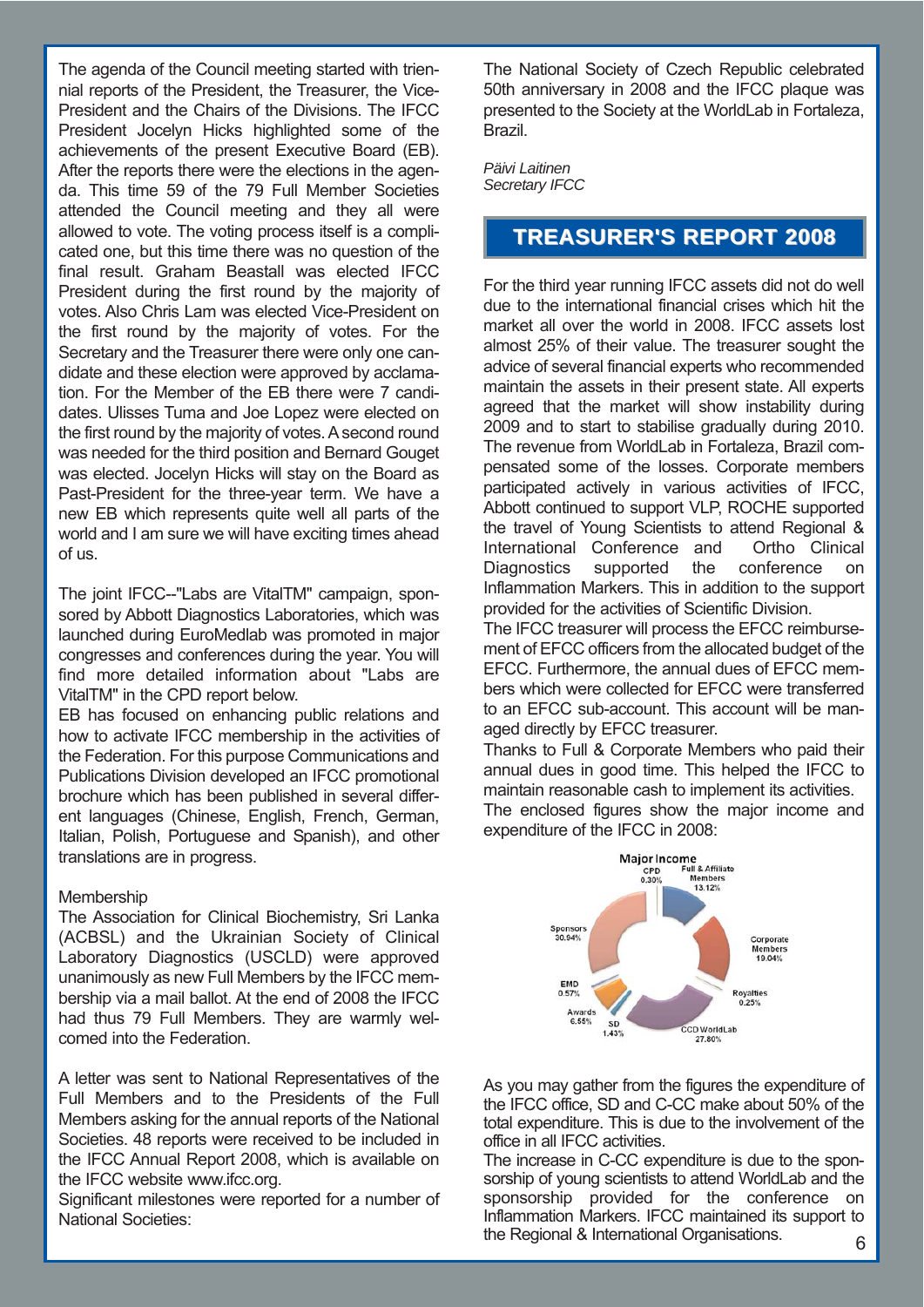

The Executive Board & IFCC Financial Advisory Committee agreed to extend the contract with the present Auditors, Humphreys & Gates who perform their duties in a professional and satisfactory manner for another four years to the end in 2011, this to coincide with the election of a new Executive Board.

IFCC banks, Dresdner Bank & Credit Suisse in Switzerland and Banca Intesa in Italy are co-operating well with the IFCC treasurer and the IFCC office in Milan and they manage our accounts with high standards and professionalism. Online banking has facilitated our task and made it easier to make transactions and to quickly understand our current status.

This following figure shows the performance of the IFCC assets during 2008. As you may see from the figure the loss was big by any standard and we hope we will be able to gain some of our losses in the coming years. Unfortunately, this loss was unavoidable.



Looking forward for 2009 and I am hoping we will see increased income from the upcoming congresses. More focused spending on key goals will be the aim of IFCC during 2009.

*Ghassan Shannan Treasurer IFCC*

# **AWARDS COMMITTEE ARDS COMMITTEE**

The Federation presents several awards to clinical chemists, laboratorians, and others who work in the field of clinical chemistry, laboratory medicine, and clinical laboratory science. These awards are presented to recognize the outstanding achievements by these individuals; to make the scientific community and general public aware of exceptional contributions by them to scientific research and development and the improvement of health care; and to stimulate and encourage other scientists and laboratorians to accelerate their efforts to contribute to the advancement of the field of clinical laboratory medicine and sci-ence.

#### **Awards Committee**

Members of the 2006-2008 Awards Committee conducting the nominations and selection of awardees were: Prof. Vladimir Palicka (Czech Republic), Chair; Dr. Carl Burtis (USA);Prof. Tsutomu Nobori (Japan); Dr. Rosa I Sierra-Amor (Mexico); Prof. Mohamed Shaarawy (Egypt).

#### **Presentation of Awards**

At the IFCC Awards dinner on September 29, 2008 in Fortleza, Brazil, the following Distinguished Awards were bestowed:

#### **2008 IFCC DISTINGUISHED CLINICAL CHEMIST AWARD**

Sponsor: Siemens Healthcare Diagnostics, Inc.



Professor Donald Stirling Young, MB, PhD was selected to receive the 2008 IFCC Distinguished Clinical Chemist Award. This award recognizes an individual who has made outstanding contributions to the science of Clinical Chemistry and Laboratory Medicine or the application of clinical chemistry to the understanding or the solution of

medical problems. Dr Young is Professor of Pathology and Laboratory Medicine and Vice-Chair for Laboratory Medicine, Department of Pathology and Laboratory Medicine, at the University of Pennsylvania. He has had a distinguished career as a scientist, clinical laboratorian and educator and has dedicated his career to the advancement of our profession. Professor Young is recognized especially for his excellent series of books ("Young's Effects") which emphasize the importance of the effects of drugs, disease, pre-analytical variables and herbs and natural products on laboratory tests. He also is the co-editor of the popular text "Directory of Rare Analyses" that is now in its 5th edition.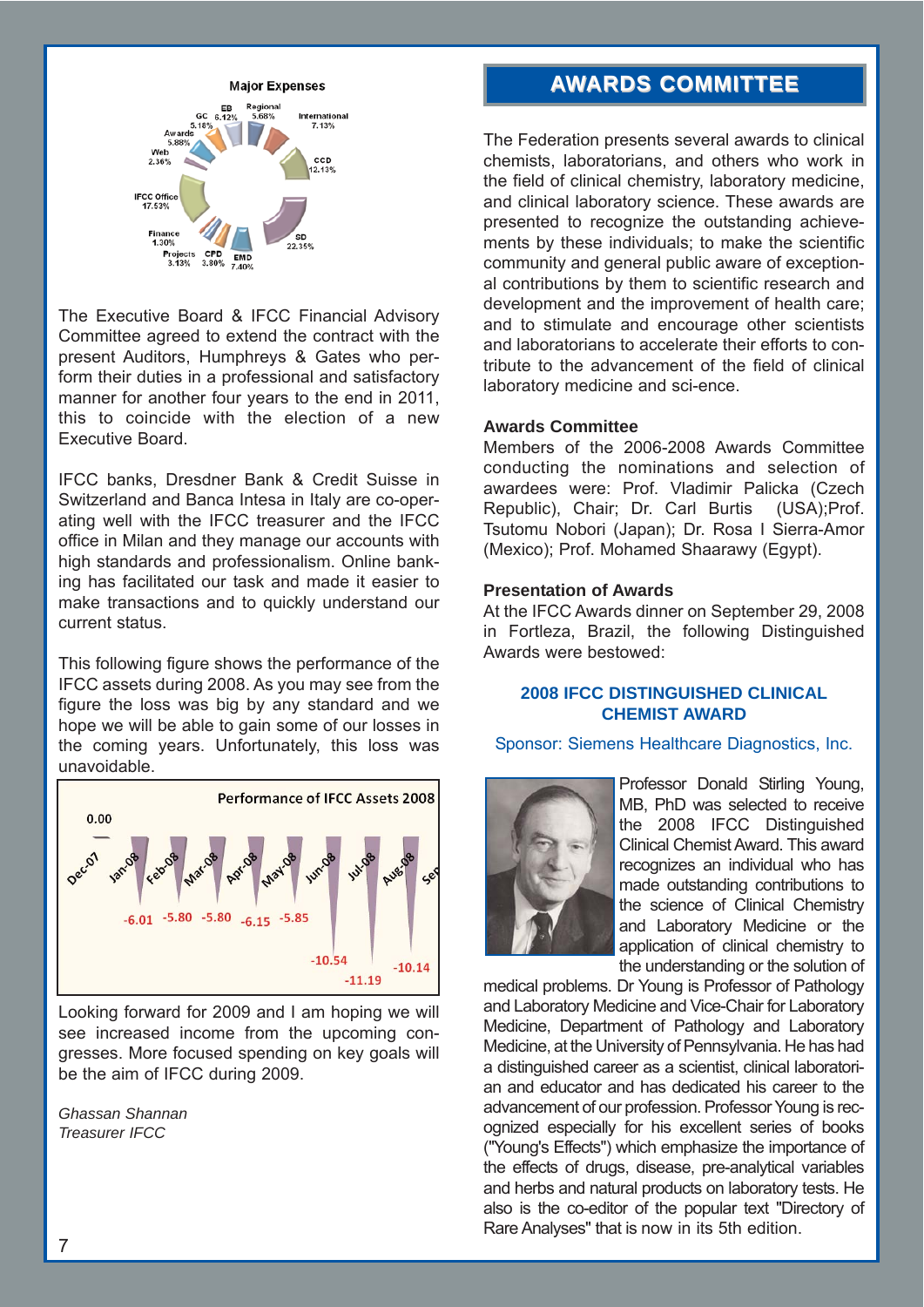The research interests of Professor Young include (1) laboratory quality control and improvement in quality of results, (2) laboratory uses of computers, (3) management of laboratory utilization, (4) biological and analytical components of variation of serum constituents, (5) development of original and specific laboratory diagnostic procedures, (6) laboratory efficiency, and (7) assessment and correlation of laboratory findings with disease.

Dr. Young has served as President of the AACC and the IFCC. He also has served on the Board of Editors of several publications including serving as Chair of the Editorial Board of Clinical Chemistry.

#### **2008 IFCC WISHINSKY AWARD FOR DISTINGUISHED INTERNATIONAL SERVICE**

Sponsor: Siemens Healthcare Diagnostics, Inc



Dr David Burnett, OBE, PhD, FRCPath was selected to receive the 2008 Wishinsky Award For Distinguished International Service. This award honours an individual who has made unique contributions to the promotion and understanding of Clinical Chemistry and

Laboratory Medicine throughout the world. Dr Burnett is currently retired from the National Health Service in the UK.

Dr Burnett has been very active in the development and promulgation of laboratory accreditation which has improved the quality of services and their delivery to patients across the World with the development of International Standards arising from this activity. In 1992, he collaborated with the four major clinical laboratory professional societies in the UK to develop a voluntary accreditation scheme for laboratories. The resultant scheme, known as the Clinical Pathology Accreditation (CPA) UK, was rapidly adopted as the de facto standard for clinical laboratories in the UK. Dr Burnettsubsequently assisted in the development and implementation of regional and national schemes in other countries. Progression of the international aspects of standardisation through international organisations was a natural development and Dr Burnett was and is heavily engaged in the work of ISO/TC212.

In 1996, he received the prestigious honour of the Order of the British Empire for services to Laboratory Medicine.

#### **2008 IFCC AWARD FOR DISTINGUISHED CONTRIBUTIONS IN EDUCATION**

#### Sponsor: Beckman Coulter, Inc



Professor Norbert Tietz PhD was selected to receive the 2008 IFCC/Beckman Coulter Award for Distinguished Contributions in Education. This award honours an individual who has made extraordinary contributions in establishing and

developing educational material for our discipline to improve training and educational programs world-wide or in a region. Professor Tietz is an adjunct Professor of Pathology in the Department of Pathology at the University of California, La Jolla, CA.

Throughout his career, Professor Tietz has been involved in educating and furthering the careers of clinical chemists, laboratorians, and pathologists and his textbooks have served as the basis of many teaching programs around the world for almost four decades.

Professor Tietz is best known as the editor of the first, second, and third editions of the Fundamentals of Clinical Chemistry. This book, now in its sixth edition, remains a primary information source for both students and educators in laboratory medicine. Dr. Tietz also edited various editions of the Textbook of Clinical Chemistry; Study Guide to Clinical Chemistry; and Clinical Guide to Laboratory Tests. Dr. Tietz also served as editor for the clinical chemistry sections of the Dictionary and Encyclopedia of Laboratory Medicine and Technology. He also has taught a range of students from the undergraduate through post-graduate level. For example, in the late 1960's he began graduate programs in Clinical Chemistry at the Chicago Medical School.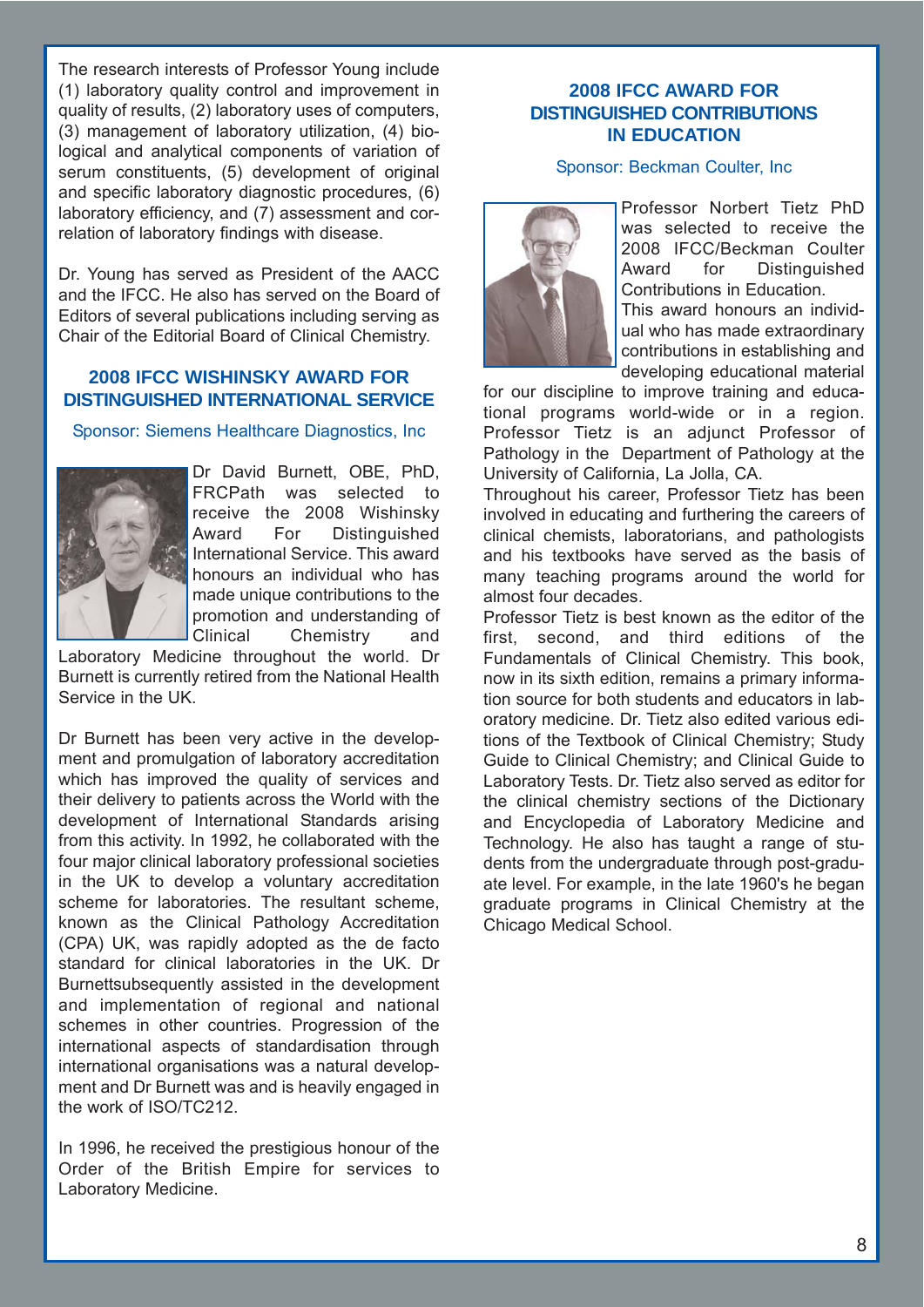#### **IFCC-ABBOTT MOLECULAR DIAGNOSTICS AWARD FOR SIGNIFICANT CONTRIBUTIONS TO MOLECULAR DIAGNOSTICS**

#### Sponsor: Abbott Molecular Diagnostics



Professor Olli Kallioniemi, MD, PhD-currently Director of the Institute of Molecular Medicine at the University of Helsinkiwas selected to receive the 2008 IFCC Award for Significant Contributions to Molecular Diagnostics. This award has been created to

honour an individual who has made unique contributions to the promotion and understanding of Molecular Biology and its worldwide application in Clinical Chemistry and Laboratory Medicine. Throughout his research career, Professor Kallioniemi has successfully combined development of technologies, cancer research and diagnostic development. Currently he is Director of the Institute of Molecular Medicine at the University of Helsinki as well as Director of the Academy of Finland Centre of Excellence in Translational Genome-Scale Biology in the Universities of Turku & Helsinki.

In 1992, Professor Kallioniemi published the first report describing the use of fluorescence in situ hybridization (FISH) for the detection of gene amplifications in breast cancer patients. A second paper described the development of comparative genomic hybridization (CGH) for the diagnosis of genetic alterations in cancer and other diseases.

In 1993 he applied the CGH technology to the discovery of key genetic alterations in cancer. A key paper of his describes a novel mechanism of disease progression and therapy failure in prostate cancer and constitutes the first example where a novel disease mechanism was discovered by CGH and the first time gene amplifications were linked to therapy resistance in human patients. Along with the discovery of CGH, Professor Kallioniemi is globally recognized for the first description of the tissue microarray (TMA) technology. This technology is now routinely used by many molecular pathology laboratories worldwide.

#### **IFCC-ORTHO DISTINGUISHED AWARD FOR LABORATORY MEDICINE AND PATIENT CARE**

#### Sponsor: Ortho Clinical Diagnostics, Inc



Professor Christopher Lam, PhD was selected to receive the IFCC/Ortho Distinguished Award for Laboratory Medicine and Patient Care. This is a new award that recognizes an individual who has made unique contributions in laboratory medicine that have improved patient

care and had had a world-wide impact in clinical medicine. Professor Lam has had a distinguished career as a clinician, scientist, and educator. Currently, he is Professor and Chairman and Chief of Service of the Department of Chemical Pathology, Director of the Clinical Immunology Unit, and Assistant Dean of Medicine (Research) at the Prince of Wales Hospital, the Chinese University of Hong Kong, Hong Kong.

During the Severe Acute Respiratory Syndrome (SARS) epidemic in Hong Kong in 2003 Professor Lam's department developed a reverse transcription-polymerase chain reaction (RT-PCR) assay for early diagnosis of SARS corona virus infection. They also discovered that elevated serum LD1 activity and decreased blood lymphocyte subsets were the best biochemical prognostic indicators for death and ICU admission and characterized the hyperimmune cytokine and chemokine profiles which were useful markers of disease severity.

Professor Lam also has advanced the theory that many acute infections and chronic illnesses are in fact communication diseases caused by cytokine and chemokine aberrations resulting in deranged intercellular communication and intracellular signal transduction. This new concept in laboratory medicine has enhanced the understanding of the pathogenesis and pathophysiology of acute and chronic diseases.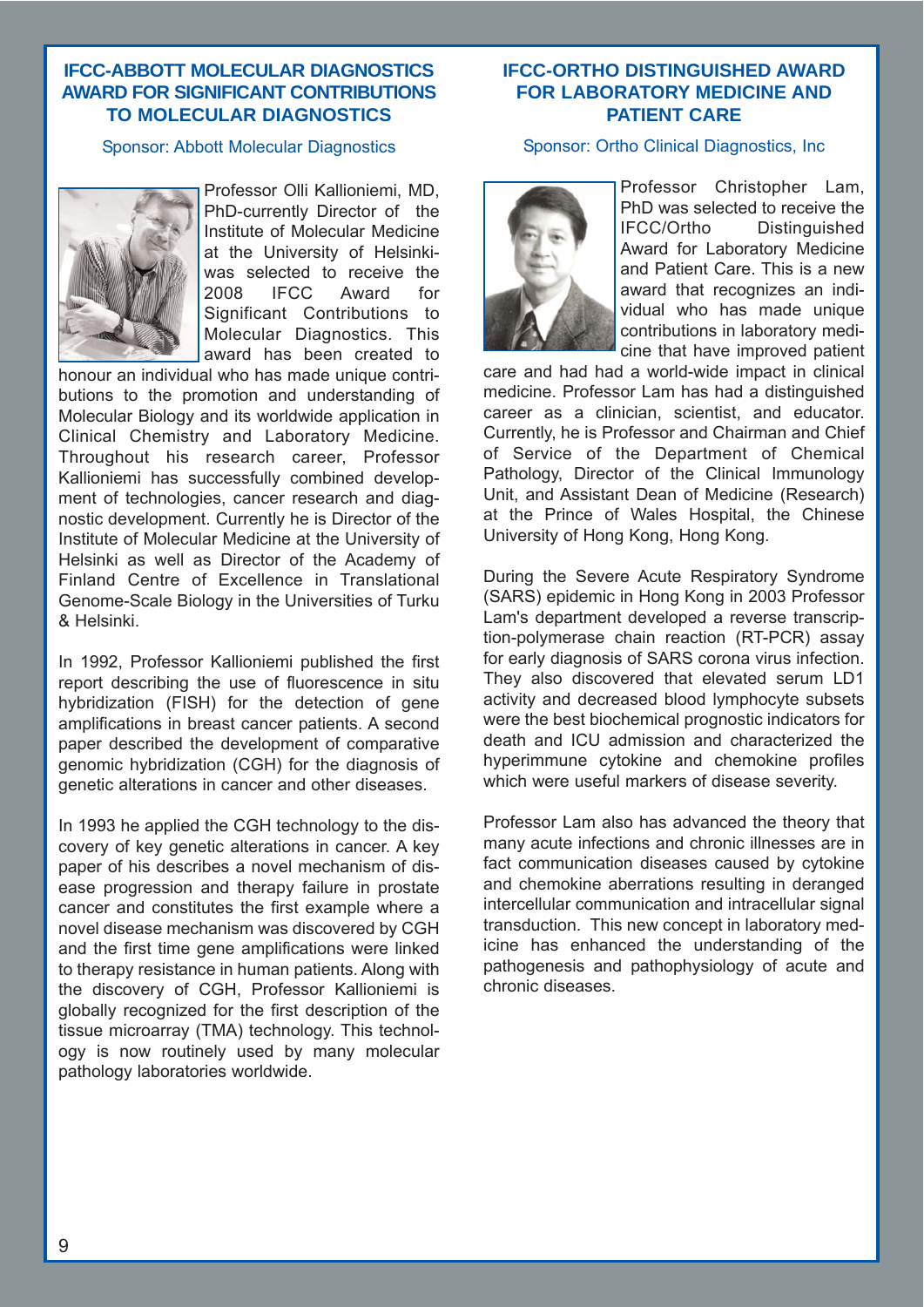#### **IFCC/NIST/CLSI ROBERT SCHAFFER AWARD FOR OUTSTANDING ACHIEVEMENTS IN THE DEVELOPMENT OF STANDARDS FOR USE IN LABORATORY MEDICINE**

Sponsors: National Institute of Standards and Technology (NIST) and Clinical and Laboratory Standards Institute (CLSI)



Professor Lothar Siekmann, PhD was selected to receive the first Robert Schaffer Award for Outstanding Achievements in the Development of Standards for Use in Laboratory Medicine. This award honours an individual who has made unique contri-

butions to the advancement of reference methods and/or reference materials for laboratory medicine. Dr Siekmann is Professor of Clinical Chemistry of the Medical Faculty of the University of Bonn, Germany and Director of the Reference Laboratory I of the German Society of Clinical Chemistry (DGKL).

Professor Siekmann has dedicated his career to the development and application of reference methodology for use in Clinical Chemistry and Laboratory Medicine. Accomplishments of note include (1) development of reference methods and materials based on isotope dilution mass spectrometry (IDMS); (2) development of IDMS reference measurement procedures for hormones in human serum ; (3) development of IDMS reference measurement procedures for metabolites and substrates in human serum and urine; (4) development of IFCC reference measurement procedures for the measurement of the catalytic concentrations of enzymes at 37°C; (5) use of reference methods in proficiency testing ; (6) certification of reference materials; and (7) implementation of the concept of traceability.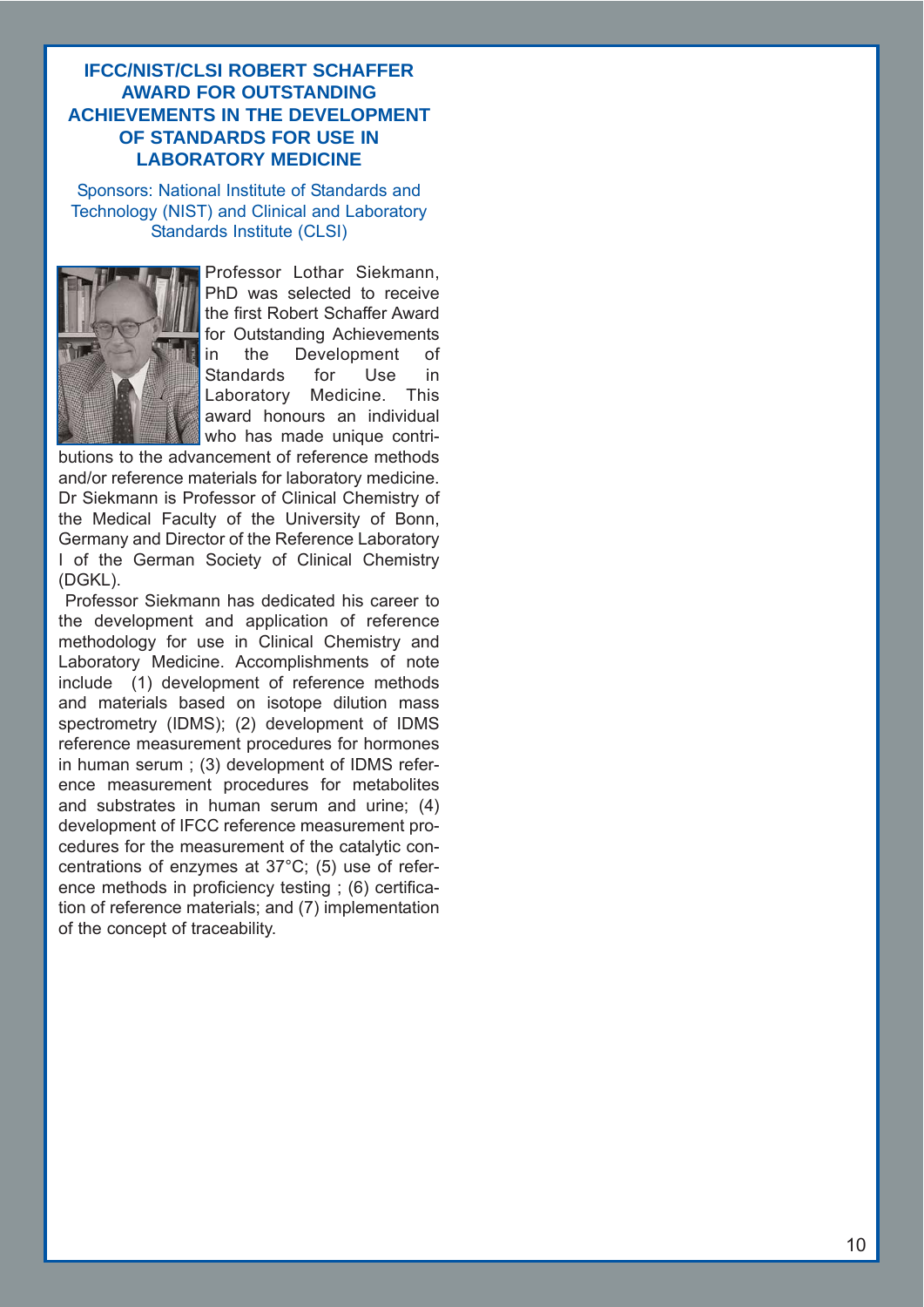# **IFCC FULL MEMBER SOCIETIES**



#### **AUSTRALASIA**

#### **AUSTRALASIAN ASSOCIATION OF CLINICAL BIOCHEMISTS (AACB)**

**IFCC National Representative:** Ms. Jill Tate, e-mail: jill\_tate@health.qld.gov.au **President:** Dr. Leslie Burnett, e-mail: Leslie.Burnett@med.usyd.edu.au

#### **National meetings**

| Name of the meeting                              | Date                 | <b>Topic</b>                                 |
|--------------------------------------------------|----------------------|----------------------------------------------|
| RCPA AACB Chemical                               | 11-15 February 2008  | Clinical and technical                       |
| Pathology Course                                 |                      | laboratory medicine                          |
| <b>RCPA Pathology Update</b>                     | 14-16 March 2008     | Sponsored keynote speaker,<br>Dr Chris Smith |
| <b>AACB Scientific Education</b><br>Seminar      | 2 May 2008           | <b>Diabetes</b>                              |
| <b>AACB Scientific Education</b>                 | 16 May 2008          | PoCT                                         |
| Seminar                                          |                      |                                              |
| AACB IVD Industry                                | 24-26 June 2008      | Clinical & technical lab                     |
| <b>Education Course</b>                          |                      | medicine aimed at Corporate<br>members       |
| <b>AACB Annual Scientific</b>                    | 15-18 September 2008 | Theme, "Lab Medicine:                        |
| Conference                                       |                      | Promoting Population Health"                 |
|                                                  |                      | included VLP Prof Mauro                      |
|                                                  |                      | Panteghini                                   |
| AACB Proteins Workshop                           | 19 September 2008    | Protein separation                           |
|                                                  |                      | techniques                                   |
| <b>AACB Scientific Education</b><br>Seminar (NZ) | 25 November 2008     | Vitamin D                                    |

#### **Education**

- State-based weekly CPD tutorials preparing for MAACB & FAACB examinations
- State-based monthly scientific meetings
- Roman Lectures Prof Eric Kilpatrick (UK) throughout Australia & NZ, July 2008
- Current Concepts Lectures (Lean Six Sigma) during 2008
- Regional Travelling Seminars (EQA & QC) during 2008
- Contribution to Endocrine Society of Australia annual meeting, August 2008
- Joint scientific meeting with Australian Institute of Medical Scientists, July & August 2008

#### **Regional relations**

- Assisted with provision of equipment for Goroka Hospital, New Guinea
- Continued with assistance to Vietnam in setting up external quality assurance system, now with the support of IFCC
- Active member of APFCB

11

#### **International relations**

- IFCC contribution to committees and working groups from many AACB members
- Executive meetings with Association for Clinical Biochemistry, FOCUS May 2008 and AACC Washington Meeting July 2008
- Presentation by Prof Leslie Burnett, (AACB President) at AACC Washington meeting July 2008
- Executive meetings with AACC at Washington meeting, July 2008 and joint scientific meeting Hawaii, November 2008
- Joint meeting with AACC "Laboratory Medicine, Into The Future", Hawaii, November 2008
- Partnering with "Pathologists Overseas" on quality assurance project
- Dr Graham White attended ISO TC212 WG2 meeting in Berlin, December 2008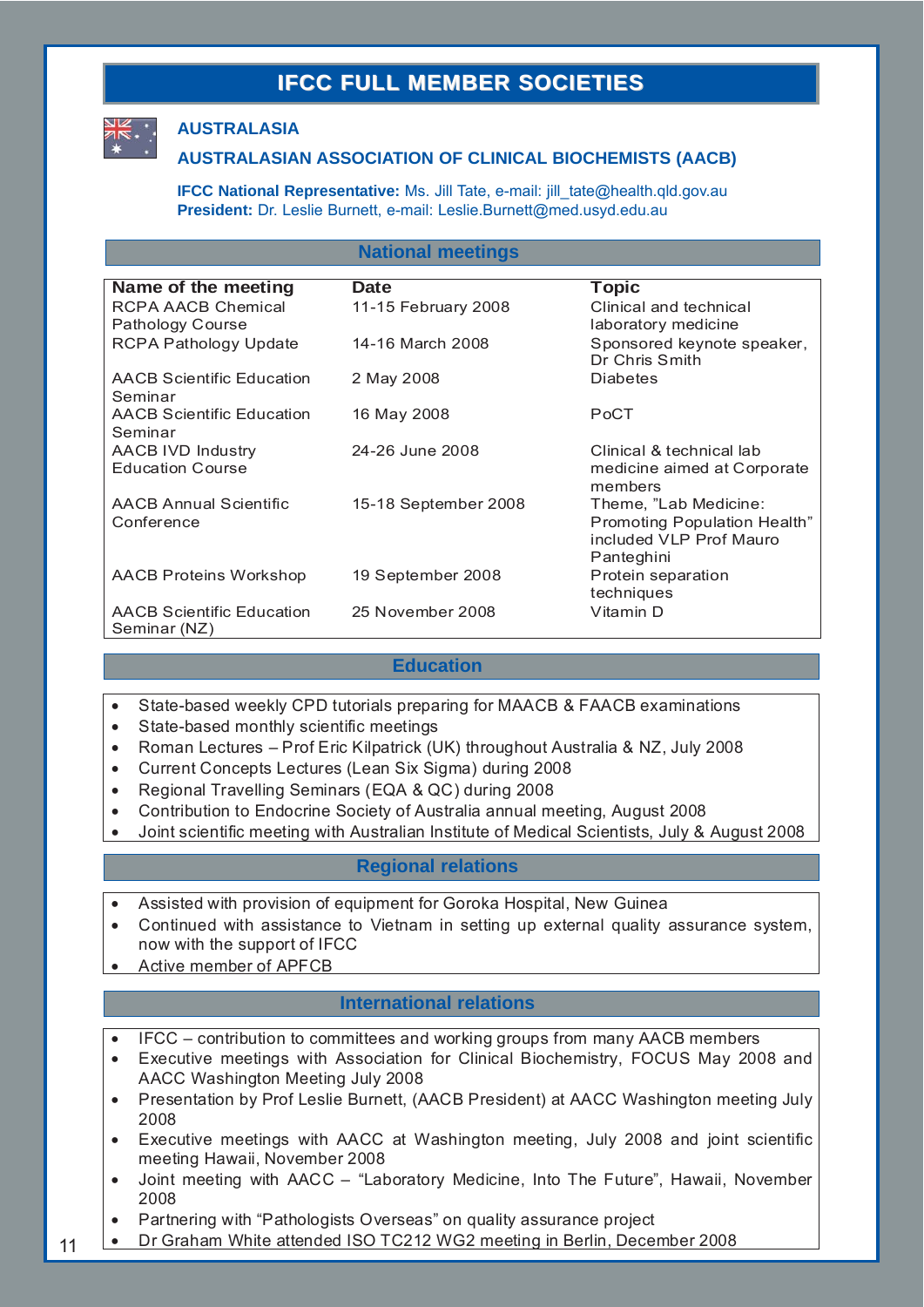# **BELGIUM**

### **SOCIÉTÉ BELGE DE CHIMIE CLINIQUE (BVKC/SBCC)**

**IFCC National Representative:** Prof. Jean-Paul Chapelle, e-mail: jp.chapelle@chu.ulg.ac.be **President:** Prof. P. Wallemacq, e-mail: wallemacq@lbcm.ucl.ac.be

| <b>National meetings</b>  |            |                                                |
|---------------------------|------------|------------------------------------------------|
| Name of the meeting       | Date       | <b>Topic</b>                                   |
| International symposium & | May 15-17  | 2008New trends in clinical biology Emerging    |
| 50th anniversary of the   | 2008       | Technologies and their Impact on Laboratory    |
| <b>BSCC</b>               |            | Medicine and Management                        |
| Joint meeting BSCB &      | October 04 | Pre- and post-analytical aspects in laboratory |
| <b>BSCC</b>               | 2008       | medicine                                       |

#### **Education**

- The BSCC has installed a "young investigators grant" to reward the scientific efforts of young Belgian clinical chemists and scientists active in the field of clinical chemistry. This price will be granted for the first time in 2009 based on publications of 2007-2008. The detailed criteria and conditions for assessment will be published on our website (http://www.bvkc.be).
- The SBCC strives to obtain attribution of credit points for all meetings and conferences it participates in so credit points can be proposed to all conference attendees. In 2008, we were able to offer all participants credit points for maintaining or obtaining their accreditation.
- Through the website, the SBCC strives to offer important scientific information to its members including major educational links (slides of conferences, links to other website, etc...) and an agenda with important events concerning clinical chemistry.

#### **Regional relations**

In 2008, the SBCC has started to increase its collaboration with the Belgian Society of Clinical Biology. It is the intention of both societies to join efforts in practical organisation issues (mailings, symposia).

#### **International relations**

Concerning international relations, SBCC can report the following activities:

- **Participation to IFCC/EFCC meetings with some delegates from our Society.**
- Collaboration with the French Society of Clinical Biology (SFBC) in the congress Brussels 2008.

#### **Additional information**

#### **Royal Title**

During the May symposium in Brussels, the society received confirmation of its Royal Title: from May 15<sup>th</sup> 2008 onwards, the SBCC is granted the title of "Royal Society" by the Belgian King.

This was officially authenticated on November 20 2008 by presentation of the Royal charter. A copy can be viewed on our website.

#### **Symposium 2009**

The next national symposium will be held on April  $23<sup>rd</sup>$ . Details will be available soon on our website.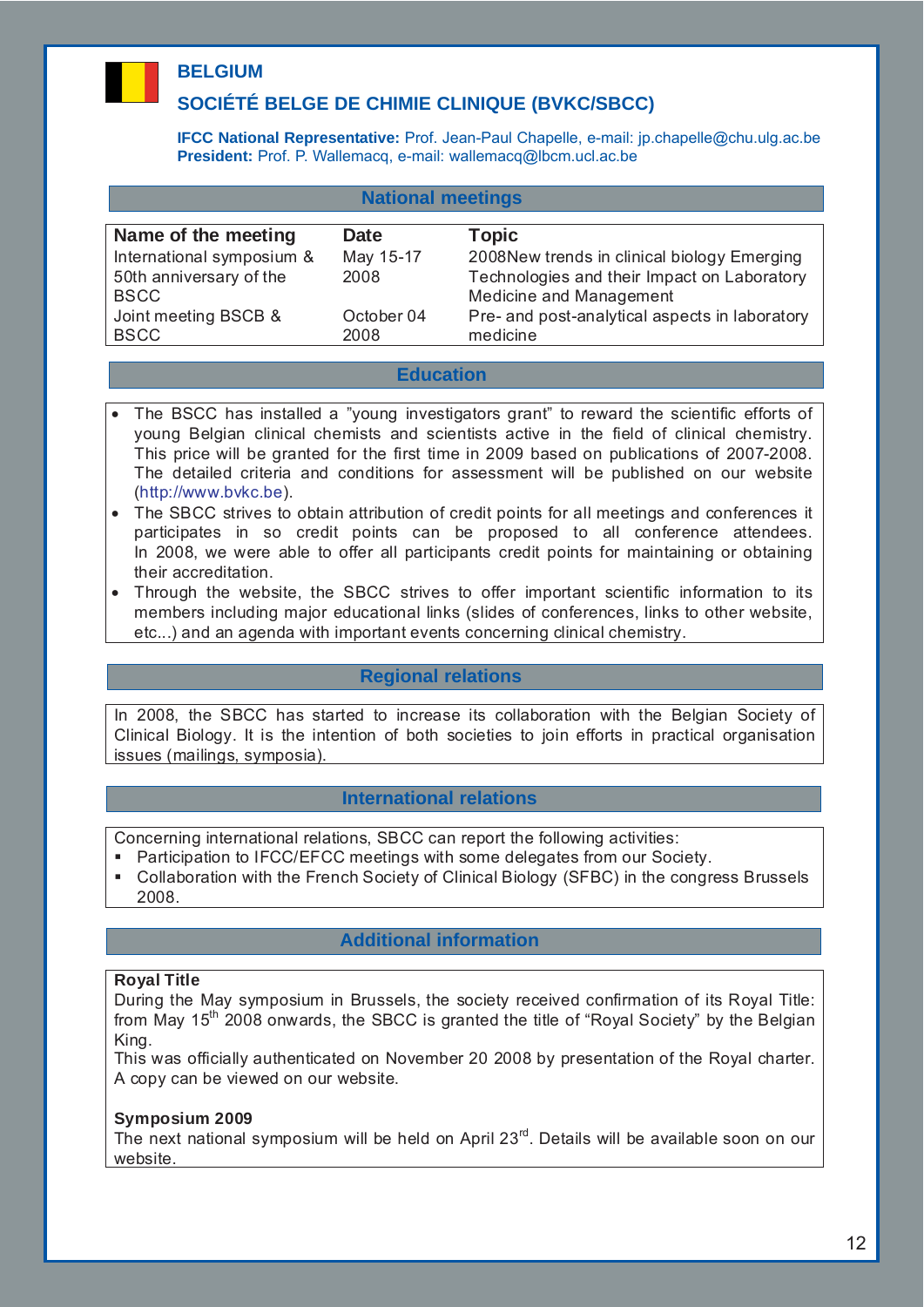#### **BULGARIA**

#### **BULGARIAN SOCIETY OF CLINICAL LABORATORY**

#### **IFCC National Representative/BSCL President:** Prof. Kamen Tzatchev, e-mail: tzatchev@medfac.acad.bg

|                                               | <b>National meetings</b>       |                                                                  |
|-----------------------------------------------|--------------------------------|------------------------------------------------------------------|
| Name of the meeting<br>National Conference of | Date<br>5-7 June 2008 in Varna | Topic<br>Modern trends in Clinical                               |
| <b>Clinical Laboratory</b>                    |                                | Laboratory                                                       |
|                                               | <b>Regional meetings</b>       |                                                                  |
| Name of the meeting                           | Date                           | Society's contribution                                           |
|                                               | 16-18 October 2008 in          | for the meeting                                                  |
| <b>BCLF Meeting</b>                           | Athens                         | Lecture, Posters,<br>Participation in round table<br>discussions |
|                                               |                                |                                                                  |

**Regional relations**

Active member of Balkan Federation of Clinical Laboratory/BCLF/

**International relations**

Bilateral collaboration with German laboratories

#### **CANADA**

#### **CANADIAN SOCIETY OF CLINICAL CHEMISTS**

**IFCC National Representative:** Dr. Patrick St. Louis, e-mail: office@cscc.ca **President:** Dr. Eduard Young, e-mail: office@cscc.ca

#### **National meetings**

| Name of the meeting           | <b>Date</b>      | <b>Topic</b>                |
|-------------------------------|------------------|-----------------------------|
| 2008 CSCC Annual Meeting      | June 8-11, 2008  | "Science on the Rock"       |
| <b>CSCC/AACC Joint Annual</b> | July 19-23, 2009 | Annual Meeting and Clinical |
| Meeting                       |                  | Lab Expo                    |
| Specialty Conference on       | Tbd              | Reporting HbA1C Levels      |
| Reporting HbA1c Levels        |                  |                             |

#### **National meetings**

CSCC Education Roundtables held on the first and last Thursday of the month from October 2, 2008 to May 21, 2009 (17 roundtables) – one hour in length. Participants receive slides in advance and join the roundtable using a toll-free phone number. Participants are welcome to hold the meeting with a group from their laboratory. It is estimated that about 200 people are participating at each roundtable.

2008 CSCC Travelling Lectureship – the lecturer, Dr. Martin Fleisher, NY USA was scheduled to speak in 5 cities across Canada during the period September 23-November 13, 2008. His topic was Tumor Markers. The lectureship is sponsored by Bio-Rad Laboratories.

A webinar on Critical Care Medicine is scheduled for the Spring of 2009 – speaker and topic to be announced. This annual webinar is sponsored by Instrumentation Laboratory.

CSCC is in the process of endorsing 3 position statements of other Canadian associations which have listed CSCC members as an author:

- Vitamin D in adult health and disease: a review and position statement from Osteoporosis Canada
- Canadian Cardiovascular Society Position Statement: Recommendations for the Diagnosis and Treatment of Dyslipidemia and Prevention of Cardiovascular Disease
- Bone turnover markers in the management of postmenopausal osteoporosis: a Canadian perspective (Canadian Osteoporosis Society)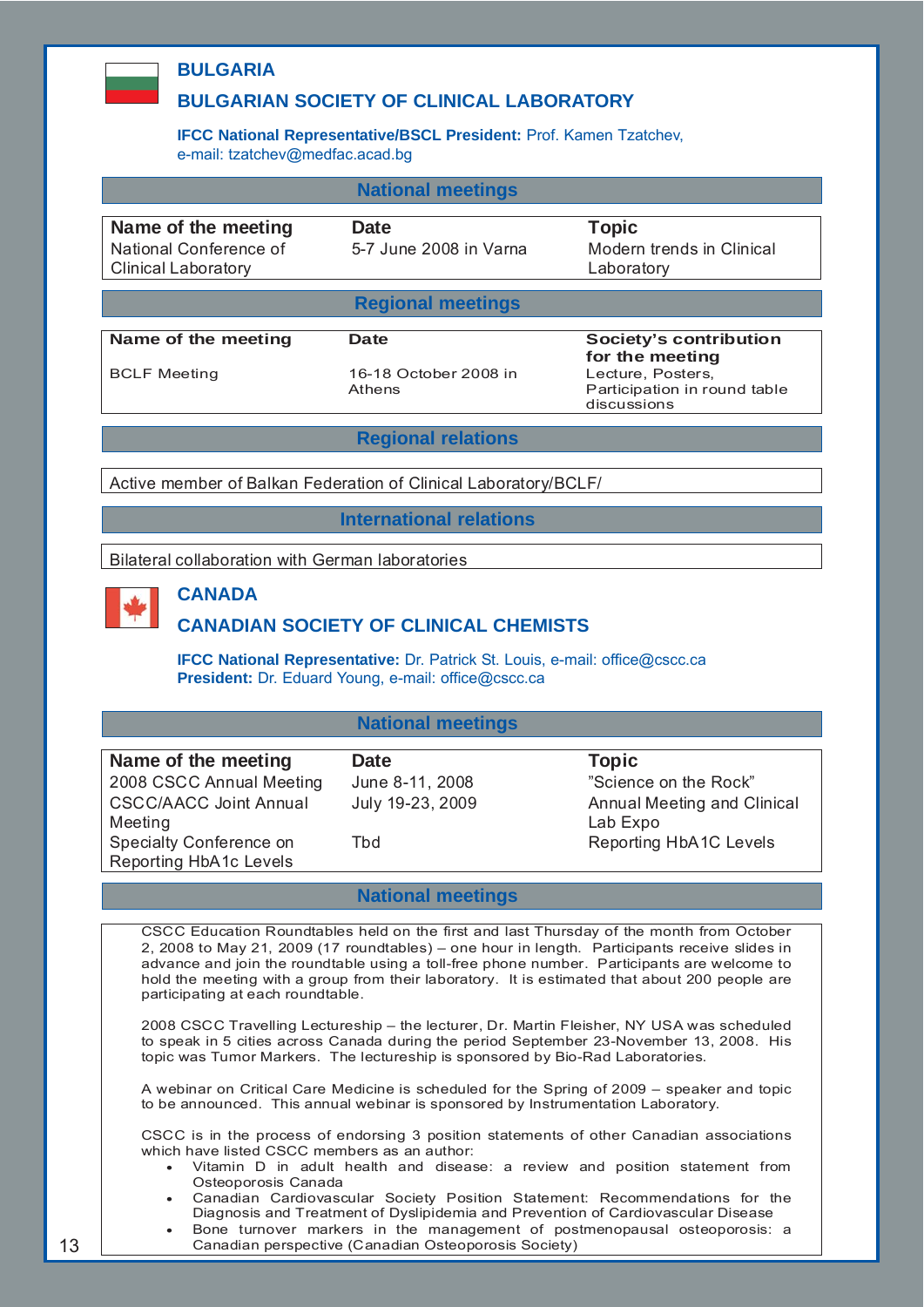#### **Regional meetings**

Name of the meeting Date Society's contribution for **the meeting** 

**See below** 

#### **Regional relations**

CSCC has 7 autonomous Provincial Sections which report annually to the national society. They hold their own conference and administer their own business affairs.

#### **Regional relations**

CSCC has several members serving on IFCC Committees. CSCC continues to nominate candidates for positions as they become available.

CSCC is supporting the IFCC fees of the Cuban Society.

2008 CSCC International Exchange Grants sponsored by Roche were granted to:

- Dr. Khosrow Adeli presented a lecture to the Turkish Society of Clinical Chemists and another to the Iranian Biochemical Society
- Dr. Manuela Neuman presented "Markers for Steatosis and Fibrosis in Hepatitis C Virus Infection to the Romanian Association for the Medical Laboratories and another presentation at the Tirgu Mures Faculty of Medicine at the Intensive Course on Hepatitis C, in Romania.
- Dr Jayashree Bhattacharjee from India received financial support to visit a Canadian Laboratory in the Spring of 2008 and attend the CSCC annual conference.

#### **CROATIA**

#### **CROATIAN SOCIETY OF MEDICAL BIOCHEMISTS (CSMB)**

**IFCC National Representative:** Dr. Dunja Rogic, e-mail: dunjarogic@hotmail.com **President:** Prof. Elizabeta Topic, e-mail: elizabeta.topic@gmail.com

#### **National meetings**

| Name of the meeting                                             | <b>Date</b>  | <b>Topic</b>                               |
|-----------------------------------------------------------------|--------------|--------------------------------------------|
| 19th Symposium of Croatian<br>Society of medical<br>biochemists | May 26, 2008 | Atherosclerosis - cause or<br>consequence? |
|                                                                 |              |                                            |

#### **Education**

The members of CSMB have been organizers and lecturers of Continuous education Courses in Clinical Chemistry and Laboratory Medicine. In 2008, the following courses were organized: Organization and Management in Medical Laboratories; Hematology; and Biostatistics

#### **Education**

| Name of the meeting                                                                              | <b>Date</b>           | <b>Society's contribution</b>                                                        |
|--------------------------------------------------------------------------------------------------|-----------------------|--------------------------------------------------------------------------------------|
| 18 <sup>th</sup> Symposium in<br>alcoholism and molecular<br>diagnosis                           | November 15, 2008     | for the meeting<br>Slovenian Association of<br>Clinical Chemistry and<br><b>CSMB</b> |
| SwissMedLab 2008                                                                                 | September 16-19, 2008 | SULM; ÖGLMKC; DGKL;<br>SFBC; SIBioC; and CSMB                                        |
| 8 <sup>th</sup> EFCC Course of<br>continuous, postgraduate<br>education in clinical<br>chemistry | October 25-26, 2008   | EFCC;SZKK; CSMB                                                                      |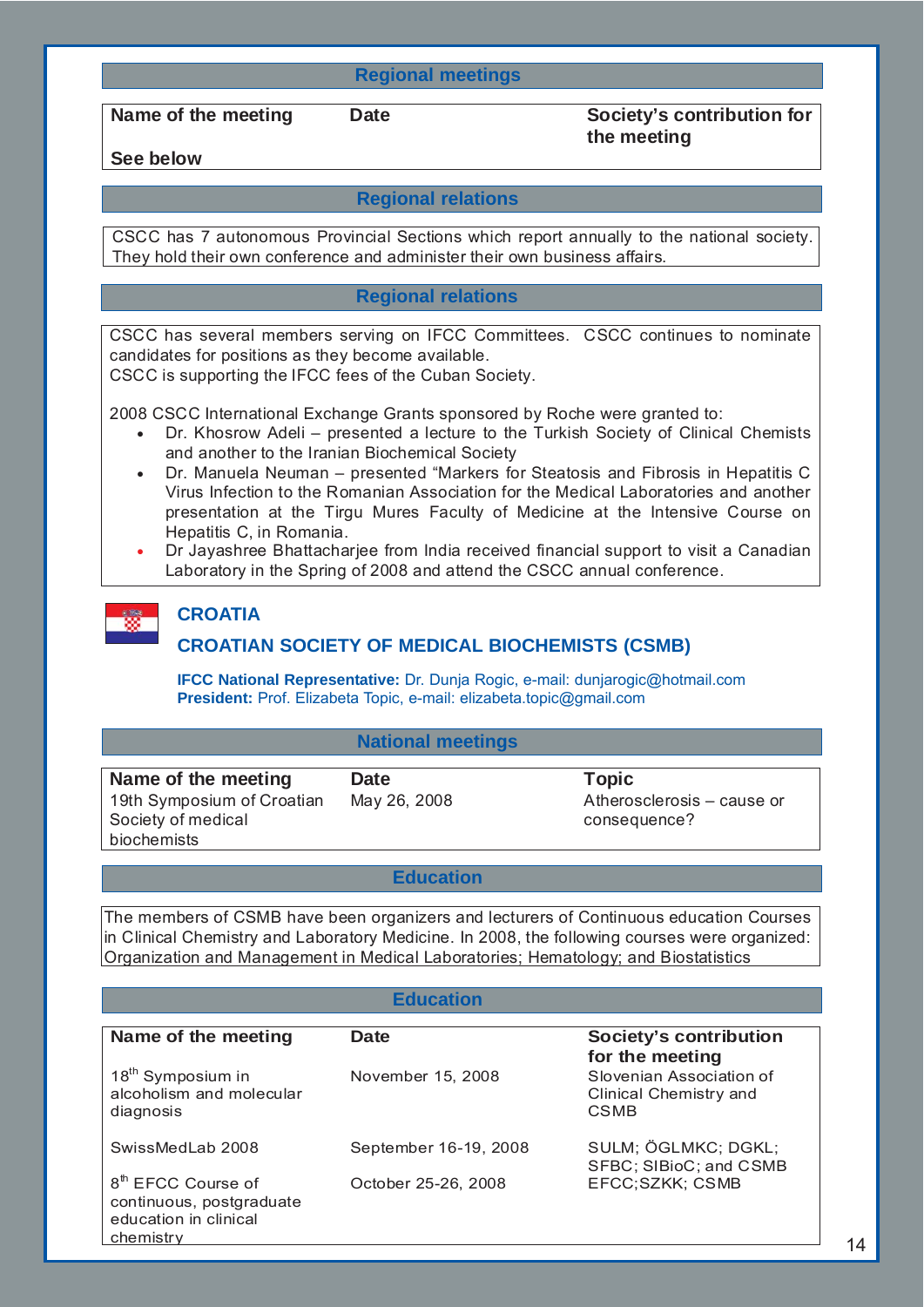#### **Regional relations**

Cooperation with other national societies, mostly from neighboring countries.

#### **International relations**

CSMB has invited Prof Chris Lam from Hong Kong as lecturer at the 8<sup>th</sup> EFCC (former FESCC) Course for continuous, postgraduate education in clinical chemistry entitled New trends in classification, diagnosis and management of kidney disease, held in Oct 25-26, 2008 at Interuniversity centre Dubrovnik. He held a lecture Inflammation, cytokines and chemokines in kidney diseases. On his visit to Croatia, Prof. Lam had two additional lectures in Zagreb; for members of CSMB and at University hospital for infectious diseases. Prof. Lam's lectures were received with great interest and followed by vivid discussion. On his educational visit to Europe, Prof Lam has also visited Hungary and Check Republic. This educational visit of Prof Lam was supported by IFCC VLP program.

CSMB also invited Prof. Tomas Zima from Check Republic to give a lecture on Accreditation in Medical Laboratories. The members of CSMB also showed great interest in this lecture. We were happy that Professors Lam and Zima were willing to share with us their enormous knowledge and experience in the field of laboratory immunology and infectious diseases, and accreditation, respectively.

#### **International relations**

One of the major taskS of CSMB is the National EQA Assessment as a part of professional and legal framework for quality improvement and accreditation of medical biochemistry laboratories in Croatia. In 2008, the CSMB Committee for External Quality Assessment of Medical Biochemistry Laboratories in Croatia also performed the EQA in the fields of Clinical Biochemistry, Laboratory Hematology and Coagulation, Urine sediment Urinalysis-test strips, pH, gas analysis and electrolytes, Tumor markers, Hormones and Hemoglobin A1c.

The next important Society's activity is publishing the scientific bilingual journal Biochemia Medica (Croatian and English). In 2008, the journal frequency has been increased from 2 to 3 issues per year. Also, the journal has been accepted for indexing in SCI Ex and Journal Citation Report/Science Edition by Thomson Reuters database since 2007;17(1). The Society continuously updates its web site that makes all relevant news available to the readers in Croatian and English.

The Society members have regular monthly meetings to discuss the current and emerging profesional issues, also inviting the lecturers of other related profession. In 2008, the Society started the organizational activities for the 6th Croatian Congress of Medical Biochemists with international participation, to be held in Supetar, Island of Brac Sep 30 – Oct 4, 2009.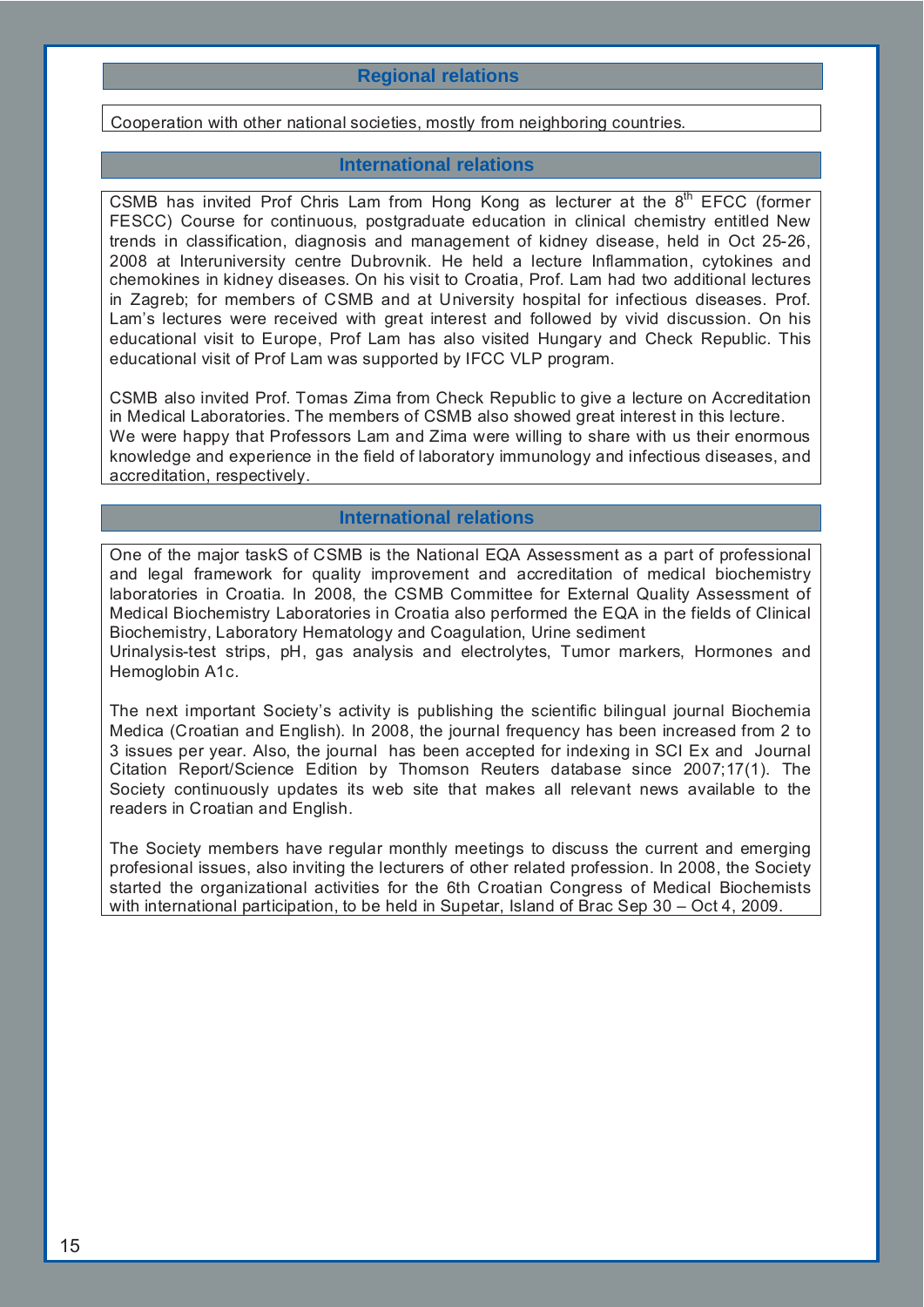

### **CZECK REPUBLIC**

#### **CZECK SOCIETY OF CLINICAL BIOCHEMISTRY**

**IFCC National Representative:** Prof. Dr. Jaroslav Racek, e-mail: racek@fnplzen.cz **President:** Prof. Dr. Tomas Zima, e-mail: zimatom@cesnet.cz

#### **National meetings**

| Name of the meeting<br>Czech National Meeting of<br>Laboratory Technicians in<br><b>Clinical Biochemistry</b> | Date<br>$1st - 3rd$ June 2008, Brno                 | <b>Topic</b><br>Education of laboratory<br>technicians, Quality<br>assessment, Alcohol and<br>drugs of abuse, Proteins          |
|---------------------------------------------------------------------------------------------------------------|-----------------------------------------------------|---------------------------------------------------------------------------------------------------------------------------------|
| Symposium of Clinical<br><b>Biochemistry FONS</b>                                                             | $15^{th} - 16^{th}$ September 2008,<br>Pardubice    | TDM, Pharmacogenetics,<br>Vitamins and trace elements,<br>hepatology, Quality<br>assessment                                     |
| <b>Ceremonial Meeting</b>                                                                                     | 10 <sup>th</sup> October 2008, Prague               | Meeting at the occasion of<br>50 <sup>th</sup> anniversary of foundation<br>of Czech Society of Clinical<br><b>Biochemistry</b> |
| Atherosclerosis 2008                                                                                          | $10^{th}$ - $12^{th}$ September 2008,<br>Prague     | Atherosclerosis - diagnostics,<br>treatment and prevention                                                                      |
| Vitamins 2008                                                                                                 | $9^{th}$ - 11 <sup>th</sup> September 2008,<br>Zlín | Nutrition and diagnostics                                                                                                       |
| VII <sup>th</sup> Conference of                                                                               | 14 <sup>th</sup> October 2008, Hradec               | MGUS - monoclonal                                                                                                               |
| Monoclonal Gammopathy                                                                                         | Králové                                             | gammopathy of                                                                                                                   |
|                                                                                                               |                                                     | undetermined significance                                                                                                       |

#### **Education**

Co-operation on study programs on Faculties of medicine, cooperation with Institute of Postgraduate Studies (IPVZ).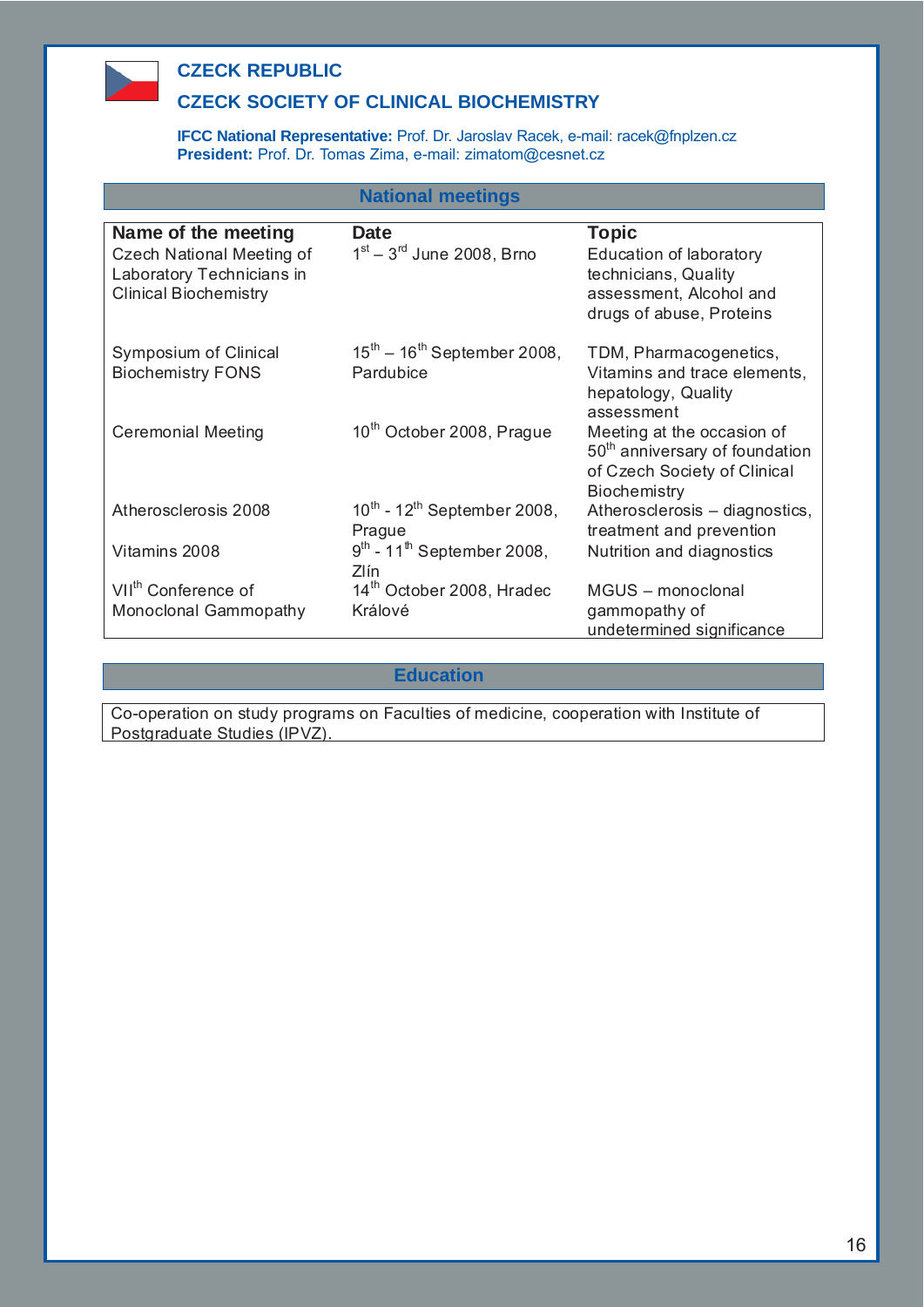#### **Regional meetings**

Routine analysis of nucleic acids Central-Moravian Regional Days Management of sample processing in clinical laboratory Laboratory examination in endocrinology II Working day of section of laboratory technicians CECHTUMA 2008  $30<sup>th</sup> March - 1<sup>st</sup> Aprin 2008$ , Regional meeting – West Bohemia Nejedly´s Kladno  $16<sup>th</sup>$  April 2008, Kladno Systemic inflammatory Joint working day of Czech Endocrinological Society and Czech Society of Clinical **Biochemistry**  $29<sup>th</sup>$  Immunoanalytical Days 11<sup>th</sup> - 13<sup>th</sup> May 2008, Working day  $14^{\text{th}}$  May 2008, Olomouc Laboratory examinations in Working day of section of laboratory technicians Regional meeting – North Moravia  $XXVI<sup>th</sup>$  Regional meeting  $-$ South and East Bohemia Laboratory examination in endocrinology III Working day of section of laboratory technicians Working day of section of laboratory technicians III<sup>rd</sup> Conference on Reference **Materials** Working day  $12<sup>th</sup>$  November 2008,

 $23^{rd}$  - 24<sup>th</sup> January 2008. Pardubice  $24^{th}$  -  $26^{th}$  January 2008, **Chrastice** 31<sup>st</sup> January 2008, Olomouc

 $12<sup>th</sup>$  March 2008, Olomouc Diseases of thyroid gland

 $27<sup>th</sup>$  March 2008, Hradec Králové Plzeò 10<sup>th</sup> April 2008 Plzeò

Špindlerùv Mlýn

22<sup>nd</sup> May 2008, Jindøichùv Hradec  $9^{th} - 10^{th}$  June 2008. ermanice  $18^{\text{th}} - 20^{\text{th}}$  June 2008, Tábor

 $10^{th}$  September 2008. Olomouc

6<sup>th</sup> November 2008, Prague Differential diagnostics af

 $4^{\text{th}} - 6^{\text{th}}$  November 2008, Medlov Olomouc Regional meeting  $9^{th} - 10^{th}$  December 2008, Karlova Studánka

**Name of the meeting bate Contribution Contribution Contribution Contribution Contribution for the meeting**  Detection of nucleic acids

New trends in laboratory

medicine

Problems of nutrition

Tumour markers – new trends

response 16<sup>th</sup> April 2008, Prague Laboratory examinations in endocrinology

> Immunoanalysis in various branches of clinical medicine nephrology Clinical biochemistry of extravascular fluids

Reproductive system

 $20<sup>th</sup>$  October 2008, Prague Monoclonal gammopathy and free light chains anemia

> Metrology in clinical laboratory Varia

#### **International relations**

Active participation on  $20^{\text{th}}$  IFCC-Wordlab, Fortaleza (Brazil),  $28^{\text{th}}$  September -  $2^{\text{nd}}$  October 2008

- Our representatives participated on committee meetings in Antalya (12<sup>th</sup> April 2008) and Paris ( $6<sup>th</sup>$  November 2008): L. Sprongl – EC4 Accreditation and ISO Working Groups, J. Racek – EC4 Register Commission
- National representative J. Racek, president of Czech Society of Clinical Biochemistry T. Zima and L. Sprongl participated at the IFCC General Conference in Antalya, Turkey  $(12^{th} - 15^{th}$  April 2008)
- P. Kocna was chosen as a chair of IFCC Committee on Education and Curriculum Development; the meeting of the C-ECD was in Antalya (Turkey) on the occassion of IFCC General (Conference (April 2008)

National representative J. Racek participated on the 20<sup>th</sup> Triennial Meeting of IFCC Council and Election of Officers and Members of EB in Fortaleza (Brazil), 28<sup>th</sup> September 2008

Invited Lecture: prof. Chris Lam (Hong Kong): Cytokines in inflammatory response. 4<sup>th</sup>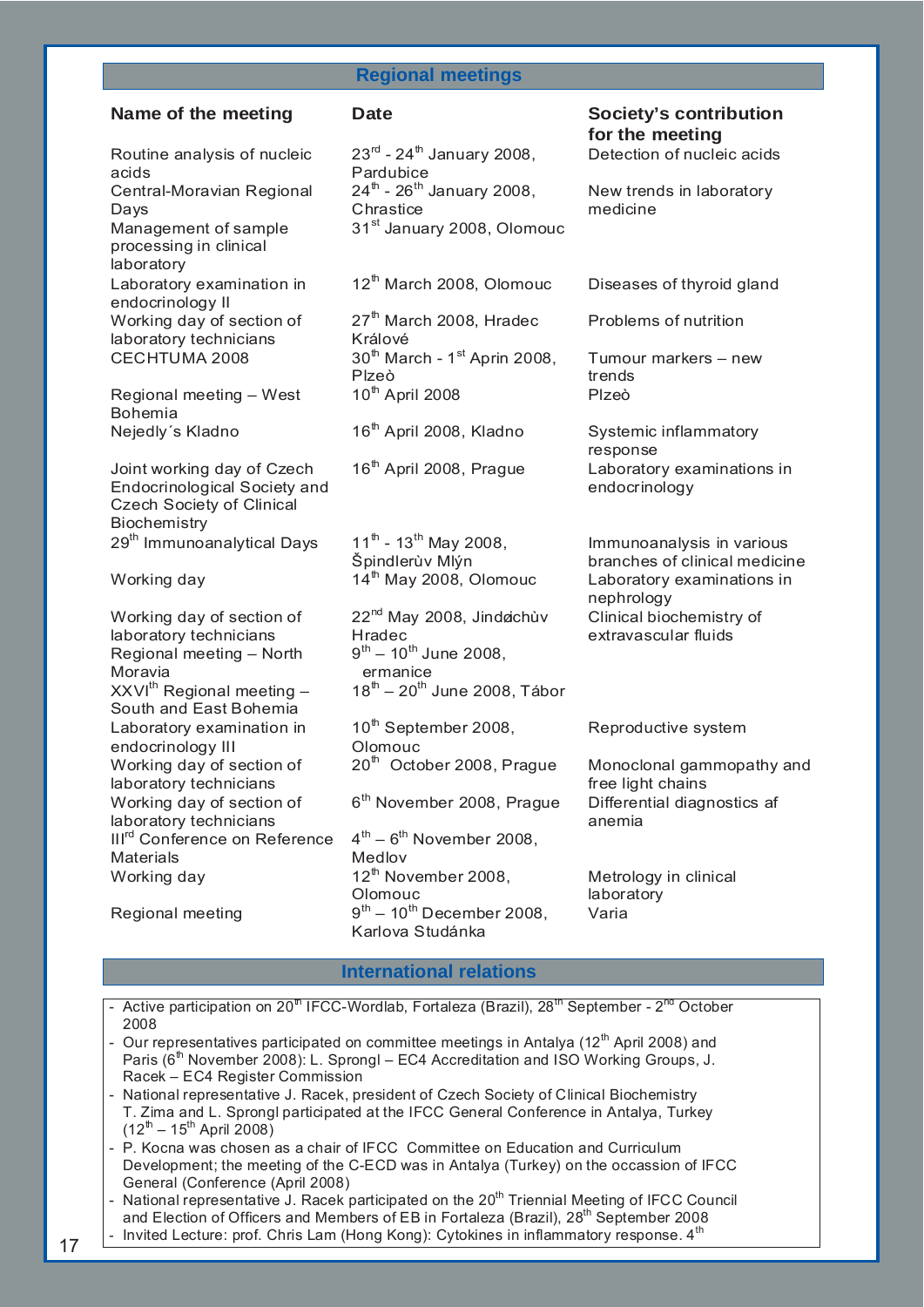#### **Regional meetings**

- Approval of national guidelines Cardiac markers (in co-operation with Czech Society of Cardiology), Estimation of glomerular filtration rate (in co-operation with Czech Nephrological Society)
- Introduction of 96 methods in the frame of Czech version of the project Labtest On Line.
- New web pages of Society (www.cskb.cz) English version



# **DENMARK**

#### **DANISH SOCIETY OF CLINICAL BIOCHEMISTRY**

**IFCC National Representative:** Prof. Joergen Jespersen, e-mail: jjes@ribeamt.dk **President:** Prof. Dr. Nete Hornung, e-mail: netehorn@rm.dk

| <b>National meetings</b> |
|--------------------------|
|                          |

| Name of the meeting | Date  | <b>Topic</b>                    |
|---------------------|-------|---------------------------------|
| No 396              | 6/3   | - HbA1c, the coming IFCC        |
|                     |       | standardization                 |
|                     |       | - Vitamin D, clinic and         |
|                     |       | analytical methods              |
|                     |       | - Lecture competition for       |
|                     |       | young scientists presenting     |
|                     |       | their projects                  |
| No 397              | 25/4  | Annual general meeting          |
| No 398              | 22/11 | - Pregnancy / Pre-eclampsia     |
|                     |       | - Guidelines for diagnosing     |
|                     |       | and monitoring kidney           |
|                     |       | disease, presentation and       |
|                     |       | discussion of the draft version |
|                     |       | from a Danish WG.               |

#### **Education**

**Arrangements by Danish Society of Clinical Biochemistry, Education Committee**: Diagnosing Cardiovascular,- Gastro-Intestinal,- and Kidney disease, 6 – 8/5 Reproductive medicine, 26 – 27/8 Future and visions within clinical biochemistry, 28. – 31/8 Pharmacology and toxicology, 4 – 6/11

#### **Education**

**Scandinavian Society of Clinical Chemistry** Danish Society of Clinical Biochemistry is represented in the board by the president and a member appointed by the Danish board.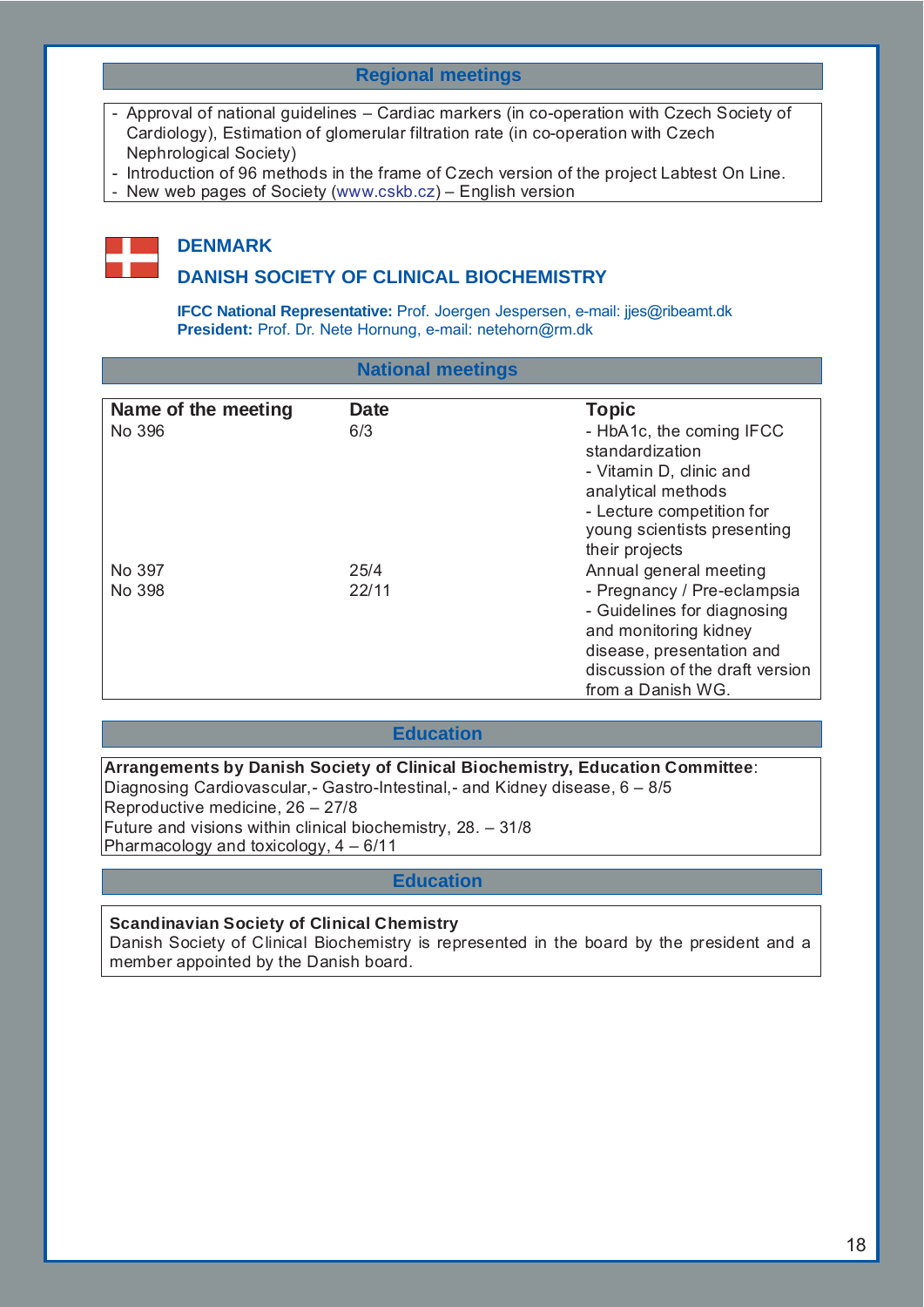# **ECUADOR**

 $\mathbf{U}$ 

#### **ECUADORIAN BIOCHEMISTRY CLINICAL SOCIETY**

**IFCC National Representative:** Dr. Consuelo Valencia, e-mail: conchitaval@yahoo.es **President:** Dra. Cecilia Paula, e-mail: ceciliarpaula@hotmail.com

#### **National meetings**

| Name of the meeting                        | <b>Date</b>      | <b>Topic</b>                           |
|--------------------------------------------|------------------|----------------------------------------|
| National Assembly Riobamba 2008 / May / 24 |                  | New Directive Election (2008-<br>2010) |
| National Assembly Machala                  | 2008 / Jul / 05  | <b>Professional Protection</b>         |
| <b>National Assembly Cuenca</b>            | 2008 / Sept / 13 | <b>Economic Situation</b>              |
|                                            |                  |                                        |

#### **Education**

- Biochemistry Clinical Event, Machala City, 18 20 Sept./2008.
- Biochemistry Clinical Event, Guayaquil City, 20 25 Oct./2008.
- IV Scientific Event, Cuenca City, Oct./2008, Three weekends.
- Scientific Event, Ambato City, 22 Nov./2008.
- Continued Education, Riobamba City, 16 Jul./2008.

#### **Regional meetings**

| Date            | Society's contribution             |
|-----------------|------------------------------------|
|                 | for the meeting                    |
| 2008 / Jul / 16 | Rules and Regulations of           |
|                 | <b>Clinical Laboratories</b>       |
| 2008 / Aug / 26 | <b>Clinical Laboratory License</b> |
| 2008 / Oct / 17 | <b>Clinical Laboratory License</b> |
|                 |                                    |
| 2008 / Dec / 13 | International Congress April       |
|                 | 2010 Organization (Quito           |
|                 | City)                              |
| 2008 / Dec / 14 | Rules and Regulations of           |
|                 | <b>Clinical Laboratories</b>       |
|                 |                                    |

#### **Regional relations**

- Health Pan American Organization (OPS)
- Public Health Ministry (MSP)
- Pathologic Clinical Society
- National Biochemical Pharmaceutical Federation (FEQUIFE)
- National Superior Education Council (CONESUP)

#### **International relations**

- IFCC Member
- Latin American Biochemical Chemistry Confederation (COLABIOCLI)
- Argentine Biochemical Chemistry Federation
- Brazilian Society of Clinical Analyses (SBAC)
- Bi National Pharmaceutical Alliance Peru Ecuador (AFABIPE)
- Colombian Health National Institute (INS)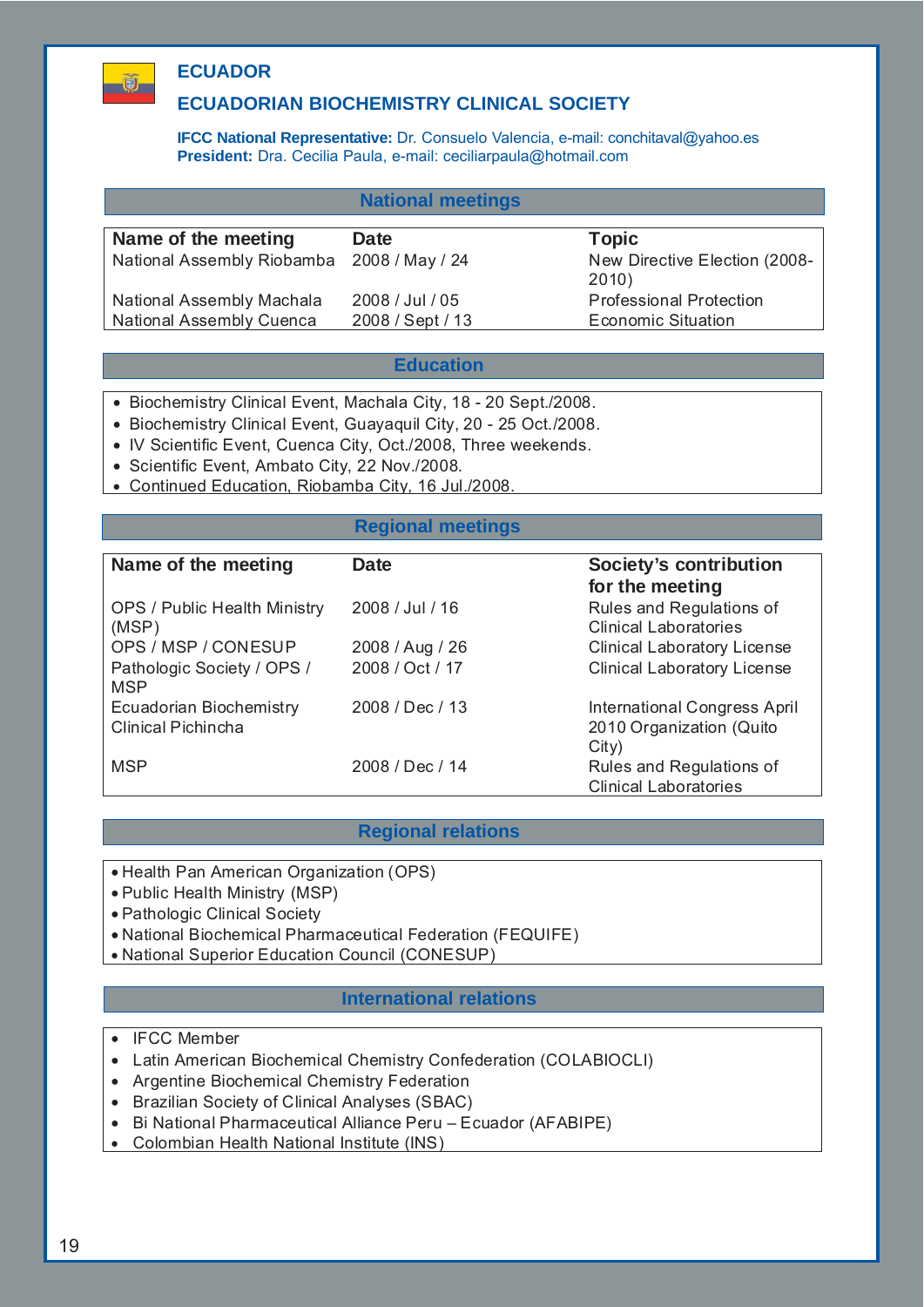#### **Additional information**

On April 2010, in Quito we will develop the 10<sup>th</sup> Biochemistry Clinical Ecuadorian Congress, and 6<sup>th</sup> Biochemistry Clinical International Congress.

We are on organization process and we will need the IFCC collaboration with human resources as conferencists on Molecular Biology and Immunology.

We are forcing licence processing of clinical laboratories in our country before accreditation process.



#### **ESTONIA**

#### **ESTONIAN SOCIETY FOR LABORATORY MEDICINE**

**IFCC National Representative:** Prof. Agu Tamm, e-mail: agu.tamm@kliinikum.ee **President:** Dr. Kaido Beljaev, e-mail: kaido.beljaev@laborid.ee

#### **National meetings**

| Name of the meeting | Date                   | <b>Topic</b>                  |
|---------------------|------------------------|-------------------------------|
| General meeting     | April 25, 2008         | Laboratory testing for STD    |
| Summerschool        | August 28-30, 2008     | Sepsis; Connective tissue     |
|                     |                        | diseases; Tumour markers;     |
|                     |                        | Quality indicators            |
| General meeting     | December 12, 2008      | Laboratory testing for HIV;   |
|                     |                        | borreliosis                   |
| <b>Seminars</b>     | March 14, November 03, | Standardisation of laboratory |
|                     | December 11, 2008      | terminology                   |
| Seminar             | December 18, 2008      | LOINC standard, RELMA         |
|                     |                        | program                       |

#### **Education**

**\*** High risk patients: laboratory aspects of bleeding and thrombosis. March 10, 2008 \* Screening diseases by laboratory tests. November 18, 2008

#### **Regional meetings**

| Name of the meeting                                   | <b>Date</b>          | Society's contribution for<br>the meeting |
|-------------------------------------------------------|----------------------|-------------------------------------------|
| The 9 <sup>th</sup> BALM Congress,<br>Jurmala, Latvia | August 18 - 20, 2008 | Organizer                                 |

#### **Regional relations**

ESLM is the member of Baltic Association of Laboratory Medicine (BALM).

#### **International relations**

ESLM is a full member of the IFCC and EFCC. ESLM is also participating in the work of EC4 Register Commission.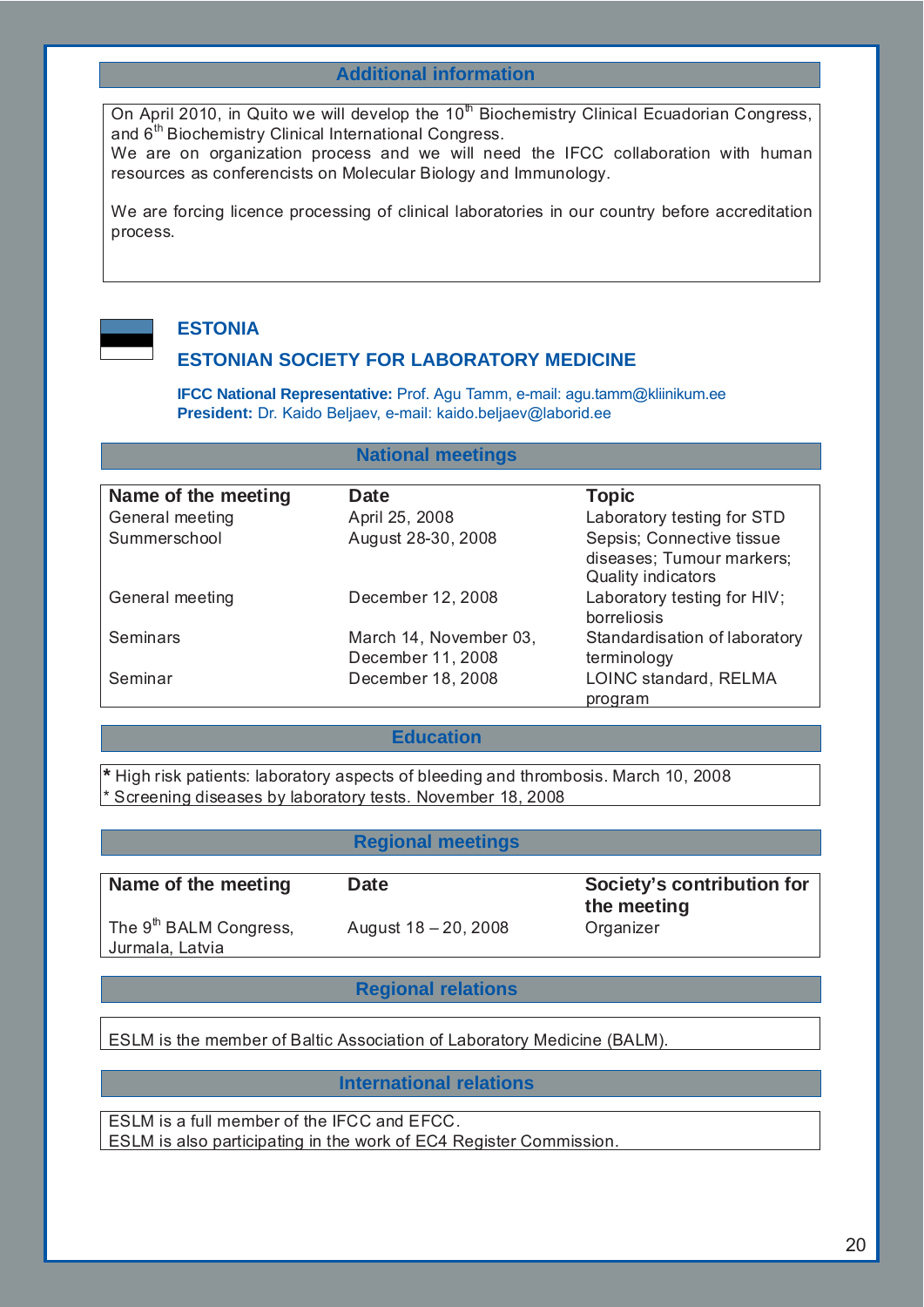

### **FINLAND**

### **FINNISH SOCIETY OF CLINICAL CHEMISTRY (FSCC)**

**IFCC National Representative:** Dr. Kari Pulkki, e-mail: kari.pulkki@islab.fi **President:** Dr. Harri Laitinen, e-mail: harri.laitinen@veripalvelu.fi

#### **National meetings**

**Name of the meeting Date Community Date Community Community Community Community Community Community Community** 

Fall meeting 13.-14.11.2008 Prenatal screening, Blood transfusions, The future of clinical chemistry, Physical activity and laboratory

#### **Education**

eeting was organized in cooperation with the Finnish association of clinical biochemists.

l screening, Blood transfusions. The future otal number of participants was 75, of

#### **Regional meetings**

| Name of the meeting                     | <b>Date</b>       | Society's contribution for<br>the meeting |
|-----------------------------------------|-------------------|-------------------------------------------|
| The 31 <sup>st</sup> Nordic Congress in | 14.-18. June 2008 | FSCC was the organizer of the             |
| <b>Clinical Chemistry</b>               |                   | meeting                                   |

#### **Regional relations**

FSCC is a member society of the Nordic Society for Clinical Chemistry (NFKK = Nordisk förening för Klinisk kemi). At the moment the Finnish representative Jarkko Ihalainen is the chairman of NFKK. Another Finnish member in the board of NFKK during year 2008 has been Tuula Metso.

Klinisk Biokemi i Norden is a journal published by NFKK. The journal had 3 numbers year 2008 and it was freely distributed to all members of the NFKK member societies.

The 31<sup>st</sup> Nordic Congress in Clinical Chemistry was held in June 2008 in Helsinki, Finland. The main topics of the congress were EFCC session, New omics, Regulation of coagulation and primary haemostasis, Blood banking, Platforms for decentralized diagnostics, Clinical biochemistry of bone and cartilage, Paraproteins, Stem cells, Coronary disease risk markers and their clinical use, Future bioaffinity technologies, Analysis of kidney function, Markers of alcohol abuse, Obesity, metabolic syndrome and diabetes, Cancer screening, Biobanks, New trends in allergy and autoimmunity, Prenatal screening, Citrullination and rheumatoid arthritis, Preanalytical quality and various aspects in clinical chemistry, Neonatal screening, IFCC standardisation efforts, Anemias and assessment of iron status, Laboratory management, Liquid-chromatography – tandem mass spectrometry. The total number of participants was 900, of which 125 were lecturers.

#### **International relations**

Päivi Laitinen from Finland continued as the secretary of IFCC.

Kari Pulkki was the national representative of FSCC in IFCC. Kari Pulkki was also the national representative in the board of EFCC, the new European Federation of Clinical Chemistry and Laboratory Medicine.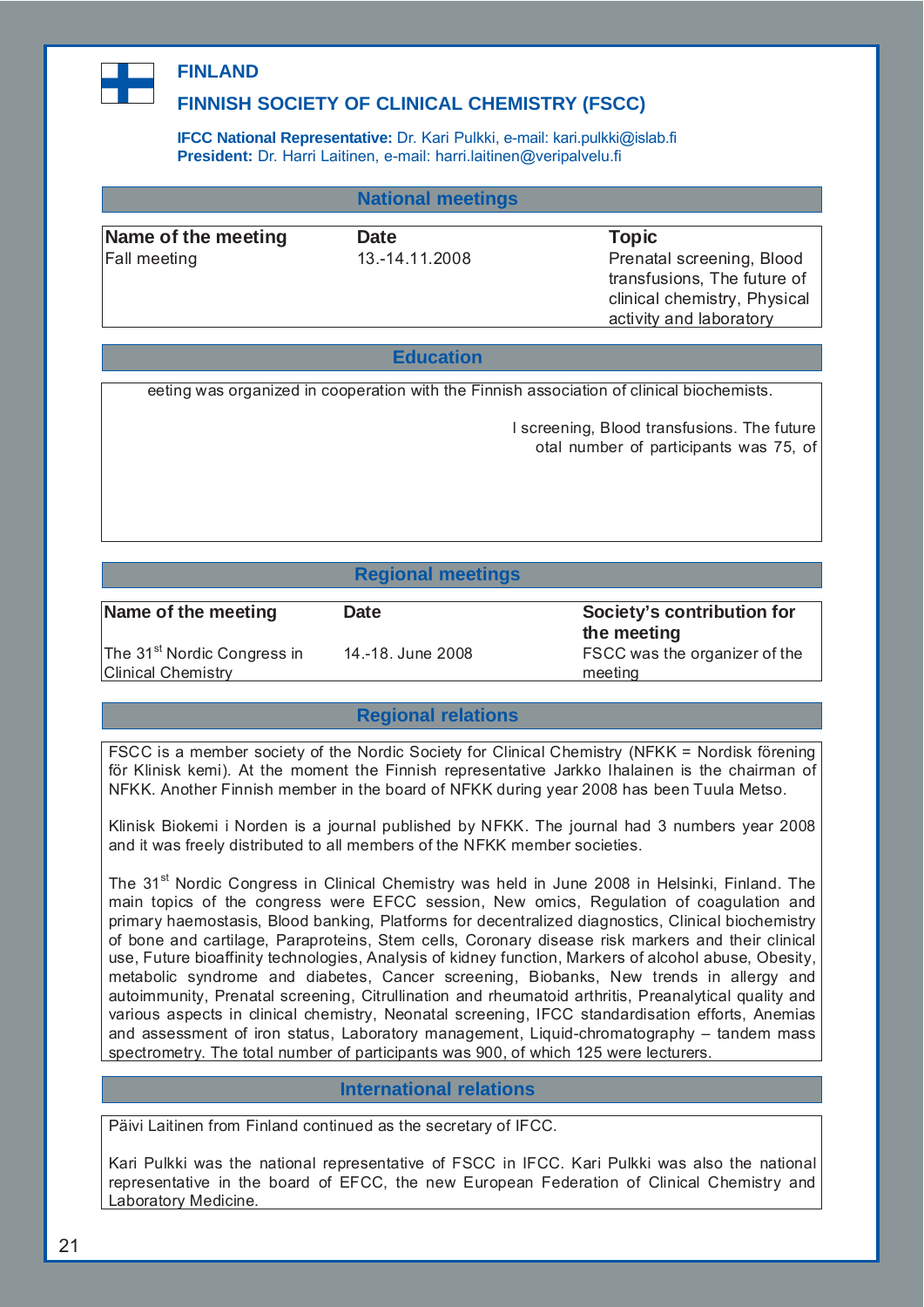# **FRANCE**

### **SOCIÉTÉ FRANÇAISE DE BIOLOGIE CLINIQUE (SFBC)**

**IFCC National Representative:** Prof. Philippe Gillery, e-mail: pgillery@chu-reims.fr **President:** Prof. Alain Legrand, e-mail: alain.legrand@bct.aphp.fr

| <b>National meetings</b>                                                            |                      |                                                                                                                                                                                                                                                                                           |  |
|-------------------------------------------------------------------------------------|----------------------|-------------------------------------------------------------------------------------------------------------------------------------------------------------------------------------------------------------------------------------------------------------------------------------------|--|
| Name of the meeting                                                                 | Date                 | <b>Topic</b><br>Late post-translational                                                                                                                                                                                                                                                   |  |
| <b>SFBC Scientific Meeting -</b><br>Journées Internationales de<br>Biologie – Paris | November 4 - 7, 2008 | $\overline{\phantom{0}}$<br>modifications of proteins and<br>pathology<br>News in clinical biology<br>$\overline{\phantom{0}}$<br>Biological references in children<br>$\overline{\phantom{a}}$<br>and adolescents<br>Up-to-date in Parasitology-<br>$\overline{\phantom{a}}$<br>Mycology |  |

#### **Education**

- Educational Committee chaired by Prof. J.P. Bali (Montpellier)  $\checkmark$  Continuous medical education through SFBC scientific meeting sessions
- Evaluation of Professional Practices Committee (C-EPP) : chaired by Dr N. Jacob,
	- $\checkmark$  Topics of EPP actions in 2008 : hs CRP, gonadic peptides (follow-up of 2007 campaign)
		- $\checkmark$  Candidature of SFBC for obtaining National Agreement as "EPP" validating society.

#### **Regional meetings**

| Name of the meeting                                                                                                                | Date                       | Society's contribution for the<br>meeting                           |
|------------------------------------------------------------------------------------------------------------------------------------|----------------------------|---------------------------------------------------------------------|
| International Symposium<br><b>Brussels "Emerging</b><br>technologies and their impact<br>on Laboratory Medicine and<br>Management" | May 16 -17, 2008           | Participation to International<br>Advisory Board - Invited speakers |
| International SwissMedLab<br>2008                                                                                                  | September 15 - 19,<br>2008 | Participation to International<br>Advisory Board - Invited speakers |

#### **Regional relations**

- Participation in EFCC activities
	- $\checkmark$  Contribution to statutes of newly created EFCC
	- $\checkmark$  Contribution to EC4 register and ISO 15189 implementation
	- $\checkmark$  Participation in International Advisory Board of Euromedlab 2007 Amsterdam and 2009 Innsbruck Meeting.
	- $\checkmark$  Participation in Advisory Board of SwissMedLab Montreux 2008 and International Symposium BSCC/BVKC/ SFBC Brussels Meeting 2008.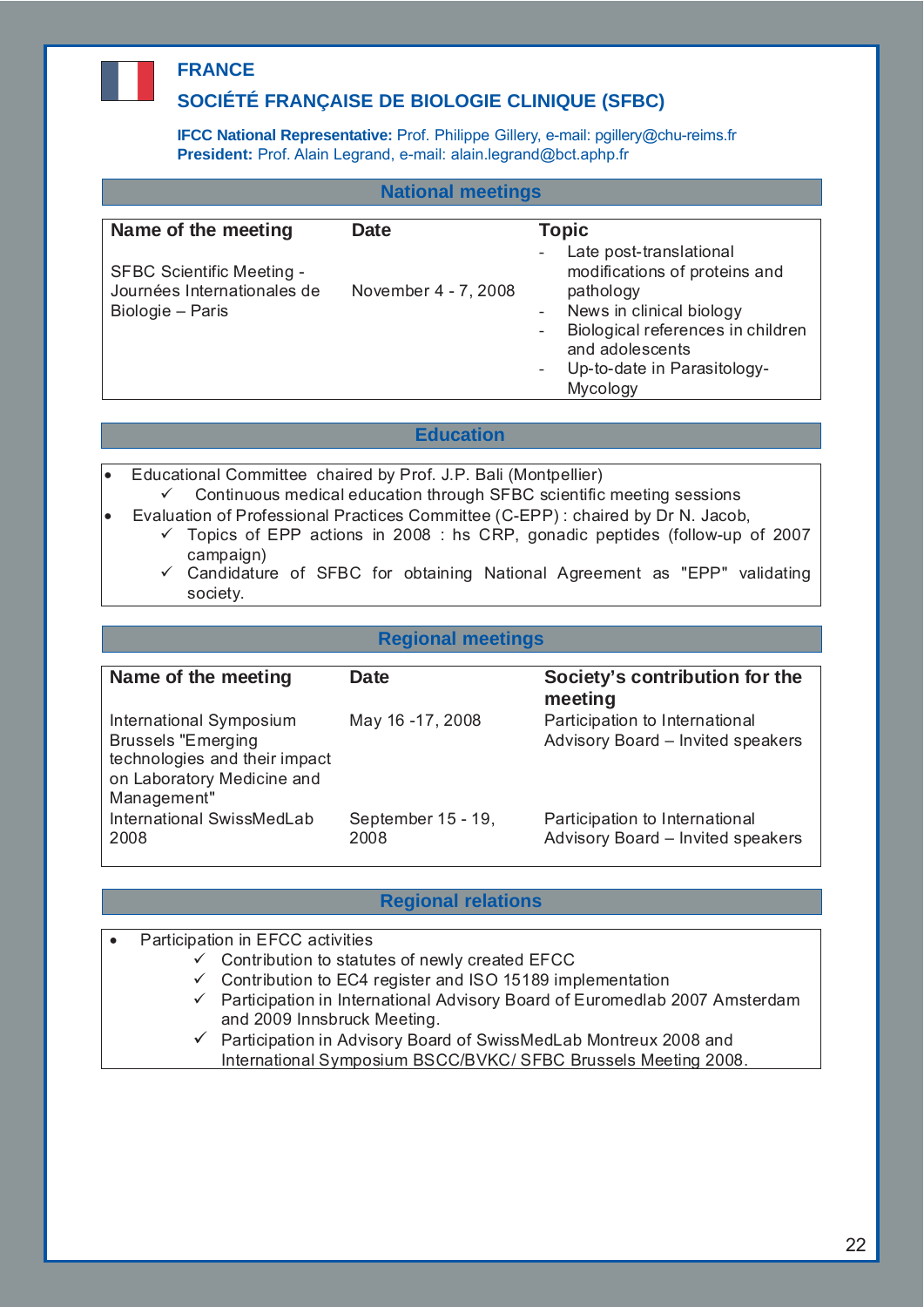#### **International meetings**

- Coordination by SFBC Committee on International Relations :
	- o President : Prof. A. Legrand
	- o Past-President in charge of International Relations : Prof. P. Gillery
	- o Members : Dr J. Bienvenu, Dr B. Gouget, Dr N. Jacob, Dr B. Poggi, Dr S. Zérah and SFBC Executive Board Members
- SFBC representatives :
	- $\checkmark$  IFCC : Prof. P. Gillery
	- $\checkmark$  EFCC : Dr B. Gouget (EC4 register : Dr S. Zérah)
	- 9 WASPaLM : Prof. P. Gillery, Prof. P. Gambert
- Participation in International Advisory Board of IFCC Fortaleza Meeting 2008.
- SFBC : founding member of the FIFBCML : Fédération Internationale Francophone de Biologie Clinique et de Médecine de Laboratoire (FIFBCML President : Prof. Alain Legrand, SFBC President)

#### **GERMANY**

**GERMAN UNIFIED SOCIETY OF CLINICAL CHEMISTRY AND LABORATORY MEDICINE**

#### **DEUTSCHE VEREINTE GESELLSCHAFT FÜR KLINISCHE CHEMIE UND LABORATORIUMMEDIZIN (DKGL)**

**IFCC National Representative:** Dr. Jens Klabunde, e-mail: national\_representative@dgkl.de **President:** Prof. Karl Lackner, e-mail: national representative@dgkl.de

#### **National meetings**

| Name of the meeting                                                                                                   | <b>Date</b>           | <b>Topic</b>                                                                                              |
|-----------------------------------------------------------------------------------------------------------------------|-----------------------|-----------------------------------------------------------------------------------------------------------|
| Jahrestagung (Annual<br>Meeting)                                                                                      | Sep $21 - 24$ , 2008  | Labordiagnostik: Vom Labor<br>ans Krankenbett (Laboratory<br>Diagnostics: From the lab to<br>the bedside) |
| Hj.-Staudinger Symposium                                                                                              | June $15 - 17$ , 2008 | Research in<br>Pathobiochemistry and<br><b>Clinical Chemistry</b>                                         |
| Symposium "Proteome<br>Analysis in Clinical<br>Diagnostics" (Working group<br>"Proteomics in Clinical<br> Chemistry") | April 4 - 5, 2008     | Preanalytics, Mass<br>Spectrometry, Array<br>Technology, Biobanking                                       |
| User Meeting LC-MS/MS<br>(Working Group "LC-MS")                                                                      | Sep 24, 2008          | <b>LC-MS in Clinical Chemistry</b><br>Research and Routine Use                                            |

### **Education**

Repetitorium "Klinische Chemie" (Course "Clinical Chemistry"), Nov. 24 – 29, 2008 Course "Microscopic Differential Blood Count", Nov. 29, 2008 Working Group "Multimedia Education" "LabTests online DE"

#### **Regional meetings**

**Name of the meeting Date Contribution Contribution Contribution Contribution Contribution** 

Jahrestagung (Annual Meeting), held jointly with the Austrian Society of Laboratory Medicine and Clinical Chemistry

Sep 21 – 24, 2008 Main Organizer

**for the meeting**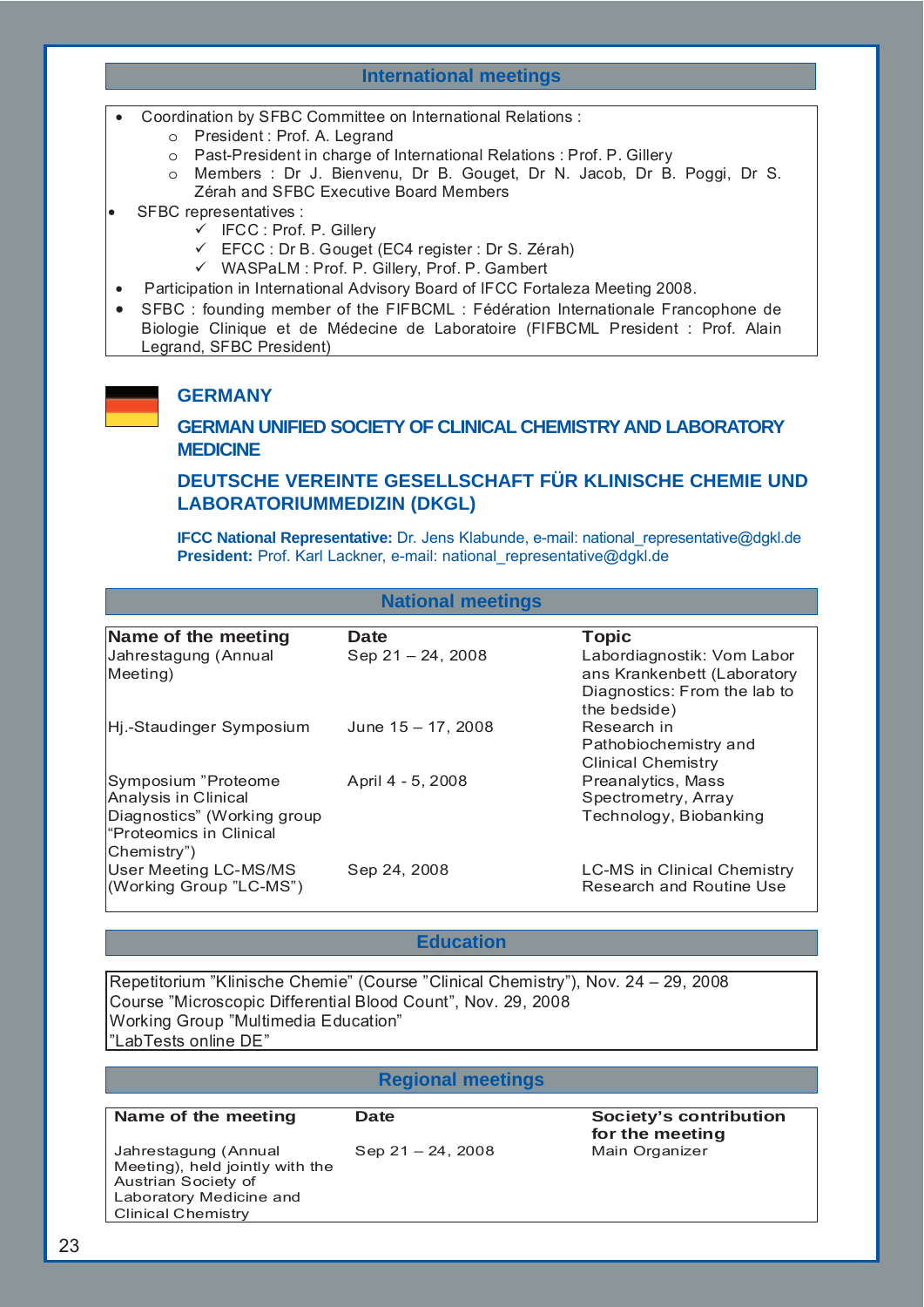#### **Regional relations**

Member, European Federation of Clinical Chemistry and Laboratory Medicine

"LaboratoriumsMedizin" (J. Lab. Med.), official journal of the German and the Austrian Socieities of Clinical Chemistry and Laboratory Medicine

#### **International relations**

Participation, with Symposium on Pediatric Reference Intervals, at the XIth International Congress of Pediatric Laboratory Medicine (ICPLM2008), Fortaleza, Brazil, Sept. 26 – 28, 2008

#### **Additional information**

IFCC/NIST/CLSI Robert Schaffer Award for outstanding achievements in the development of standards for use in Laboratory Medicine presented to DGKL member Professor Lothar Siekmann, PhD



# **GUATEMAI A**

#### **GUATEMALAN SOCIETY OF CLINICAL CHEMIST**

**IFCC National Representative:** Dr. Ana Leticia Caceres de Maselli, e-mail: analeticiamaselli@hotmail.com; analeticiamaselli@yahoo.com **President:** Dr. Alba Marina Valdez de Garcia, e-mail: albavalgarcia@yahoo.com

#### **National meetings**

| Name of the meeting              | <b>Date</b> | Topic                             |
|----------------------------------|-------------|-----------------------------------|
| National Meeting with IFCC March |             | Strategics as a critical need for |
| cooperation                      |             | the clinical laboratory.          |
| National Meeting                 | May         | Forensic Medicine in Clinical     |
|                                  |             | Laboratory.                       |

#### **Education**

1.Continual Education Program : Three Breakfast Conference every mounth for 2.Course on Quality Management System (12 modules) for professionals in Clinical laboratory.( July-December)

#### **Regional meetings**

| Name of the meeting                                      | <b>Date</b>                                   | <b>Society's contribution</b><br>for the meeting                                                                                                 |
|----------------------------------------------------------|-----------------------------------------------|--------------------------------------------------------------------------------------------------------------------------------------------------|
| Seminar<br><b>External Quality Assessment</b><br>Seminar | September, 2008<br>San Salvador, October 2008 | 9<br>organizers<br>otl<br>Guatemalan External Quality<br>visiting<br>Assessment<br>as<br>professor<br>Program<br>participated in<br>The Seminar. |
| Quality Management<br>Audit<br>System Seminar            | Bogota, October                               | Cooperation with PAHO and<br>COLABIOCLI to organizing<br>meeting<br>Southl<br>to<br>the.<br><b>American Countries</b>                            |

#### **Regional relations**

Donation of clinical laboratory standards to Honduras and Nicaragua Clinical Society.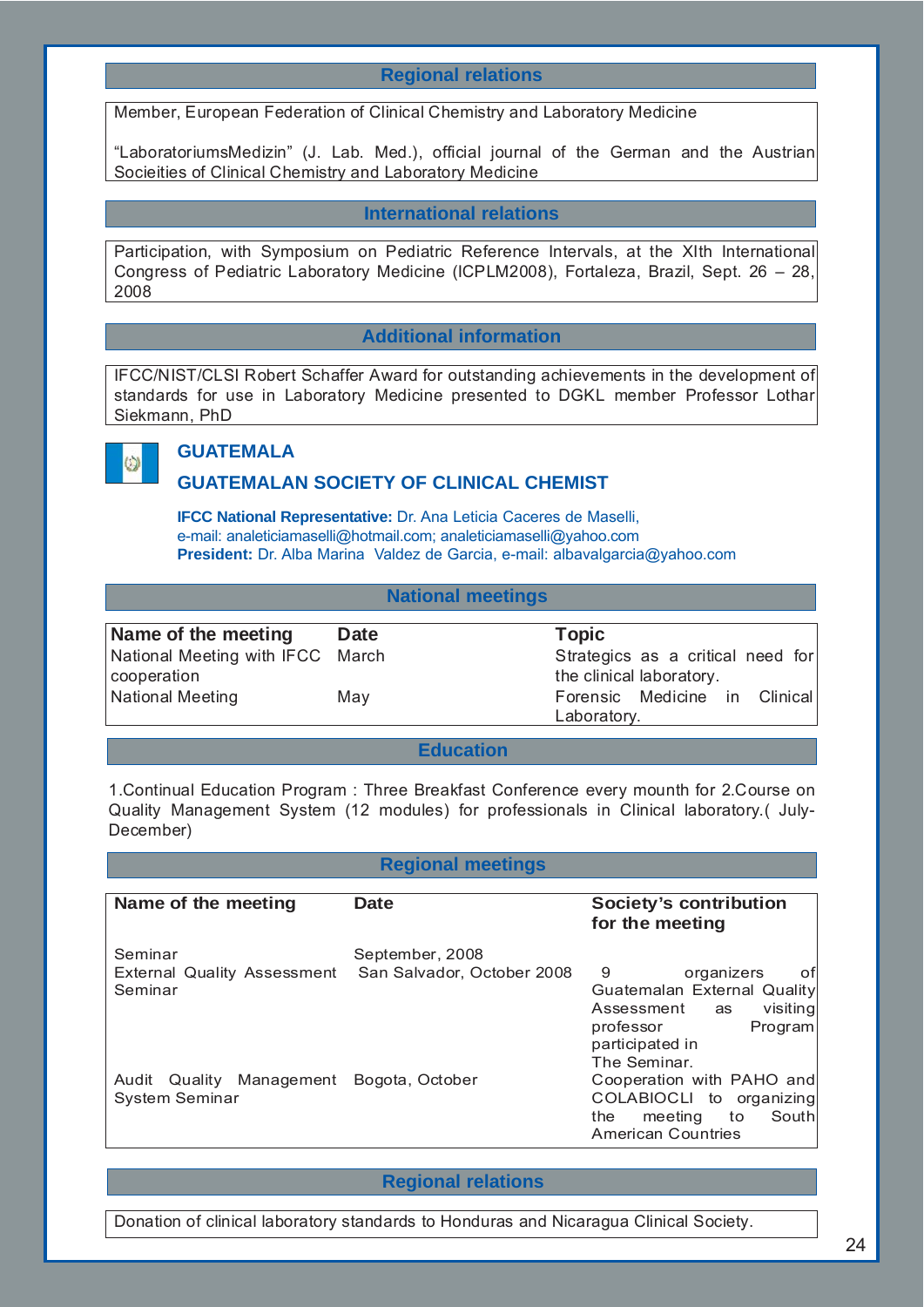#### **International relations**

#### **With IFCC**

IFCC, Honorary member of Guatemalan Society of Clinical Chemist, Dr. Jocelyn Hicks during her visit to our country.

Guatemalan Society of Clinical Chemist participated in the IFCC activities (Antalya Turkey, Birmingham an Fortaleza Meeting).

#### **With COLABIOCLI**

COLABIOCLI. (Executive Board in Guatemala) and participated with the COLABIOCLI members activities (national meetings).

#### **With PAHO WHO**

PAHO –WHO: Guatemala Society of Clinical Chemist Executive Board and COLABIOCLI Executive Board elaborated a strategic plan for the Latin-Americans countries to effort a licensing, External Quality Assessment an Quality management system in Latin-American countries

#### **Additional information**

Members of the Guatemalan Society of clinical Chemist were visiting professor in Mexico, San Salvador, Honduras, Nicaragua, Venezuela, Colombia , Antalya Turkey, and Fortaleza Brazil in their meetings.

# $\mathbf{S}^{\bullet}$

# **HONG KONG**

#### **HONG KONG SOCIETY OF CLINICAL CHEMISTRY**

**IFCC National Representative:** Prof. Christopher W K Lam, e-mail: waikeilam@cuhk.edu.hk **President:** Dr. Michael Chan, e-mail: hmchan@ha.org.hk

#### **National meetings**

| Name of the meeting              | Date       | <b>Topic</b>                             |
|----------------------------------|------------|------------------------------------------|
| <b>Annual Scientific Meeting</b> | 19/01/2008 | Advances in Laboratory Techniques for    |
|                                  |            | <b>Cancer Diagnostics</b>                |
| Dinner Lecture                   | 28/03/2008 | Markers of Metabolic Bone Diseases       |
| Abbott Thyroid Symposium         | 24/04/2008 | Thyroid topics                           |
| Dinner Lecture                   | 23/10/2008 | Utility of CRP in Cardiovascular Disease |

#### **Education**

Four national meetings were well attended with attendance of 106 to 225 members and guests. Three regional meetings were held in Hong Kong and Macau respectively with average attendance of over 120 members and guests.

#### **Regional meetings**

| Name of the meeting             | Date       | Society's contribution for the<br>meeting |
|---------------------------------|------------|-------------------------------------------|
| <b>APFCB Travelling Lecture</b> | 07/03/2008 | Organization and coordination.            |
| Macau Symposium on              | 08/03/2008 | Organization and coordination.            |
| Laboratory Medicine             |            |                                           |
| <b>IFCC Visiting Lecture</b>    | 03/09/2008 | Organization and coordination.            |
| Program - Workshop and          |            |                                           |
| Dinner Lecture                  |            |                                           |

**Regional meetings**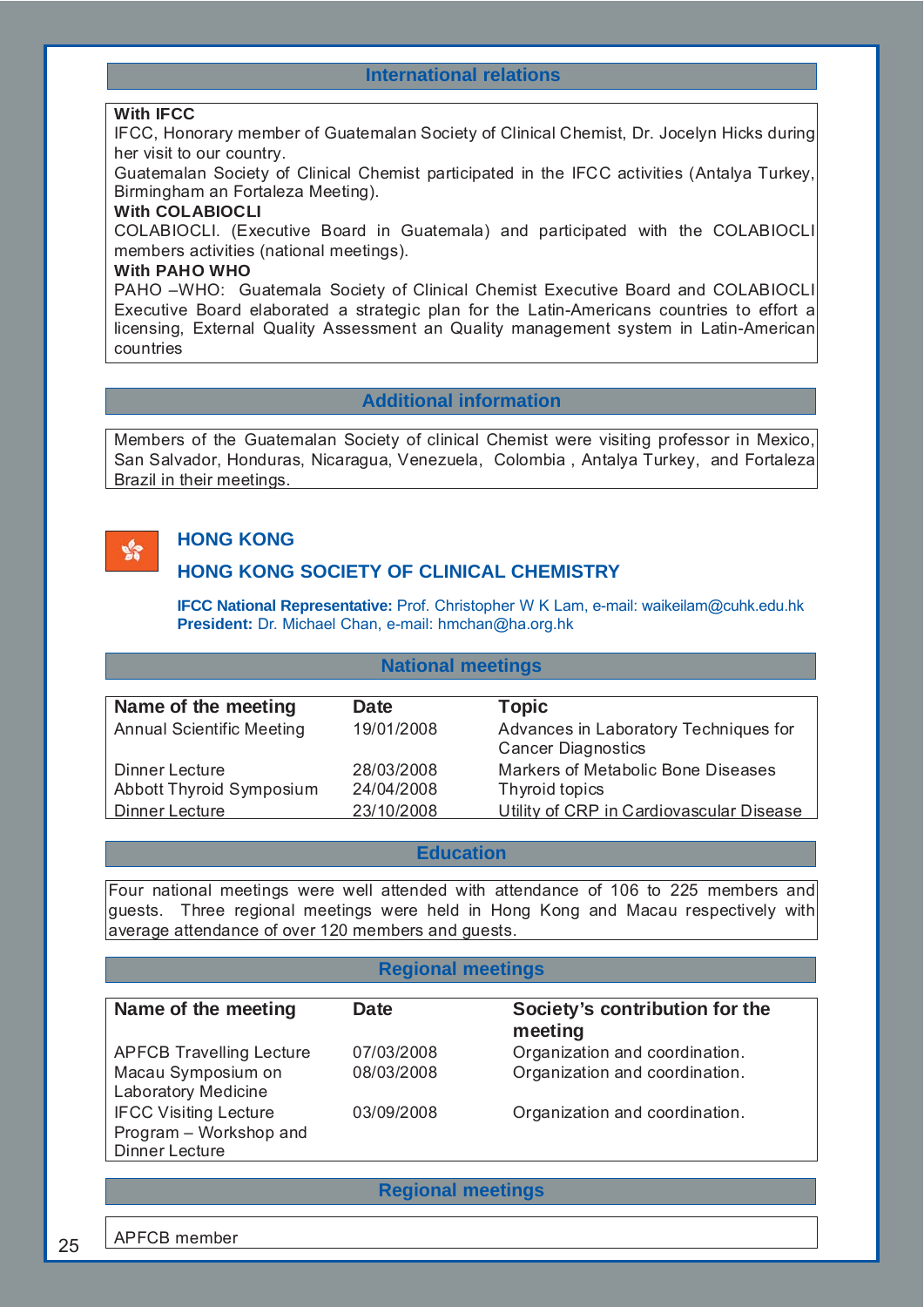#### **International relations**

Professor Christopher WK Lam:

- 1. IFCC Representative
- 2. IFCC-Ortho Diagnostics Distinguished Award for Laboratory Medicine and Patient Care 2008
- 3. IFCC Visiting Lecturer to European Federation of Clinical Chemistry and Laboratory Medicine (EFCC) (23/10/2008 – 05/11/2008)
- 4. Visiting Lecturer in the  $8<sup>th</sup>$  EFCC Postgraduate Course in Clinical Chemistry (24 25/10/2008)
- **5.** Elected as IFCC Vice President (2009 2011)

#### **Additional information**

In collaboration with AACB to organize the Asian Pacific Conference on Chromatography and Mass Spectrometry to be held in Hong Kong (14 – 16 January 2010).



### **HUNGARY**

#### **HUNGARIAN SOCIETY OF LABORATORY MEDICINE (HSLM)**

**IFCC National Representative:** Dr. Erika Seres, e-mail: seres@clab.szote.u-szeged.hu **President:** Prof. Janos Kappelmayer, e-mail: kappelmayer@jaguar.dote.hu

#### **National meetings**

54th meeting of the Hungarian Society of Laboratory Medicine Professional forum for aspect April 2008 of laboratory medicine

**Name of the meeting Date CONSERVITY DATE:** Topic September 3-6, 2008, Debrecen Number of participants: 670 Number of participants: 80

All aspect of laboratory medicine

Laboratory structure Laboratory financing Graduate and postgraduate training

#### **Education**

Laboratory medicine is taught in each medical school at the general medicine faculty usually in the pre-clinical year. Postgraduate degree is attainable for medical doctors and pharmacists (specialist in laboratory medicine) as well as for chemists and biologist (clinical biochemist). Now eight people are registered as Eur Clin Chem.

Technicians and technologists are available at several different levels one being the laboratory analyst with a Bsc degree. This is an 8 semester education program.

The laboratory technician e-training is now under revision and will be a five semester training with an additonal sixth semester to become technologist

As of today there is no separate phlebotomy training but we are planning to launch this type of training with in 2 years.

In 2008 at least 5 postgraduate training courses were organized for laboratory specialists.

#### **Regional relations**

Hungary is a small country (the size of Indiana), thus regional relations have a different meaning than in much larger countries. Nevertheless laboratory services are supervised by 8 regional officers according to the Regions of the country.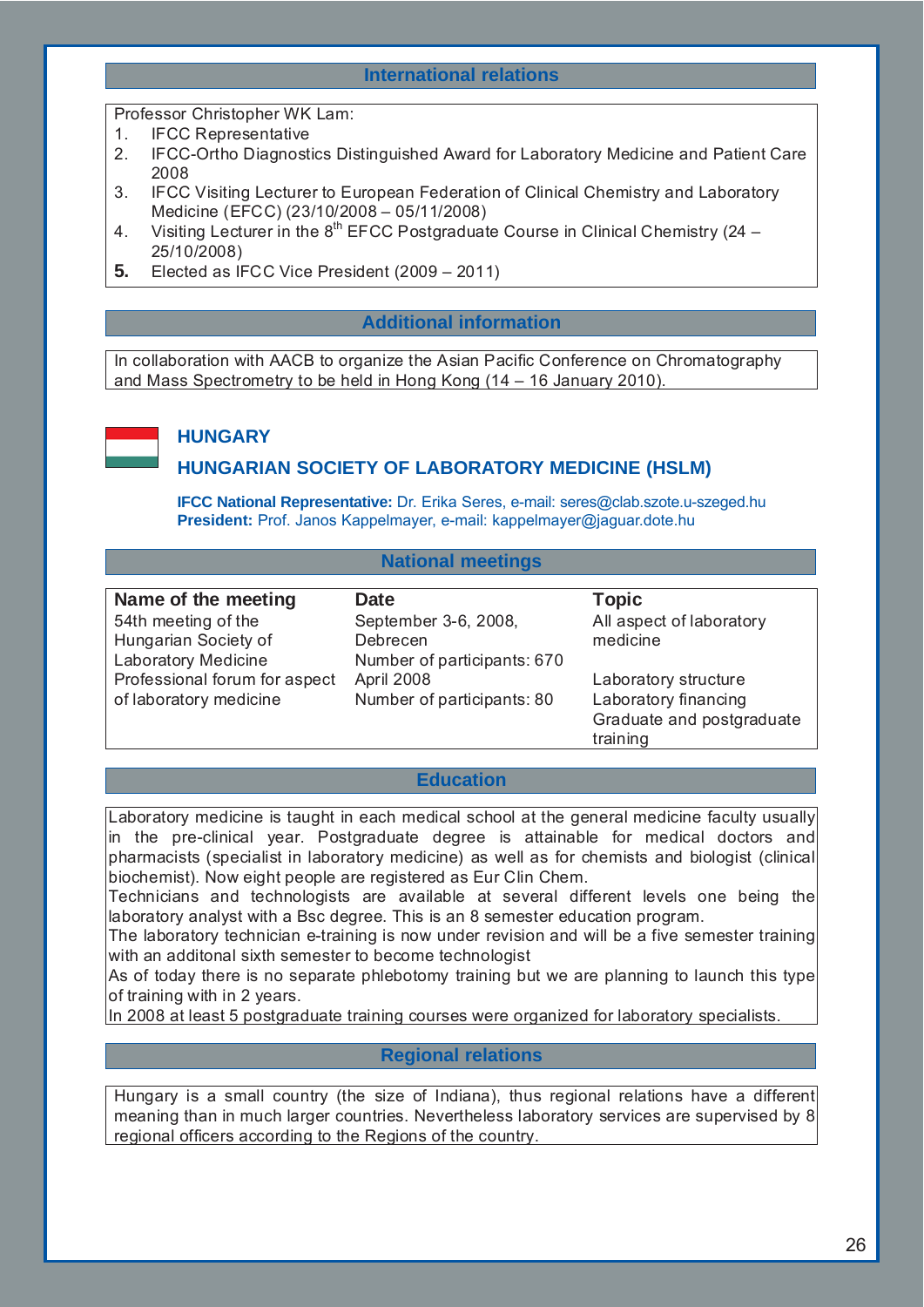#### **International relations**

Hungary has a traditionally good relations with laboratory specialists in neighbouring countries particularly with Austria, Croatia and Romania.

Starting from 2009 Dr. Andrea Horváth the former president of our society is elected as president of EFCC.

In 2008 we had professor Chris Lam from Hong Kong, for our national meeting as well as for an additional plenary talk.

Additional foreign participants who delivered scientific talks at our national meeting include the following people:

George Janossy (London) Gustav Kovac (Bratislava)

Sverre Sandberg (Bergen)

Thomas Szekeres (Vienna)

I was personally involved in the organisation of an international meeting in Bremen in September under the auspices of the European Society of Clinical Cell Analysis.

#### **Additional information**

In 2007 Hungary launched the Labtest online program (www.labtestonline.hu) that became very successful in 2008 and according to data from our national coordinator, Tamas Herczeg was the most frequently visited labtestonline program out of the EU countries during the fall of period 2008.

The Hungarian Society of Laboratory Medicine has about 500 members. The society members are scientifically quite active. Around 15-20% of the members posess a PhD degree and we have several active laboratorians who are members of the Hungarian Academy of Sciences.



#### **ICELAND**

### **ICELANDIC SOCIETY FOR CLINICAL BIOCHEMISTRY AND LABORATORY MEDICINE**

**IFCC National Representative:** Prof. Jon Johannes Jonsson, e-mail: jonjj@hi.is **President:** Dr. Elin Olafsdottir, e-mail: elinol@mmedia.is

#### **National meetings**

| Name of the meeting    | <b>Date</b>       | <b>Topic</b>                |
|------------------------|-------------------|-----------------------------|
| <b>General Meeting</b> | October 27th 2008 | Unifying laboratory results |
|                        |                   | New born screening          |
|                        |                   | Inflammatory markers in     |
|                        |                   | cardiovascular disease      |

#### **Education**

No educational activities in 2008 other than attending conferences and national meetings

#### **International relations**

Participation in the board of the NFKK (Nordic Federation of Clinical Biochemistry Societies). Participation in IFCC.

**International relations**

Collaboration in editing of the journal "Klinisk Biokemi I Norden".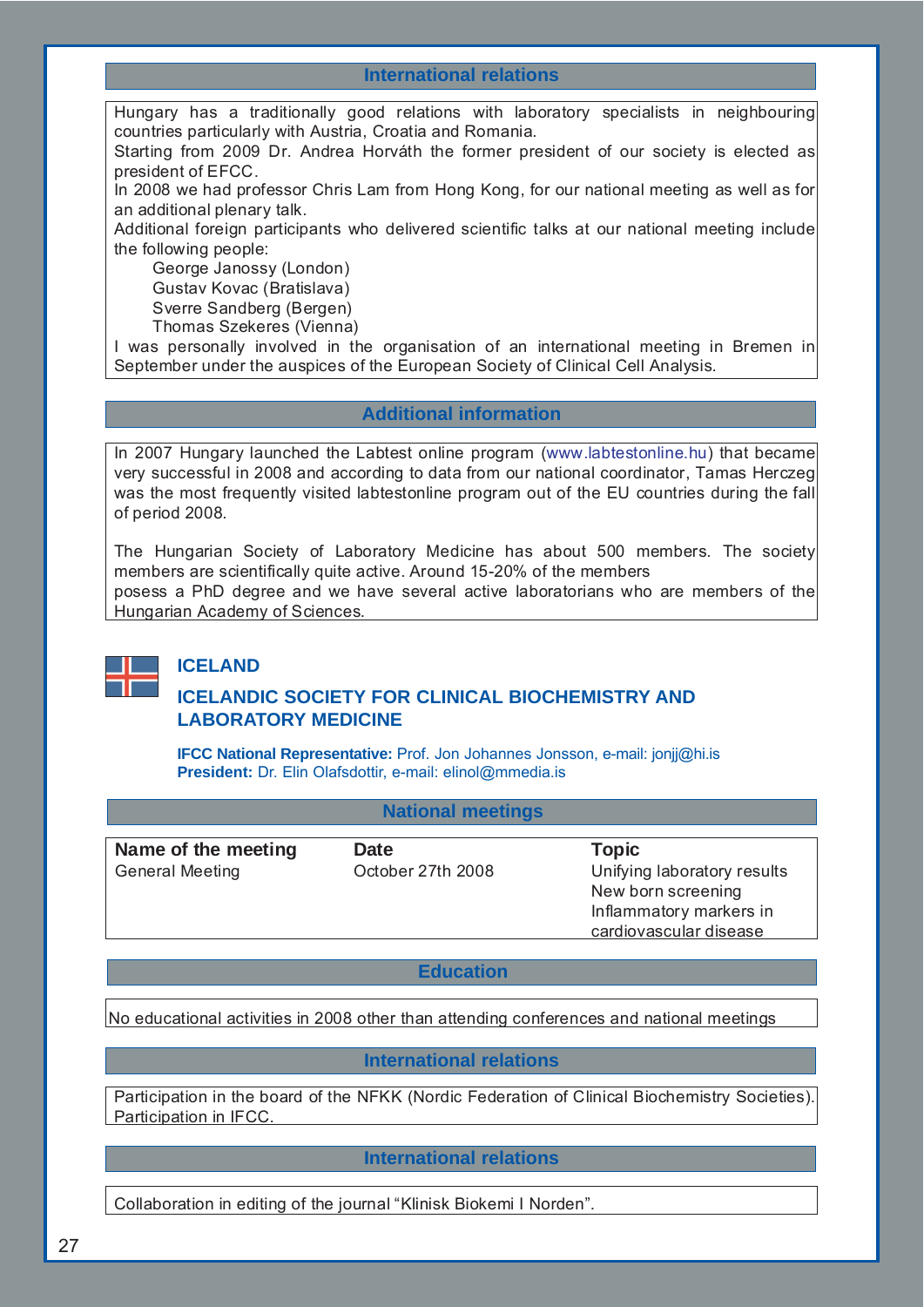### **INDIA**

 $\bullet$ 

#### **ASSOCIATION OF CLINICAL BIOCHEMISTS OF INDIA (ACBI)**

**IFCC National Representative:** Prof. T. Malati, e-mail: malatitgupta@gmail.com **President:** Prof. Krishnajyoti Goswami, e-mail: acbicon2008@gmail.com; Gkrishnajyoti@gmail.com

#### **National meetings**

**Name of the meeting bate COV Date COVER Topic COVER** 35<sup>th</sup> Annual Meeting of ACBI, Kolkata

Dec 18-21, 2008 Advances in Clinical **Chemistry** 

#### **Education**

Professional courses at different locations through out the year Also Education by Distant Mode through Website

#### **Regional meetings**

| Name of the meeting                | Date            | Society's contribution for<br>the meeting |
|------------------------------------|-----------------|-------------------------------------------|
| <b>ACBI UP Chapter</b>             | March 29, 2008  | Resource persons were from<br><b>ACBI</b> |
| CME Bihar Branch of ACBI           | May 18, 2008    | Resource persons were from<br><b>ACBI</b> |
| <b>CME West Bengal Chapter</b>     | May 30, 2008    | Resource persons were from<br>ACBI        |
| I <sup>st</sup> UP Chapter of ACBI | Nov 15-16, 2008 | Resource persons were from<br><b>ACBI</b> |

#### **Regional relations**

Participation of members from India in APFCB Congress at Beijing Give detail of APFCB and IFCC travelling lecture in India in 2007 APFCB travelling Lecturer will be giving a series of lectures in India

#### **International relations**

Indian National Representative Dr. Praveen Sharma actively participated in IFCC General Conference held in April, 2008 at Antalya, Turkey

#### **International relations**

The activities of the ACBI began with 34th Annual Conference of the Association of Clinical Biochemists of India held at Delhi organized between December 15 to 20, 2007 at Indian Habitat Centre by Dr Arun Raizada of Escorts Heart Institute & Research Centre and his team comprising several senior members of ACBI. The theme of the conference, 'Clinical Biochemistry: Today and Tomorrow' was a challenging one providing an opportunity of bringing out what was available and relevant today and what the future would holds for us. About 1000 delegates attended the conference.

A professional course in Clinical Biochemistry was conducted on this occasion on December 15 & 16, 2007 by the course coordinator, Dr. Jayashree Bhattacharya which was intended to be a refresher course to all those who are in the field of Laboratory Medicine. On December 17, 2007 Continuing Medical Education Programme was held covering upcoming areas of Stem Cell Therapy and Nanotechnology. There were also two Workshops on Proteomics Microarrays sponsored by Randox and the other on New Cardiac Markers by ECL Technology, sponsored by Roche Diagnostics.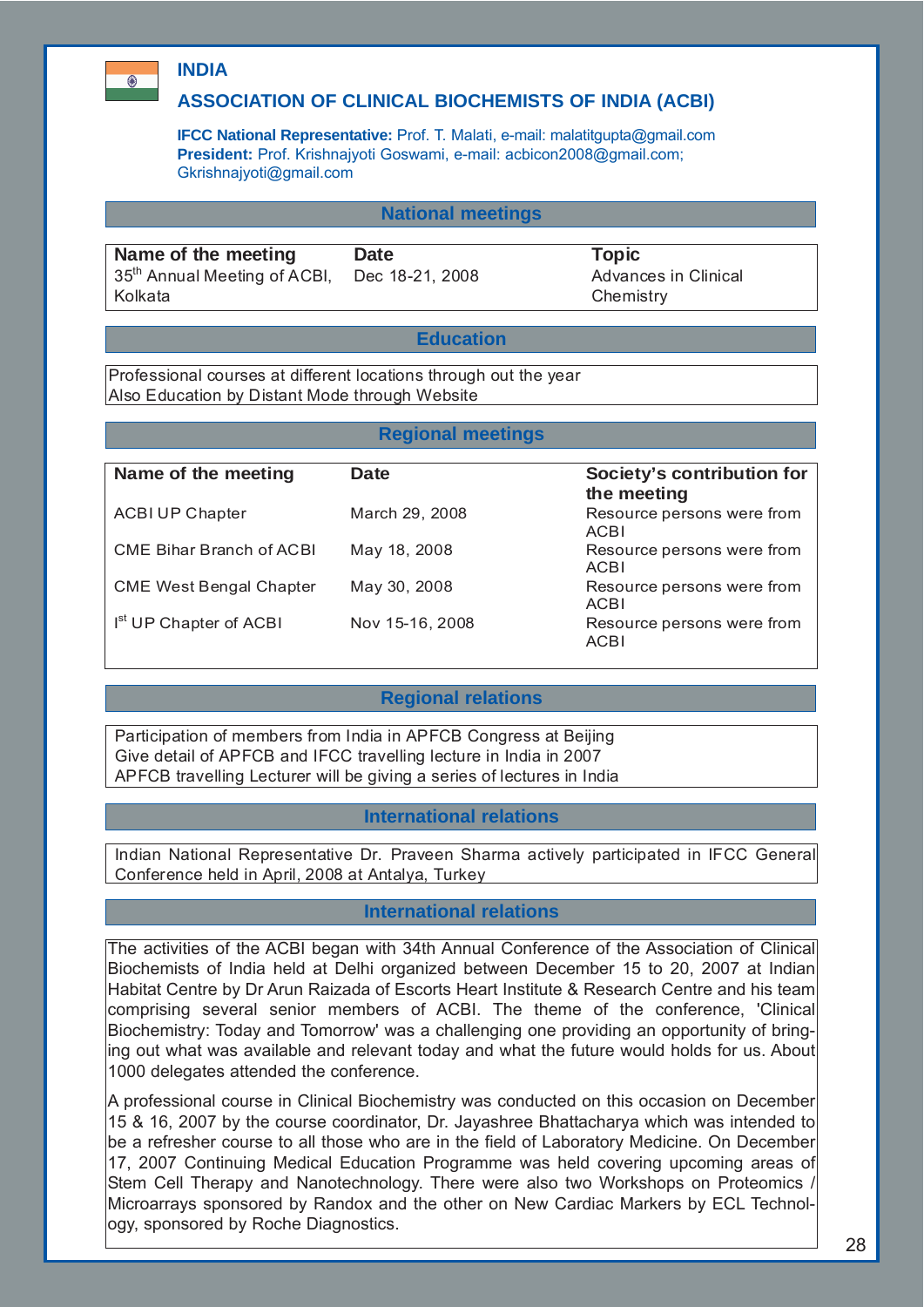There was a remarkable mix of about 110 speakers from all over the world (USA, Canada, France, Germany, Australia, Malaysia, Japan & Thailand) who took part in the 20 Symposia that included areas of Cutting Edge Technologies like Signal Transduction, Per-sonalized Medicine and Molecular Diagnostics (sponsored by AACC), Genomics and dis-ease and Reproduction and Fertility. Some of the eminent global speakers were Dr. J.T. Be-lisle (USA), Dr. J.K. Cowell (USA), Dr. W.A. Philip (Australia), Dr. Pauline Y. Lau (USA), Dr. Marciano D. Reis (Canada), Dr. Madhu B. Anand Srivastava (Canada), Dr. Ashok Kr. Srivastava (Canada), Dr. Salil Kumar Das (USA), Dr. Jawahar Kalra (Canada), Dr. Udayan Ray (Australia), Dr. Bhushan M. Kapur (Canada) and Dr. Amitava Das Gupta (USA). In addi-tion, we had three plenary lectures on Yoga and Health by Dr. W. Selvamurthy, Chronomics & Chronobiology: Its applications in health and disease by Dr. R.K. Singh and Transcriptional and translational regulation of expression of human cathepsin L, a lysosomal protease in-volved in tumor invasion and metastasis by Dr. S.S. Chauhan.

In the year 2008, the Awadhesh Saran Memorial Oration Award was presented to to Dr. Satish K. Srivastava (Galveston, USA), K.L. Gupta Memorial Oration Award went to Dr. Manoj Sharma (New Delhi, India), Seth G.S. Medical College & KEM Hospital Oration Award went to Dr. P.K. Seth (Lucknow, India) Mrs. & Dr. G.P. Talwar Oration Award went to Dr. Chandra K. Mittal (Houston, USA) and Dr. T.N. Pattabiraman Oration Award went to Dr. Udayan Ray (Tasmania, Australia). Dr. Barnali Das (Mumbai, India) received the Pitabus-Jamuna Burma Memorial Award Paper Prize, the Dr. C. Sita Devi Award Paper Prize went to Dr. Prakruti Dash (Cuttack, India) and the P.S. Murthy Award Paper Prize in the field of Infec-tious Diseases went to Dr. Geetanjali Gupta (New Delhi, India).

Another highlight of Delhi meeting was that the AACC gave 4 Gallwas Membership Grants to Dr. Subir Kumar Das, Dr. J.K. Gambhir, Dr. Harsh Vardhan Singh and Dr. Barnali Das. One Rolling Trophy was given to the winners of the Postgraduate Quiz. A unique feature of ACBI-CON 2007 was the Young Scientist's Awards were given to 20 Young Investigators who were selected by a panel of judges from about 400 poster presenters to present their work in 2 special sessions. The abstracts of the papers and proceedings of the conference were published in a special supplement issue of IJCB.

There were 58 Stalls in the Industrial Exhibition. The First prize for the Best Stall went to Nicholas Piramal and the Second prize for the Best Stall went to Olympus.

The social programmes were also well appreciated by the delegates. There was a Cultural Programmes based on "The Village" theme at India Habitat Centre and based on "Bolly-wood" theme was at Tivoli Garden.

Late Shri. A.J.Thakur Award for Distinguished services' is installed by Shri Thakur family to honor a person who has made immense contributions to the growth of clinical Biochemistry and Laboratory medicine in India. This award for the year 2008 was presented to Dr.AS Kanagsabhapathy, the past president of ACBI & the pioneer to initiate Quality control programme in India.

Every year ACBI awards fellowships to distinguished members of the Association on the basis of their merit and achievements. In the last year, the fellowships were awarded to Prof.A.N.Suryakar of Dr VM Medical College, Solapur and Prof. B.N.Tiwari of Nalanda Medical College, Patna.

#### Regional Meetings:

There were quite a number of scientific meetings/ workshops organized by the State/ Re-gional Chapters. The major ones were:

- $\bullet$  National workshop on prevention of Lead poisoning organized by the Department of Biochemistry, CSM Medical University, Lucknow on 29th March, 2008. Attended by more than 200 delegates.
- <sup>Q</sup> UP Sate Chapter of ACBI was launched this year with Dr RK Singh as the President was also launched on 29th March, 2008.
- $\bullet$  CME Bihar Branch of ACBI: A CME on 'Diagnostic workup for Hepatitis B infection with spe cial emphasis on newer markers' was organized by Bihar State Branch of ACBI on 18th May, 2008.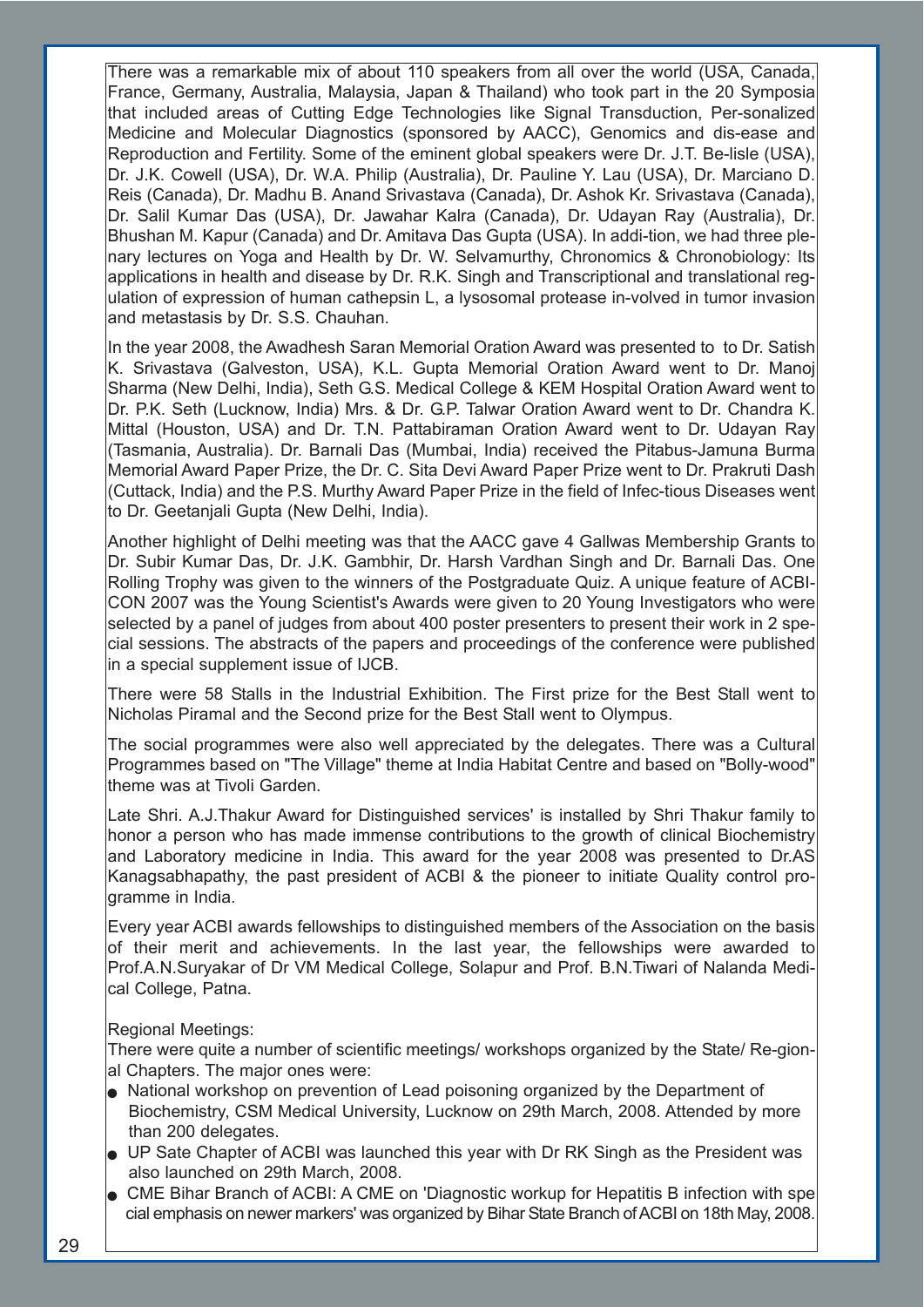- Workshop & CME by West Bengal Chapter: Workshop on pre-analytical procedure was organ ized on May 30, 2008 by Dr Shyamali Pal on behalf of West Bengal State Chapter of ACBI. This was followed on next day by a CME on 'Quality management in Labora-tory system' inaugurat ed by Prof CR Maity, Ex DME, Govt of west Bengal. Prof Praveen Sharma, Dr Adarshpal Singh, Prof. Subimal Choudhary were the experts who partici-pated. The events were sponsored by BD, AshokLaboratory, Acurex Biomedicals Pvt ltd., Hd Consortium Pvt ltd.
- <sup>Q</sup> The Department of Biochemistry & JB Tropical Disease Research Centre, MGIMS, Sevagram has organized in February, 2008, the fourteenth short time hands on training course on Immunodiagnostics for Infectious Diseases.

#### **AWARDS:**

Dr. Subir Kumar Das of Amrita Institute of Medical Sciences, Ernakulum, Cochin received 2008 AACC-Van Slyke Award

#### **ACBI-CRC EQ programme**

The ACBI CMC external QA programme is being run smoothly by Dr. R.Selva Kumar at CMC, Vellore. The important development is replacing liquid samples with freeze-dried sam-ples, thanks to Dr Selavakumar and the management of CMC, Vellore for this important de-velopment in improving the standard of this programme.

IJCB: Four IJCB issues have been released in time with much improved quality because of the involvement of Springer is keen to India Pvt Ltd in the publication and distribution of the journal. The Editor in Chief Dr Praveen Sharma is planning to get the journal indexed by In-dex Medicus.

#### **ACBI-Bulletin:**

Two issues of the bulletins have been released in time from Head Office.

The XXXV th Annual National Conference of Association of Clinical Biochemists of India (ACBICON 2008) was held from December 19-21, 2008, in ACBI (Vedic) Village, Kolkata, India. The Venue of the conference was "International Natural Resort", a 5 star eco-friendly state-of-art convention centre at the background of beautiful nature. This conference com-memorated the Platinum Jubilee Celebration of the hosting institute Ramakrishna Mission Seva Pratishthan, Vivekananda Institute of Medical Sciences, Kolkata. On December 17, 2008, delegates participated in Professional Course in Clinical Biochemistry and pre-conference CME. On December 18, 2008 in seven workshops on Clinical Proteomics, Mo-lecular Biology in Infectious Diseases, Platelet Aggregation Study, Sperm Function, Quality Management System, Immunoblot Techniques in different reputed institutes are attended by delegates. "Power of knowledge and way to improve patient care 2008: Three days of knowledge will change how you practice and perform!" was the conference slogan. A total number of 842 registered delegates representing 21 countries shared their experience through symposia lecturers and poster presentations in five different halls.

In this conference both American Association of Clinical Chemistry (AACC) & World Asso-ciation of Societies of Pathology and Laboratory Medicine (WASPaLM) participated in big way; Also AACC release "Guideline for Therapeutic Drug Monitoring Services" in presence of President, AACC, Prof. Larry Broussard & President Elect, AACC, Prof. Catherine Hammett Stabler and President Elect, WASPaLM, Prof. Michael Oellerich & President, International Association of Therapeutic Drug Monitoring & Clinical Toxicology (IATDM&CT), Prof. David Holt.

The Industrial exhibition reached a scale unmatched by any previous academic conference. The participants included 25 companies who also organised symposia. Delegates were im-pressed by the state-ofthe-art technology in exhibition.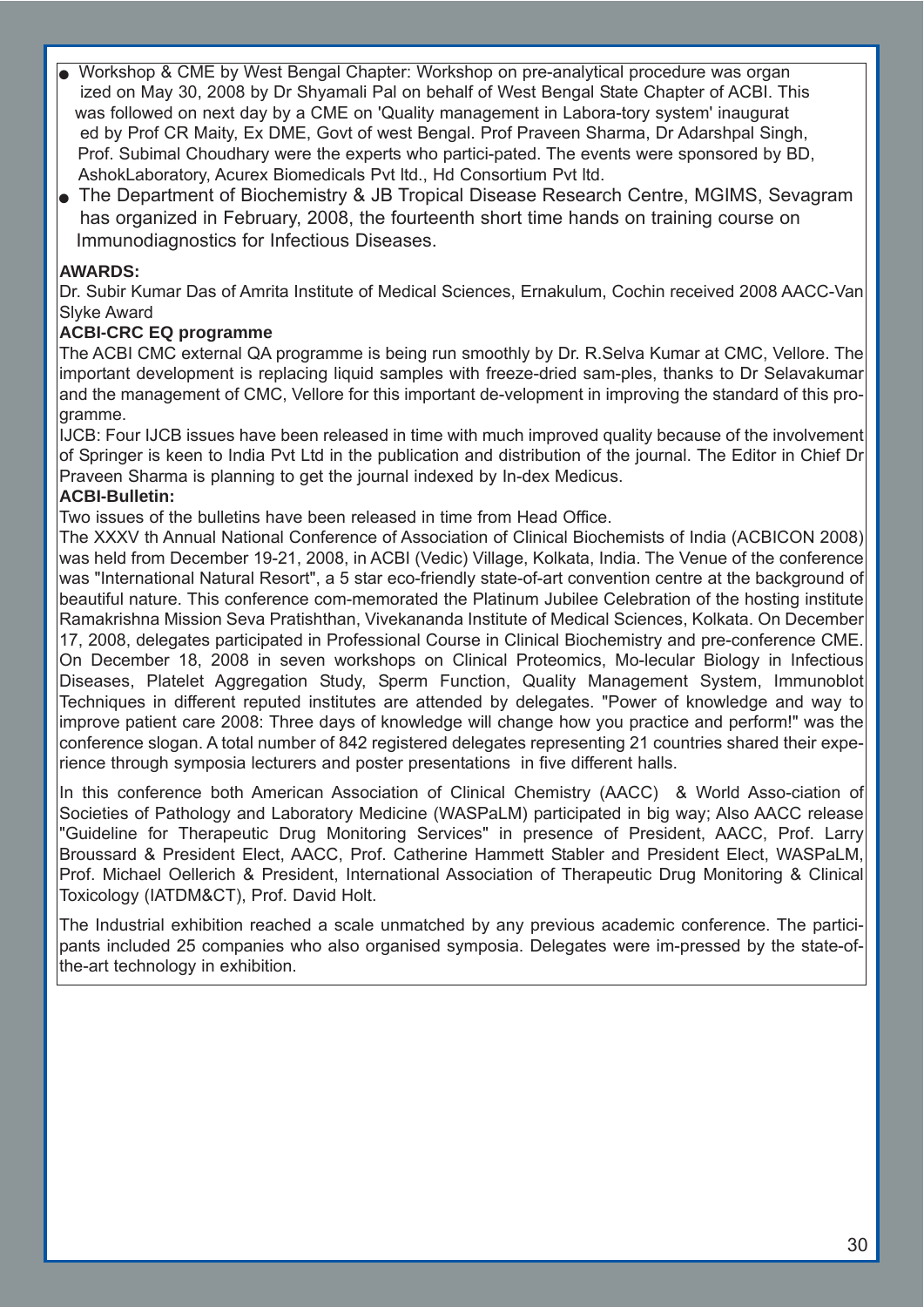

#### **INDONESIA**

#### **INDONESIAN ASSOCIATION FOR CLINICAL CHEMISTRY**

**IFCC National Representative:** Prof. Endang Wahjuningtyas Hoyaranda, e-mail: ehoya@prodia.co.id **President:** Dr. Dewi Mulialty Liusvia, e-mail: dewiliusvia@prodia.co.id

#### **National meetings**

#### **Name of the meeting bate COVE COVER Topic COVER Topic COVER Topic COVER Topic COVER Topic COVER Topic COVER Topic COVER Topic COVER Topic COVER Topic COVER Topic COVER Topic COVER Topic COVER Topic COVER Topic COVER Topic**

End October 2009

Triennial National Meeting



# **IRAN**

#### **BIOCHEMICAL SOCIETY OF ISLAMIC REPUBLIC OF IRAN**

**IFCC National Representative:** Prof. MJ Rasaee, e-mail: RASAEE\_M@modares.ac.ir **President:** Dr. Taghikhani Mohamad, e-mail: taghikhani@institute.pasteur.ac.ir

#### **National meetings**

Name of the meeting Date **Date** Topic 10<sup>th</sup> Iranian Congress of Biochemistry  $(10<sup>th</sup> ICB)$ and 3rd International Congress of Biochemistry and Molecular Biology (3rd ICBMB) July 11-14, 2009

#### 10-14 July 2009 Nanotechnology, clinical biochemistry, structure function and metabolism of biomolecules, herbal medicine, cellular and molecular biology, molecular basis of disease

#### **Education**

3th Dec 2008 bioethics in biochemical education and research

Biweekly meetings on different aspects of biochemical education in the country Assisting people in publishing their books on different biochemical topics

Publishing and printing many educational for general people on different aspect of health and

biochemical balance .

*Site Directed Mutagenesis* workshop to be held during the conference (annual meeting ) "Student Centered Learning in Biochemistry and Molecular Biology"**.** The main guest speaker: *Professor Susan Hamilton*; The chairperson of IUBMB Education Committee.

#### **Regional meetings**

#### Name of the meeting Date **Date Society's contribution for the meeting**

2<sup>nd</sup> Pakistan-China–Iran International Conference on Biotechnology, Bioengineering and Biophysical Chemistry (ICBBB-2009)

#### **Regional relations**

The society of bioenergy, biochemistry and biophysics (BBB). A corporative society in between Iran Pakistan and China organizing meetings

#### **International relations**

Member of IFCC Member of IUBMB Member of FAOBMB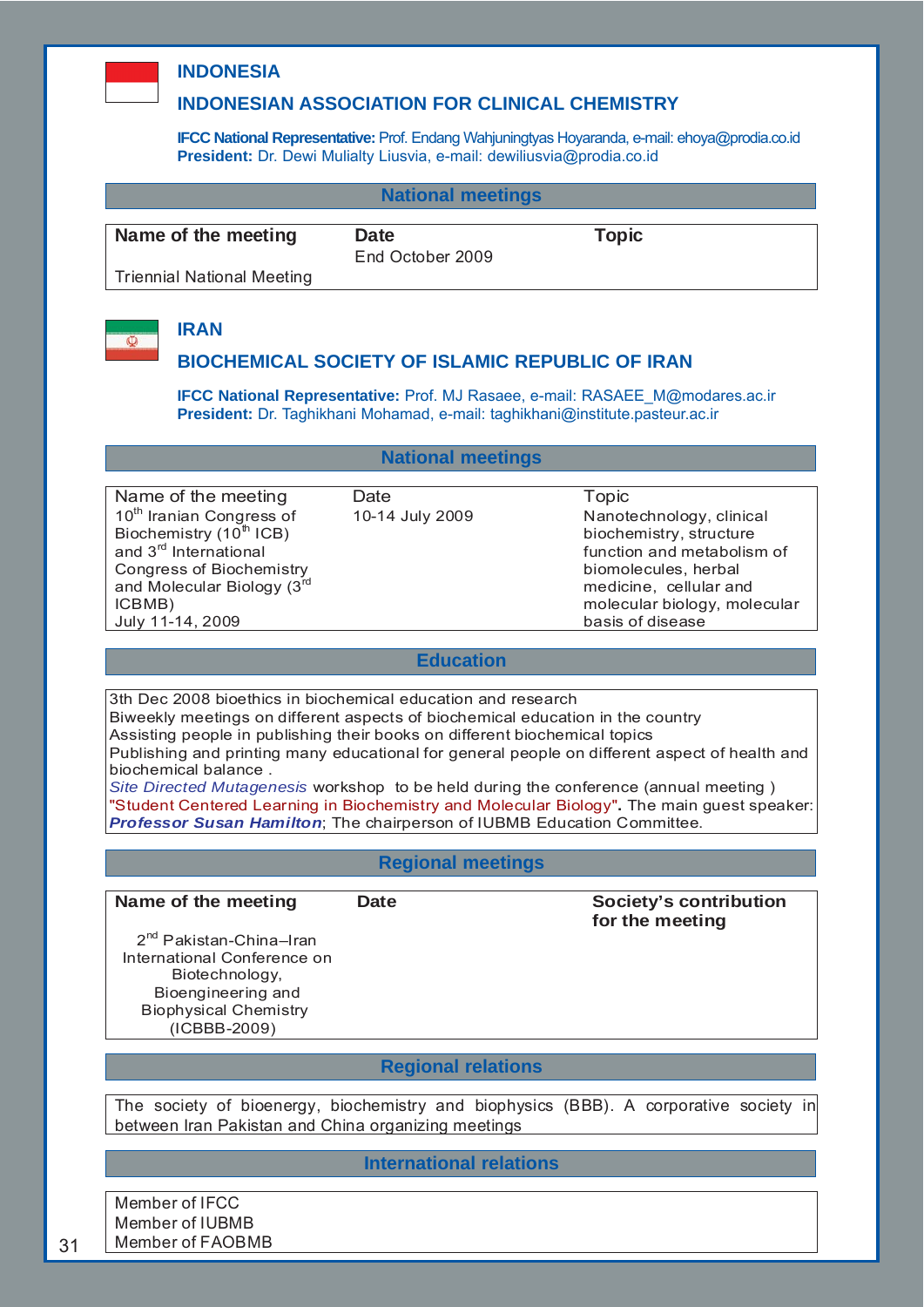

# **ISRAEL**

### **ISRAEL SOCIETY FOR CLINICAL LABORATORY SCIENCES (ISCLS)**

**IFCC National Representative:** Dr. Varda Deutsch, e-mail: Varda@tasmc.health.gov.il **President:** Dr. Nurit Algur, e-mail: nurit@szmc.org.il

| <b>National meetings</b>                                                                                              |                     |                                                                                                                                                                         |  |  |
|-----------------------------------------------------------------------------------------------------------------------|---------------------|-------------------------------------------------------------------------------------------------------------------------------------------------------------------------|--|--|
| Name of the meeting<br><b>Israel Society of Medical</b><br>Laboratory Sciences, 42 <sup>nd</sup><br>annual conference | Date<br>4-5/03.2008 | <b>Topic</b><br>Clinical chemistry - bone metabolism<br>Hematology - Multiple myeloma<br>Microbiology - bacterial resistance<br>Autoimmunity<br>Pregnancy risks         |  |  |
| Pharma novelties                                                                                                      | 09/09/08            | Copaxone for MS, new drugs for<br>inflammatory bowel, current evolution of the<br>drug industry                                                                         |  |  |
| Travel Medicine 2008                                                                                                  | 04/11/08            | Travel medicine and tropical diseases<br>Diseases transmitted by the digestive tract<br>Water borne infectious diseases and agents<br>Diseases transmitted by mosquitos |  |  |

#### **Education**

Science and Coffee educational sessions 06/01/08 The involvement of managers in decision making in the medical laboratory 01/06/08 The role of flow cytometry in diagnosis of MDS 30/06/08 LDL: how should it be measured and reported

#### **Education**

Prof Oren Zinder represented our society and voted at the annual IFCC meeting in Fortaleza Prof M Mayer attended the IFCC General Conference, Antalya April 13-15 2008.

### **Additional information**

See our web site http://ilmar.org.il/

**ITALY**

### **ITALIAN SOCIETY OF CLINICAL BIOCHEMISTRY AND CLINICAL MOLECULAR BIOLOGY**

#### **SOCIETÀ ITALIANA DI BIOCHIMICA CLINICAL E BIOLOGIA MOLECOLARE CLINICA (SIBIOC)**

**IFCC National Representative:** Dr. Ferruccio Ceriotti, e-mail: ceriotti.ferruccio@hsr.it **President:** Prof. Mario Plebani, e-mail: segreteria@sibioc.it

| <b>National meetings</b>          |                            |                          |  |
|-----------------------------------|----------------------------|--------------------------|--|
| Name of the meeting               | Date                       | Topic                    |  |
|                                   |                            |                          |  |
| 40 <sup>th</sup> National Meeting | Rimini, 28-31 October 2008 | See the following report |  |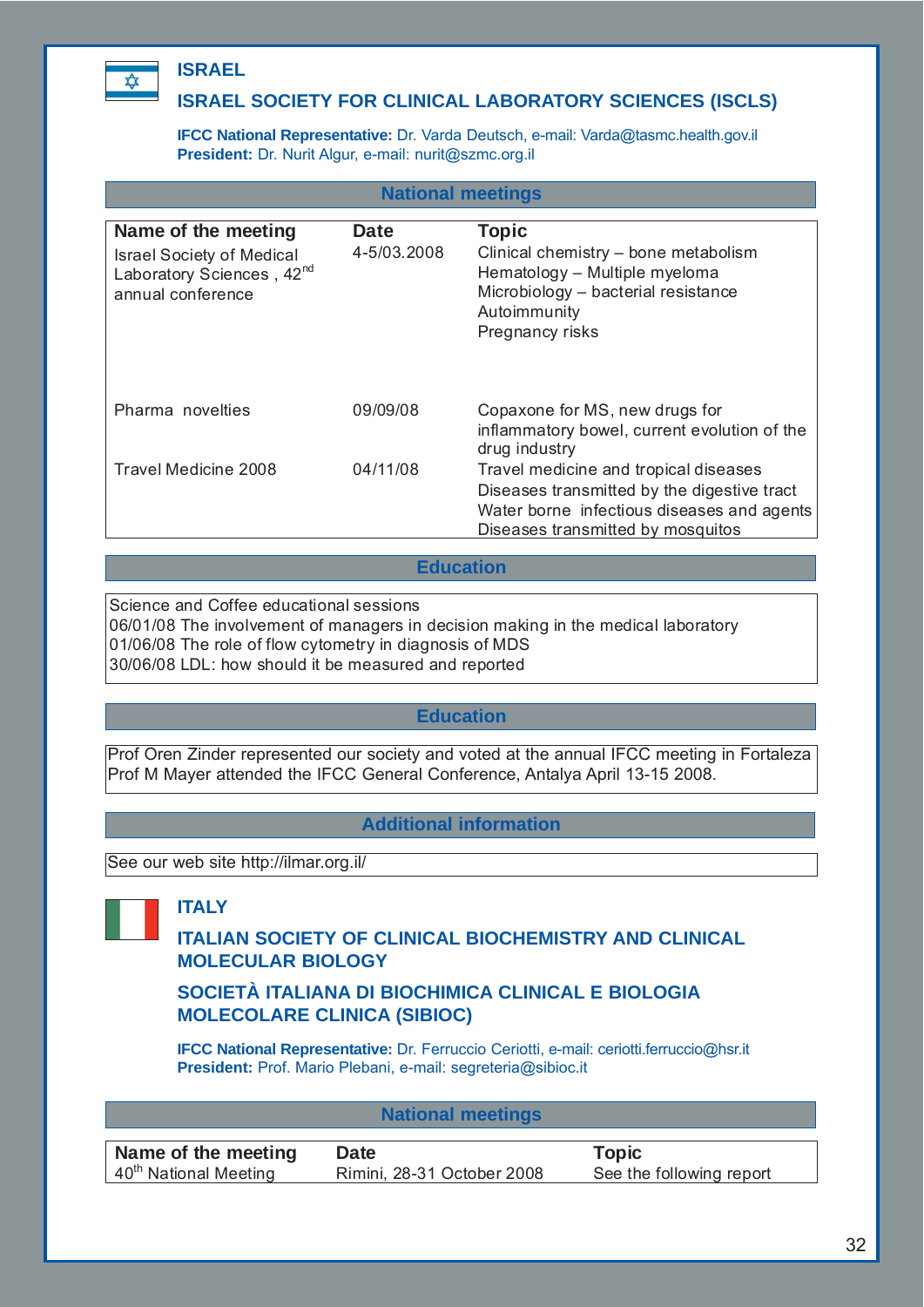#### **Education**

In 2008 the National meeting was held in conjunction with SIMeL (Italian Society of Laboratory Medicine). The Congress was organized in three Plenary sessions (Update on Evidence Based Laboratory Medicine, Cardiac Markers and Standardization) and 7 parallel sessions (Laboratory and Emergency department, Hemoglobinopathies, Cytofluorimetry, Old test for new applications, Molecular diagnostics, Mass spectrometry, The role of medical technologist in the governance of organizational variations.

Moreover, 17 industry sponsored workshops were organized and we accepted 298 abstracts, 286 presented as posters, the other 12 as oral communications.

1332 delegates attended to the national Congress

SIBioC organized 9 Educational Courses in the framework of a Permanent School of Laboratory medicine and 12 local meetings

#### **International relations**

In the National meeting 6 lectures were held by international speakers (1 from UK and 5 from USA)

#### **Additional information**

SIBioC publishes its own Scientific Journal "Biochimica Clinica" (32<sup>nd</sup> volume in 2008). In 2008 were published 6 issues containing: 8 reviews, 12 scientific contributions, 4 opinions articles, 4 letters to the editor, 5 documents and 3 SIBioC Official Documents.



#### **JAPAN**

#### **JAPAN SOCIETY OF CLINICAL CHEMISTRY**

**IFCC National Representative/JSCC President:** Prof. Tsutomu Nobori, e-mail: jscc@mc-i.co.jp

#### **National Meetings**

| Name of the meeting           | Date          | <b>Topic</b>                   |
|-------------------------------|---------------|--------------------------------|
| The 48th Annual Meeting of    | 2008/8/29? 31 | President lecture              |
| the Japan Society of Clinical |               | Special lecture: IMPACT OF     |
| Chemistry (JSCC)              |               | TRACEABILITY CONCEPT IN        |
|                               |               | LABORATORY MEDICINE            |
|                               |               | Speaker: Mauro Panteghini,     |
|                               |               | Centre for Metrological        |
|                               |               | Traceability in Laboratory     |
|                               |               | Medicine, CIRME, University of |
|                               |               | Milan, Milano, Italy           |

#### **Education**

Educational lecture in 48 th ISCC Simple and useful analytical method for precise standardization

#### **Regional relations**

The result of the Second Asian Study (designed by APFCB and IFCC-SD-C-PP) investigating the regionality of laboratory test results was published in Clin Chem 54:356-65, 2008..

To plan and promote the reference interval project (the third Asian Study) backed by APFCB and IFCC-SD(C-PP, C-RIDL), Kiyoshi Ichihara made close communications with the East and South-East Asian colleagues. More than 20 laboratories in the region as well as 32 laboratories in Japan agreed to collaborate. The study starts from January, 2009.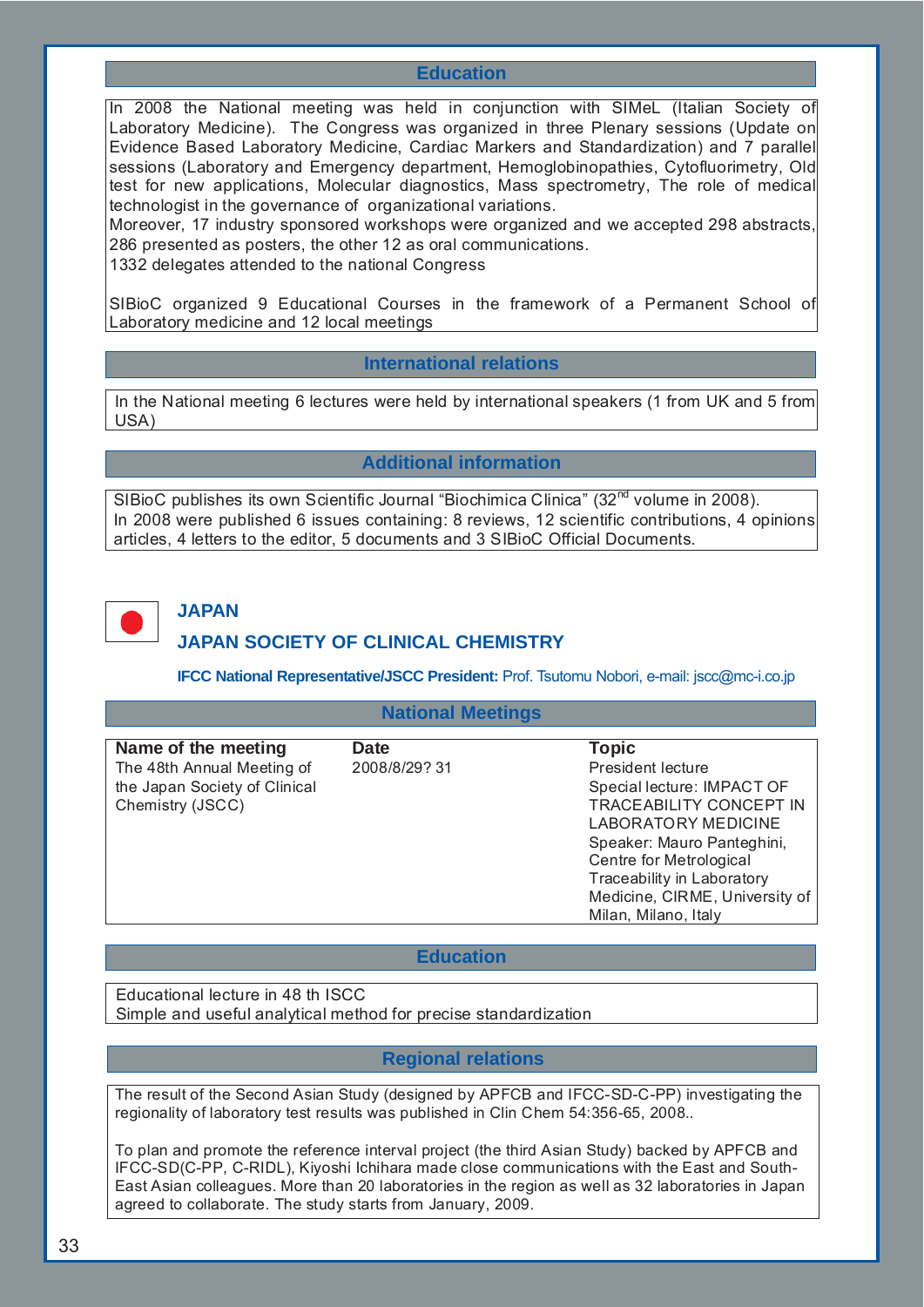#### **International Relations**

Representative to APFCB Council: Prof. Tsutomu Nobori Scientific Committee: Chair: Prof. Kiyoshi Ichihara. Education Committee: Dr. Katsuhiko Kuwa Scientific Committee: Prof. Minoru Tozuka Laboratory Management Committee: Prof. Kiyoshi Ichihara Association Secretary or equivalent: Prof. Naoki Watanabe

IFCC Activity

C-PP Member: Kiyoshi Ichihara , Affiliated member : Yoshi Itoh C-RSE Member : Kang,Dongchon WG on SCC Member : Yoshihisa Itoh WG on SMA Member : Yoshihisa Itoh

WG on SEB Member : Katsuhiko Kuwa

WG on HbA1c Member : Tadao Hoshino

International Journal Editor Editorial Board for Annals of Clinical Biochemistry: Kiyoshi Ichihara Editorial Board of CCLM: Kiyoshi Ichihara Editorial Board of Clini Chimi Acta: Nobumasa Okumura

Publication of original papers

- $\bullet$  papers on CCLM
- Eight papers were published during 2008.
- $\bullet$  papers on ACB
- Ten papers were published during 2008.

#### **Additional information**

About 2,000 members including MD, and PHD belong to JCSS and 11 blocks were divided as the each centre of JSCC, and the annual meeting is held once a year and more than 400 papers are discussed in the meeting and the regional meetings were held once a year in each region and interesting symposiums and special lectures are planned by an annual president of the meeting.

#### **LATVIA**

#### **LATVIAN SOCIETY OF LABORATORY SPECIALISTS**

**IFCC National Representative:** Dr. Dzintars Ozolins, e-mail: stasc@delfi.lv **President:** Dr. Dagne Gravele, e-mail: gravele@junik.lv, llsb@llsb.lv

#### **National meetings**

| Name of the meeting                                   | <b>Date</b>      | <b>Topic</b>                                                                               |
|-------------------------------------------------------|------------------|--------------------------------------------------------------------------------------------|
| Annual meeting of the<br>Society                      | March, 6         | Advances in the flow<br>cytometry                                                          |
| Annual meeting of the<br>Society                      | May, 22          | Lab dg of diarrhea                                                                         |
| The 9 <sup>th</sup> Baltic Congress of<br>Labmedicine | September, 18-20 | Lab advances in the<br>Haematology, Infectious<br>diseases, Lab. management<br>and cetera. |
| Annual meeting of the<br>Society                      | October 23       | Advances in the lab.<br>diagnostics of Sexually<br>transmitted diseases                    |
| Annual meeting of the<br>Society                      | December 11      | "Dry chemistry"                                                                            |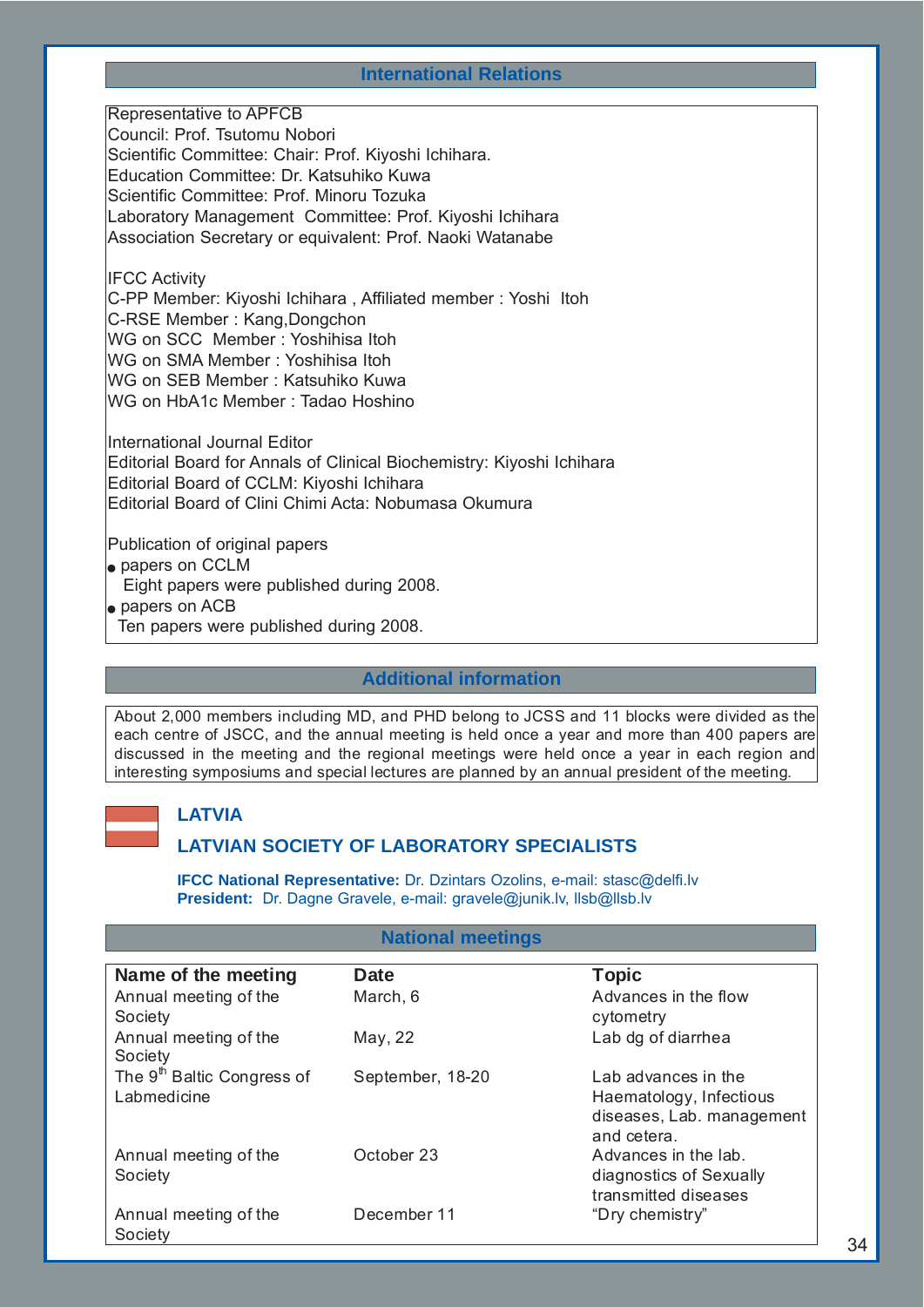#### **Education**

| 1) Postgraduate residence programme in the Riga Stradins University.                          |
|-----------------------------------------------------------------------------------------------|
| 2) Educational courses for laboratory physicians and lab technicians in the field of clinical |
| chemistry; lab diagnostics of immunology, quality assurance, microbiology, haematology,       |
| sexually transmitted diseases, lab management.                                                |
|                                                                                               |



#### **LEBANON**

#### **LEBANISE SYNDICATE OF CLINICAL BIOLOGY**

**IFCC National Representative:** Dr. Marc Antoine Zablith, e-mail: marcantoinezablith@hotmail.com; marczablith@sodetel.net.lb **President:** Dr. Marc Antoine Zablith, e-mail: marcantoinezablith@hotmail.com;

marczablith@sodetel.net.lb

#### **National meetings**

**Name of the meeting Date CONGLERY CONGREGATE:** Topic Arab Medlab 2009 1-2-3-October 2009

**international relations**

**IFCC AFCB** FIFBCML

#### **Additional information**

ARAB MEDLAB 2009, HOTEL "LE ROYAL", BEIRUT - Lebanon, 1 -2 -3 October 2009

**www.sdbliban.org**

**info@sdbliban.org**

**marczablith@sodetel.net.lb**

#### **LITHUANIA**

#### **LITHUANIAN SOCIETY OF LABORATORY MEDICINE**

**IFCC National Representative/LSLM President:** Prof. Zita Kucinskiene, e-mail: zita.kucinskiene@mf.vu.lt

#### **National meetings**

**Name of the meeting Date Constraint Date Constraint Constraint Propic** Laboratory medicine days (preliminary planning) May-June (preliminary) Accreditation of laboratories (in association with the new national regulations)

#### **Education**

1) A course of laboratory medicine for 5th year students of all study programs (medicine, odontology, public health, nurseing) at the Faculty of Medicine of Vilnius University. 2) Residentship in laboratory medicine organized by the Faculty of Medicine of Vilnius University (4 years) – every year 2-3 new residents. 3) Master degree program in medical biology at the Faculty of Medicine of Vilnius University (2 years) – every year 5-7 students. 4) Advanced training courses at Vilnius University in different fields of laboratory medicine – in total 12 different courses in 2009. 5) Society regional meetings – there are 5 regional bureous of the Lithuanian Society of Laboratory Medicine and 4-8 times per year they do organize meetings: conferences,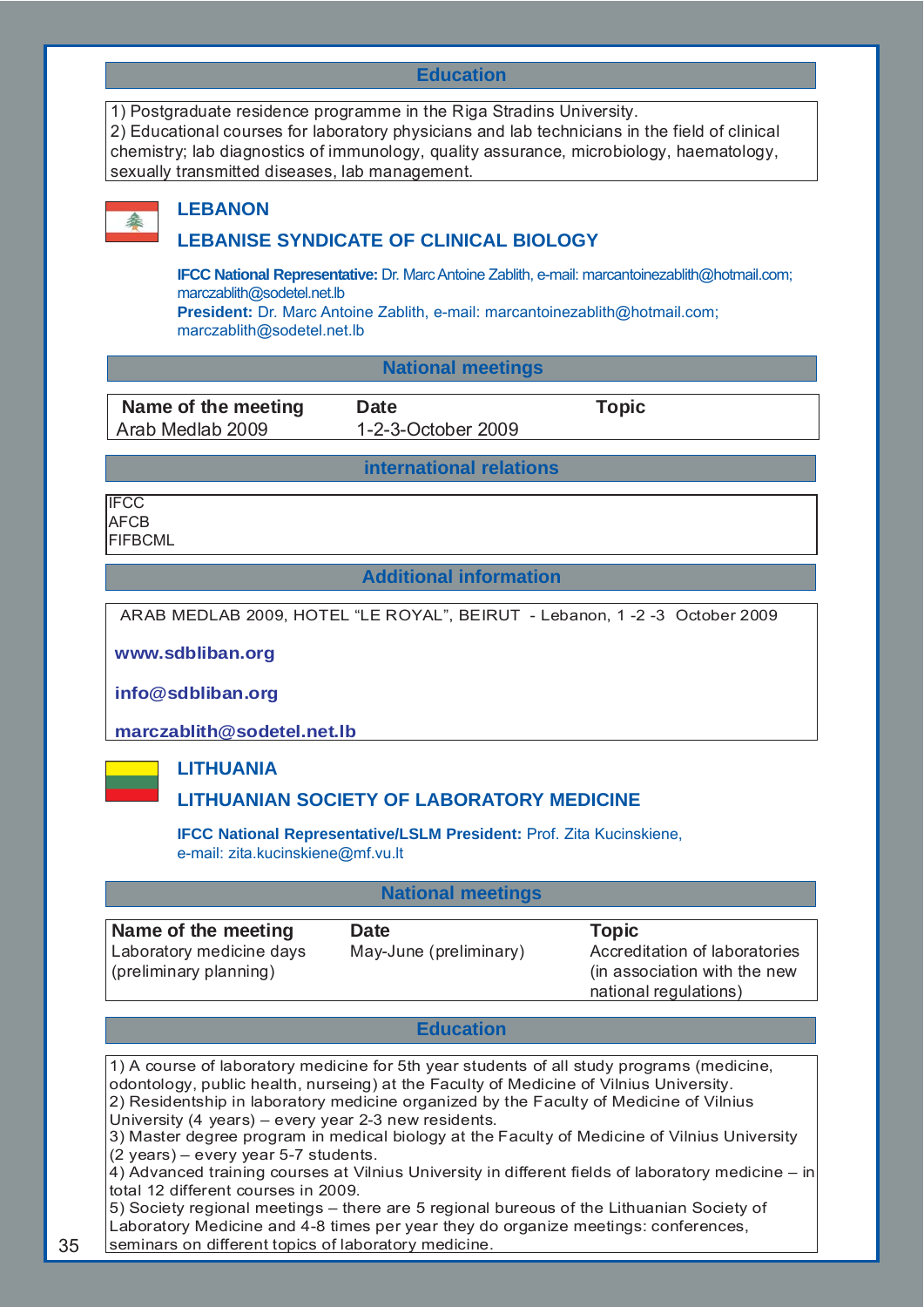#### **Regional meetings**

Name of the meeting **Date Date Society's contribution for the meeting**  4-8 times per year One of the organizers

Regional meetings of the Lithuanian Society of Laboratory Medicine (there are 5 regional bureaus of the Society)

#### **International relations**

Close relations with the Latvian and Estonian Societies of Laboratory Medicine – Baltic Association of Laboratory Medicine was founded and this association is the main organizer of the Baltic Congresses of Laboratory Medicine, which are being held every second year in one of the Baltic countries (the last one in Jurmala, Latvia in 2008).

Good relations with the Nordic Societies of Laboratory Medicine – many specialists participate in the Congresses organized by the Nordic Societies.

Relations are being kept with the European and international organizations via participation in various working groups of these organizations.



#### **MEXICO**

#### **MEXICAN ASSOCIATION OF CLINICAL BIOCHEMISTRY - ASOCIACIÓN MEXICANA DE BIOQUÍMICA CLINICA (AMBC)**

**IFCC National Representative:** Dr. Rosa I Sierra Amor, e-mail: risierramor@yahoo.com, ambcli@prodigy.net.mx **President:** Dr. Martha Sanchez-Rodriguez, e-mail: martha@nimloth.org

#### **National meetings**

| Name of the meeting                    | <b>Date</b>          | <b>Topic</b>                |
|----------------------------------------|----------------------|-----------------------------|
| <b>XXXI NATIONAL</b>                   | MAY 5-8, 2008        | <b>CONTINUING EDUCATION</b> |
| <b>CONGRESS IN CLINICAL</b>            |                      | <b>IN CLINICAL</b>          |
| <b>BIOCHEMISTRY AND LAB</b>            |                      | <b>BIOCHEMISTRY AT</b>      |
| <b>EXPOSITION</b>                      |                      | <b>NATIONAL LEVEL</b>       |
| <b>3RD INTERNATIONAL</b>               | <b>JUNE 29, 2008</b> | <b>INTERNET BASED</b>       |
| <b>CONFERENCE ON</b>                   |                      | CONFERENCE IN QUALITY       |
| <b>QUALITY</b>                         |                      | FOR THE CLINICAL            |
|                                        |                      | <b>LABORATORY</b>           |
| XXI QUALITY ASSURANCE OCTOBER 18, 2008 |                      | <b>QUALITY ASSURANCE</b>    |
| <b>SQUEME PROGRAM</b>                  |                      | <b>SQUEME PROGRAM AND</b>   |
| ANNUAL MEETING.                        |                      | <b>CONTINUING EDUCATION</b> |
|                                        |                      | ON PROFICIENCTY             |
|                                        |                      | <b>TESTING PROGRAMS</b>     |

#### **Education**

22 COURSES IN SELECTED TOPICS OF LABORATORY MEDICINE, XXXI NATIONAL CONGRESS IN CLINICAL BIOCHEMISTRY. 7 CONTINUING EDUCATION COURSES 2 DIPLOMADOS (MICROBIOLOGY AND HEMATOLOGY) 9 CONFERENCES AT THE AMBC HEADQUARTERS.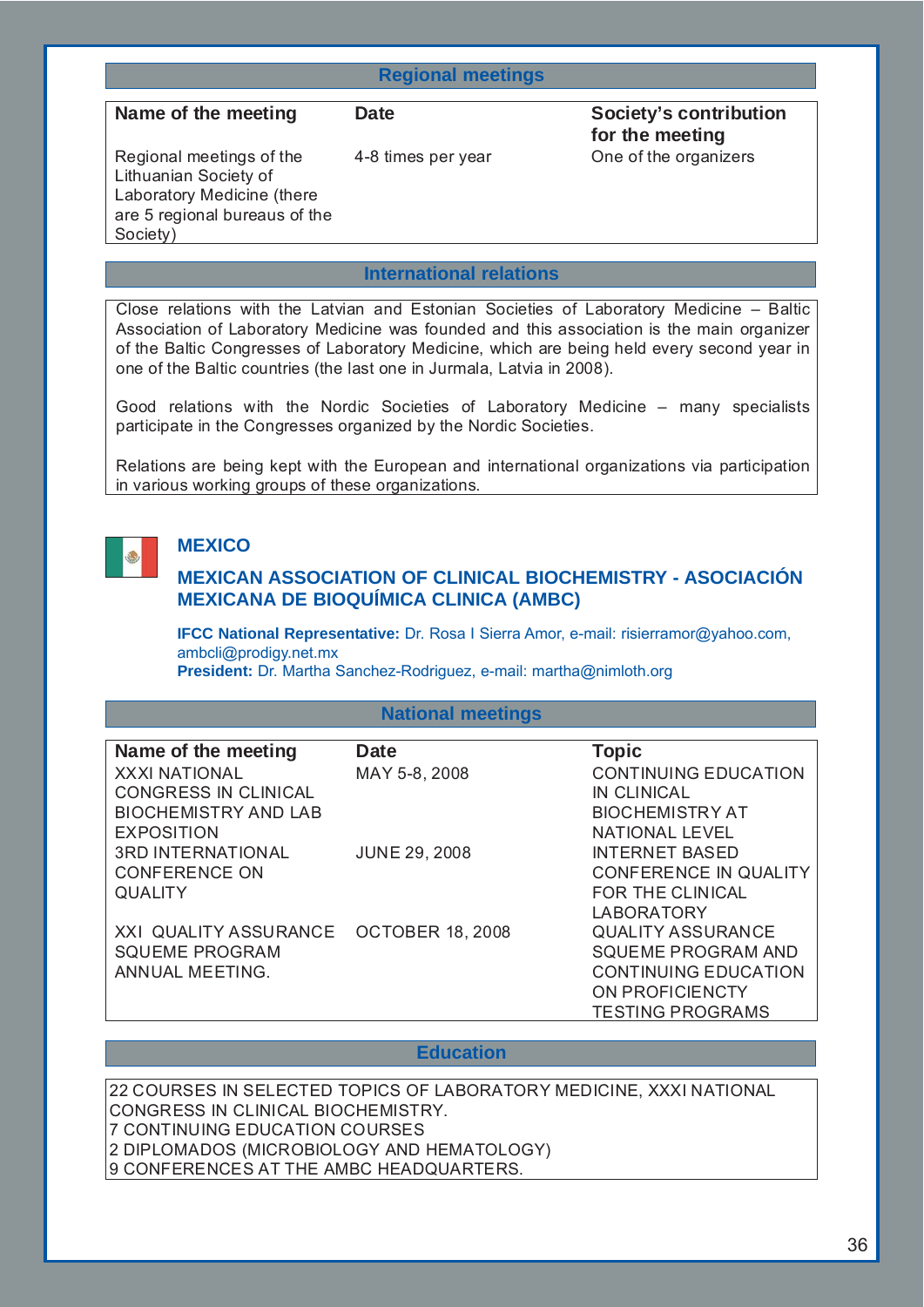| <b>Regional meetings</b>                                                                                         |                         |                                           |  |
|------------------------------------------------------------------------------------------------------------------|-------------------------|-------------------------------------------|--|
| Name of the meeting                                                                                              | <b>Date</b>             | Society's contribution for<br>the meeting |  |
| VI CONGRESS OF THE<br><b>PARAGUAYAN SOCIETY</b><br>OF BIOCHEMISTRY                                               | <b>JUNE 4-7, 2008</b>   | <b>1 CONFERENCE</b>                       |  |
| 2008 ANNUAL MEETING OF AUGUST 26-31, 2008<br>THE AMERICAN<br><b>ASSOCIATION OF</b><br><b>CLINICAL CHEMISTRY,</b> |                         | <b>1 CONFERENCE</b>                       |  |
| AACC<br>20TH IFCC WORLDLAB<br><b>CONGRESS</b>                                                                    | <b>SEPT 28-OCT 2008</b> | <b>ORAL POSTER</b><br><b>PRESENTATION</b> |  |

## **Regional relations**

**MEMBER,** COLABIOCLI www.colabiocli.org

## **International relations**

**MEMBER,** IFCC **MEMBER**, ISO TC212 /WG1 **MEMBER**, AWARDS COMMITTEE IFCC **SECRETARY**, BRAZILIAN CONGRESS ORGANIZING LOCAL COMMITTEE OF THE IFCC WORLDLAB CONGRESS **MEMBER**, INTERNATIONAL ADVISORY SCIENTIFIC BOARD, IFCC WORLD LAB CONGRESS **MEMBER**, EDITORIAL BOARD, BIOCHEMIA MEDICA, CROATIAN SOCIETY OF MEDICAL BIOCHEMISTS, CROATIA **MEMBER,** EDITORIAL BOARD, POINT OF CARE TESTING JOURNAL, USA.

**ASSOCIATED MEMBER**, C-QC EMD IFCC **ASSOCIATED MEMBER**, WG HbA1c SD IFCC

## **Additional information**

#### **BOARD MEMBER, MEXICAN ACCREDITATION ENTITY**

**MEMBER**, SUBCOMMITTEE ON LABORATORY ACCREDITATION, MEXICAN ACCREDITATION ENTITY

**MEMBER,** WORKING GROUPS IN LABORATORY MEDICINE, MEXICAN ACCREDITATION ENTITY

#### **DELEGATE**

- a) SUBCOMMITTEE ON ISO STANDARDS, MINISTER OF ECONOMY.
- b) MEMBER OF THE JURY, CENEVAL, THESIS DISERTATION AND DIPLOMA IN CLINICAL CHEMISTRY
- c) MEMBER, REVIEW OF THE SYLLABUS IN PHARMACY AND CLINICAL BIOCHEMISTRY (CONEFRIS)
- d) MEMBER, COMMITTEE IN HEALTHCARE POLICY INITIATIVE (MINISTER OF HEALTH)
- e) CONFERENCES AND COURSES GIVEN AT FACULTIES OF CHEMISTRY, OTHER ASSOCIATIONS AND INDUSTRY AT NATIONAL LEVEL.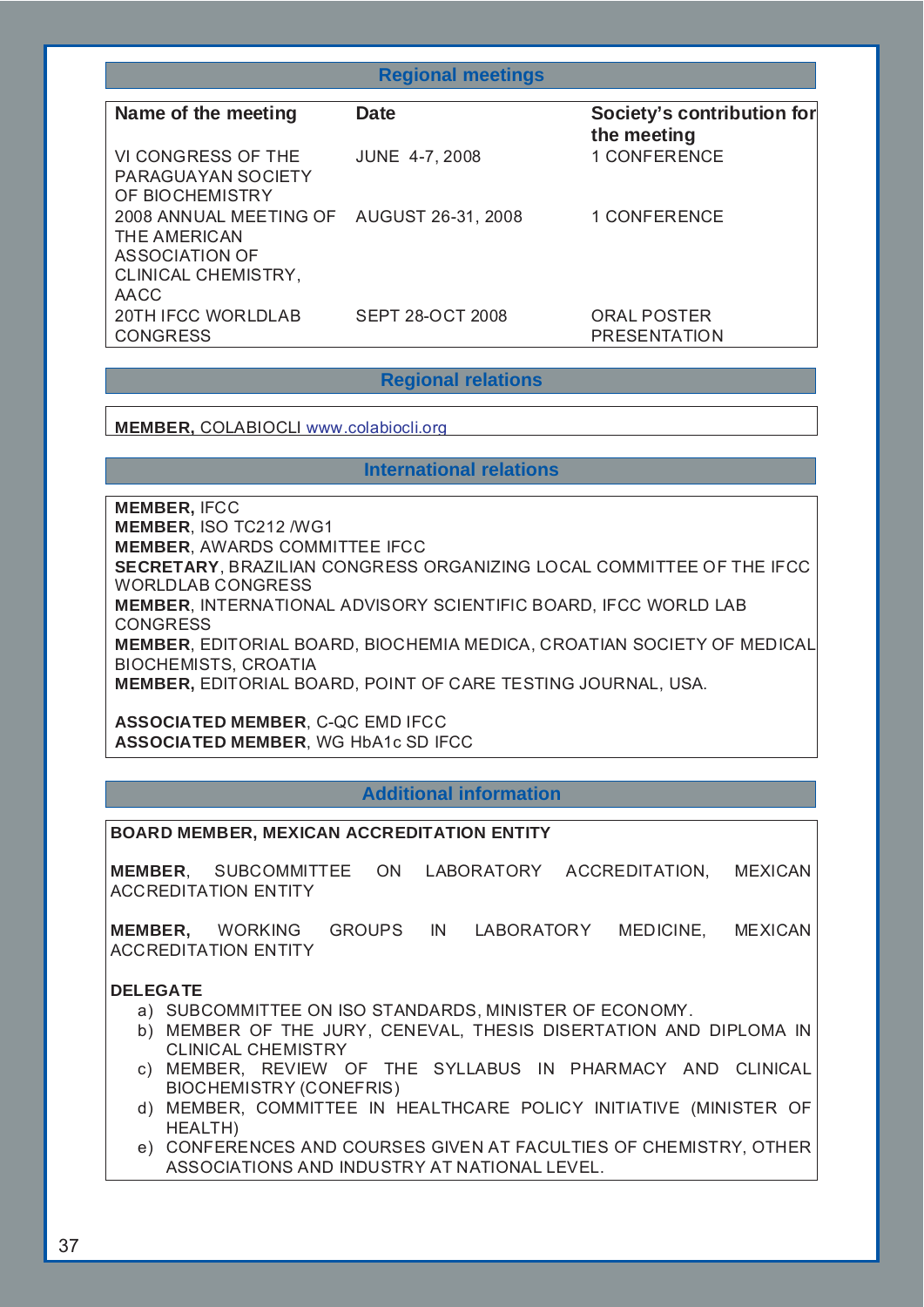# **MOROCCO**

## **MOROCCAN SOCIETY OF CLINICAL CHEMISTRY SOCIÉTÉ MAROCAINE DE CHIMIE CLINIQUE (SMCC)**

**IFCC National Representative/SMCC President:** Prof. Layachi Chabraoui, e-mail: lchabraoui@yahoo.fr

|                                                                                                                           | <b>National meetings</b>                                                                                               |                                                                                                                                                                                                                                                                                                                                                                                                                                                                                                                                                                                                                                                           |
|---------------------------------------------------------------------------------------------------------------------------|------------------------------------------------------------------------------------------------------------------------|-----------------------------------------------------------------------------------------------------------------------------------------------------------------------------------------------------------------------------------------------------------------------------------------------------------------------------------------------------------------------------------------------------------------------------------------------------------------------------------------------------------------------------------------------------------------------------------------------------------------------------------------------------------|
| Name of the meeting<br>8th National meeting of<br>Clinical Biology (8èmes<br>Journées Marocaines de<br>Biologie Clinique) | <b>Date</b><br>24th to 26th April<br>2008 in the city of<br>Fez (24 au 26 Avril<br>2008, Hôtel Jnane<br>Palace de Fès) | <b>Topic</b><br>4 Workshops:<br>• Interest of electrophoresis; today's applical<br>• Toxoplasmosis and Rubella Serology on<br><b>Elecsys</b><br>• Anti CCP and biomarkers of rheumatoid<br>arthritis: what is new in 2008?<br>• Interest in automation of blood culture<br>2 Plenary lectures:<br>• Accreditation, Public Health and Biology<br>• Contribution of biology to personalized me<br><b>6 Plenary sessions:</b><br>• Quality Assurance in Clinical Biology<br>• Environment and Health<br>• Metabolic Syndrome<br>• Inborn Errors of Metabolism<br>• What's new in Microbiology<br>• New trends in diabetes mellitus<br><b>Posters session</b> |

## **International relations**

- 1st International francophone meeting of clinical biology and laboratory medicine (the same dates, venue and program as the national meeting)
- Collaboration in the preparation of the International Symposium Brussels 2008 (Clin Chem Lab Med 2009;47(2):119)



## **NETHERLANDS**

# **NETHERLANDS SOCIETY FOR CLINICAL CHEMISTRY AND LABORATORY MEDICINE**

**IFCC National Representative:** Dr. Huib Storm, e-mail: h.storm@kcl.znb.nl **President:** Dr. Hans Janssen, e-mail: h.janssen@sfg.nl

## **National meetings**

| Name of the meeting                                           | <b>Date</b>  | <b>Topic</b>                  |
|---------------------------------------------------------------|--------------|-------------------------------|
| <b>Annual Conference</b>                                      | 24-25 April  | Haematology and<br>Immunology |
| Spring conference laboratory<br>senior laboratory technicians | 23 April     | Innovation and management     |
| General assembly                                              | 10 December  | Various, domestic             |
| Celebrating cooperation                                       | 22 September | Networking                    |
| agreement on molecular                                        |              |                               |
| diagniostics                                                  |              |                               |

 $\star$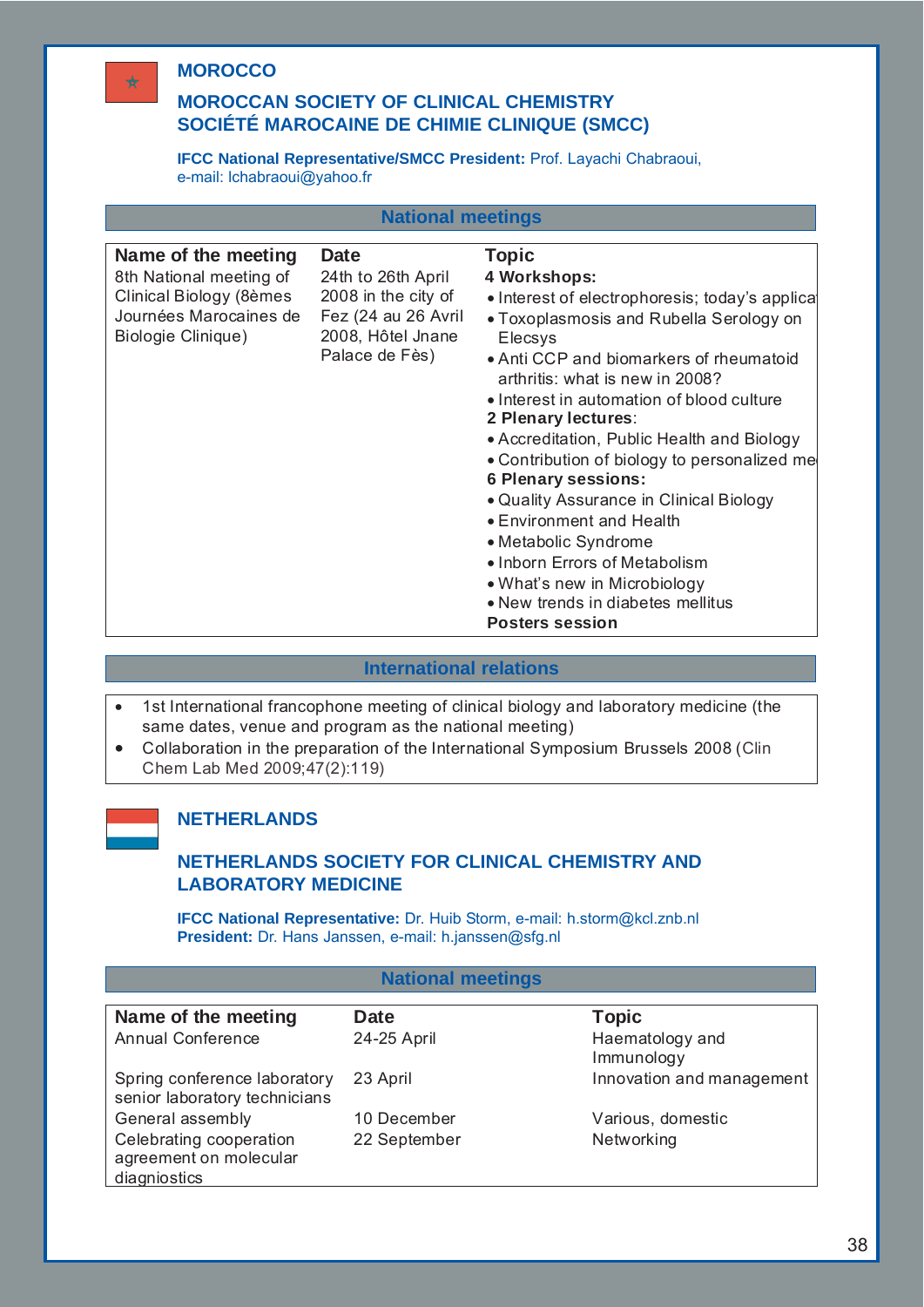#### **Education**

CME Pharmacogenetics 13 March CME Outscourcing 11 June CME Metabolic Diseases 9 September CME Endocrinology 14 October CME Patient Identification Number 18 December

Meetings on Molecular Diagnostics 17 April and 10 November Meeting on Tumormarkers 5 November

## **Regional meetings**

Name of the meeting Date **Date Society's contribution for the meeting** 

See below

**Regional relations**

9 regions with their own meetings and activities

## **International relations**

IFCC, EFCC

Euregio Conference 14 March



# **NIGERIA**

# **ASSOCIATION OF CLINICAL CHEMISTS OF NIGERIA (ACCN)**

**IFCC National Representative:** Dr. Mabel Charles-Davies, e-mail: mcharlesdavies@yahoo.com **President:** Prof. A. B. Okesina, e-mail: drokesina@yahoo.com

## **National meetings**

| Name of the meeting<br>Executive meeting in Ilorin,<br>Nigeria | Date<br>18/1/08 | <b>Topic</b> |
|----------------------------------------------------------------|-----------------|--------------|
| Executive meeting in Ibadan,<br>Nigeria                        | 6/6/08          |              |
| Executive meeting in Ibadan,<br>Nigeria                        | 15/12/08        |              |

## **Regional meetings**

| Name of the meeting                                                                               | <b>Date</b>      | Society's contribution for<br>the meeting                                                                                                                                |
|---------------------------------------------------------------------------------------------------|------------------|--------------------------------------------------------------------------------------------------------------------------------------------------------------------------|
| South African Pathology<br>Congress held in Southern<br>Sun Cape Sun, Strand<br>Street, Cape Town | 19-21 July, 2008 | Participated in the IFCC<br>Workshop hosted and co-<br>sponsored by the South<br>African Association of Clinical<br>Biochemistry; presented<br>papers at the conference. |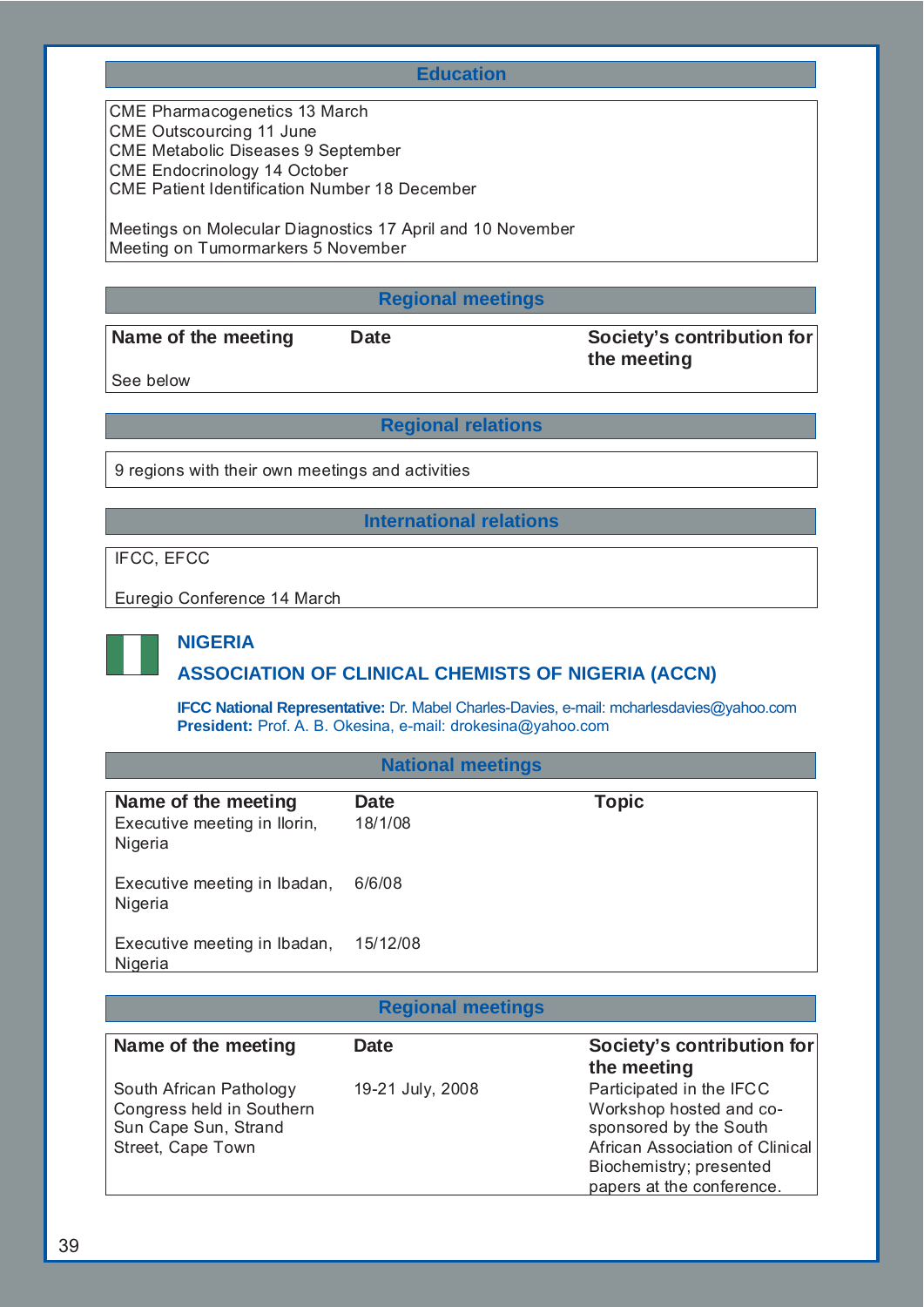# **Regional relations**

ACCN has been able to relate with their sister associations in Kenya and South Africa. Plans have reached advanced stage in forming the African Federation.

## **Additional information**

The ACCN participated in the IFCC General Conference in Antalya, Turkey (April 13-15), and World Lab (including the IFCC council meeting where the IFCC new executive was elected) in Fortaleza, Brazil from September 28- October 2, 2008. Members also participated in the AACC and International Paediatric Congresses in 2008.

## **Additional information**

The ACCN is grateful for the IFCC/ Roche travel grant awarded to one of its members to participate in the WorldLab in Fortaleza, Brazil in 2008.



# **PARAGUAY**

# **PARAGUAYAN BIOCHEMISTRY ASSOCIATION ASOCIACIÓN DE BIOQUÍMICOS DEL PARAGUAY**

**IFCC National Representative:** Dr.Juana Ortellado de Canese, e-mail: acanese@click.com.py **President:** Prof. M. Montserrat Blanes, e-mail: mblanes@sce.cnc.una.py; mblanes@ips.gov.py; mblanes@abp.org.py

## **National meetings**

| Name of the meeting<br>V National Congress of<br><b>Clinical Biochemistry during</b>                                                                                                                                               | <b>Date</b>           | <b>Topic</b><br>Pre-Congress Course "Evidence Based<br>Medicine" Speaker: Dr. Hernan Fares                                                                                                                                                                                                                                                                                                                               |
|------------------------------------------------------------------------------------------------------------------------------------------------------------------------------------------------------------------------------------|-----------------------|--------------------------------------------------------------------------------------------------------------------------------------------------------------------------------------------------------------------------------------------------------------------------------------------------------------------------------------------------------------------------------------------------------------------------|
| the VI Congress of the<br>Federation of Chemists of<br>Paraguay                                                                                                                                                                    | June 5 to 8, 2008     | Taie, Mar del Plata, Argentina,<br>(VLP, IFCC). June 5                                                                                                                                                                                                                                                                                                                                                                   |
| <b>IFCC and COLABIOCLI</b><br><b>Argetinian Biochemistry</b><br>Unificated Confederation<br>(CUBRA) Mexican Clinical<br><b>Biochemistry Association</b><br>(AMBC), Uruguayan<br><b>Biochemistry Association</b><br>(ABU) sponsored | <b>IFCC</b> sponsored | <b>Intra-Congress Course</b><br>1.-"Update in Celiac Disease" Speakers:<br>Drs. Patricia Gentili and Maria Lasta,<br>Mar del Plata, Argentina. June 6-8<br>2.- "Administration of the Clinical<br>Laboratory" Speaker: Dr. Carlos<br>Navarro, President of CUBRA, June 6-8<br>3.-"The Laboratory in Pediatrics".<br>Speaker: Dr. Miriam Cino, Asunción,<br>Paraguay, June 6-8<br>Launching of the Labs are Vital Program |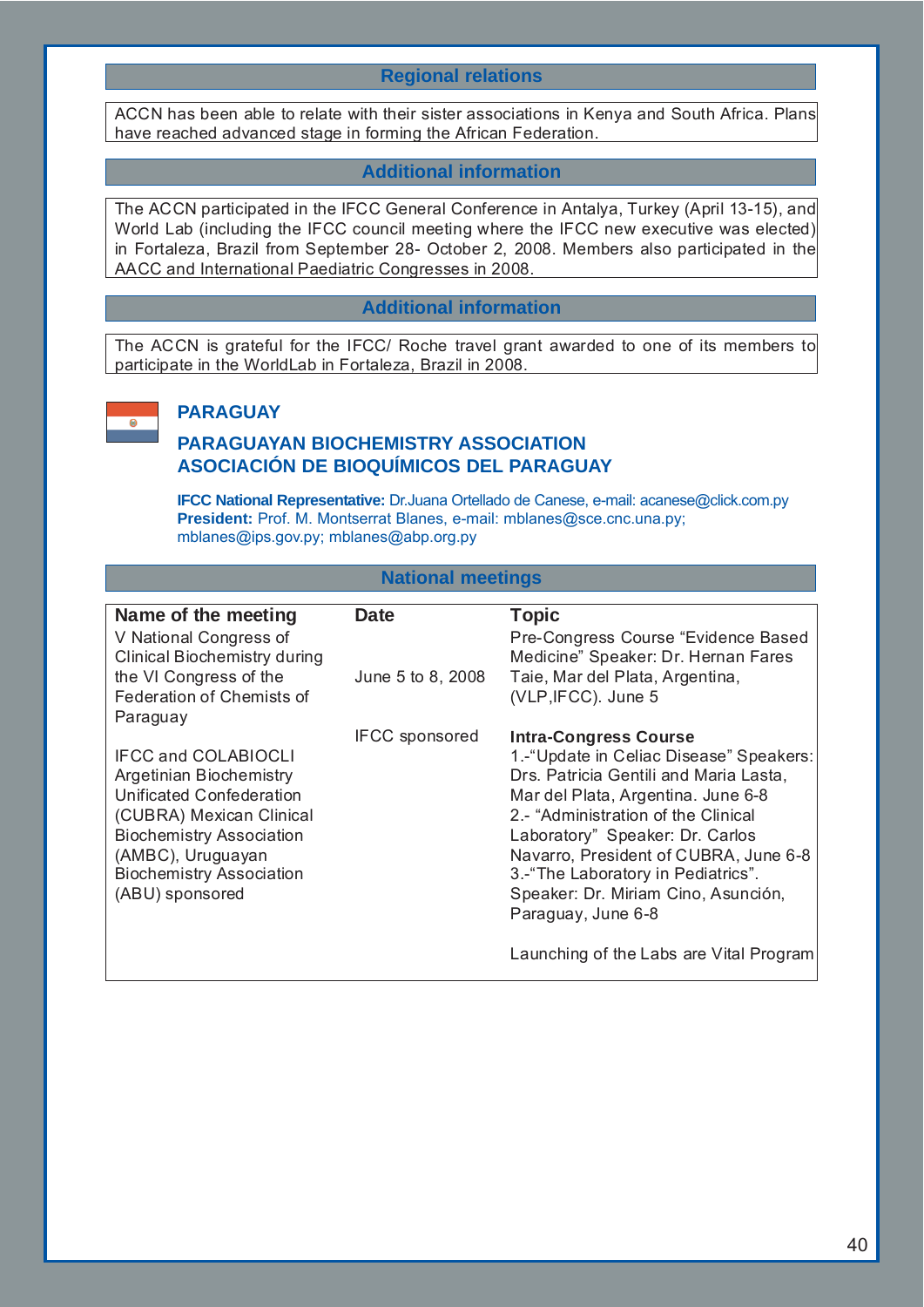## **Education**

| 1.- Update Conference in Autoimmune Diseases                                                      |
|---------------------------------------------------------------------------------------------------|
| Speaker: Dr. Stephan Becker. Orgentec Germany. March 4                                            |
| 2.- Update Conference in Hemorragic Dengue                                                        |
| Speaker: Dr. Ivan Allende. Infectology Service, H.C., Instituto de Previsión Social. April 1      |
| 3.- Pre-Congress Course "Evidence Based Medicine"                                                 |
| Speaker: Dr. Hernan Fares Taie, Mar del Plata, Argentina, VLP-IFCC. June 5                        |
| 4.- Intra-Congress Course "Update in Celiac Disease"                                              |
| Speakers: Drs. Patricia Gentili and Maria Lasta, Mar del Plata, Argentina. June 6-8               |
| 5.- Intra-Congress Course "Administration of the Clinical Laboratory"                             |
| Speaker: Dr. Carlos Navarro, President of CUBRA, June 6-8                                         |
| 6.- Intra-Congress Course "The Laboratory in Pediatrics".                                         |
| Speaker: Dr. Miriam Cino, Asunción, Paraguay, June 6-8                                            |
| 7.- Course of "Evidence Based Medicine in the Clinical Laboratory"                                |
| Speakers: Drs. Esteban Ferro and Graciela Velázquez, July 25 and 26                               |
| 8.- Course of "Evidence Based Medicine".                                                          |
| Speaker: Marcelo Raúl García Dieguez. Universidad del Sur, Bahia Blanca, Argentina                |
| Sponsored by Wiener Lab Foundation, August 22 and 23                                              |
| 9.- Course of Adult and Pediatric Nephrology                                                      |
| Speakers: Dr. Susana Barreto. Nephrologist. Head of hemodyalisis, Hospital de Clínicas            |
| and Dr. Leticia Florentin de Merech, Nephrologist, Centro Materno                                 |
| Infantil. Both institutions belong to the Faculty of Medical Sciences, National                   |
| University of Asunción                                                                            |
| 10.-Conference Worshop in Quality Control                                                         |
| Speaker: Dr. Lourdes Pozzoli. Director of the Program of External Quality Control                 |
| of the ABP, October 9                                                                             |
| 11.- Conference Workshop in "Quality in the laboratory of neonatal detection"                     |
| Speaker: Dr. Gustavo Borrajo from the Program of Neonatal Quality Control of the                  |
| Argentinean Biochemist Foundation jointly with the National Program of Congenital                 |
| Diseases Detection, November 14 and 15                                                            |
| 12.- Course: "Markers of miocardiac lession. History, state of the arts and future perspectives". |
| Speaker: Dr. Jordi Ordoñez, Hospital San Pau, Barcelona, Spain. Sponsored by the Jose             |
| Luis Castaño Foundation, and the Spanish Society of Clinical Chemistry, SEQC,                     |
| November 18 and 19                                                                                |
|                                                                                                   |

# **Regional relations**

# **RELATIONSHIP WITH COLABIOCLI**

1.- The composition of the Executive Committee of COLABIOCLI 2008-2010 was officially informed to ABP.

2.- In relation to the request of change of the COLABIOCLI Congress from October 2009 to March 2010 proposed by the Chilean Society of Clinical Chemistry, after a thorough analysis by the Department of Professional Matters and the Board of Directors of the ABP it was decided that the Executive Committee of COLABIOCLI had to take the final decision as the venue in Santiago was proposed by the Board of Directors of the SCQC in the Ordinary General Assembly and during the IFCC General Conference we collaborated with the President of SCQC at that time. The request for the date change occurred after the designation of the Executive of SCQC 2008-2010.

3.- We participated in the Practical Course for Auditors in Quality Management System held in the Instituto Nacional de Salud (Health National Institute) in Bogotá, Colombia on October 18 to 21, organized by COLABIOCLI, PAHO and the Colombian INS. ABP designated Dr. M. Montserrat Blanes González to attend the course as it was her professional working area.

4.- We were informed the composition of the new Board of Directors of the Unified Biochemical Argentinean Confederation.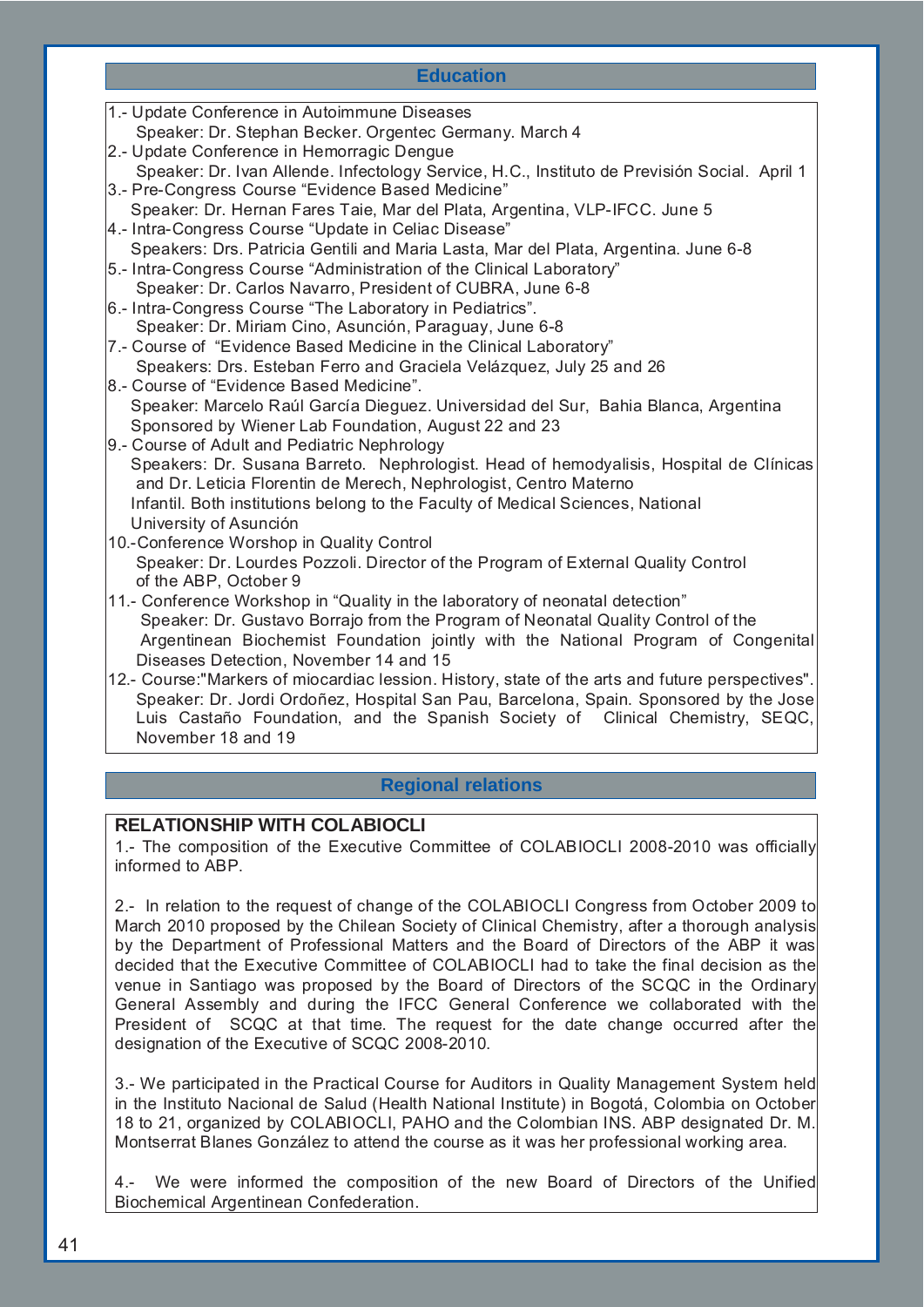## **Additional information**

## **RELATIONSHIP WITH IFCC**

**1.** IFCC sponsored the V National Congress of Clinical Biochemistry during the VI Con-gress of the Federation of Chemists of Paraguay on June 5 to 7, 2008.

**2.** VLP 2008 (Visitor Lecturer Programme) of the Educational and Management División:

2.a Pre-Congress Course of Evidence Based Medicine given by Dr. Hernan Fares Tai in the V National Congress of Biochemistry.

2.b I International Course of Evidence Based Medicine given by the members of the Evi-dence Based Medicine Committee of the IFCC. March 15 to 20, 2009.

**3.** Launching of the Lab are Vital Program - IFCC. A survey of 450 questionnaires was made from June 5 to 8, 2008 during the V National Congress of Clinical Biochemistry. The results were submitted to the Division of Communications and Publications of IFCC and delivered to Michel Davinson from Abbott Dx during the AACC Congress in Washington, USA.

**4.** We attended the IFCC General Conference in April in Antalya, Turkey. Dr. Montserrat Blanes attended the meeting of the Division of Communications and Publications in her posi-tion of Editor of Diagnóstico in Vitro and Co-Editor of Rincón Iberoamericano. Meeting of the IFCC Committee of Public Relations. She participated in the General Conference of the working group "New vision and commitments of IFCC with the dissemination of activities to-wards the member societies. New action tools. There were also meetings with the represen-tatives of the countries members of COLABIOCLI. Dr. Blanes was appointed Chair of the Working Group IANT.

**5.** The Questionnaire of Development Countries was filled out (Evaluation of the develop-ment stage of clinical biochemistry in the member countries).

**6.** The Annual Report 2007 was submitted.

**7.** We voted for the admission as full members of IFCC of the Societies of Clinical Chemistry of Sri Lanka, Sudan and Ukraine.

**8.** In the Ordinary General Assembly, Dr. M. Montserrat Blanes González was appointed delegate. Dr. Juana Ortellado de Canese was Delegate of Colombia by nomination on be-half of the Society of Microbiologists of Colombia

**9.** In an ordinary session on September 15, Drs. M. Montserrat Blanes G. and Dr Juana Or-tellado de Canese were appointed as representatives of ABP in the International Scientific Advisory Board (ISAB) during the 21st International Congress and 19th European Congress of the de IFCC, May 2011 in Berlin

**10.** We participated in the XX IFCC International Congress in Fortaleza, Brazil from Sep-tember 28 to October 2. The ABP aimed to a massive dissemination campaign collaborating with the register procedures before SBAC. Fifty percent of the members of the Board of Di-rectors of the ABP participated in it and a delegation of 45 biochemists and 13 students.

Dr. Blanes previously participated in the meeting of the IFCC Division of Communications and Publications. She also presided at the meeting of the Working Group Iberoamerican De-nominations and Translations WG-IANT (CPD, IFCC) within the frame of the parallel activi-ties of the Congress.

**11.** Dr. Bettina Isasi, a colleague doing a post-graduation course in Innsbruck Austria, benefited from the Young Professionals Scholarship of the IFCC. This is the first time that Para-guay presented an application successfully by obtaining the grant that will greatly help Dr. Isasi and a precedent is set for the presentation of other candidates in the future. For the purposes of this, we had the support of the Director of the Instituto de Investigaciones en Ciencias de la Salud (Institute of Health Sciences Research), Dr. Graciela Velázquez for the submission of the documents of institutional support.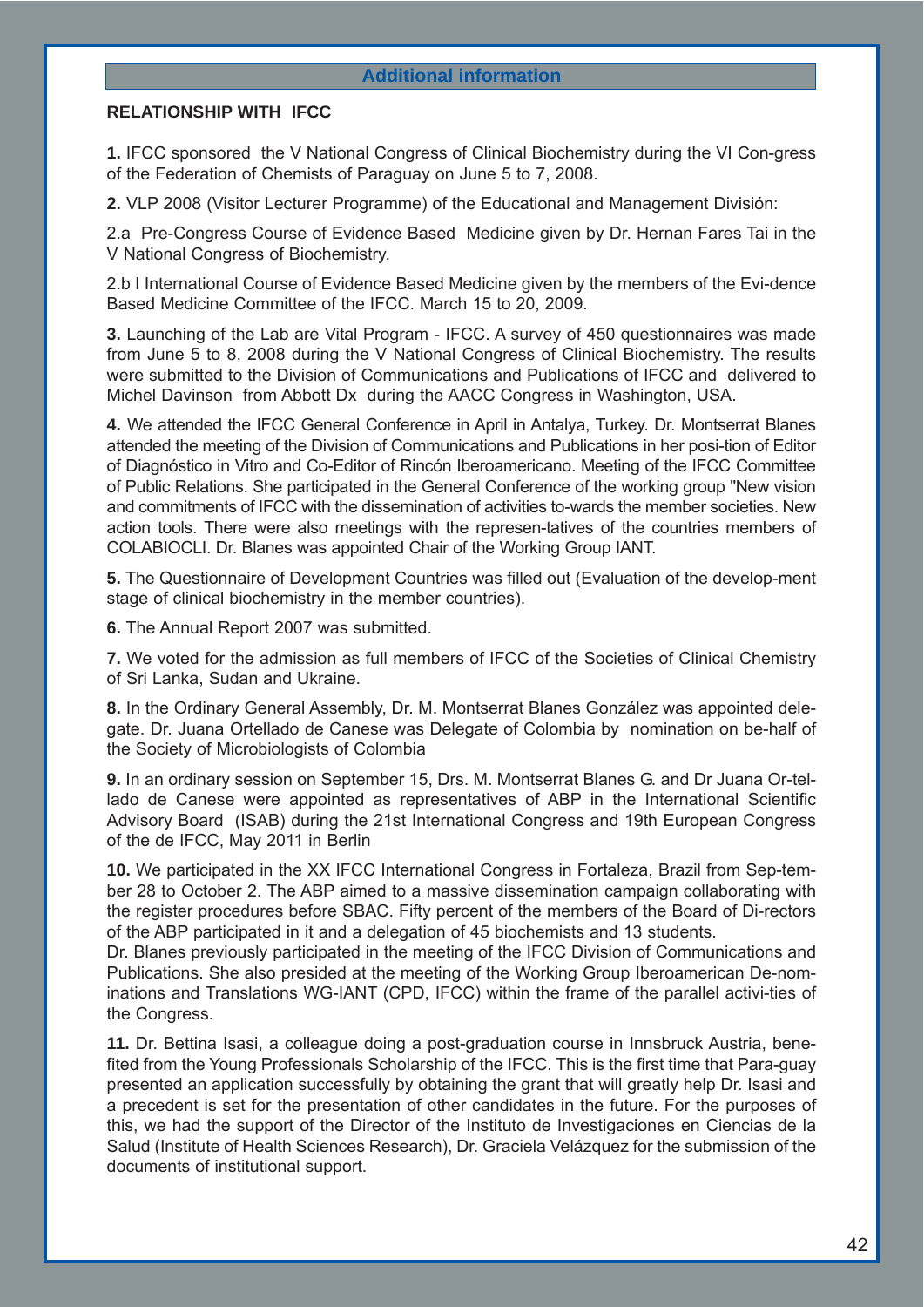**1.** The Program of External Quality Control was re-implemented.

In Clinical Chemistry, sera with assigned values of Biorad were used.

In Bacteriology, we had the collaboration of the President of the Paraguayan Society of Mi-crobiology, Dr. Mario Martinez from the Laboratorio Central de Salud Pública (Central Labo-ratory of Public Health), Ministry of Public Health and Social Welfare (M.S.P. y B.S.).

In Parasitology, we had the collaboration of the Paraguayan Society of Parasitology and the Department of Clinical Análisis of the Gran Hospital Nacional (Large National Hospital), Ministry of Public Health and Social Welfare

**2.** The Presidency of the ABP coordinated the Working Group of Writing of the National Biochemical Nomenclature by request of the Superintendencia de Salud (Health Administrative Direction) of Paraguay having representatives of the Departments of Clinical Analysis of the Instituto de Previsión Social (Institute of Social Welfare), the Gran Hospital Nacional (M.S.PyB.S), the Laboratorio Central (M.S.PyB.S), the Instituto Nacional de Alimentación (National Food Institute) (M.S.PyB.S), the Instituto de Investigaciones en Ciencias de la Salud, Representatives of the Chamber of Private Medicines and Representatives of the Superintendencia de Salud. This work has finished and now the call of the Health Superintendency is being waited.

**3.** Considering the preparation of an auto-evaluation based in competences in the Faculty of Chemical Sciences, National University of Asunción, Drs. Blanes, Ortellado de Canese, Lird and Bazán were appointed as university professors to integrate the commision of proposals for the Dimension 5 "Definition of professional competences". Result and impact: Graduated Compounds.

**4.** We sponsored the Course "Immunohematology" organized by the Paraguayan Society of Hematology and Hemotherapy held on April 30 as an Intra-Congress course of the Paraguayan Congress od Internal Medicine.

**5.** On June 12 from 8:30 to 19:30 and June 13 from 8:30 to 13:00 Mr. Erick Mendoza was in ABP's facilities. Mr. Mendoza is a technician of Biorad who explained the use of the "Unity Real Time" software of Biorad for computing analysis of the results of the PEECC - ABP/2008.

**6.** We participated in the V Argentinean Congress of Quality in the Clinical Laboratorios organized by the Argentinean Biochemistry Foundation (FBA).

Dr. Graciela Velázquez had a meeting with Dr. Mazziotta in relation to the update of the PEEC software of the FBA which is still being used in the processing of the PEEC results of the ABP. Dr. Montserrat Blanes had a meeting with the Director for Latin America of Biorad Ms Hugo Baez about the feasibility of making an Assistance Program for Programs of Continuous Education.

**7.** We participated in the scientific activity developed by SENEPA (M.S.P.yB.S.) on Novem-ber 3 to commemorate the World Malaria Day.

**8.** The activity "Cystic Fibrosis. A Frequent Pathology" was sponsored during the III Confer-ence of Neonatal Detection and the Course of Update of Cystic Fibrosis on November 3 and 14.

**9.** We contributed with the journal of the Biochemists Federation of Paraguay with the arti-cle "Intervals of references and their meanings".

**10.** The ABP sponsors the online course of Advanced Metanalysis that will be developed from April 2009 with the Universidad del Sur de la Argentina as venue. Dr. Marcelo García Dieguez will be the Coordinator of the course which is also sponsored by EVIPNet (Evi-dence-informed Policy Networks in Latin America and the Caribbean) whose members are ABP, IICS and PAHO-WHO.

**11.** Sponsorship of the Course Workshop "Evidence Based Laboratory Medicine" "Shortening the distance between primary research and clinical practice. Development of Guides" Venue IX District of FABA, April to November 2009.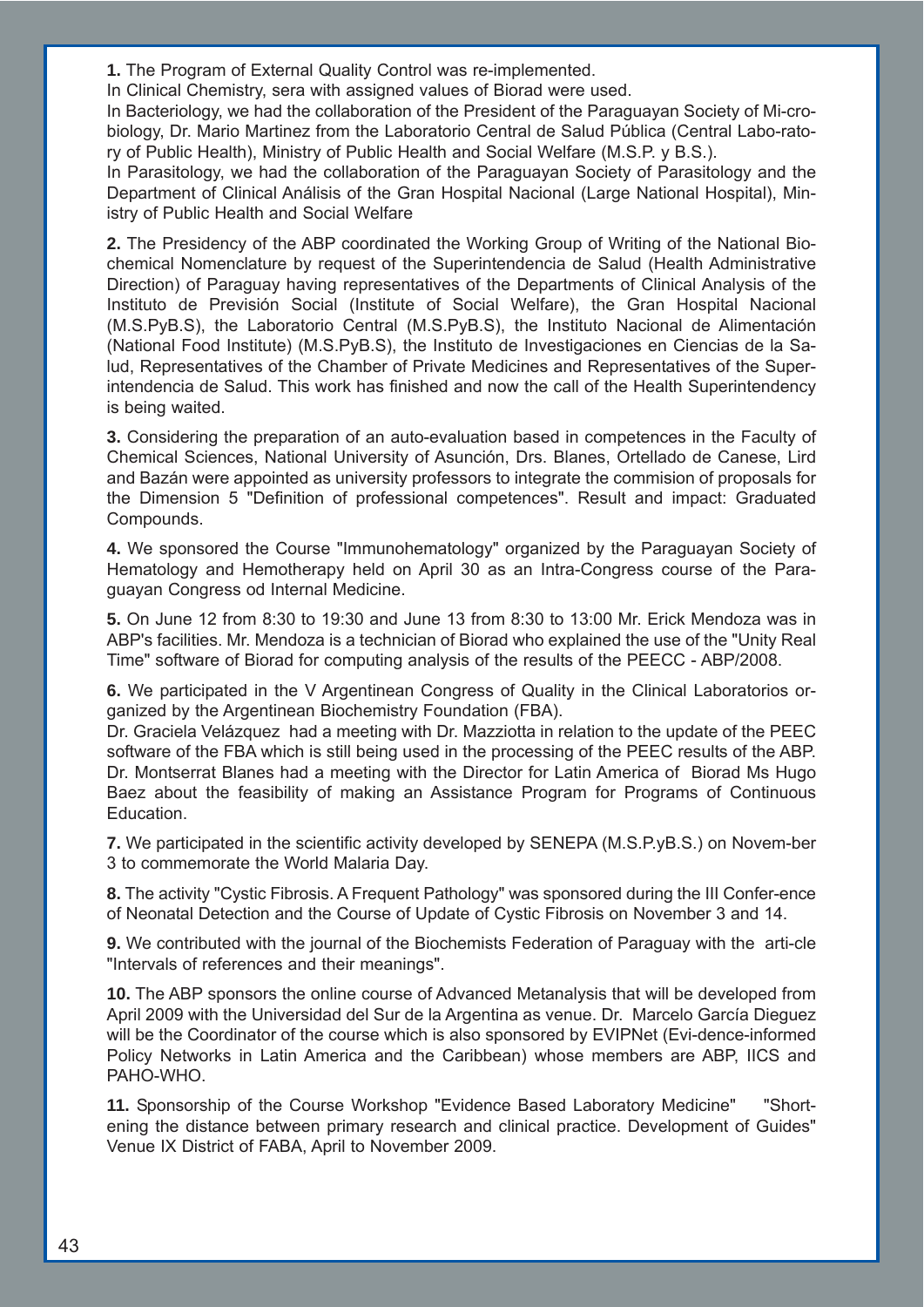## **POLAND**

## **POLISH SOCIETY OF LABORATORY DIAGNOSTICS**

**IFCC National Representative:** Prof. Grazyna Sypniewska, e-mail: grazynaodes@interia.pl; odes@cm.umk.pl

**President:** Prof. Dariusz Sitkiewicz, e-mail: dsitkiewicz@ikard.pl

## **National meetings**

| Name of the meeting                    | <b>Date</b>              | <b>Topic</b>                   |
|----------------------------------------|--------------------------|--------------------------------|
| 52nd Symposium of the                  | Szklarska Porêba         | New biochemical markers in     |
| Wroclaw Branch of the                  | May 16-17, 2008          | clinical and laboratory        |
| Polish Society for Laboratory          |                          | diagnosis                      |
| Diagnostics                            |                          |                                |
| Scientific Meeting of the              | Karbowko May 29-31 2008  | Contemporary laboratory        |
| Bydgoszcz Branch of the                |                          | diagnostics- new challenges    |
|                                        |                          |                                |
| Polish Society for Laboratory          |                          | in hematology and oncology     |
| Diagnostics                            |                          |                                |
| 3rd Joint Symposium of the             | Darlowo                  | Contemporary laboratory        |
| Koszalin and Szczecin                  | June 6-7, 2008           | diagnostics: possibilities and |
| Branch of the Polish Society           |                          | restrictions                   |
| for Laboratory Diagnostics             |                          |                                |
| Scientific Meeting of the              | Kozi Grod June 13th 2008 | Pathobiochemistry and          |
| <b>Gdansk Branch of the Polish</b>     |                          | diagnosis of myopathy. Quick   |
| Society for Laboratory                 |                          | diagnosis of iron deficiency   |
| Diagnostics                            |                          | and anemias.                   |
| Scientific Meeting of the              | Poznan-Kiekrz            | Laboratory diagnostics in      |
| Poznan Branch of the Polish            | June 20-21, 2008         | elderly                        |
| Society for Laboratory                 |                          |                                |
| Diagnostics                            |                          |                                |
|                                        |                          |                                |
| Scientific Meeting of the              | Szczyrk                  | Advances in laboratory         |
| Katowice Branch of the                 | September 26-27, 2008    | medicine                       |
| Polish Society for Laboratory          |                          |                                |
| Diagnostics                            |                          |                                |
| Scientific Meeting of the              | Glucholazy               | Laboratory medicine in the     |
| Opole Branch of the Polish             | October 16-17, 2008      | diagnosis and monitoring of    |
| Society for Laboratory                 |                          | diseases                       |
| Diagnostics                            |                          |                                |
| Scientific Meeting of the              | Kielce                   | Laboratory diagnostics AD      |
| Kielce Branch of the Polish            | November 7-8, 2008       | 2008                           |
| Society for Laboratory                 |                          |                                |
| Diagnostics                            |                          |                                |
| Joint Conference of the                | Wroclaw                  | The impact of pre-analytical   |
| Polish Society for Laboratory          | November 14, 2008        | variables on the quality of    |
| Diagnostics and Laboratory             |                          | laboratory results             |
| Diagnostician Chamber                  |                          | Guest Speaker: Prof. Walter    |
|                                        |                          | Guder (D)                      |
| 14 <sup>th</sup> Annual Meeting of the | Lagów Lubuski            | Advances in laboratory         |
| Polish Society for Laboratory          | November 27-28, 2008     | diagnostics of haematological  |
| Diagnostics                            |                          | disorders                      |

#### **International relations**

NR of Poland- Prof. Grazyna Sypniewska and her PhD student Joanna Pollak participated in the Bergmayer Conference organized in cooperation with IFCC in Eibsee (D) in March 2008. NR of Poland – Member of IFCC CPD and Editor-in-chief of eJIFCC and Magdalena Krintus PhD, Member of Committee for Public Relations at IFCC CPD participated in the IFCC General Conference in Antalya (TR) in April 2008.

NR of Poland took part in the OCD- IFCC Conference in Birmingham in May 2008. NR of Poland accompanied by Magdalena Krintus PhD took part in the IFCC elections during the IFCC Congress in Fortaleza (BR) and Meeting of Editors of Biomedical Journals organized by IFCC CPD.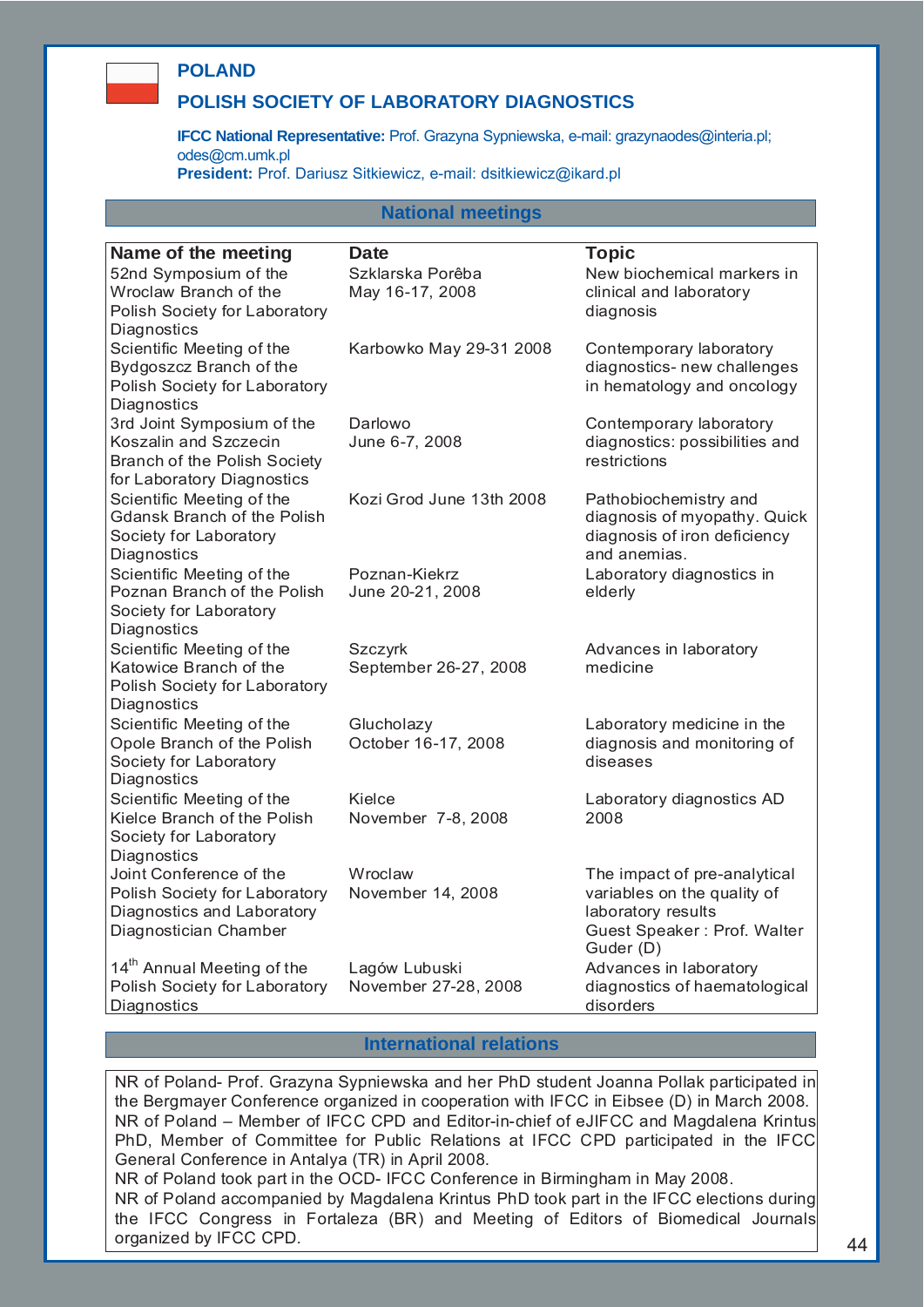# **Additional information**

President of the Polish Society Prof. Dariusz Sitkiewicz accompanied by NR of Poland and Polish representatives of IVD participated in the Labtestsonline launch in Brussels in February 2008; Polish translation of Labtestsonline is available at the IFCC website from August 2007.



## **PORTUGAL**

# **SOCIEDADE PORTUGUESA DE QUÌMICA CLÌNICA**

**IFCC National Representative:** Dr. Henrique Reguengo, e-mail: hlreguengo@gmail.com **President:** Dr. José Germano Sousa, e-mail: germanosousa@cm-lab.com

| <b>National meetings</b> |
|--------------------------|
|                          |

| Name of the meeting       | Date       | Topic                  |
|---------------------------|------------|------------------------|
| III Conqresso A ssociação | 01-02 M ay | Laboratory Medicine in |
| Nacional de Laboratórios  |            | General                |
| C línicos                 |            |                        |

# **RUSSIA**

# **RUSSIAN SCIENTIFIC SOCEITY OF CLINICAL LABORATORY DIAGNSOTICS SPECIALISTS**

**IFCC National Representative:** Prof. Lina Khorovskaya, e-mail: lina.khorov@yahoo.com **President:** Dr. Vadim Menshikov, e-mail: menshikov@mmascience.ru

## **National meetings**

| Name of the meeting         | <b>Date</b>           | <b>Topic</b>                            |
|-----------------------------|-----------------------|-----------------------------------------|
| National Days of Laboratory | 07-09.10.2008         | medicine:<br>Laboratory                 |
| Medicine                    |                       | Innovation<br>technologies<br><i>in</i> |
|                             |                       | diagnostics,<br>analytics,              |
|                             |                       | education, organization                 |
| Scientific conference       | 01-02.04.2008         | Laboratory<br>Diagnostics<br><i>in</i>  |
|                             |                       | specialized<br>and<br>urgent            |
|                             |                       | healthcare                              |
| XII Annual Forum            | 28.06.2008 - 03.07.08 | clinical<br>Research<br>in.             |
| "Days of Immunology 2008"   |                       | Immunoassay and molecular               |
| in St. Petersburg, Russia   |                       | biology,<br>allergology,                |
|                             |                       | immunology,<br>fundamental              |
|                             |                       | Laboratory Diagnostics and              |
|                             |                       | in.<br>clinical<br>tesults              |
|                             |                       | immunology,<br>molecular                |
|                             |                       | biology aspects of basic and            |
|                             |                       | clinical immunology                     |

## **Education**

Education Session "Club of Young Immunologists" in frame of XII Annual Forum "Days of Immunology 2008" in St.-Petersburg

## **Regional meetings**

| Name of the meeting                                                                                                  | <b>Date</b> | Society's contribution for<br>the meeting                                                                                                                                                                                     |
|----------------------------------------------------------------------------------------------------------------------|-------------|-------------------------------------------------------------------------------------------------------------------------------------------------------------------------------------------------------------------------------|
| Conference "Dialog between June 10, 2008<br>Clinicians and the Laboratory<br>Near-Patient<br>Specialists<br>Testing" |             | Organizing of this meeting,<br>development of scientific<br>program for<br>laboratory<br>specialists and clinicians,<br>communication<br>with<br>other<br>Russian<br>regions<br>оf<br>Federation<br>Kazakh<br>and<br>Republic |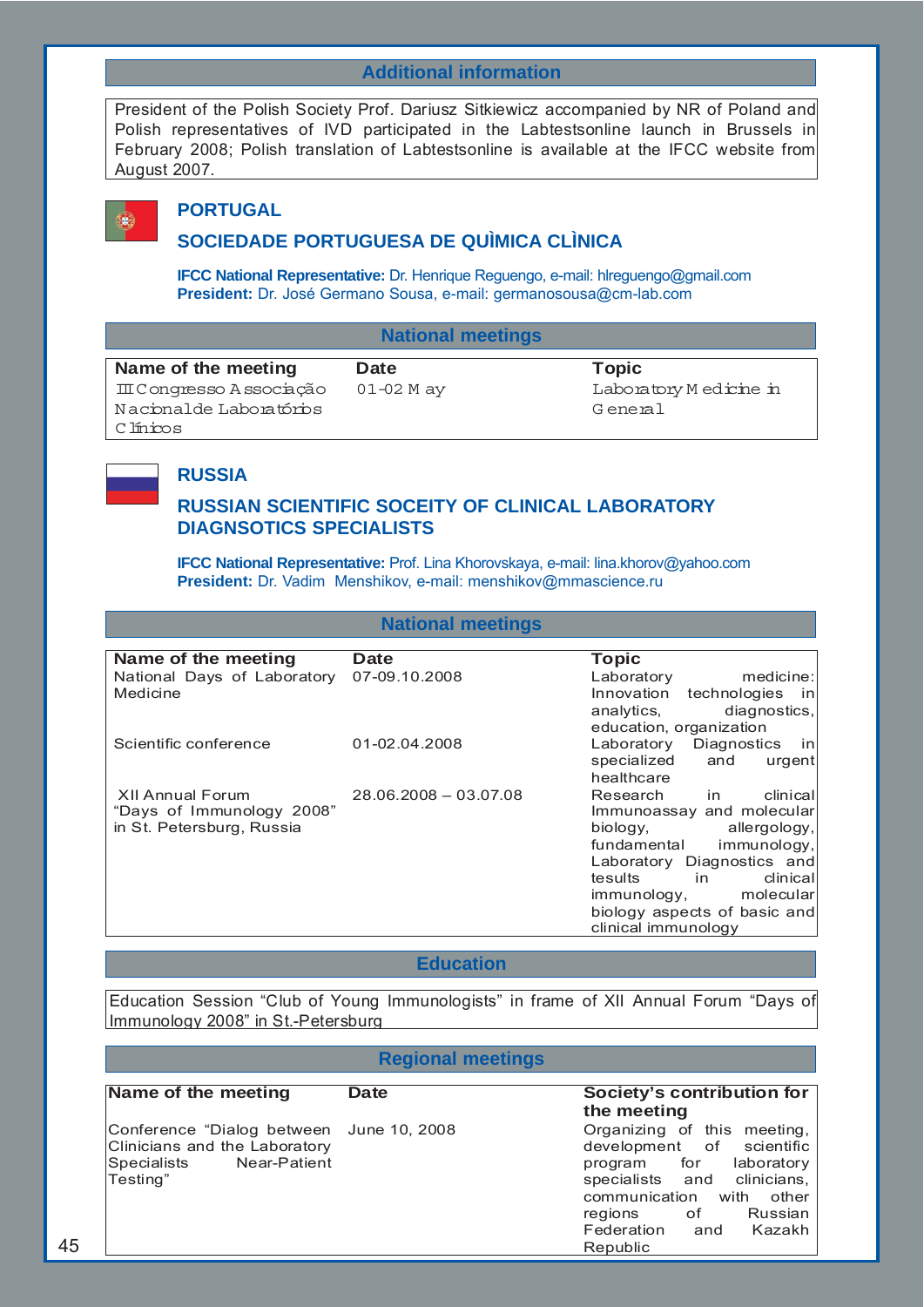# **Regional relations**

Training for Laboratory Specialists from Kazakh Republic in Laboratory Medicine in frame of the Conference "Dialog between Clinicians and the Laboratory Specialists Near-Patient Testing"

## **Regional relations**

2 invited AACC speakers (James Nichols and David Berry)

 participated in meeting in Moscow "National Days of Laboratory Medicine" and in conference in St.-Petersburg "Dialog between Clinicians and the Laboratory Specialists Near-Patient Testing".

It was signed Memorandum of Understanding "AACC-Russian Collaboration for Science Exchange "



# **SERBIA**

#### **SOCIETY OF MEDICAL BIOCHEMSITS OF SERBIA**

**IFCC National Representative/SMBS President:** Prof. Nada Majkic-Singh, e-mail: singh@eunet.yu

| <b>National meetings</b>                                                                                |                                          |                                                                                                                                                                                                                                                                    |  |
|---------------------------------------------------------------------------------------------------------|------------------------------------------|--------------------------------------------------------------------------------------------------------------------------------------------------------------------------------------------------------------------------------------------------------------------|--|
| Name of the meeting<br><b>XVI Congress of Medical</b><br><b>Biochemistry and Laboratory</b><br>Medicine | <b>Date</b><br>June 17-21 2008, Belgrade | <b>Topic</b><br><b>Biochemical Markers of the</b><br><b>Disease</b><br>Application of Quality<br>Indicators in a Medical<br>Laboratory<br>Pre-analytical Phase and<br>Quality of the Laboratory<br><b>Results</b><br>Cardiovascular Disease and<br>Cardiac Markers |  |
| <b>XIth Scientific Conference</b><br>"Professor Ivan Berkes"                                            | 4th Decembre 2008,<br><b>Belgrade</b>    | The best master and doctoral<br>thesis are presented and the<br>best gradiated students in<br>Medical Biochemistry at<br>Pharmaceutical Faculty are<br>awarded by the Society of<br>Medical Biochemists of<br>Serbia                                               |  |

#### **Education**

Society of Medical Buiochemists of Serbia in 2008 organised three educational seminars for the members on the following topics:

- 1. Organospecific tumor markers
- 2. Novalities in laboratory diagnostics
- 3. Point-of-Care Diagnostics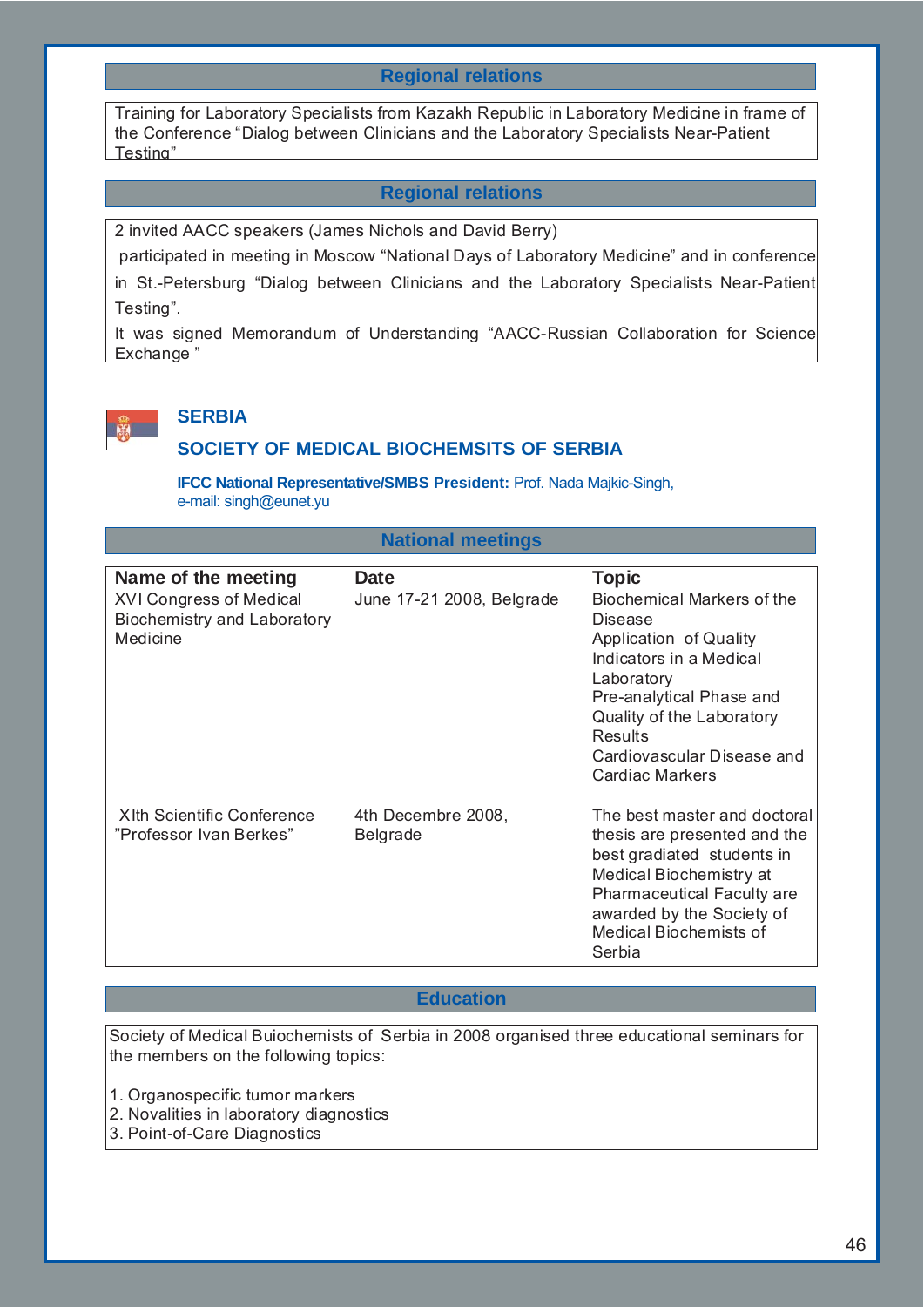| <b>Regional meetings</b>                                                                                                                    |                                        |                                                                                                |
|---------------------------------------------------------------------------------------------------------------------------------------------|----------------------------------------|------------------------------------------------------------------------------------------------|
| Name of the meeting                                                                                                                         | Date                                   | Society's contribution<br>for the meeting                                                      |
| $4th$ EFCC Symposium for<br>Balkan Region - The Impact<br>of the Pre-analytical Phase<br>on the Quality of the<br><b>Laboratory Results</b> | 19-20 June, Belgrade                   | Society of Medical<br>Biochemists of Serbia was<br>organizer of the Symposium                  |
| XVI Meeting of Balkan<br><b>Clinical Laboratory</b><br>Federation                                                                           | October 16-18, 2008,<br>Athens, Greece | Organisation of the Round<br>table Discussion on<br>"Accreditation of Medical<br>Laboratories" |
|                                                                                                                                             |                                        | Presentation of the Plenary<br>Lectures and number of<br>posters                               |

## **Regional relations**

With all Societies from Balkan Region, members of Balkan Clinical Laboratory Federation (BCLF)

## **International relations**

Cooperation with other Societies members of IFCC and EFCC Participation in IFCC-World Lab 2008, Fortaleza, Brazil Participations in other Meetings

## **Additional information**

The members of the Society appointed by Ministry of Health of Serbia actively participated in activities of The Chamber of Medical Biochemists of Serbia that work on all regulation of medical biochemistry (Clinical Chemistry) as profession in helath service of Serbia.

In cooperation with Institute for Medical Biochemistry of Clinical Centre of Serbia, the Society continues the organisation of external quality control scheme – SNEQAS in all laboratories in the country.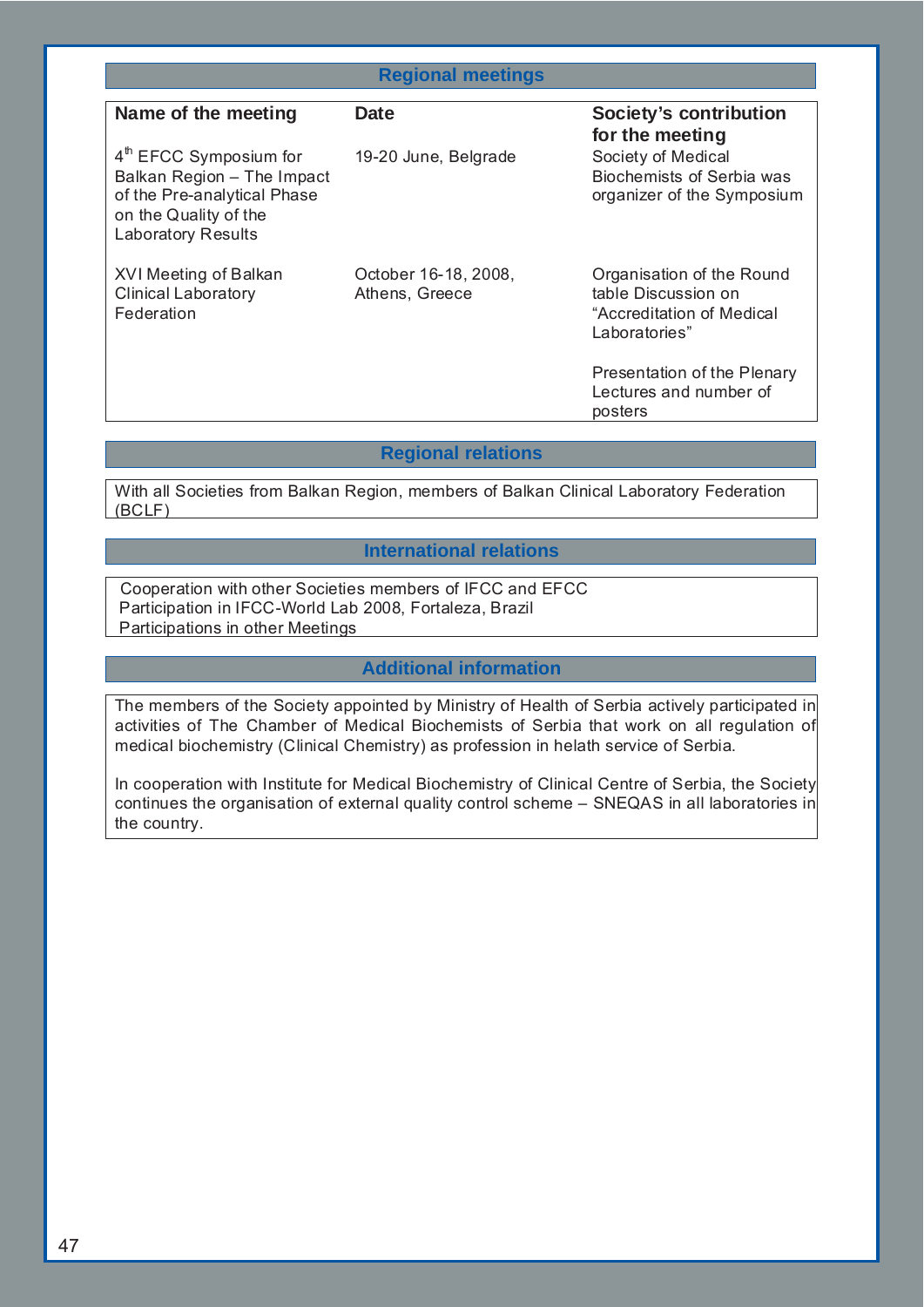

# **SLOVENIA**

# **SLOVENIAN ASSOCIATION FOR CLINICAL CHEMISTRY**

#### **IFCC National Representative/SACC President:** Dr. Barbara Mozina, e-mail: bmozina@onko-i.si

#### **National meetings**

| Name of the meeting                                                                                                                                                                                                                                                                                                                            | <b>Date</b>                               | <b>Topic</b><br>Melanom                                                                                                                                                                                                  |
|------------------------------------------------------------------------------------------------------------------------------------------------------------------------------------------------------------------------------------------------------------------------------------------------------------------------------------------------|-------------------------------------------|--------------------------------------------------------------------------------------------------------------------------------------------------------------------------------------------------------------------------|
| <b>SZKK (Slovenian Association</b><br>Clinical Chemistry<br>for<br>SZKK) Symposyum                                                                                                                                                                                                                                                             | 12 February 2008, Ljubljana               |                                                                                                                                                                                                                          |
| <b>SZKK Symposium</b>                                                                                                                                                                                                                                                                                                                          | 8 April 2008, Šmarješke<br><b>Toplice</b> | Medical Laboratory under<br>the "Microscope"                                                                                                                                                                             |
| SZKK and Slovenian<br><b>Transfusiology Society</b><br>Symposium                                                                                                                                                                                                                                                                               | 19 May 2008, Ljubljana                    | Medical Laboratory under<br>the "Microscope"                                                                                                                                                                             |
| SZKK Symposium                                                                                                                                                                                                                                                                                                                                 | 5 June 2008, Maribor                      | Laboratory Parameters -<br>their Applicability in Clinical<br>Practice                                                                                                                                                   |
| <b>SZKK Symposium</b>                                                                                                                                                                                                                                                                                                                          | 18 September 2008,<br>Ljubljana           | Laboratory Examinations of<br>Body Fluids (pleural,<br>synovial, cerebrospinal, )                                                                                                                                        |
| - 3 <sup>rd</sup> Slovenian Congress of<br><b>Clinical Chemistry (with</b><br>international participation);<br>- 18 <sup>th</sup> International<br>Symposium of Slovenian<br><b>Association for Clinical</b><br>Chemistry and Croatian<br>Society of Medical<br>Biochemists;<br>- 3 <sup>rd</sup> Slovenian Congress of<br>Laboratory Medicine | 13 - 15 November 2008,<br>Ljubljana       | Biological Variation, EBLM,<br>Alcoholism and the<br>Laboratory Diagnostics,<br>Molecular diagnostics,<br>Biomarkers of<br>Cardiovascular Diseases,<br>Screening Tests,<br>Erythrocytes in the<br>Laboratory Diagnostics |

**Technicians** 

#### **Education**

- 25 26 October 2008, Dubrovnik, Croatia EFCC Continuous Postgraduate Course: »New trends in classification, diagnosis and managament of kidney diseases« (in organization of EFCC, Croatian Society of Medical Biochemists and Slovenian Association for Clinical Chemistry)
- Educational Course for Internal Assesors ISO 15189 and Slovenian Bylaw in Laboratory Medicine (in organization of Slovenian Institute for Quality, Slovenian Association for Clinical Chemistry and Slovenian Chamber for Laboratory Medicine)
- Organization of Educational Courses for Medical Laboratory Technicians (5 different topics)

## **Regional meetings**

#### Name of the meeting **Date Date** Society's contribution

EFCC Continuous 25 – 26 October 2008, Postgraduate Course: »New Dubrovnik, Croatia trends in classification, diagnosis and managament of kidney diseases« (in organization of EFCC, Croatian Society of Medical Biochemists and Slovenian Association for Clinical Chemistry);

# **for the meeting**

(in organization of EFCC, Croatian Society of Medical Biochemists and Slovenian Association for Clinical Chemistry);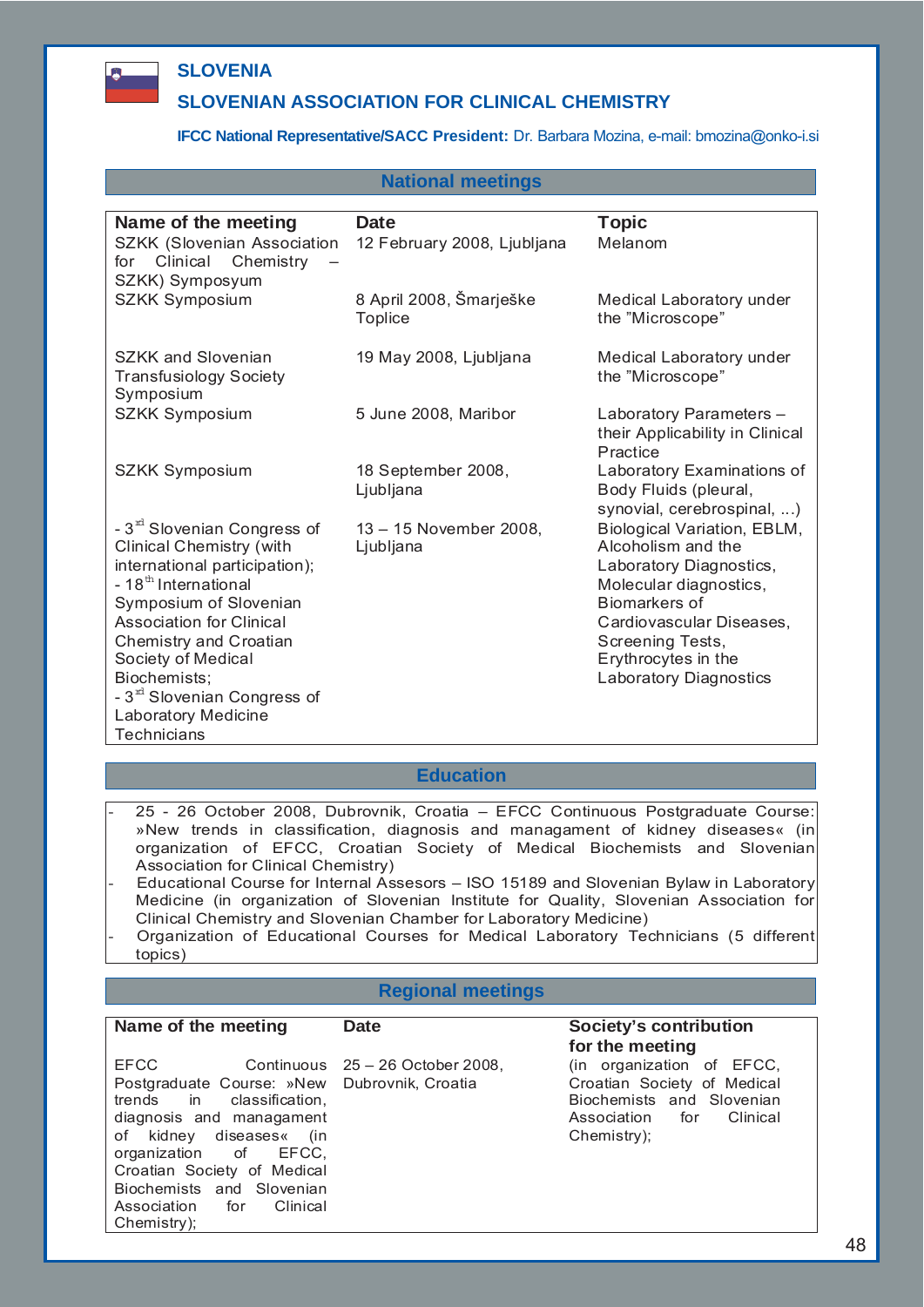# **Regional relations**

#### Alpe – Adria Societies

- cooperation of Slovenian Association for Clinical chemistry (SZKK) and Croatian Society of Medical Biochemists

**International relations**

Active member of IFCC, EFCC



# **SOUTH AFRICA**

## **SOUTH AFRICAN ASSOCIATION OF CLINICAL BIOCHEMISTRY**

**IFCC National Representative/SAACB President:** Prof. Vanessa Steenkamp, e-mail: vsteen@med.up.ac.za

| <b>National meetings</b>       |                 |                                                   |  |
|--------------------------------|-----------------|---------------------------------------------------|--|
| Name of the meeting            | <b>Date</b>     | <b>Topic</b>                                      |  |
| <b>SAACB Training Workshop</b> | 18-20 May 2008  | Laboratory Management,<br><b>Research Methods</b> |  |
| Annual conference              | 19-21 July 2008 | <b>Clinical Biochemistry</b>                      |  |
|                                |                 |                                                   |  |

## **Education**

## **SAACB Training Workshop, Cape Peninsula University of Technology, Cape Town, 18- 20th May, 2008**

The SAACB held its first ever "hands on" training workshop for its members and other interested people on research methodology and some aspects of laboratory management such as six sigma and quality, clinical governance, budgets and standardization. The workshop was organized by Professor RT Erasmus of the University of Stellenbosch, Cape Town and Professor T Pillay of the University of Cape Town, Cape Town. It was a huge success. The highlight of the workshop was for participants to work in small groups to produce and present a short research proposal. A prize was given for the best presentation. Another very important activity was for participants to develop a standard curve and also learn to put up a Levey Jennings plot. This is entirely a new concept that has been developed with very clear outputs which we believe promotes participation and greater understanding of the subject at a practical level.

The SAACB plans to hold such workshops annually and will also be willing to give similar workshops to sister societies and medical institutes globally. Please contact Professor RT Erasmus rte@sun.ac.za for further information

#### **Education**

| Name of the meeting                         | <b>Date</b>      | <b>Society's contribution</b><br>for the meeting |
|---------------------------------------------|------------------|--------------------------------------------------|
| IFCC General Conference in<br>Kemer, Turkey | 11-13 April 2008 | Attended by Profs Steen -<br>kamp and Erasmus    |

## **Regional relations**

An SAACB workshop on the role of the IFCC in Africa was held at the Annual National meeting of the SAACB and was attended by IFCC Board members represented by Professor Jocelyn Hicks (President), Dr Ghassan Shannan (Treasurer), Professor Daniel Mazziotta (board member), Dr Joseph Lopez (APFCB and board member) and representatives from various Clinical Chemistry Societies from Africa (Nigeria, Kenya) at the SAACB meeting.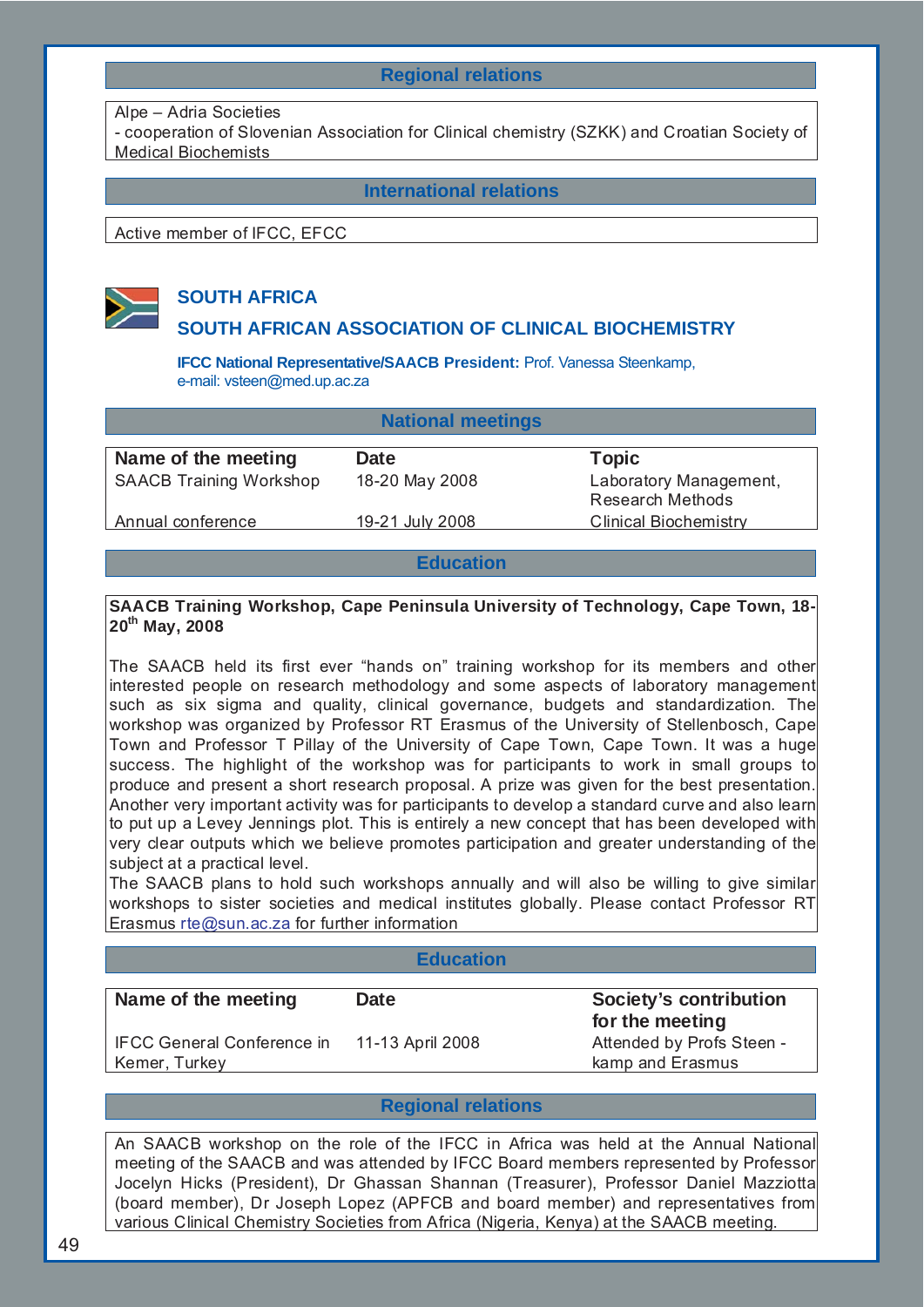#### **International relations**

1)Dr Burak Bahar, a resident in Clinical Chemistry from Turkey spent a 2 month sabbatical in Nov-Dec 2008 at the Red Cross Children's Hospital funded by an IFCC Fellowship. 2) The IFCC international meeting in Forteleza in 2008 was attended by Profs. Steenkamp, Erasmus and Pillay of the SAACB executive.

# **SPAIN**

禪

# **SOCIEDAD ESPAÑOLA DE BIOQUÍMICA CLÍNICA Y PATOLOGÍA MOLECULAR**

**IFCC National Representative/ SEQC President:**Dr. Francisco Álvarez Menéndez, e-mail: falvarezmen@gmail.com

## **National meetings**

| Name of the meeting            | <b>Date</b>                        | <b>Topic</b>                        |
|--------------------------------|------------------------------------|-------------------------------------|
|                                | January 22 <sup>nd</sup> , 2008    |                                     |
| Course, Barcelona              |                                    | How to improve oral<br>presentation |
|                                |                                    |                                     |
| Course, Seville                | February 6 <sup>th</sup> , 2008    | Preanalytical step security a       |
|                                |                                    | the Clinical Chemistry Lab          |
| Course, Madrid                 | February $12^{th}$ , 2008          | Proteomic at the Clinical           |
|                                |                                    | <b>Chemsitry Laboratory</b>         |
| Course, Lisbon                 | March 5 <sup>th</sup> , 2008       | Preanalytical step security a       |
|                                |                                    | the Clinical Chemistry Lab          |
| Course, la Guardia             | April 2 <sup>nd</sup> , 2008       | Pre-analytical step security        |
|                                |                                    | the Clinical Chemistry Lab          |
| III International meeting,     | April 17-18 <sup>th</sup> , 2008   | Quality at the Laboratory           |
| <b>Barcelona</b>               |                                    | Medicine                            |
| Course, Barcelona              | April 24th                         | Diabetes disorders                  |
| Course, Palma de Mallorca      | May 8-9 <sup>th</sup> , 2008       | Strategic management of             |
|                                |                                    | <b>Clinical Chemistry Lab</b>       |
| Course, Seville                | May 9 <sup>th</sup> , 2008         | New algorithms to improve           |
|                                |                                    | laboratory reports                  |
| Course, Malaga                 | May 20 <sup>th</sup> , 2008        | New algorithms to improve           |
|                                |                                    | laboratory reports                  |
| Course, Zaragoza               | May 20 <sup>th</sup> , 2008        | New algorithms to improve           |
|                                |                                    | laboratory reports                  |
| Course, Valencia               | May 28 <sup>th</sup> , 2008        | New algorithms to improve           |
|                                |                                    | laboratory reports                  |
| XXVII National meeting, Coruña | June 4-7 <sup>th</sup> , 2008      | Il meeting of Clinical Labora       |
| Course, Madrid                 | June 23-24 <sup>th</sup> , 2008    | DNA analysis at the Clinica         |
|                                |                                    | Chemistry laboratory                |
| VI meeting of scientific       | October 16-17 <sup>th</sup> , 2008 | Proteomics                          |
| committee, Granada             |                                    | Inflammation markers                |
|                                |                                    | Hypertension hormonal               |
|                                |                                    | regulation                          |
| Course, Barcelona              | November 12 <sup>th</sup> , 2008   | Clinical Chemistry laborator        |
|                                |                                    | legislation                         |
| Course, Madrid                 | November 28 <sup>th</sup> , 2008   | Molecular diagnosis in the          |
|                                |                                    | neonatal screening                  |
| Il Course of Statistic         | 2008                               | Statistic application at Clinio     |
|                                |                                    | Chemistry Lab                       |

## **International relations**

n programme, 8 lessons and 8 Clinical cases, with 800 registrations

#### **Regional relations**

SEQC has collaborations with all the regional associations of Clinical Chemistry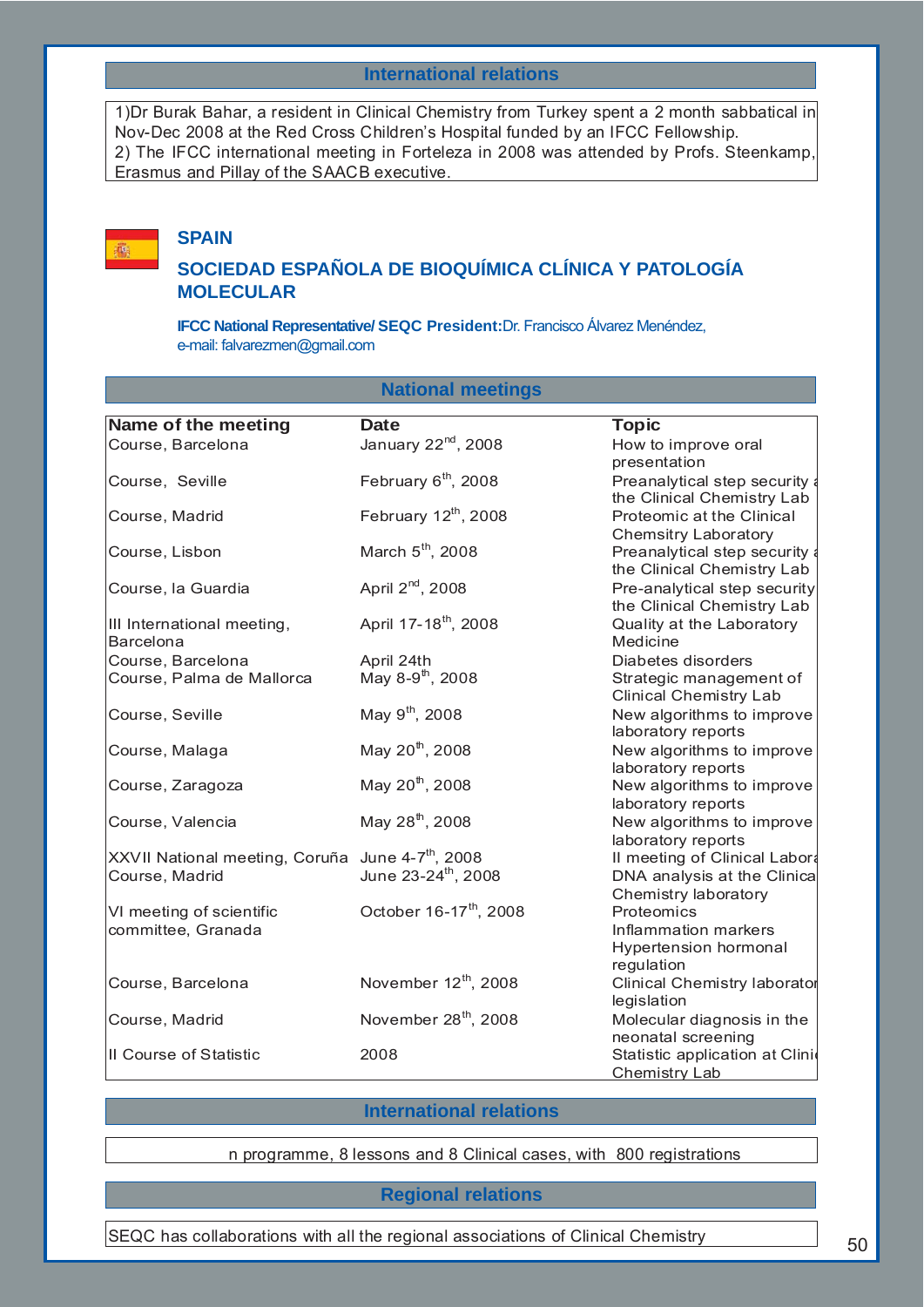## **International relations**

Strong relation with AACC. POCT meeting at Barcelona. September 2008

## **Additional information**

Evaluation programmes of external pre-analytical quality Evaluation programmes of external quality of biochemistry tests: stat lab, hormones, prot blood gases, cardiac markers , tumour markers, autoimmunity in urine and serum specimens



# **SRI LANKA**

## **ASSOCIATION FOR CLINICAL BIOCHEMSITRY SRI LANKA**

**IFCC National Representative:** Mr. Heemachandra Weerawarna, e-mail: chandraw@sltnet.lk **President:** Dr. Saroja Siriwardene, e-mail: sarojacs@gmail.com

## **National meetings**

| Name of the meeting           |           | <b>Date</b>                     | <b>Topic</b>                               |
|-------------------------------|-----------|---------------------------------|--------------------------------------------|
| tive                          | committee | 7 <sup>th</sup> February 2008   | Regular meeting to discus                  |
| tings                         |           |                                 | the progress and plan future<br>activities |
|                               |           | 8th May 2008                    | Regular meeting to discus                  |
| tings                         |           |                                 | the progress and plan the<br>workshop      |
| <b>Annual General Meeting</b> |           | 8 <sup>th</sup> September, 2008 | Appointment of new office                  |
|                               |           |                                 | bearers and plan the                       |
|                               |           |                                 | workshop                                   |

# **Education**

#### **Lectures conducted**

## **7th February 2008**

1. A child with Tendon Xanthoma – a Case presentation by Dr B K P T Dayanath, Chemical Pathologist, Australia

2. Uniformity of reporting - SI Units by Dr Saroja Siriwardena, Chemical Pathologist, NHSL (President, Association for Clinical Biochemistry, Sri Lanka)

3. Traceability and Uncertainty in Clinical Chemistry H Weerawarna, retired Biochemist, Secretary, Association for Clinical Biochemistry, Sri Lanka

#### **8th September, 2008**

Laboratory involvement in the management of infertility by Sumedha Wijeratne, Gynecology Department, Colombo Medical Faculty, Colombo

Tube project at NHSL as an efficient way of receiving and handling sample by Dr Saroja Siriwardena, Chemical Pathologist, NHSL, (President, Association for Clinical Biochemistry, Sri Lanka)

Finding Clinical Chemistry information through Web ( a demonstration) by H Weerawarna, Application Consultant, Analytical Instruments (pvt) Ltd, Colombo 8.(Secretary, Association for Clinical Biochemistry, Sri Lanka)

## **Additional information**

Association Is planning to conduct a seminar on interpretative skills in clinical chemistry and a workshop on laboratory quality control early April, 2009 with the help of the APFCB and IFCC.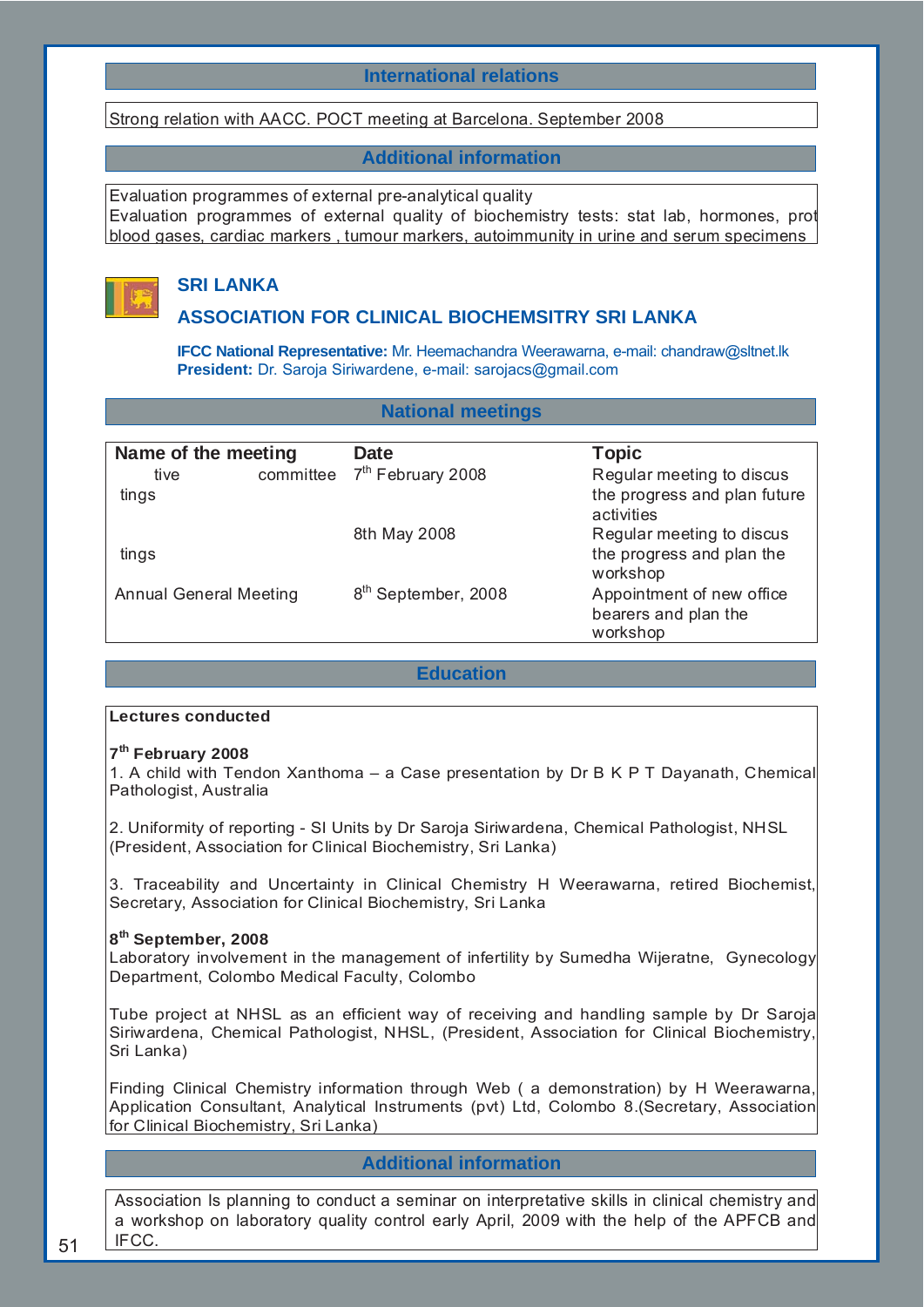# **SWEDEN**

# **SWEDISH SOCIETY FOR CLINICAL CHEMISTRY**

**IFCC National Representative:** Dr. Ingvar Rydén, e-mail: Ingvarr@ltkalmar.se **President:** Dr. Per Bjellerup, e-mail: Per.Bjellerup@ltv.se

## **National meetings**

**Name of the meeting Date CONSERVITY DATE:** Topic Symposia at the Swedish Medical Society Meeting

Annual Spring Meeting <br>
April 23-25 General clinical chemistry November 26-28 General clinical chemistry

#### **Education**

Specialist training course: Proteins and Lipids, April 14-16, Malmo, Sweden Specialist training course: Metabolic Diseases, October 6 – 10, Stockholm, Sweden

## **Regional meetings**

Nordic Congress in Clinical **Chemistry** 

**Name of the meeting Date Contribution Contribution for a set of the meeting Date Contribution for the meeting**  June 14 - 18 Symposia and lecturers

52

## **Regional relations**

Nordic Society for Clinical Chemistry – which is cooperation between the Nordic countries on scientific projects, a scientific journal, and educational activities within the field of clinical chemistry.

## **International relations**

The Swedish society of Clinical Chemistry is represented in several IFCC SD Committees and Working Groups; e g C-PP, WG-SEB, WG-HbA1c, WG-CDT (chair person), and WG-SCC (chair person).

## **Additional information**

The Swedish Society of Clinical Chemistry submitted an application in 2008 to host the IFCC WorldLab Congress in 2014, which unfortunately was declined.



# **SYRIA**

# **SYRIAN CLINICLA LABORATORY ASSOCIATION (SCLA)**

**IFCC National Representative:** Dr. Fouad Harb, e-mail: fouad.harb@scs-net.org **President:** Dr. Ghassan Shannan, e-mail: gshannan@net.sy

#### **National meetings**

| Name of the meeting             | <b>Date</b>      | <b>Topic</b>                |
|---------------------------------|------------------|-----------------------------|
| <b>VIII National Conference</b> | $3 - 5$ May 2008 | Flowcytometry               |
|                                 |                  | <b>FISH</b>                 |
|                                 |                  | Molecular Biology           |
|                                 |                  | Cardiovascular Disease      |
|                                 |                  | <b>Tuberculosis</b>         |
|                                 |                  | Infectious Disease          |
| General Council                 | March 2008       | Continuous Education        |
|                                 |                  | Programme                   |
|                                 |                  | <b>EQAS Programme</b>       |
|                                 |                  | SCLA Journal                |
|                                 |                  | <b>SCLA Website</b>         |
|                                 |                  | Social & Health Support     |
|                                 |                  | <b>Professional Matters</b> |
| Executive Meetings              | several          | Various Issues              |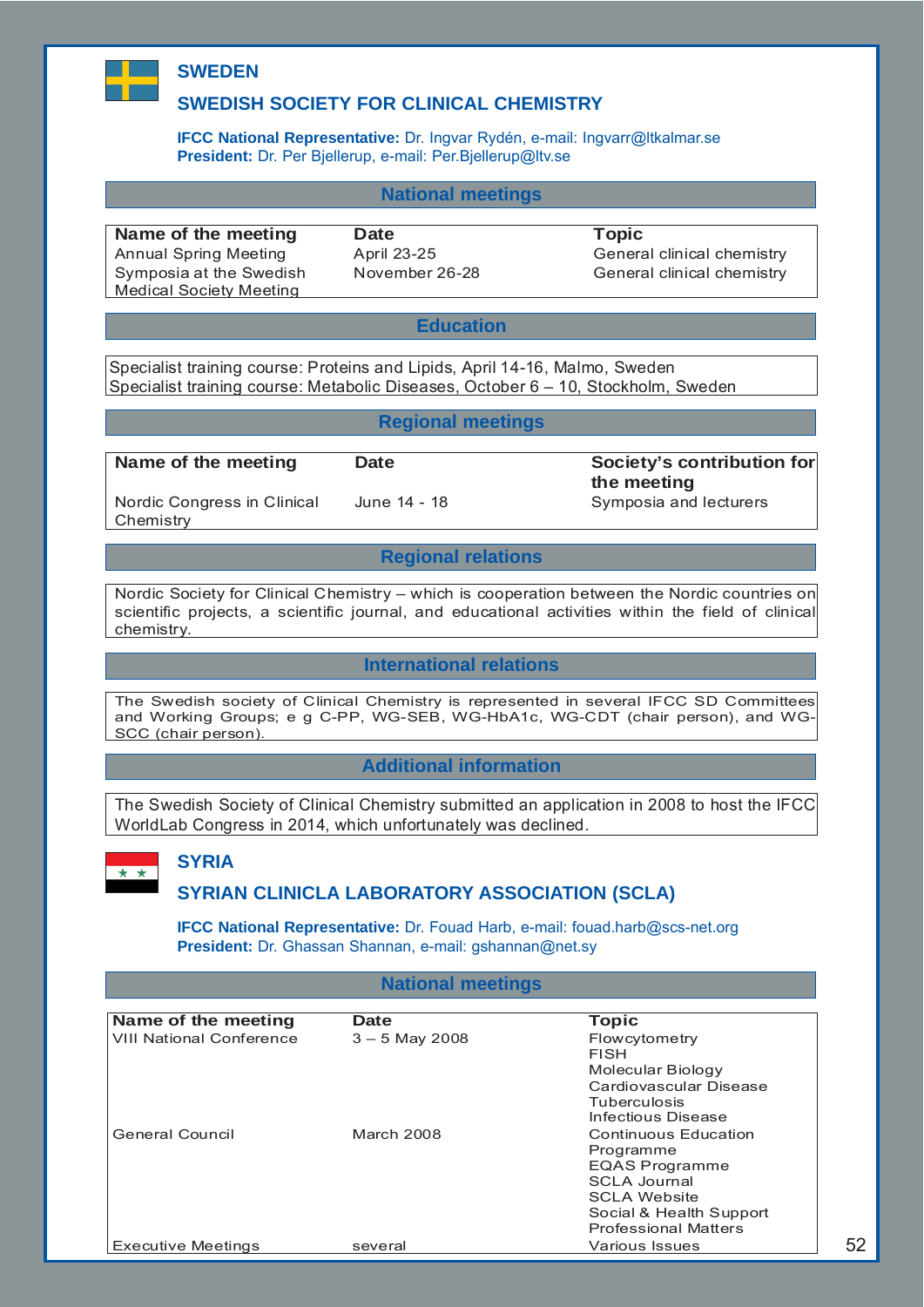## **Education**

- 1. Monthly Lectures in various centres.
- 2. Distance Learning.
- 3. Special Quality Programme
- 4. Active participation of members to support SCLA Journal

# **Regional meetings**

| Name of the meeting                                        | <b>Date</b>   | <b>Society's contribution</b><br>for the meeting |
|------------------------------------------------------------|---------------|--------------------------------------------------|
| National Conference of the<br><b>Tunisian Society</b>      | May 2008      | <b>AFCB Member Countries</b>                     |
| Training Course on Quality in<br><b>Medical Laboratory</b> | November 2008 | <b>AFCB Member Countries</b>                     |
| <b>Quality &amp; Accreditation</b><br>Symposium, Istanbul  | April 2008    |                                                  |

## **Regional relations**

SCLA has maintained good and fruitful relation with all national societies in the AFCB region**.** 

## **International relations**

SCLA maintain its active role with IFCC and other International Organisation like WHO

## **Additional information**

SCLA plays a major role in the organisation of the Laboratory medicine Profession in Syria by support the Ministry of Health and other ministries.

SCLA is consulted for all matters concerning Laboratory Medicine Profession in Syria including Training, Accreditation and Licensing.

SCLA has a social programme, which include health insurance and support for member's families.

Continuous Education is a primary task for SCLA. Quality is also a major task for SCLA.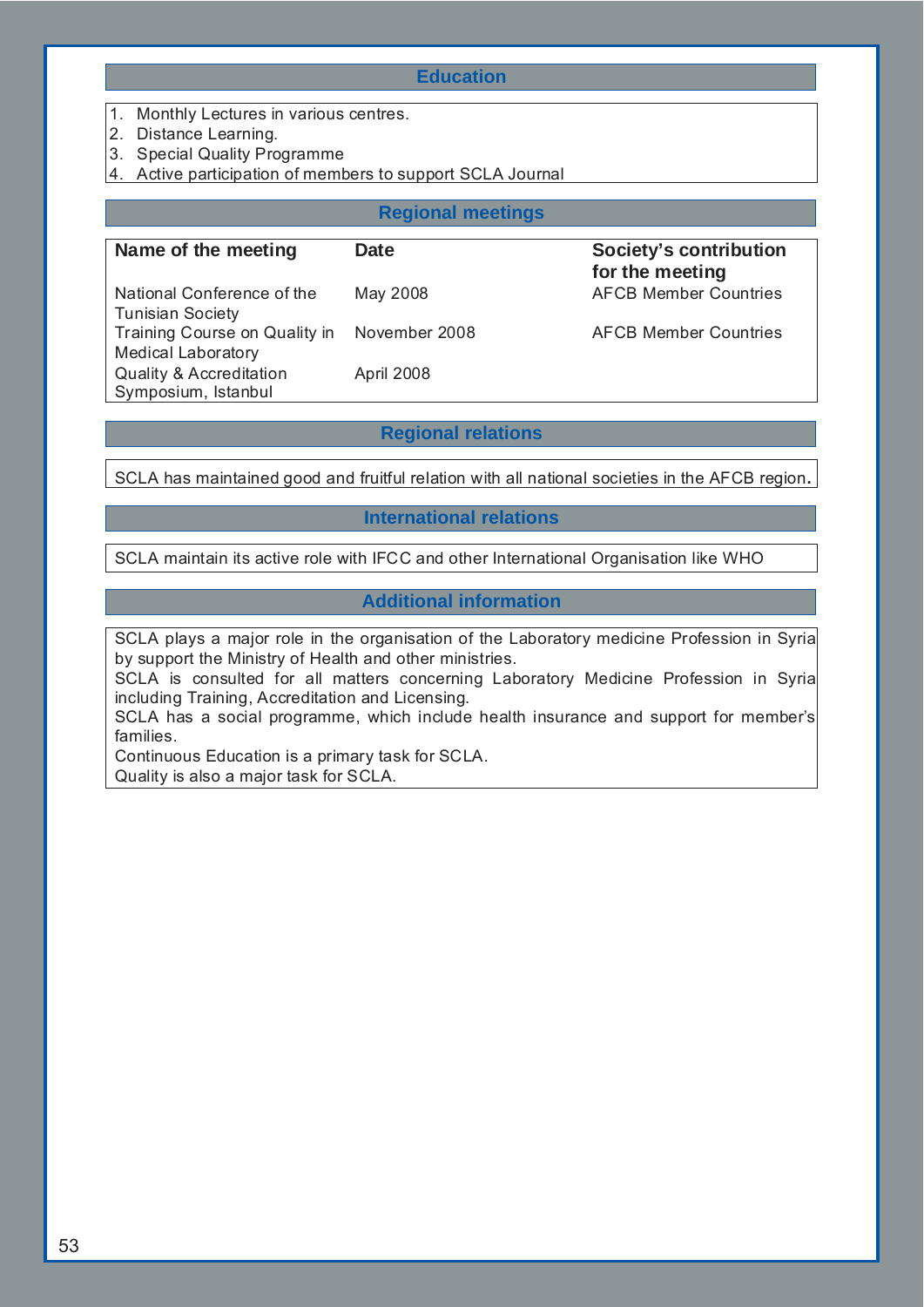# **TAIWAN**

邀

# **CHINESE ASSOCIATION OF CLINICAL BIOCHEMISTRY (CACB)**

**IFCC National Representative:** Dr. Min-Long Lai, e-mail: lai@ucl.com.tw; taiwan222@gmail.com **President:** Prof. Shu-Chu Shiesh, e-mail: hsieh@mail.ncku.edu.tw

|                                                                                                                                                                  | <b>National meetings</b>                              |                                                                                                                                                                                                                                                                                                                                                                                                                                                                |
|------------------------------------------------------------------------------------------------------------------------------------------------------------------|-------------------------------------------------------|----------------------------------------------------------------------------------------------------------------------------------------------------------------------------------------------------------------------------------------------------------------------------------------------------------------------------------------------------------------------------------------------------------------------------------------------------------------|
| Name of the meeting<br>The 23 <sup>rd</sup> Joint Annual Conference<br>of Biomedical Science: Plenary<br>lecture<br>The 23 <sup>rd</sup> Joint Annual Conference | <b>Date</b><br>March $29^{th}$ to $30^{th}$ ,<br>2008 | <b>Topic</b><br>THE TREND OF<br><b>LABORATORY</b><br><b>INFORMATION SYSTEMS</b><br>by Dr. Fai-Pei Lai<br>PERSONALIZED                                                                                                                                                                                                                                                                                                                                          |
| of Biomedical Science: Symposium                                                                                                                                 |                                                       | <b>LABORATORY MEDICINE</b><br>1. "Progress, challenges<br>and opportunities for<br>personalized healthcare"<br>by Dr. Shiou-Jiuan Tsai<br>2. "Translational medicine:<br>the application of SNPs in<br>clinical practice" by Dr.<br>Ming-Da Lee<br>3. "Effect of detoxification<br>protein genes upon<br>therapeutic outcome and<br>adverse drug reaction" by<br>Prof. Chin-Sun Huang<br>4. "Personalized medicine<br>fro hypertension" by Dr.<br>Jeng-Shu Wei |
| Workshop "CLINICAL<br>LABORATORY CONSULTATION:<br>STANDARDIZATION,<br><b>INTERPRETATION AND</b><br>COMMUNICATION"                                                | September 1, 2008                                     | 1. "Traceability, reference<br>systems and result<br>comparability" 2. "Cardiac<br>biomarker interpretation" by<br>Prof. Panteghini<br>3. "Communication models<br>between the clinical<br>laboratories and the clinical<br>staffs" by Prof. Chu-Lan Wu<br>4. "After-service of laboratory<br>tests" by Prof. Chin-Sun<br>Huang<br>5. "Evidence-based<br>laboratory consultation" by<br>Prof. Shu-Chu Shiesh<br>6. "Estimated GFR" by Dr.<br>Tjin-Shing Jap    |

## **Education**

# **IFCC 2008 traveling lecture in Taipei**

Prof. M. Panteghini visited Taipei and gave two lectures at the workshop "CLINICAL LABORATORY CONSULTATION: STANDARDIZATION, INTERPRETATION AND COMMUNICATION" on September 1, 2008. We partnered with the Taiwan Society of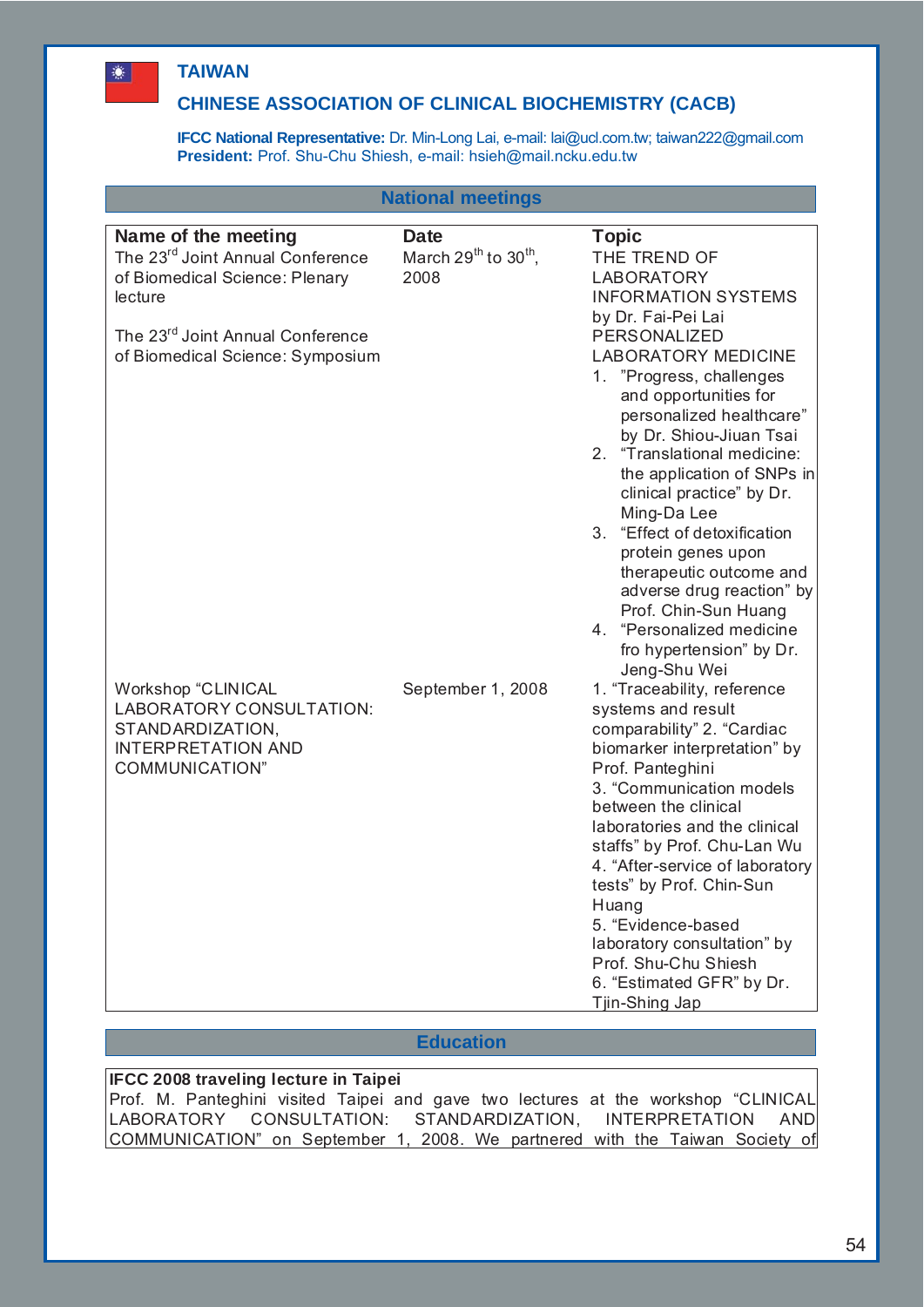## **Additional information**

## **Annual meeting (March 29 to March 30, 2008)**

A students' research poster contest was held in 2008 annual meeting and 2008 Best Poster Award winners went to Ms. Wen-Ching Tsau and Mr. Cheng-Po Huang, both from the Institute of Clinical Laboratory Science and Medical Biotechnology at the National Taiwan University. The two-day annual meeting was successful and truly a fruitful academic gathering for the CACB members.

The 20<sup>th</sup> International Congress of Clinical Chemistry and Laboratory Medicine (ICCC) was held on Sept. 28~Oct. 2 in Fortaleza, Brazil. Our student member, Chi-Ya Kao, who is in the first year of the Master program at the National Cheng Kung University, Tainan, received the Roche/IFCC Travel Scholarship 2008 to participate this international conference. It is an invaluable experience for our young scientist-to-be. We would like to express sincere gratitude to IFCC for the opportunity and support.

# **TURKEY**

C∗

# **TURKISH BIOCHEMICAL SOCIETY (TBS)**

**IFCC National Representative:** Prof. Diler Aslan, e-mail: daslan@pau.edu.tr;dileraslan@ttnet.net.tr **President:** Prof. Nazmi Ozer, e-mail: naozer@hacettepe.edu.tr; info@biyokimya.org

## **National meetings**

| Name of the meeting                        | <b>Date</b>                                        | <b>Topic</b>                                                                                                                                      |
|--------------------------------------------|----------------------------------------------------|---------------------------------------------------------------------------------------------------------------------------------------------------|
| <b>XX.National Biochemistry</b><br>Meeting | October 29-November 1,<br>2008, Cappadocia, Turkey | Cancer, stem cells, infertility,<br>diabetes, neurodegenerative<br>diseases, accreditation and<br>quality control in clinical<br>laboratories etc |
|                                            |                                                    |                                                                                                                                                   |

## **Education**

#### **Workshops**

How to write a project? (29 October, 2008, Cappadocia) Molecular techniques for diagnosis (29 October, 2008, Cappadocia)

#### **Courses**

Evidence Based Laboratory Medicine (8-11 April 2008, Istanbul)

#### **Conferences**

Six Sigma (February 1, 2008, Ankara)

External Quality Control in Clinical laboratories ( March 7, 2008, Ankara)

Master and PhD programs in Turkey (March 25, 2008, Izmir)

Accreditation in clinical laboratories (April 4, 2008, Ankara)

CK18 in cancer treatment and follow-up (April 29, 2008, Izmir)

HbA1C standardization (May 9, 2008, Ankara)

The role of test quality parameters on diagnostic and prognostic evaluation (May 9, 2008, Istanbul)

Apoptosis (December 2, 2008, Izmir)

#### **Regional meetings**

| Name of the meeting  | <b>Date</b>               | Society's contribution<br>for the meeting |
|----------------------|---------------------------|-------------------------------------------|
| Protein Biochemistry | 7-8 February, 2008, Adana | Protein structure and<br>purification etc |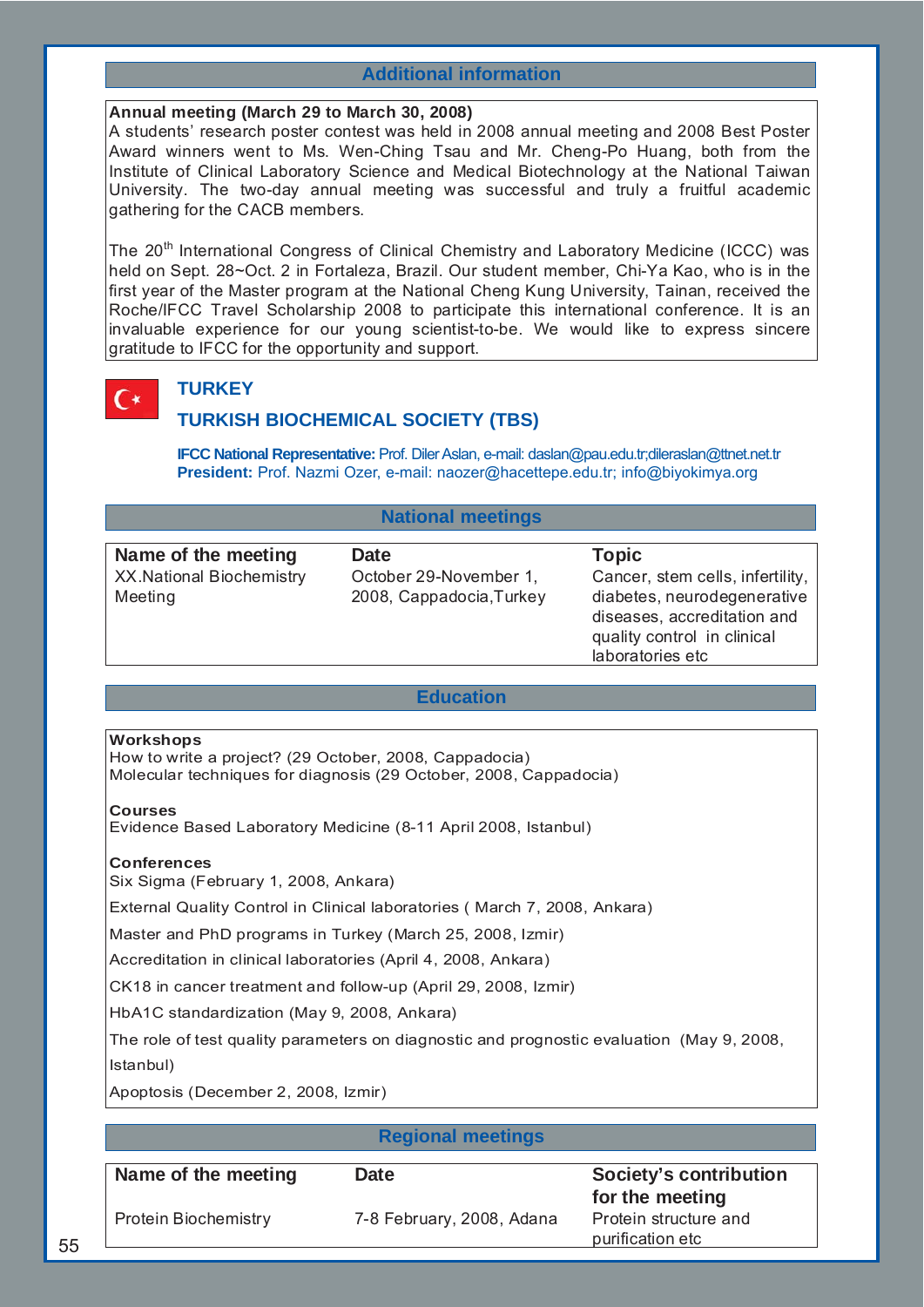## **International relations**

Turkish Biochemical Society is a member of FEBS, IFCC and EFCC.

Prof. Dr. Nazmi Ozer, the president of Turkish Biochemical Society, was selected as the chairman of FEBS in 2008.

Prof. Dr. Diler Aslan is selected as a member for IFCC-Committee on Evidence Based Laboratory Medicine.

International Congress of Clinical Chemistry and Laboratory Medicine congress (IFCC-WorldLab) will be held at 22-27 June 2014 in Istanbul- Lutfi Kirdar Convention Center by Turkish Biochemical Society.

# **Additional information**

*"Turkish Journal of Biochemistry",* which is published by Turkish Biochemical Society has been accepted to the "Science Citation Index Expanded".



# **UNITED KINGDOM**

## **ASSOCIATION FOR CLINICAL BIOCHEMISTRY (ACB)**

**IFCC National Representative/ACB President:** Dr. Julian Barth, e-mail: Julian.Barth@leedsth.nhs.uk; Chair@ACB.org.uk

## **National meetings**

| Name of the meeting                             | <b>Date</b>          | <b>Topic</b>                                                                              |
|-------------------------------------------------|----------------------|-------------------------------------------------------------------------------------------|
| Frontiers in Laboratory<br>Medicine, Manchester | 29-30th January 2008 | Leading edge innovations in<br>delivery of laboratory<br>medicine services                |
| Focus 08, Birmingham                            | 19-22nd May 2008     | Scientific and Clinical<br>presentations on leading<br>topics by international<br>experts |

## **Education**

Two one-week Training Courses in the cycle of six courses; training day at Focus meeting.

| <b>Regional meetings</b>                                                                                         |                                                      |                                                                          |  |
|------------------------------------------------------------------------------------------------------------------|------------------------------------------------------|--------------------------------------------------------------------------|--|
| Name of the meeting                                                                                              | Date                                                 | Society's contribution for<br>the meeting                                |  |
| All nine regions hold scintific<br>and clinical meetings 2 to 3<br>times per year on a wide<br>variety of topics | Various                                              | Organized by the ACB, some<br>meetings are joint with other<br>societies |  |
|                                                                                                                  | <b>Product and a state of the state of the state</b> |                                                                          |  |

## **Regional relations**

While the ACB represents the UK, the country is divided into four administrations the ACB is engaged with the devolved governments. There is also national collaboration with other laboratory organisations on a variety of political issues and is exemplified by working together on accreditation at CPA, and the establishment of Labs Are Vital (UK).

## **Regional relations**

The ACB has engagement in a variety of positions. As an organisation we have formal relations with other Clinical Biochemistry Associations, particularly in the areas of publication of our journal and discounted rates for our publications to them and theirs to us. We also have reciprocal arrangements for presenting prestigious lectures at our National Meetings.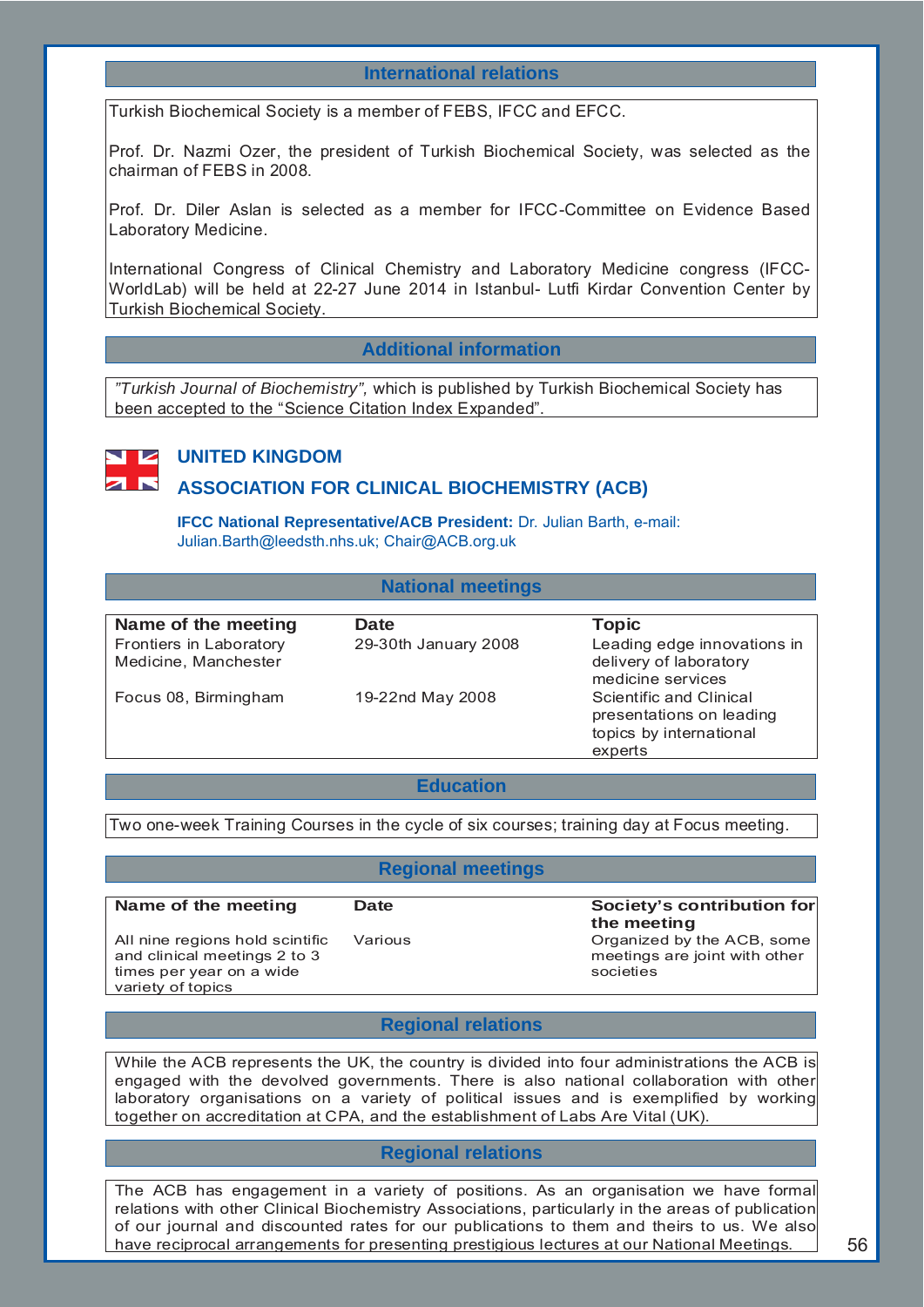# **Additional information**

The Association consulted on opening the membership to 'Any Healthcare professional with an interest in Clinical Biochemistry'. An absolute majority of voting members voted in favour; this decision was implemented on the  $1<sup>st</sup>$  January 2009.

Government have accepted a wide ranging report on the redesign of pathology services, with local determination of structures, which we and other professional bodies broadly support; this applies to England, the other administrations are developing services through a more central approach.

This is in the context of a wide-ranging review of delivering patient-focussed services closer to the patients' domicile. This will fundamentally challenge how laboratory medicine is practiced.

While medical staff have already had reorganization of their career structures, we are currently consulting on proposed radical reform of healthcare scientist staff, which includes laboratory scientists that is designed to conform to the above agenda; we are broadly supportive of the concepts but require understanding of the details.



# **UNITED STATES OF AMERICA**

# **AMERICAN ASSOCIATION OF CLINICAL CHEMISTRY (AACC)**

**IFCC National Representative:** Dr. Larry Broussard , e-mail: lbrous@lsuhsc.edu **President:** Dr. Barbara M Goldsmith, e-mail: bmgoldsm@aol.com

## **National meetings**

**Name of the meeting bate COVID-Topic COVID-Topic COVID-Topic COVID-Topic COVID-Topic COVID-Topic COVID-Topic COVID-Topic COVID-Topic COVID-Topic COVID-Topic COVID-Topic COVID-Topic COVID-Topic COVID-Topic COVID-Topic COVI** 

AACC Annual Meeting July 19-23, 2009 Annual Meeting & Clinical Lab Expo

## **Education**

Please see attached list

# **International relations**

AACC has an ambitious program of travel grants to the AACC annual meeting AACC has led the development of the internationalization of Lab Tests Online AACC awards travel fellowships allowing clinical chemists to lecture internationally AACC recently licensed certain *Clinical Chemistry* content to national society publications

# **Additional information**

AACC President Barbara M. Goldsmith, PhD 120 Browne Street, Apt. 1 Brookline, MA 02446 Phone: 617-879-0267 E-Mail: bmgoldsm@aol.com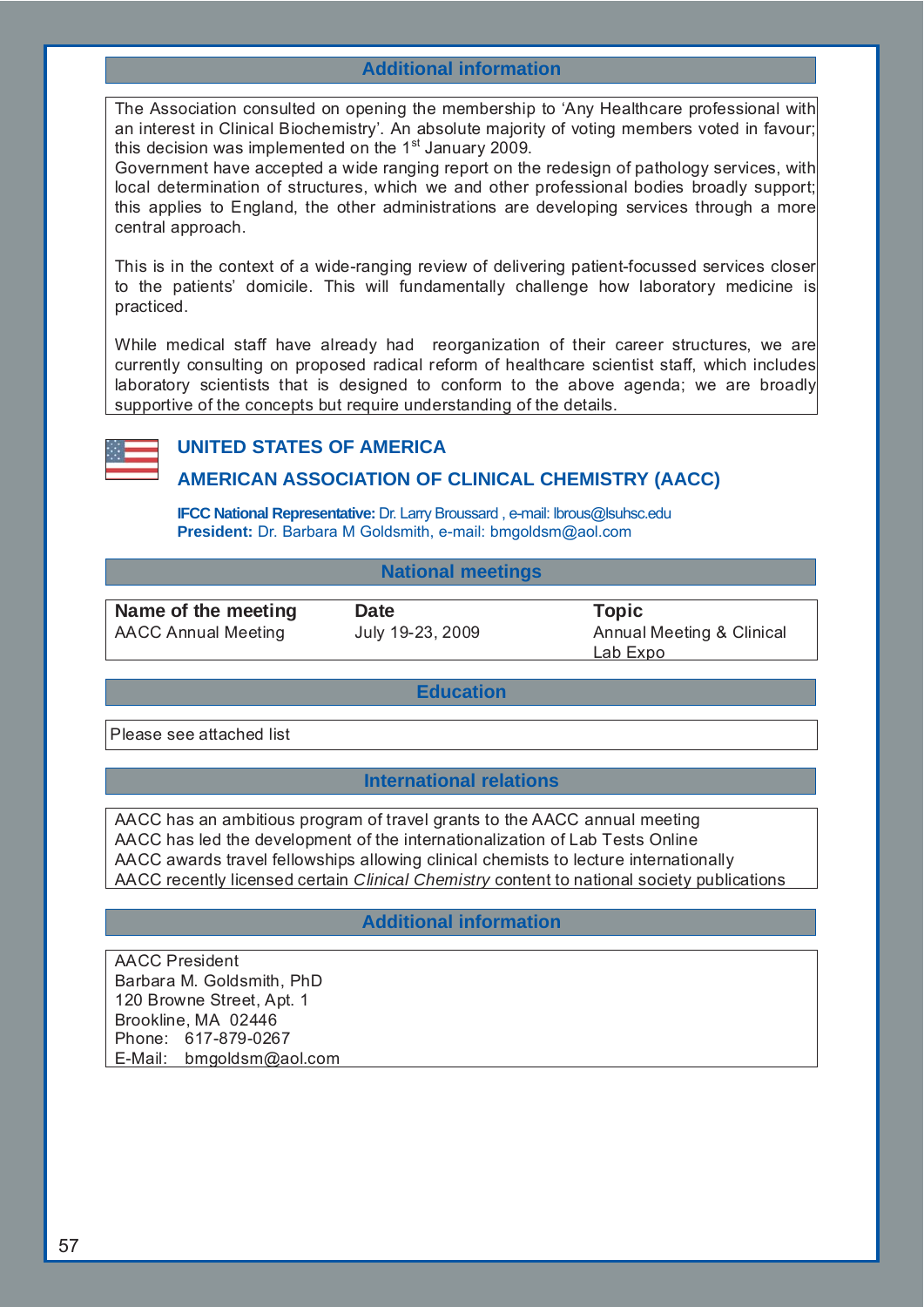| Hemoglobin A1c Comes of Age: New<br>Uses for Today and Possibilities for<br>Tomorrow                  | Audio       |                           | 12/09/2008 |                |
|-------------------------------------------------------------------------------------------------------|-------------|---------------------------|------------|----------------|
| PSA Today and Tomorrow                                                                                | Audio       |                           | 12/03/2008 |                |
| Controversies in Kidney Function Testing                                                              | Webinar     |                           | 11/19/2008 |                |
| Reimbursement Update 2009                                                                             | Audio       |                           | 11/18/2008 |                |
| Laboratory Medicine: Into the Future                                                                  | <b>CONF</b> | Honolulu,<br>ΗI           | 11/13/2008 | 11/14/200<br>8 |
| Dietary and Nutritional Considerations in<br>Animal Models of Drug Discovery and<br>Development       | <b>CONF</b> | Center<br>Valley, PA      | 11/07/2008 | 11/07/200<br>8 |
| Measuring Low Levels of Troponin with<br><b>High-Sensitivity Assays</b>                               | Audio       |                           | 11/06/2008 |                |
| Linking Automation and Informatics in the<br><b>Next Generation Clinical Laboratory</b>               | <b>CONF</b> | Kansas City,<br><b>MO</b> | 10/27/2008 | 10/28/200<br>8 |
| 20 Years and Counting                                                                                 | Audio       |                           | 10/08/2008 |                |
| <b>Managing Test Utilization</b>                                                                      | Audio       |                           | 09/24/2008 |                |
| Critical and Point of Care Testing:<br>Managing Technology for the Benefit of All CONF<br>Populations |             | Barcelona,<br>Spain       | 09/18/2008 | 09/20/200<br>8 |
| Critical and Point-of-CareTesting:<br>Managing Technology for the Benefit of All CONF<br>Populations  |             | Barcelona,<br><b>NA</b>   | 09/18/2008 | 09/20/200<br>8 |
| <b>QC:A Tool for Reducing Risk</b>                                                                    | Audio       |                           | 09/04/2008 |                |
| The Importance of Motivation in Managing<br>People                                                    | E-Learn     |                           | 09/01/2008 |                |
| Regulations                                                                                           | E-Learn     |                           | 09/01/2008 |                |
| <b>Quality Management</b>                                                                             | E-Learn     |                           | 09/01/2008 |                |
| Connectivity and Information Technology                                                               | E-Learn     |                           | 09/01/2008 |                |
| Policies and Procedures                                                                               | E-Learn     |                           | 09/01/2008 |                |
| Administration                                                                                        | E-Learn     |                           | 09/01/2008 |                |
| Instrumentation Selection and Validation                                                              | E-Learn     |                           | 09/01/2008 |                |
| <b>Education and Training</b>                                                                         | E-Learn     |                           | 09/01/2008 |                |
| Communication                                                                                         | E-Learn     |                           | 09/01/2008 |                |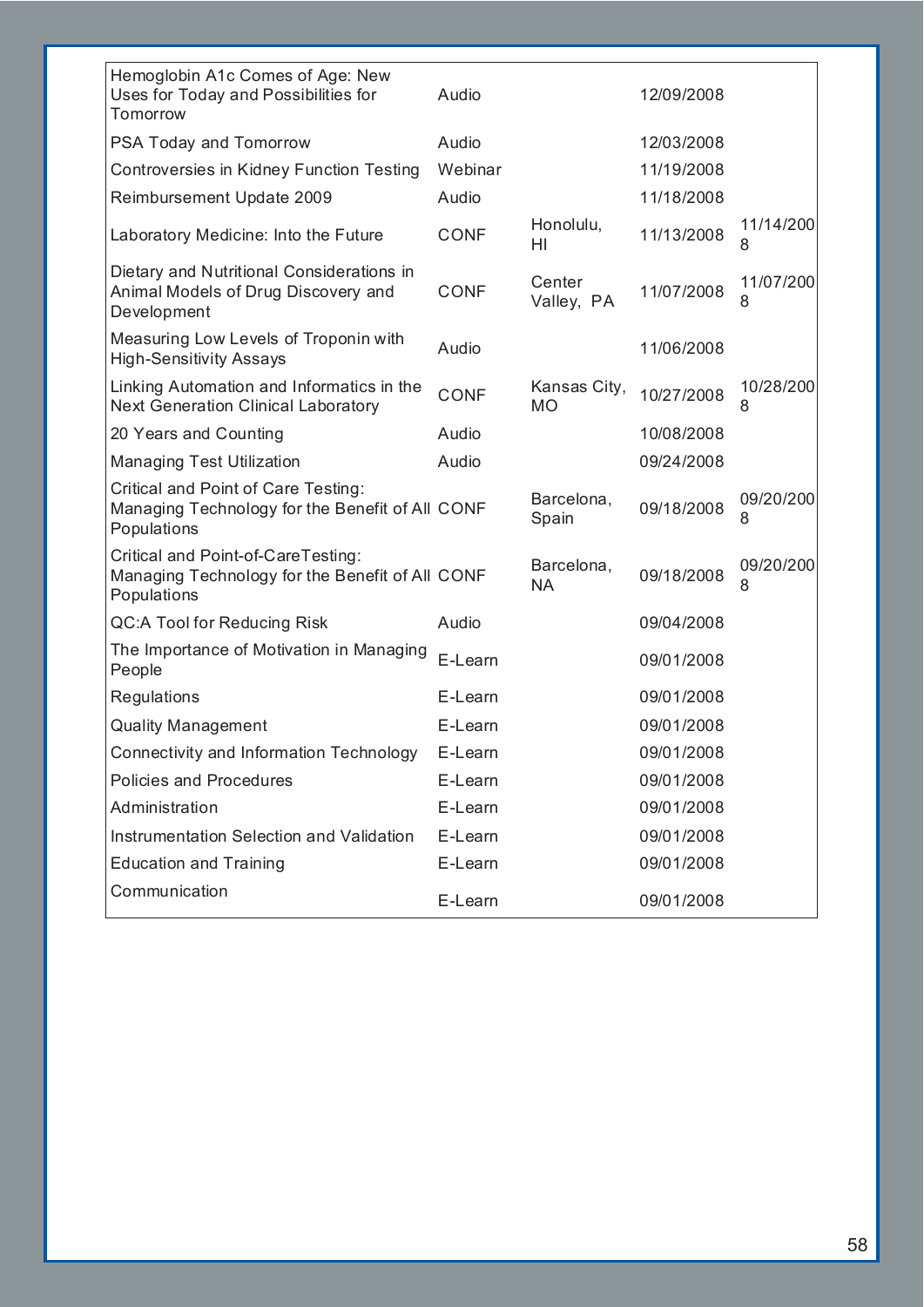| Point-of-Care Testing Coordinators<br>Audioconference                                                        | Audio       |                                           | 07/09/2008 |                |
|--------------------------------------------------------------------------------------------------------------|-------------|-------------------------------------------|------------|----------------|
| Lipoprotein-associated Phospholipase<br>(Lp-PLA2): Biomarker of Inflammation                                 | Audio       |                                           | 06/18/2008 |                |
| Improving the Reporting of Critical Results<br>Ш                                                             | Audio       |                                           | 06/10/2008 |                |
| The Impact of Comparative Effectiveness<br>on Laboratory Testing                                             | Audio       |                                           | 05/21/2008 |                |
| Molecular Pathology Essentials: Principles<br>and Practice                                                   | CONF        | Baltimore,<br>Maryland                    | 05/12/2008 | 05/14/200<br>8 |
| <b>Translating Proteomics into Clinical</b><br>Diagnostics                                                   | <b>CONF</b> | Seattle, WA                               | 05/09/2008 | 05/10/200<br>8 |
| <b>Stroke Diagnostics Webinar</b>                                                                            | Audio       |                                           | 05/06/2008 |                |
| Upstate NY AACC Annual Spring Meeting                                                                        | LS.         | Niagara<br>Falls, ON,<br>Canada<br>Canada | 05/01/2008 | 05/02/200<br>8 |
| <b>Trends in Laboratory Medicine</b><br>Informatics:                                                         | LS          | Owings<br>Mills,<br>Maryland              | 04/24/2008 | 04/24/200<br>8 |
| 40th Annual Oak Ridge Conference                                                                             | <b>CONF</b> | SanJose, Cal<br>if.                       | 04/17/2008 | 04/18/200<br>8 |
| Thyroid Hormones and the HPT Axis:<br>Contemporary Endocrinology in Drug<br><b>Discovery and Development</b> | CONF        | East<br>Hanover,<br><b>NJ</b>             | 04/11/2008 | 04/11/200<br>8 |
| <b>AACC New Jersey Section Spring Dinner</b><br>Program                                                      | LS          | Fairfield, NJ 04/08/2008                  |            | 04/08/200<br>8 |
| San Diego Conference                                                                                         | <b>CONF</b> | Coronado<br>CA                            | 03/25/2008 | 03/26/200<br>8 |
| Genetic OversightThe Next Steps                                                                              | Audio       |                                           | 03/19/2008 |                |
| Amsterdam Laboratory Automation<br>Conference                                                                | <b>CONF</b> | Amsterdam,<br>Netherlands                 | 03/13/2008 | 03/14/200<br>8 |
| Managing the MRSA Threat                                                                                     | Audio       |                                           | 03/12/2008 |                |
| <b>Current Status and Potential of</b><br>Pharmacogenomics in Clinical Pathology<br>and Medical Practice     | LS          | Chicago,<br><b>Illinois</b>               | 03/10/2008 | 03/10/200<br>8 |
| Going Green and Saving Green                                                                                 | Audio       |                                           | 02/13/2008 |                |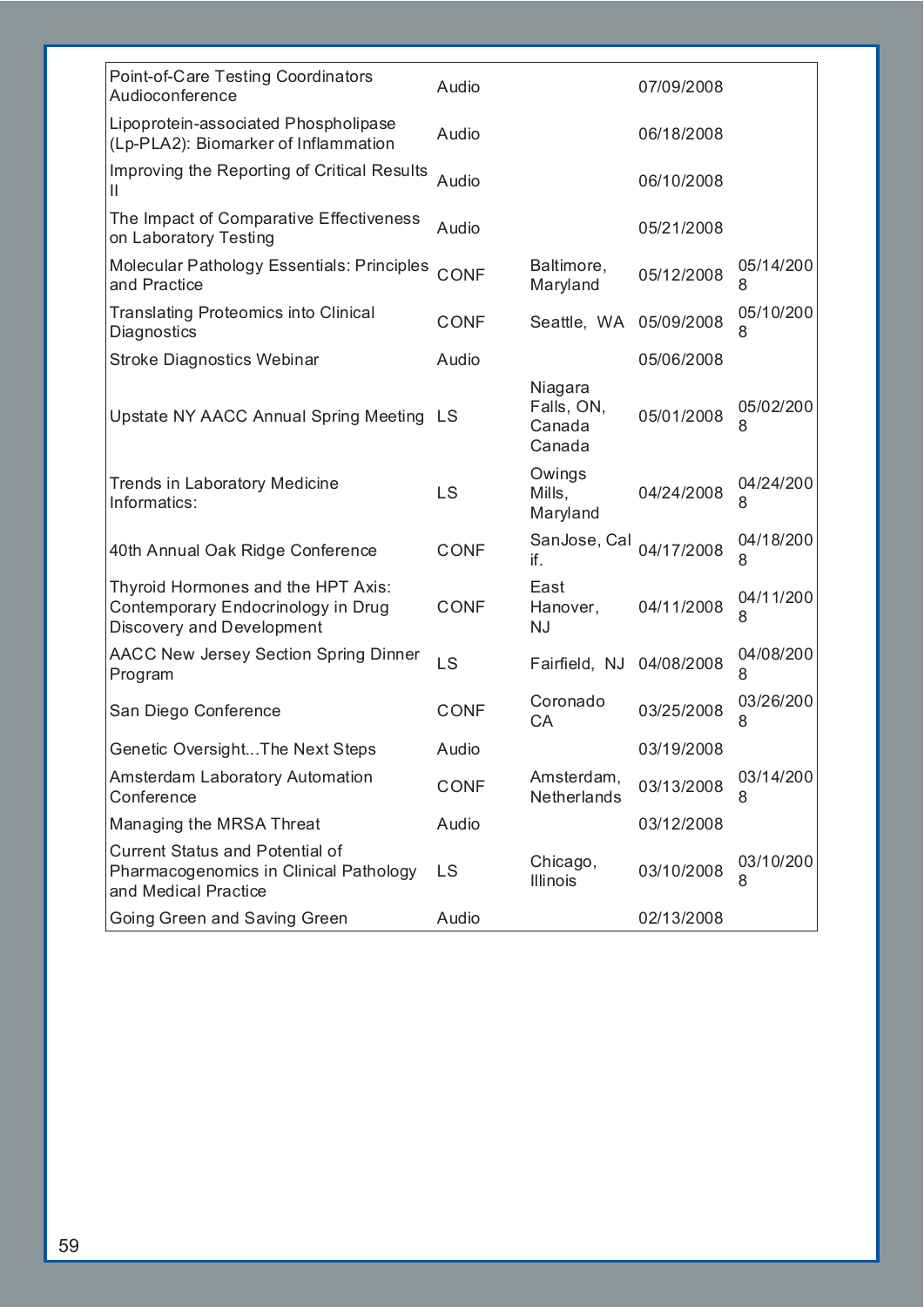

# **UKRAINE**

# **UKRAINIAN SOCIETY OF CLINICAL LABORATORY DIAGNOSTICS (USCLD)**

**IFCC National Representative:** Dr. Igor Mishunin, e-mail: Igor.Mishunin@intero.ua **President:** Mr. Valery Dieiev

| <b>National meetings</b>                                                            |             |                                                                                                                                                                                                                                                                                                                                                                                                                                                                                                                                                                                                                                                                                                                                                       |  |  |
|-------------------------------------------------------------------------------------|-------------|-------------------------------------------------------------------------------------------------------------------------------------------------------------------------------------------------------------------------------------------------------------------------------------------------------------------------------------------------------------------------------------------------------------------------------------------------------------------------------------------------------------------------------------------------------------------------------------------------------------------------------------------------------------------------------------------------------------------------------------------------------|--|--|
| Name of the meeting<br><b>Current Aspects of Clinical</b><br>Laboratory Dignostics. | <b>Date</b> | <b>Topic</b><br>Laboratory Diagnostics of Tuberculosis.<br>Specific Diagnostics of HBV & HCV.<br>Tumour Markers and Monitoring of<br>Oncotherapy.                                                                                                                                                                                                                                                                                                                                                                                                                                                                                                                                                                                                     |  |  |
| I. Laboratory Diagnostics of<br>Mostly Wide-Spread<br>Diseases in Ukraine.          | June 5      | Proteolytic Derivatives of Plasminogen in<br>Diagnostics of Oncology Diseases.<br>Diagnostic Algorithms for Oncohematology<br>Diseases.<br>Standards in Hematology Researches.<br>Inflammation Diseases of Urinary Organs.<br>Problems of Etiology.<br>New Markers for Risk Evaluation in<br>Cardiology and Surgery.<br>Quality Analysis Evaluation in Detection of<br>Anti-HIV Antibodies.<br>Accuracy and Correctness of Medical                                                                                                                                                                                                                                                                                                                    |  |  |
| II. Problems of Laboratory<br>Quality Control.                                      | June 6      | Laboratory Analysis.<br>Intra-Laboratory Quality Control of Clinical<br>Chemistry Analyses.<br>Methodology of Quality Control in<br>Hematology, General Clinic and Cytology<br>Analyses.<br>Inter- and Intra-Laboratory Quality Control of<br>EIA.<br>Significance of Ukrainian State and Metrology<br>Standard for Quality Control in Clinical<br>Diagnostic Laboratories.                                                                                                                                                                                                                                                                                                                                                                           |  |  |
| Science & Engineering<br>Progress and Clinical<br><b>Laboratory Diagnostics</b>     | October 28  | <b>IFCC and New Opportunities for Members of</b><br>Ukrainian Society of Clinical Laboratory<br>Diagnostics.<br>Simple/Rapid Tests in Diagnostics of Viral<br>Infections.<br>Molecular - Genetic Researches in Modern<br>Laboratory Diagnostics.<br>Laboratory Diagnostics of Parenteral<br>Hepatitises (HGV, TTV, SEN-V).<br>Legislation Basis and Stages of HIV- Patients<br>Investigation until Final Diagnosis in Ukraine.<br>Spreading of Fungi in Surroundings. Their<br>Influence on Human Health and Diagnostics.<br>Current Classification and Diagnostics of<br>Protozoa.<br>Rational Approach to Carrying out of Protein<br>Analysis.<br>Particularities of Alterations of Anti-<br>Inflammatory Cytokines Content in Some<br>Pathologies. |  |  |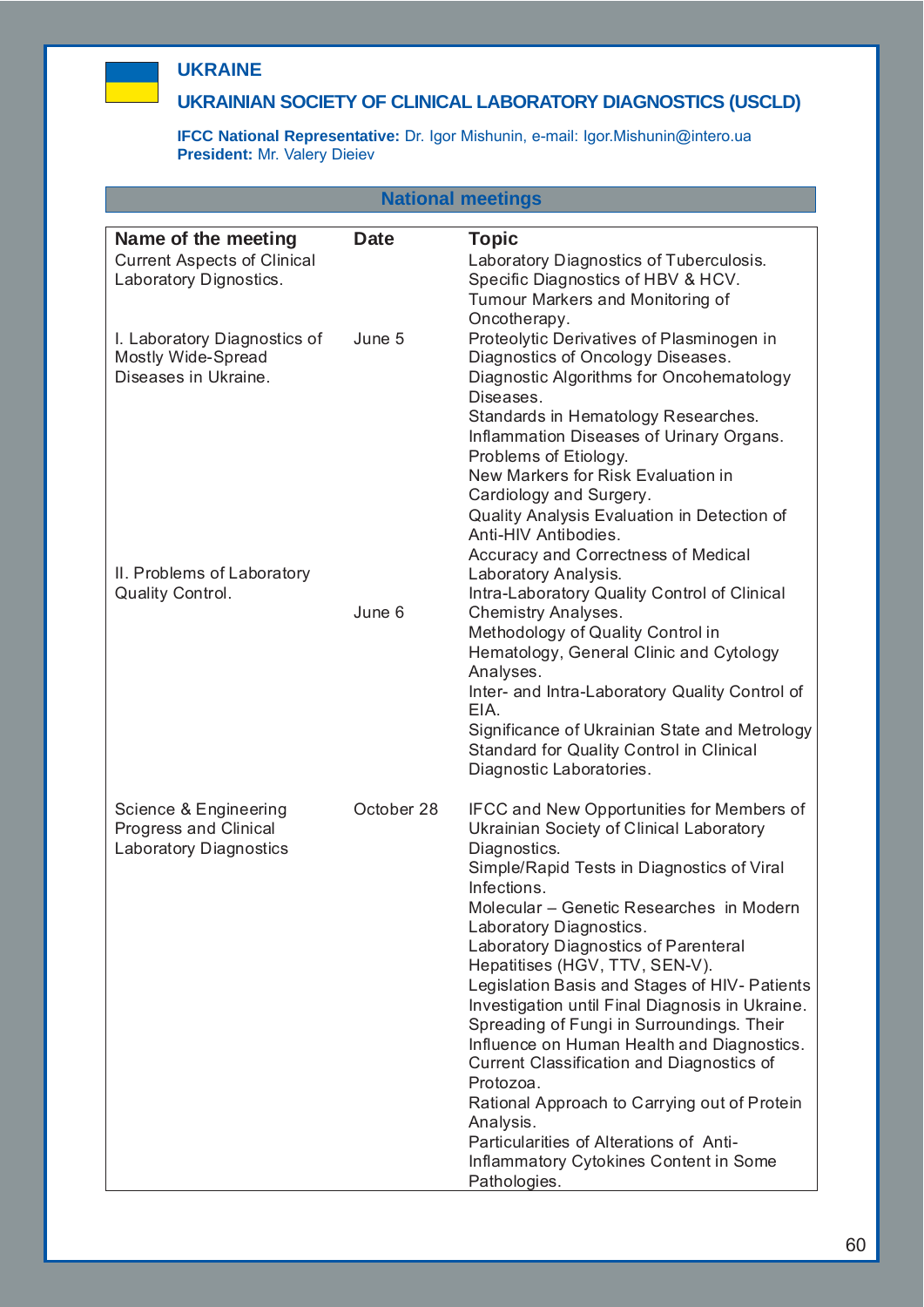# **National meetings**

Seminar: "Education and Legislation in Clinical Laboratory Diagnostics in Ukraine". 29 October, Kyiv

Topics: Education in Clinical Laboratory Diagnostics. International Survey. Current Status and Problems of Ukrainian Clinical Laboratory Diagnostics. Training of Specialists for Clinical Diagnostic Laboratories. Presentation of new booklet: "Seminars on Hematology."

# **National meetings**

| Name of the meeting                                                                                                                                                           | <b>Date</b>      | Society's contribution                                                                                 |
|-------------------------------------------------------------------------------------------------------------------------------------------------------------------------------|------------------|--------------------------------------------------------------------------------------------------------|
|                                                                                                                                                                               |                  | for the meeting                                                                                        |
| Modern Laboratory<br>Diagnostics of Tumour<br>Diseases of Blood-Forming<br>and Adenoid Tissues<br>(Seminar and Workshop for<br>Specialists from Kyiv City and<br>Kyiv Region) | November 20 - 21 | Lectures by the members of<br>USCLD. Materials publication<br>in the Laboratory Diagnostics<br>journal |
| Meetings of the city of                                                                                                                                                       |                  | Coordination of meetings                                                                               |
| Donetzk branch of USCLD<br>Diagnostics of Infection<br>Diseases by Molecular                                                                                                  | March 03         | program and speaker<br>support                                                                         |
| Biology Methods.<br>Laboratory Methods of                                                                                                                                     | September 15     |                                                                                                        |
| Haemostasis Investigation.<br>New Markers in Cardiac<br>Diseases Investigation.                                                                                               | December 15      |                                                                                                        |
|                                                                                                                                                                               |                  |                                                                                                        |
| Meetings of the city of Lviv<br>branch of USCLD                                                                                                                               |                  | Coordination of meetings<br>program and speaker                                                        |
| Inter-Laboratory Quality<br>Control. Bacteriology<br>Analysis in Lviv Region.                                                                                                 | February 21      | support                                                                                                |
| Implementation of Current<br><b>Cytology Analysis</b>                                                                                                                         | March 20         |                                                                                                        |
| Parasite Diseases and<br><b>Modern Diagnostics</b>                                                                                                                            | April 17         |                                                                                                        |
| Methods.                                                                                                                                                                      | <b>May 15</b>    |                                                                                                        |
| <b>Current Methods of Analysis</b><br>in Oncohematology<br>Diseases. Laboratory                                                                                               | June 16          |                                                                                                        |
| Diagnostics of Acute<br>Intestinal Infections.                                                                                                                                | September 19     |                                                                                                        |
| <b>Current Approaches to</b><br>Diagnostics and Therapy of<br>Tuberculosis.                                                                                                   | October 16       |                                                                                                        |
| <b>Current Approaches to</b>                                                                                                                                                  |                  |                                                                                                        |
| Diagnostics of Rheumatic<br>Infections.                                                                                                                                       |                  |                                                                                                        |
| Immunoassay of Male and<br>Female Infertility.                                                                                                                                | November 20      |                                                                                                        |
| Laboratory Diagnostics of                                                                                                                                                     |                  |                                                                                                        |
| Protozoa.<br>Meetings of the city of                                                                                                                                          |                  | Coordination of meetings                                                                               |
| Kherson                                                                                                                                                                       |                  | program and speaker                                                                                    |
| branch of USCLD                                                                                                                                                               | March 28         | support                                                                                                |
| The Principles, Methods and<br><b>Means of Haemostasis</b>                                                                                                                    |                  |                                                                                                        |
| Pathology Diagnostics.                                                                                                                                                        | October 23       |                                                                                                        |
| <b>Tumour Markers in EIA</b>                                                                                                                                                  | November 20      |                                                                                                        |
| Intra-laboratory Quality                                                                                                                                                      |                  |                                                                                                        |
| Control of Clinical Chemistry,                                                                                                                                                |                  |                                                                                                        |
| Haematology and General<br>Clinical Analyses.                                                                                                                                 |                  |                                                                                                        |
| Implementation of PC                                                                                                                                                          |                  |                                                                                                        |
| Evaluation.                                                                                                                                                                   |                  |                                                                                                        |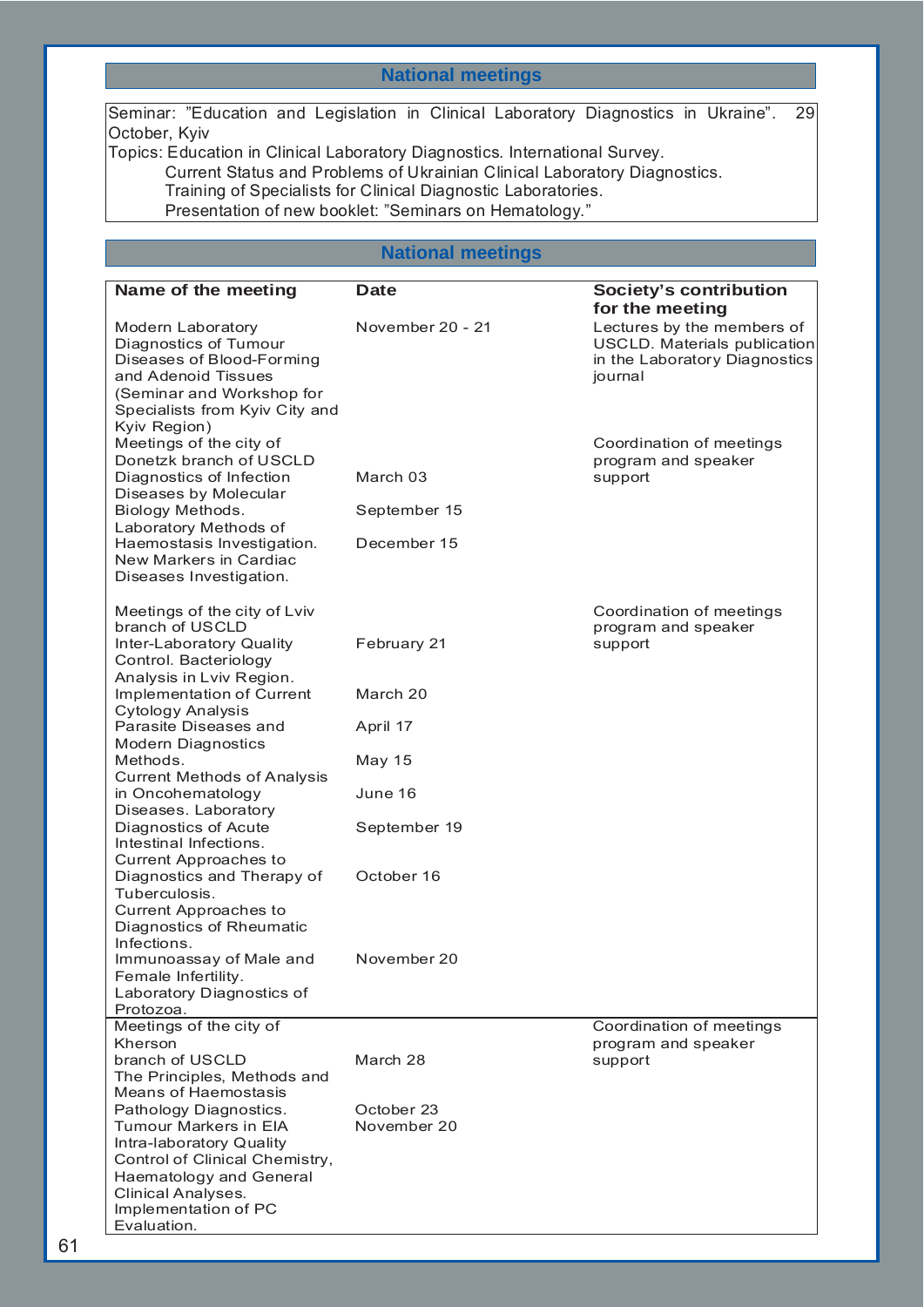# **Regional relations**

Exchange of lecturers of USCLD and Russian Society of Clinical Laboratory Diagnostics exists on permanent base.

## **International relations**

USCLD President L. Gromashevska and USCLD Vice-President V. Deyev are the members of CIS Society of Clinical Laboratory Diagnostics

USCLD members took part in National Days of Russian Laboratory Medicine and conference "Laboratory Diagnostics in Special and Emerging Medicine" in Moscow, Russia.

# **Additional information**

Four numbers of Laboratory Diagnostics - an official journal of the Ukrainian Society of Clinical Laboratory Diagnostics and Ministry of Health of Ukraine issued in 2008.



## **URUGUAY**

# **ASOCIACIÓN BIOQUÍMICA URUGUAYA (ABU)**

**IFCC National Representative:** Dr. Stella Raymondo, e-mail: raystela@gmail.com **President:** Dra. Chrisina Ures, e-mail: asociacion.bioquimica@gmail.com

**1)** December 11 of 2007 **Elections of the Committee for Standardization and Quality Control (CECC) authorities:** PRESIDENT: Prof. Dr.BC. Stella Raymondo SECRETARY: Dr. Jorge Mirabal TREASURER: Dr.BC Graciela Borthagaray REPRESENTATIVES OF THE PROFESSIONAL ASSOCIATIONS: URUGUAYAN ASSOCIATION OF BIOCHEMISTRY(ABU): Dr.BC. Marta Grunvald URUGUAYAN SOCIETY OF CLINICAL PATHOLOGY (SUPAC): Dr. Cristina Mier ALTERNATIVES: Dr. BC Clara Scholnik de Grunberg, Dr. Blanca Perdomo, Dr. Q.F. Ana Acevedo **2)** June 2 of 2008 **CONFERENCE:** "Fungal pathogens in plants, animals and humans: common rules for molecular research" Lecturer: Dr. Gioconda San-Blas Venezolan Institute of Scientific Research (IVIC) Caracas, Venezuela. **3)** June 10 of 2008 **Elections of Biochemistry Uruguayan Association Authorities for period 2008-2010.** President: Dr. Ma Cristina Úres Vice president: Dr. Cristina Servetto Secretary: B.C. Cecilia Queijo Treasurer: Dr. Graciela Queiruga Pro-treasurer: Q.F. Fernando Antúnez Secretary of Record: Q.F. Gladys Amestoy Alternatives:Dr. Alicia Abou-Nigm, BC.Estela Bidegain Q.F. Fernanda Coutinho Dr. Patricia Esperón Dr.BC.Marta Grunvald, Dr.BC Carmen Musetti, Dr.BC Stella Raymondo **4)** June 13 and 14 of 2008 **Annual Meeting of the Committee on Standardization and Quality Control (CECC).** Creatinine Standardization Program, joint activity with the Uruguayan Society of Nephrology and the participation of Dr. Daniel Mazziotta.(Argentine) **5)** June 26 of 2008 **16th Meeting of Mercosur in Clinical Analysis and In Vitro Diagnostics (CSM20)**  "Quality Management of Mercosur Laboratory Clinical Analysis. " Conference: "The Mercosur situation" Lecturer: Lic. Luis Alberto Barcelos (Brazil) Technical Secretary of CSM20. Conference: "The Uruguayan Experience" Lecturer: Dr.BC Marta Grunvald. Delegate of the Uruguayan Association of Biochemistry in CSM20 Conference: "International Focus" Lecturer: Bioch. Analía Purita CSM20 Executive Secretary and IRAM delegate in behalf of the Technical Committee and Clinical Analysis of the Inter-national Standardization Organization (ISO)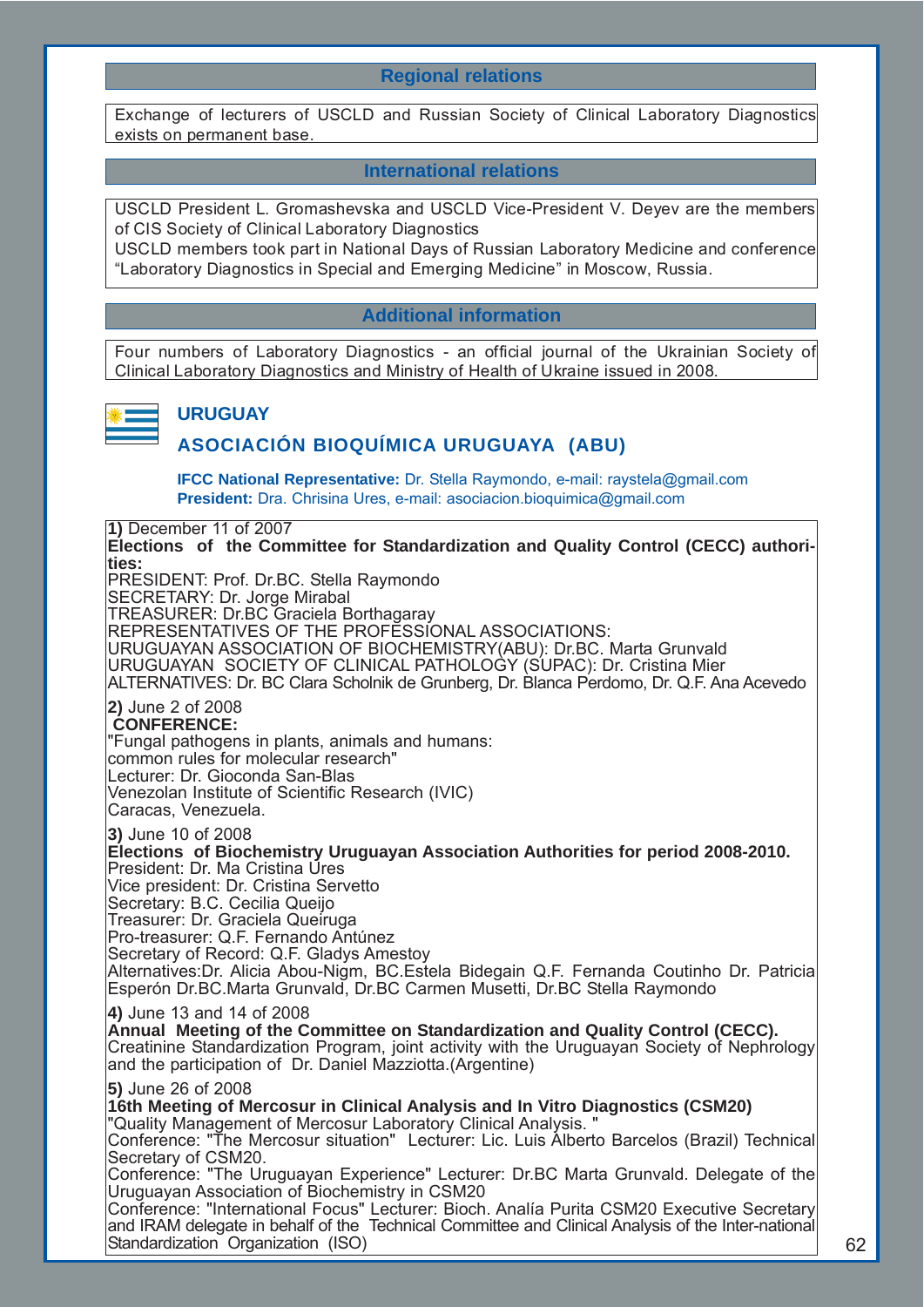#### **6)** August 29 and 30 of 2008 *Course:*"The Laboratory of Parasitology / Mycology and HIV + / AIDS patients" Lecturer: Dr. Ana Ma Acuña (Uruguay) and Dr. Mariana González (Uruguay)

## **7)** September 18 of 2008

## *Designation*

Accomplishing with the provisions of Art.38 of the Statute of COLABIOCLI, the Executive Committee at its meeting on 18 September in Guatemala City, appointed the countries of for integrating the Confederation Committees, agreeing that the Republic of Uruguay and Brazil make up the COLABIOCLI Scientific Committee.

## **8)** October 28-30 of 2008

*Course:* "COURSE FOR ACCREDITATION AUDITORS AND INSPECTORS" As part of the strategic plan for the improvement of clinical laboratories in Latin America, WHO, together with COLABIOCLI organized this course in Bogota Colombia, being the delegate of the Uruguayan Association of Biochemistry: BC Marcelo Lucas

## **9)** October -10 -11 of 2008

*Course:* "Clinical Laboratory as a way of life" by Marketing Specialist Alvaro Notaroberto

## **10)** October 21- 22 of 2008

*Course:* "Clinical aspects and diagnosis of Celiac Disease " Lecturer: Dr. Grimilda Cabrera (Argen-tine), Dr Gloria de Bernardis (Argentine), Dr. Liliana Soprazzeti.(Argentine). Organizers Wie-ner Lab Foundation (Argentine) and Biochemistry Association Uruguaya

## **11)** December 10 of 2008

*Course:* Presentation of the course organized by WHO that will be teaches on 2009 in a distance learning way: "Training in Quality Management for Clinical Laboratories " . Coordination : BC Marcelo Lucas (Uruguay) and Dr. Grammático (Argentine)

## **12)** December 16 of 2008

## *Homage*

Board of Uruguayan Association of Biochemistry paid tribute to Dr. Clara Schcolnik. for her 50 years of qualified professional task, doing at the same time a reunion between their mem-bers for closing the year.

#### Integration of Committee

Integration of the Committee of the VII Uruguayan Congress of Clinical Biochemistry that will be held from 12 to 15 November 2009 at the Tower of ANTEL

President: Dra. BC. Graciela Borthagharay

Vice President: Q.F. Gladys Amestoy

Secretary: BC Estela Bidegain -

Pro-secretary: BC Cecilia Queijo

Treasurer: Fernando Antunez - Pro-treasurer: QF Fernanda Coutinho

Alternatives: Drs. Patricia Esperón, Carmen Musetti, Stella Raymondo, Grunvald Marta, Cristina Ures

#### **14)** December 30 of 2008 *Grant*

CECC has obtained a grant from the National Agency for Research and Innovation (ANII) that will permit it to accomplish with the objective of to strength and resize the CECC's EQAs as a way to ensure its permanence.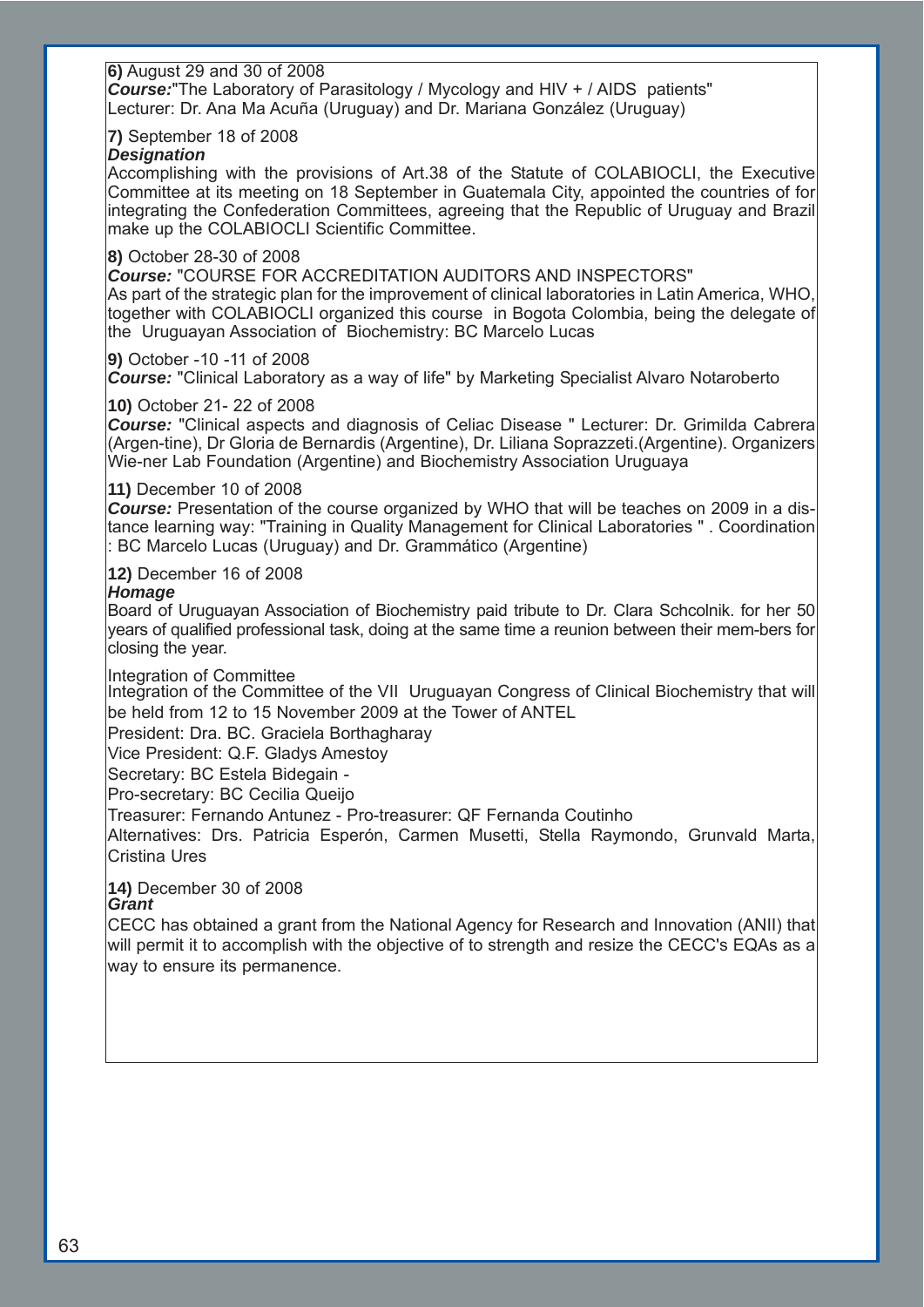# **VIETNAM**

 $\bigstar$ 

# **VIETNAMESE ASSOCIATION OF CLINICAL BIOCHEMISTS (VACB)**

**IFCC National Representative:** Dr. Vu Quang Huy, e-mail: drvuquanghuy@yds.edu.vn **President:** Prof. Dai Duy Ban, e-mail: daiduyban@yahoo.com.vn

## **National meetings**

| Name of the meeting                                       | Date                | <b>Topic</b> |
|-----------------------------------------------------------|---------------------|--------------|
| Pre-National Conference at                                | 14 – 15 Oct. 2008   |              |
| Bach mai Hospital - Hanoi -                               |                     |              |
| Vietnam                                                   |                     |              |
| National Conference on                                    | $15 - 17$ Oct. 2008 |              |
| Biochemistry - Hanoi -                                    |                     |              |
| Vietnam                                                   |                     |              |
| Congress of the Association<br>of Clinical Biochemists of | 20 Oct. 2008        |              |
| HoChiMinh city - HoChiMinh                                |                     |              |
| city - Vietnam                                            |                     |              |
| Congress of the Hanoi and                                 | 7 - 8 Nov. 2008     |              |
| Northern Provinces                                        |                     |              |
| Association of Clinical                                   |                     |              |
| Biochemists - Thai nguyen                                 |                     |              |
| Province - Vietnam                                        |                     |              |
| VACB congress to found sub- 18 Dec. 2008.                 |                     |              |
| association of Molecular                                  |                     |              |
| Biology – HoChiMinh city -<br>Vietnam                     |                     |              |
|                                                           |                     |              |

## **Education**

Planning for IFCC VLP: one day Seminar at three places around Vietnam:

- Ha noi: 23 March 2009
- Hue: 25 March 2009
- HoChiMinh city 27 March 2009 on basic QC/ QA for almost Laboratory people from Hospitals of Provinceal level-up

## **International relations**

VACB – AACB collaboration on EQA trail program in Vietnam.

Plan to expend this up to 120 Labs in collaboration with and under supported by IFCC to step by step develop EQA in Vietnam.

# **Additional information**

Conferences, Seminars, trainings and develop EQA: activities as collaboration between professional Societies and government.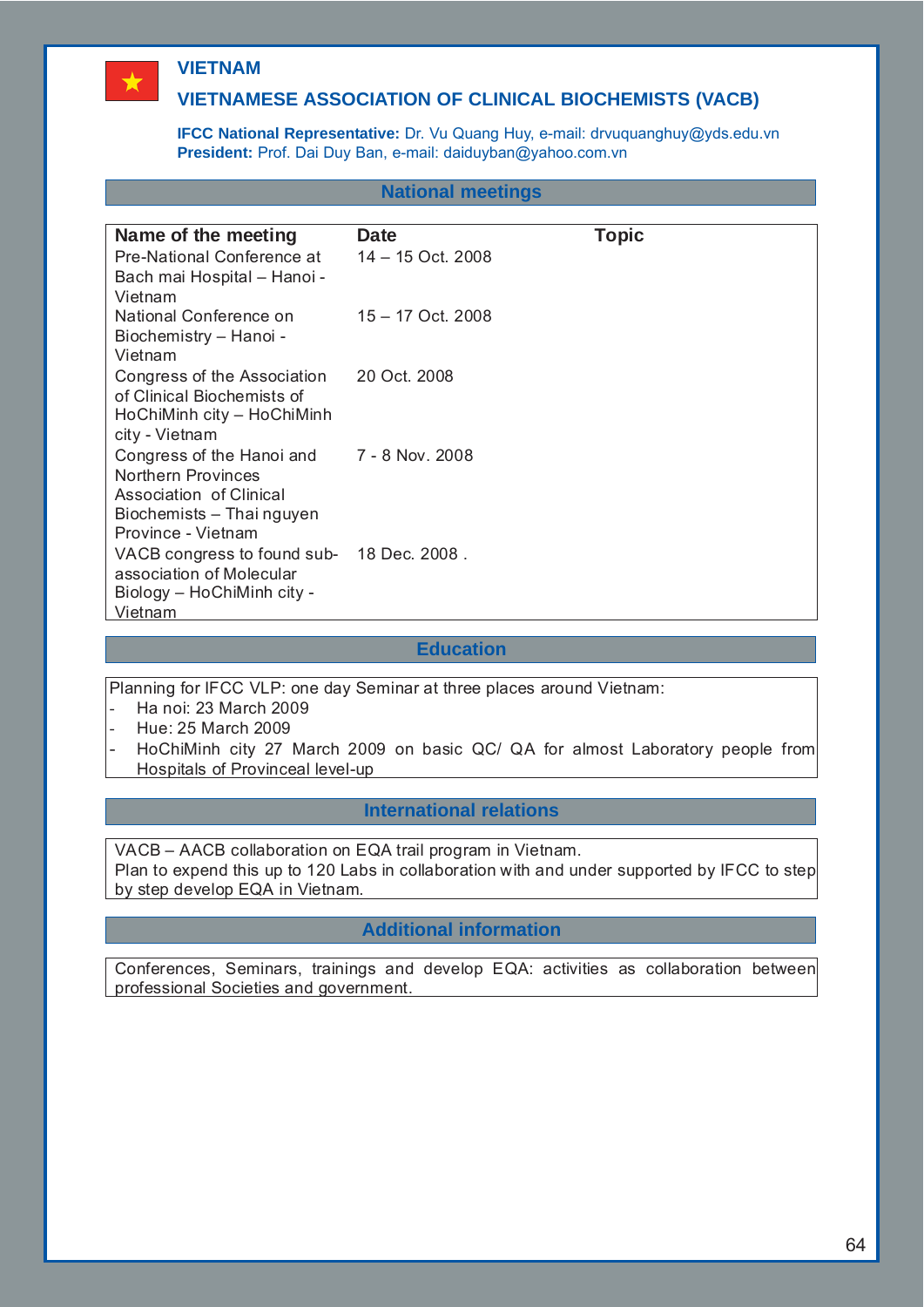# **IFCC CORPORATE MEMBERS**

There are in total 37 Corporate Members, as one member decided to leave while no com-pany joined IFCC as new Corporate Member in 2008. This net loss of one vs. prior year can be attributed to less favourable overall economical environment globally which results in an ongoing trend for consolidation in the industry and a reluctance to enter new financial com-mitments.

The Corporate Members however continued to support IFCC activities in many ways. Nu-merous delegates from corporate members actively participate in the various Working Groups and Committees. All three IFCC Divisions have a Corporate Representative on their Executive Committees. Further, several Corporate Members held industry-sponsored work-shops at IFCC WorldLab in Fortaleza and at other IFCC congresses and conferences.

The 11th Bergmeyer Conference on "Markers of Kidney Disease", sponsored and organized by Roche, was held in March in Eibsee, Garmisch-Partenkirchen/Germany and turned out to be a complete success, attendance-wise and scientifically, as captured in a supplement to the Scand. J. Clin. Lab. Investigation.

Beyond their regular membership fees as a basic contribution to the IFCC budget, individual Corporate Members fund quite a number of specific IFCC initiatives. The IFCC Executive Board is very appreciative of the sponsorship by several of our Members to such initiatives as a biannual series of conferences by Ortho Clinical Diagnostics, to the Visiting Lecturer Program by Abbott Laboratories Visiting Lecturer Program. In 2008, the "Labs are Vital" ini-tiative sponsored by Abbott entered into a formal partnership with IFCC. Towards the end of 2008, IFCC was able to offer distance-learning programs on e.g. Natriuretic Peptides via a link on the IFCC website, based on respective funding and support from Siemens.

All of the IFCC Scientific Awards are sponsored by individual Corporate Members. During the IFCC WorldLab in Fortaleza, representatives from the sponsor companies for the first time attended the Awards Dinner and actively participated in the ceremony.

In 2008, there were two meetings of Corporate Members. At the General Conference held in Antalya in April, there was an internal meeting without IFCC officers. In addition, during the Conference, corporate representatives seized the first-time opportunity to contribute to the workshop groups established ad hoc talking about the future of IFCC. The General Confer-ence overall was an excellent platform to interact with representatives of national members and people actively involved in IFCC work.

At the annual Corporate Member Meeting held in Fortaleza in September, there was again a good exchange between corporate representatives and IFCC officers, incl. follow-up on prior suggestions how to improve communication, decision making, and actions of IFCC for the mutual benefit of all its members. In 2009, a new Executive Board will be in place, and Tho-mas Brinkmann from Beckman Coulter will replace Norbert Madry from Siemens as the Cor-porate Representative to the EB of the leading global non-profit organization in Clinical Chemistry and Laboratory Medicine, IFCC.

*Norbert Madry Corporate Representative*

# **ORGANIZATIONS (REGIONAL) AFFILIATED WITH IFCC**



**ASIAN-PACIFIC FEDERATION OF CLINICAL BIOCHEMISTRY (APFCB)**

#### *EDUCATIONAL ACTIVITIES*

The APFCB organised 3 travelling lectureships within the region during the year.

#### **APFCB Travelling Lectureship**

This activity has been organised since 1999. The 2007-2008 Travelling Lecturer, the sixth in the series, for the period 2007/08 was Dr Leslie Lai of Malaysia. The topic of Dr Lai's lecture-ship was Diabetes Mellitus and the Metabolic Syndrome. This Travelling Lecturer was spon-sored by Abbott Diagnostics and Abbott Diabetes Care.

#### **IFCC Visiting Lectureship**

The IFCC Visiting Lectureship to the APFCB region is collaborative activity involving the IFCC which provides the Visiting Lectureship, the APFCB's Education Committee which or-ganises the itinerary of the Visiting Lectureship and, the national societies which are APFCB and IFCC members, which host the Visiting Lectureship.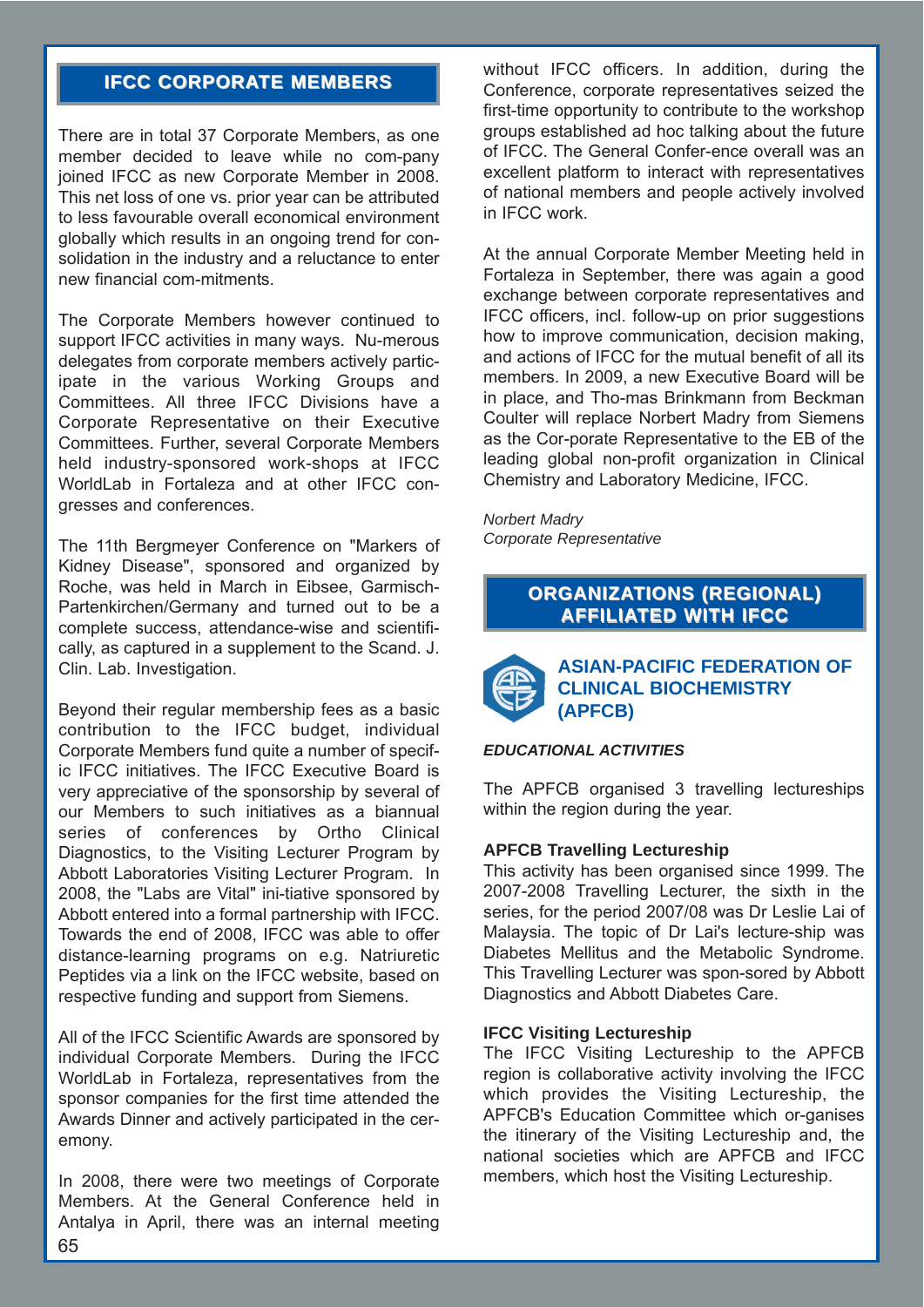The Visiting Lectureship to the region in 2008 was Professor Mauro Panteghini of Italy, the Chairman of the IFCC Scientific Division, who visited the region from 30 August to 17 Sep-tember. Professor Panteghini's itinerary took him to Japan Taiwan, Hong Kong, Malaysia, Indonesia and Australia. The topics of his lectures were: (1) The Basics of Cardiac Biomarker Interpretation, and (2) Traceability, reference systems and result comparability.

A visit to Mainland China had originally been on the itinerary but this could not be fulfilled because of visa issues. Instead, Professor Panteghini hopes to visit China in 2009.

## **APFCB-Beckman Coulter Education Symposium Lectures**

Dr Sunil Sethi of the National University of Singapore (SACB President and APFCB Treasurer) was the speaker for APFCB-Beckman Coulter Education Symposium series of lectures on laboratory management in 2007 and 2007. Dr Sethi presented the following lectures: (1) Kuala Lumpur - at the MACB Meeting, 11 August 2007. The Application of Laboratory Proc-esses in Enhancing Laboratory Deliverables, (2) Hong Kong - November 2, 2007. Making Automation, Informatics and Workflow Redesign Transform Patient Care, (3) Hanoi - October 17, 2008. Process Improvements in the Clinical Laboratory Environment.

## **APFCB-Sekisui Travelling Lectureship**

The APFCB-Sekisui lectureship was sponsored by Sekisui Chemical Co. of Japan (previ-ously called Daiichi Fine Chemicals). The lecture topic was on adiponectins and the lecturer was Associate Professor Shinji Kihara of Osaka University. This lecture was delivered in In-donesia in 2007 and again in Singapore on 18th September 2008. In Singapore it was at-tended by more than 120 registrants. The 3rd lecture in this series was delivered in Kuala Lumpur on 21 November. In each of these venues, A/Professor Kihara demonstrated his extensive knowledge of this emerging diagnostic and possibly therapeutic protein.

## **SCIENTIFIC and LABORATORY MANAGE-MENT ACTIVITIES**

The APFCB has conducted a number of scientific activities among its members. The APFCB's Laboratory Management Committee has undertaken surveys to assess the varia-tion of HbA1c testing among laboratories with the APFCB region. The fourth round of the HbA1c survey was conducted, as before, by The Committee of Proficiency Testing of the Taiwan Society of Laboratory Medicine (TSLM) in 2008. These surveys have been spon-sored over the years as follows: 2005 Bio-Rad, 2006 Dade-Behring, 2007- 2008 Bio-Rad.

Method: Five fresh blood samples obtained from healthy and diabetic human subjects were sent to participants in the Asia-Pacific region, accompanied by an instruction kit and a ques-tionnaire as in the previous year. The results submitted by the participants were evaluated against target values obtained by NGSP secondary laboratories. Acceptable limit was de-fined as peer group median +0.8% HbA1c, used by TSLM. In addition, grading based on +7% of the NGSP target value was also provided for educational purposes.

For the 2008 survey, 19 sets of survey samples were sent out to laboratories in Hong Kong, India, Malaysia, Pakistan, Singapore, South Korea, Sri Lanka and Vietnam. Of these, 5 labs (2 labs in India, 2 labs in Malaysia and 1 lab in Vietnam) did not return the results.

A paper on these trials is currently under preparation with a view to publication in a scientific journal.

## **Reference Intervals Project (involving Japan, APFCB and IFCC)**

The initial study of reference intervals of populations in several Asian cities that was coordi-nated by Professor Kiyoshi Ichihara of Japan with the involvement of the APFCB was com-pleted. The paper on this project was published in the February 2008 issue of Clinical Chem-istry. This was the first paper based on a regional scientific project published by the APFCB. The importance of this study and its results was underlined by the appearance of an editorial on the paper that appeared in the same issue.

A similar but expanded project to study reference interval of Asian cities which will include a wider range of analytes has been planned by Professor Ichihara. The expanded project will involve the IFCC C-PP, C-RIDL and the APFCB besides colleagues in Japan. Thus far the following activities have taken place in 2008: (1) Professor Ichihara has visited a total of 17 laboratories in 11 cities in East and South-east Asia to meet personnel in participating labo-ratories and establish linkages: Kuala Lumpur (Sept 14-15), Jakarta (Sept 16) and Singapore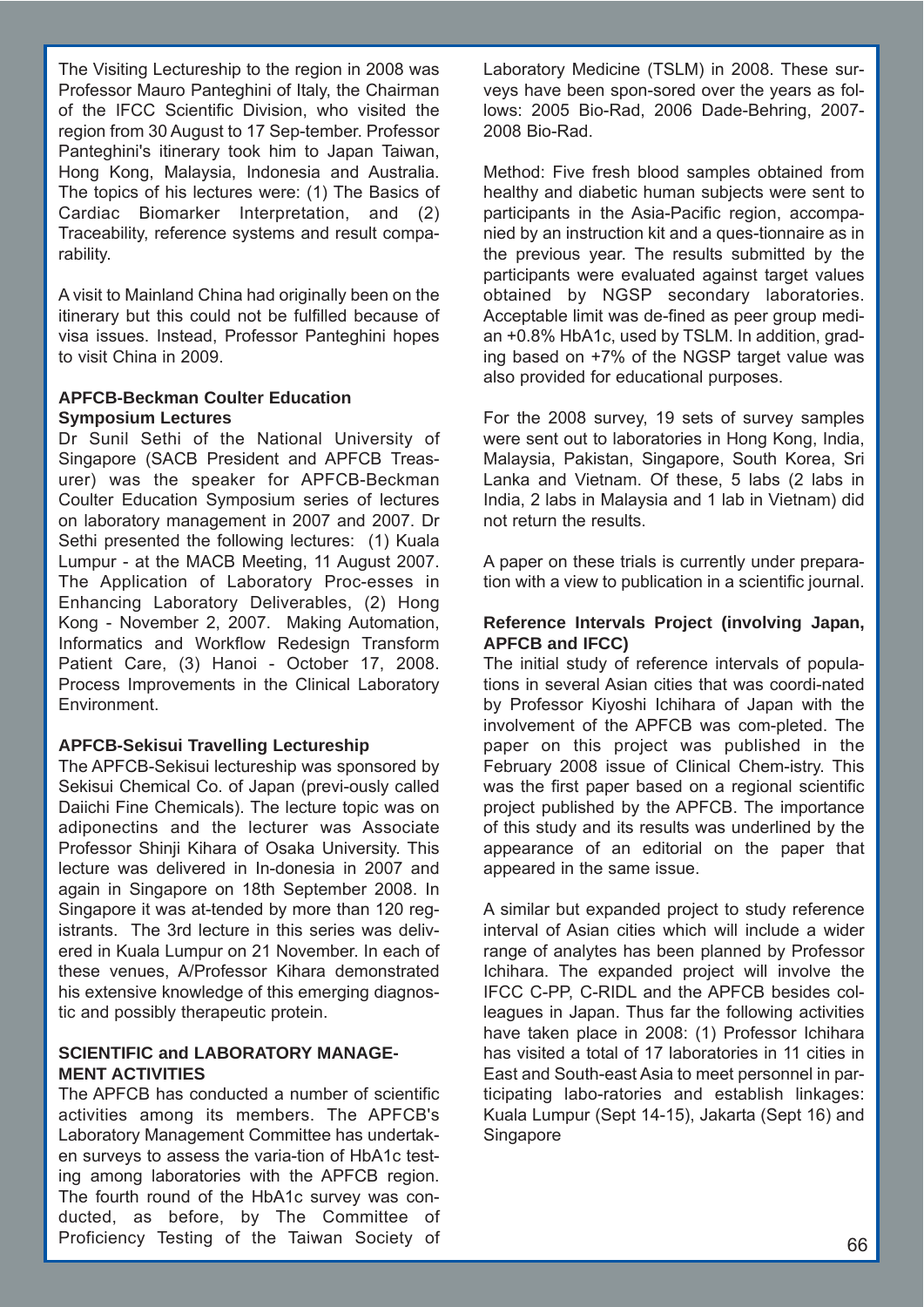(Sept.17), Seoul(Oct 17-18), Beijing (Oct 20-21), Hanoi (Nov 10), Bangkok (Nov 11), Taipei (Nov 12), Tainan (Nov 13); Hong Kong / Macao (Nov 14). As at November 2008, the follow-ing documents have been prepared: The study protocol, SOP for execution of the study, Invi-tation to the study, Informed consent form, Health-status questionnaire. (2) Professor Ichi-hara has discussed the project protocols with colleagues of the IFCC-Scientific Division (Pro-fessor Panteghini and Professor F Cerriotti the C-RIDL Chair). (3) Professor Ichihara has applied to the Japan Government for a grant of USD192,000 for fiscal year 2009-11. He has also applied to the APFCB for a small initial grant. At the time of writing this report, the BD Diagnostics have offered to provide sample containers.

Interpretative Comments Educational Program was organised and coordinated by the Chair of the APFCB Laboratory Management Committee, Dr Samuel Vasikaran of Perth, Australia. This educational project requires very little cost as it does not involve samples. It merely in-volves the despatch of case histories to participants and assessment of their commentary. A group of senior chemical pathologists was convened to comment on the cases: Dr Samuel Vasikaran (Chair, Australia), Dr Ken Sikaris (Australia), Dr Leslie Lai (Malaysia), Dr Sunil Sethi (Singapore).

The invitation to laboratories in the APFCB region to participate was issued in March 2008. 31 registered participants of which about 27 were within the Asia-Pacific region and 4 were from Africa. A total of 5 cases were sent out between May and October 2008. The cases, in chronological order, were on glucose metabolism, thyroid function, PSA, eGFR and plasma lipid levels. The response rate was initially about 60% but fell to below 50% for the last sur-vey. The APFCB Executive Board will take a decision on whether to continue this project in 2009.

## **IFCC-APFCB-ACBSL Workshop on Laboratory Quality**

A workshop on Laboratory Quality will be held in Colombo, Sri Lanka on 4th and 5th April 2009. It will be jointly organised by the IFCC-Education and Management Division, the APFCB and ACBSL.

A tentative programme has been prepared and speakers have been identified. The local organisers have indicated that the participants will be local pathologists, clinical biochemists and technologists.

The IFCC and APFCB have been informed that efforts are currently un-derway towards completing local arrangements.

A preliminary budget has been prepared by the local organisers. The IFCC will meet the travel costs of the visiting lecturers while the ACB-SL will meet all local expenses. Thus far the APFCB has received commitments of sponsorship from BD Diagnostics and Bio-Rad for this workshop. It is expected that this workshop will be a prototype for similar activities in other developing countries.

# **APFCB PHILANTHROPIC FUND and SCHOL-ARSHIP PROGRAMME**

**APFCB Philanthropic Fund** was established in 2005, primarily to support the APFCB Scholarships Programme. The annual grants to APFCB received from IFCC in 2005, 2006 and 2007 have been transferred to the Fund, as has part of the 2008 grant of CHF10,000.

**APFCB Scholarships Selection Committee** to select the winners of scholarships awarded by the APFCB was formed consisting of the following persons: Professor Chris Lam (HKSCC, Chairman), Professor Leslie Burnett (AACB), Professor Kiyoshi Ichihara (JSCC). Professor Tiin-Shing Jap (CACB), Dr Leslie Lai (MACB).

# **Scholarships Offered/Awarded in 2008**

APFCB-Anon scholarship: Sponsorship of this scholarship was originally offered for a 3-year period, 2006 to 2008, for attendance of the AACB's Annual Scientific Meeting. The 2008 scholarship, the final year of the sponsorship, was awarded to Dr Hoang Thu Ha of Hanoi, Vietnam. The selection of the winner was made by the AACB which also provided free registration.

The APFCB Executive Board has decided to continue to fund this scholarship from the Philanthropic Fund, from 2009. It will henceforth be called the APFCB-AACB Scholarship for the AACB ASM in recognition of the AACB's contribution. At the AACB's invitation, the APFCB will in future be involved in the selection process.

**APFCB-IFCC Scholarships for the ICCCLM, Fortaleza:** The APFCB offered two scholar-ships each worth SGD5000, to two young scientists from India and Vietnam, to present their work at the International Congress of Clinical Chemistry and Laboratory Medicine in For-taleza, Brazil. However, neither scholarship was taken up by the recipients.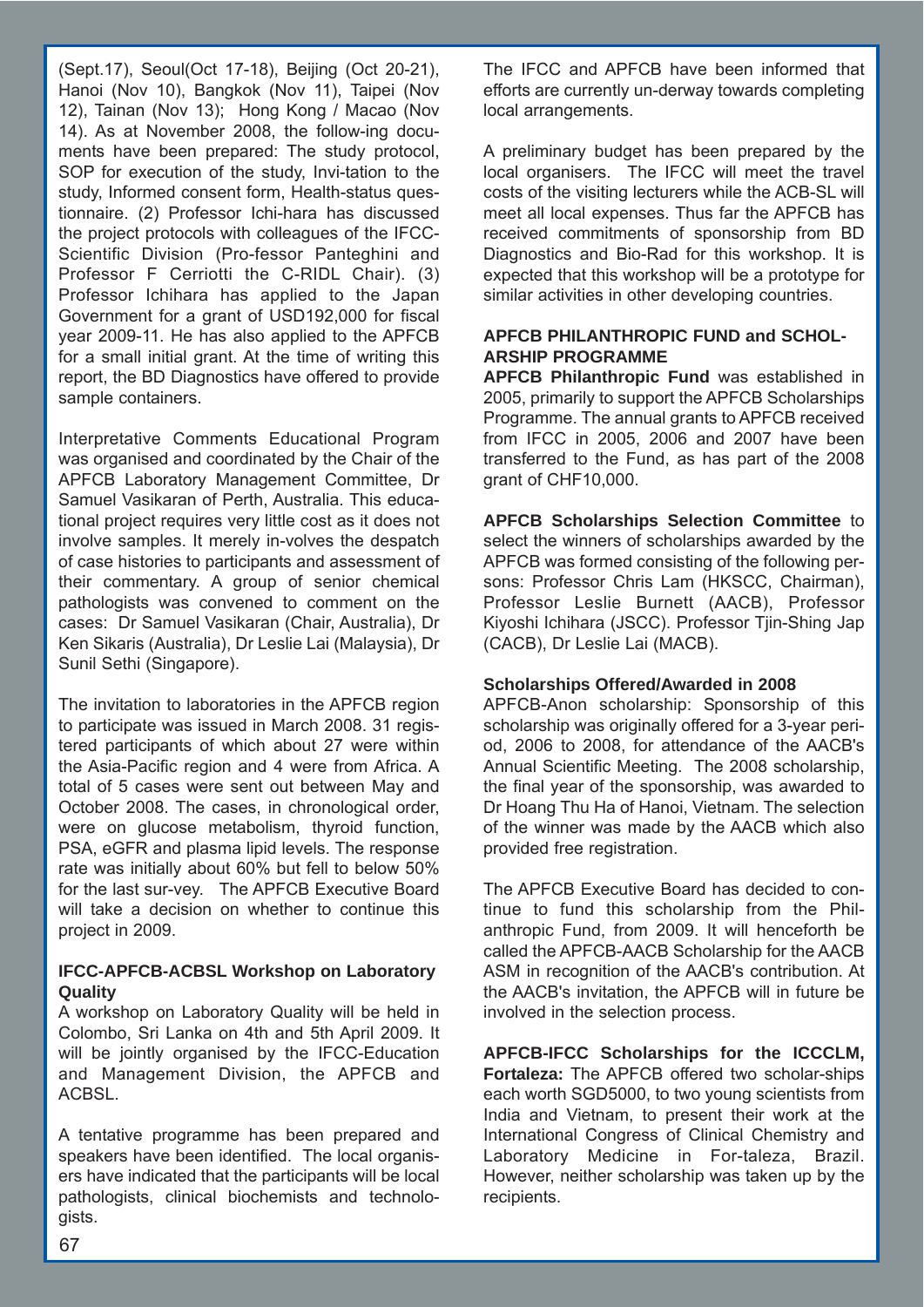## **COMMUNICATIONS**

**APFCB News:** The APFCB News is the annual newsletter of the APFCB. About 4000 cop-ies printed and distributed to APFCB members associations and senior clinical biochemists on all five continents. The publication of the 2007 issue was delayed to accommodate news from the 11th APCCB and was released in March 2008. Preparation of the 2008 APFCB News is currently underway.

**Clinical Biochemist Reviews:** The CBR is a reviews journal, published every quarterly by the AACB in association with the APFCB. It is bulk distributed to APFCB at reduced sub-scription to clinical biochemist in the Asia-Pacific through APFCB member associations.

## **12th APCCB, SEOUL, KOREA**

The APCCB is the triennial scientific congress of the APFCB. Through the IFCC-APFCB agreement on the APCCBs this is also an IFCC congress. The 12th Asian-Pacific Congress of Clinical Biochemistry (APCCB) which is the APFCB's is scheduled to be held from October 3rd to 8th, 2010 at COEX convention centre, Seoul, Korea. The APFCB Executive Board has been in touch with colleagues of the Organising Committee in Seoul on preparations for this congress.

#### **CORPORATE MEMBERS**

The APFCB has 13 corporate members. Following a amendment to the APFCB constitution that was passed at the Council meeting in Beijing, a Corporate Representative was elected from among the corporate members to serve on the Executive Board for the first time.

Following a decision taken in 2007, the corporate membership subscription was increased to SGD700 annually or SGD2000 for 3 years. As in previous years, our corporate members have continued to support the APFCB activities. In 2008, financial support was received or committed for the following activities: APFCB Travelling Lectureship (Abbott Diagnostics (and Abbott Diabetes Care); HbA1c Project (Bio-Rad); Quality Workshop, Sri Lanka (BD Diagnos-tics, Bio-Rad); APFCB Distinguished Service Award (BD Diagnostics); 2008 APFCB News advertisements (BD Diagnostics , Beckman Coulter, Randox, Siemens); APFCB-Beckman Coulter Symposium Lectures (Beckman Coulter); APFCB-Sekisui Lectures (Sekisui Chemi-cal Co.).

#### **IFCC Annual Grant to the APFCB**

Since 2005 the IFCC has provided an annual grant to the APFCB since 2005. In 2008 the APFCB received the sum of CHF10,000. This money will be used for education and scientific activities.

## **Joint IFCC Activities in the APFCB Region**

The IFCC continues to be active in the APFCB region, working both with the APFCB and directly with its members. The following IFCC activities in the region are discussed in various sections of this report: IFCC Visiting Lectureship Programme, the Asian-Pacific Congresses of Clinical Biochemistry, project on reference intervals, with IFCC-SD (i.e. C-RIDL and C-PP), annual grant: since 2005, the APFCB has received an annual grant from the IFCC for its ac-tivities, IFCC-EMD-APFCB-ACBSL Workshop on Laboratory Quality, Sri Lanka, direct IFCC activities in the APFCB region without APFCB involvement (Vietnam Quality Assurance pro-ject, Molecular biology course/workshop as IFCC-EMD activities).

#### **IFCC-EMD Workshop on Molecular Biology, India**

The IFCC-EMD has informed the APFCB of its intention to hold a workshop on molecular biology in India. The APFCB has expressed its support for this activity and looks forward to receiving more information on how best it can work with the IFCC in this matter.

## **IFCC Membership of the APFCB Members**

All but two of the APFCB members are also IFCC members. The exceptions are the Philip-pines (PAMET) and Nepal (NAMLS). The IFCC has expressed an interest in bringing both these countries into the IFCC fold. The APFCB will try to assist the IFCC in this endeavour.

#### **AACC SPECIALITY MEETING IN THE ASIA-PACIFIC REGION**

Over the past few years, the American Association for Clinical Chemistry (AACC) has organ-ised four joint speciality scientific meetings in the region, two each with the SACB and the AACB. The second joint AACB and AACC conference entitled "Laboratory Medicine: Into the Future", was to be held from November 13-14, 2008, in Honolulu, Hawaii.

AACC-APFCB-MACB Workshop on Laboratory Automation will be held in Kuala Lumpur in October 22-23, 2009.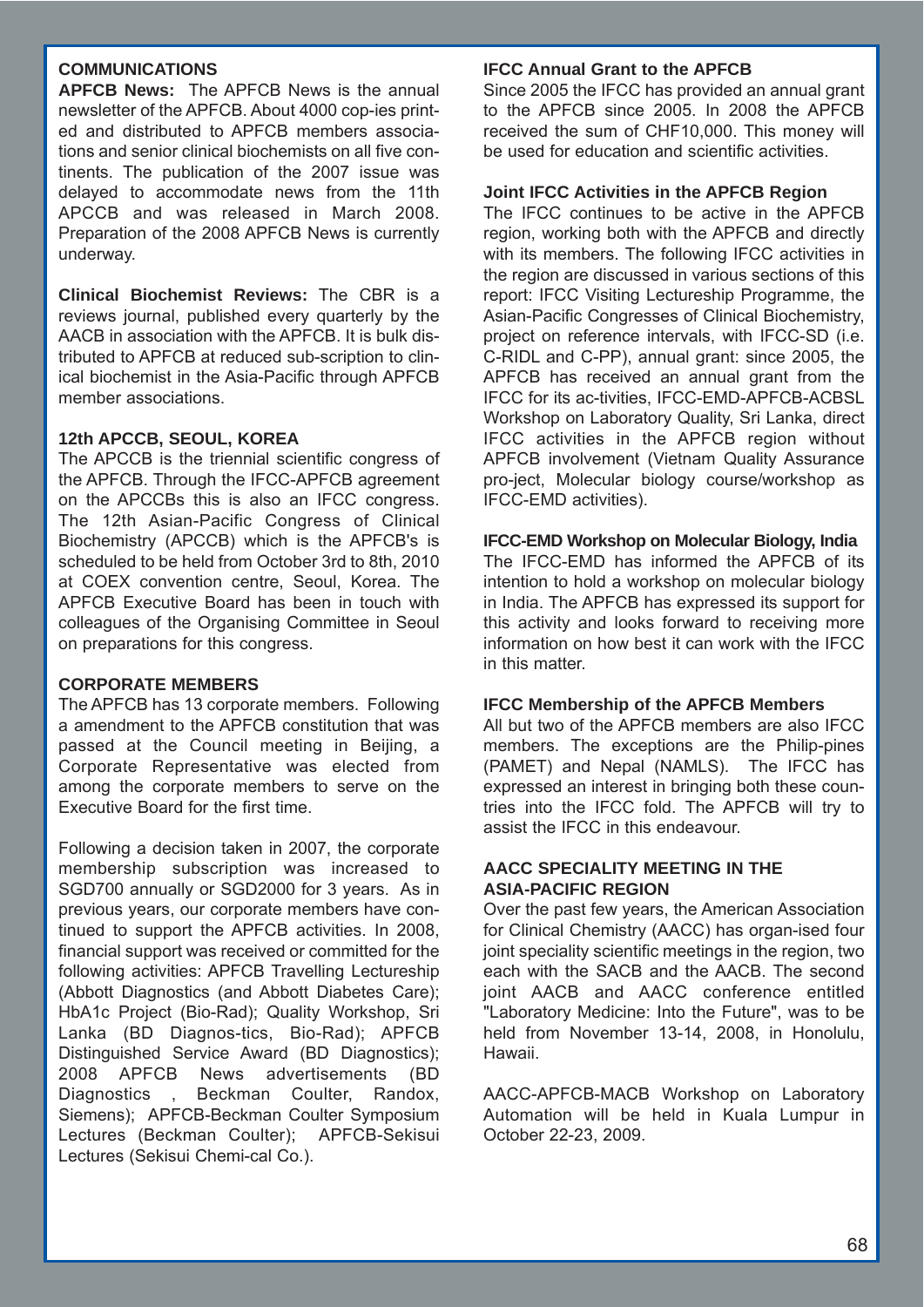#### **ADMINISTRATION AND FINANCIAL MANAGEMENT**

The APFCB's financial affairs and matters related to government regulations are managed by SolidTrack Management Pte Ltd which serves as the APFCB Office. The APFCB does not collect a subscription from its ordinary members. Its only regular income is from the surplus of the APCCBs. Nevertheless, as a result of prudent management and the financial support of its corporate partners and the IFCC, our finances continue to be healthy despite an in-crease in its activities. The annual audited statement of accounts for the financial year ending 31 July were circularised to the APFCB Council. In addition, the Executive Board receives quarterly accounts and monthly bank statements.

*Joseph Lopez APFCB President*

#### *EUROPEAN FEDERATION OF*  EFCC *CLINICAL CHEMISTRY AND LABORATORY MEDICINE (EFCC)*

#### **Summary**

EFCC's first full year of operation continued successful programmes of work begun by EC4 and FESCC, while developing the committee structure of the new organization. Problems of financial management and financial independence were present for most of the year but are gradually being resolved.

#### **Executive Board**

The Board met three times in 2008, in Antalya (12 April), Florence (22-24 August) and Paris (4-5 November). The EFCC Terms of Reference and Structure documents have been re-vised. The Board has also considered new membership applications from the Kosovo Soci-ety (approved), and applications for Associate Membership from laboratory medicine socie-ties not affiliated to IFCC in the Ukraine and Poland (decision pending while in discussion with the IFCC-affiliated societies in those countries).

The Board has begun consideration of succession planning in preparation for the election of 2009- 2011 officers at the General Assembly in Innsbruck in June 2009. The EFCC Roche Award for a clinical chemist who has made a distinguished contribution to clinical chemistry and laboratory medicine in Europe will also be presented in Innsbruck, and the Board is cur-rently receiving nominations from National Societies for suitable recipients of this Award. A reception to promote EFCC will be held after the General Assembly in Innsbruck.

EFCC is continuing to work with EDMA on proposals for co-ordination of editorial activity for the European Lab Tests Online sites.

The EB is responsible for the EFCC website, and is very frustrated at the slow progress to-wards this. IFCC have now appointed a web contractor, and the site architecture has been agreed. It is hoped to have an operational site in April 2009. Lisa Ionescu in the IFCC Office has been most helpful.

The Presidents of EFCC both spoke at the Nordic Conference on CCLM in Helsinki in June 2008, and also participated in JIB 2008 in Paris in November 2008. On both occasions, the themes were the objectives and work programmes of EFCC and the promotion of laboratory medicine. EFCC officers have also attended the Brussels congress (May 2008), the Swiss Medlab (Sept 2008) and the BFCL meeting in Athens (October 2008).

**Education and Training Committee (Chair: E Topic)** Regular columns by Bernard Gouget on the work of EFCC have appeared in Laboratory News. The EFCC Dubrovnik workshop held in October 2008 was a success with 60-70 par-ticipants, and will be repeated in 2009. The topic will be Thyroid Disease. EFCC provides support for the course, and bursaries for a number of individual participants were provided by IFCC. In 2009, these bursaries will be the responsibility of EFCC also. Preparations began for an EFCC symposium in association with FHF in France on Laboratory Accreditation, to be held in Paris in February 2009, with generous sponsorship from Bio-Rad.

Guidelines for the organization of Euromedlabs were revised and approved in conjunction with C-CD and the IFCC EB. These are now ready for the selection process for Euromedlab 2013, which will take place at the EFCC General Assembly in Innsbruck in June 2009.

EFCC also organized a successful workshop in the Balkan Federation in June 2008.

Co-operation with UEMS remains an important role, and two joint projects are being planned - a joint UEMS-EFCC Conference in Lisbon in October/November 2010, and a joint survey on Education and Traning of laboratory professionals in Europe.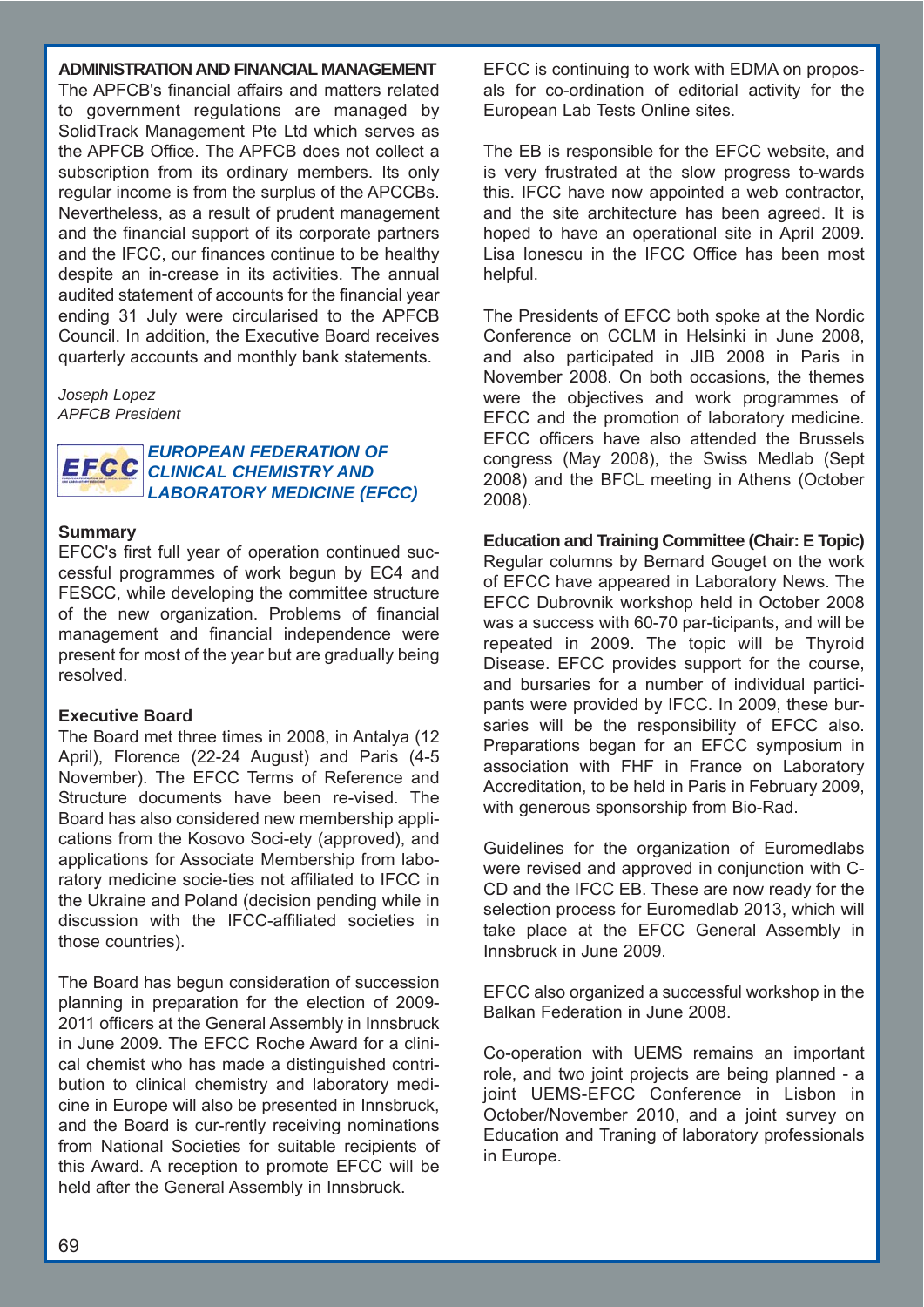## **Scientific Committee (Chair: S Sandberg)**

The Cardiac Markers Working Group continued its work, and published "How well do labora-tories follow guidelines on cardiac markers - the Cardiac Marker Guideline Uptake in Europe Study" (Clin Chem 2008: 54: 448-9).

The working group on creatinine standardisation continued its work. Two new working groups have been approved for 2009, one on the use of biological variation data in laboratory medicine and on the evaluation of laboratory tests. National Societies were asked for nomi-nations for these working groups, and the groups are currently being finalized.

EFCC is also involved in preparing a case for a project to ensure proper quality assurance in European bio-banking, and as a partner in the European SPIDIA project on pre-analytical effects.

#### **Quality Management Committee (Chair M Plebani)**

Mario Plebani was appointed as Chair of the Quality Management Committee in August 2008, but has recently stepped down as he has taken over as Editor-in-Chief of CCLM. A replacement is currently being sought. The major working group of the Quality Management Committee, the WG Accrediation/ISO-CEN continues to work closely with ISO TC212 on the development and implementation of ISO 15189, and is also continuing and developing its work on European accreditation with a survey on the status of accreditation in all European member countries. The last survey on European accreditation was published in CCLM in 2007. Major developments on mandatory accreditation in France have stimulated co-operation and the accreditation WG were closely involved in the EFCC/FHF symposium in Paris in February 2009.

It has been agreed to form a joint working group with IFCC EMD on patient safety.

## **Professional Committee (Chair: S Zerah)**

The Register website was completely revamped and re-launched in 2008, and has been well received. The European Commission has approved the EC4 Register as self-regulation under the EC's self- and co-regulation proposals, so it is now an officially recognised regulatory initiative under the control of the profession. Work continues to move to co-regulation (top-down rather than bottom-up!). Re-registration of professionals who registered at the opening of the register is now required, and currently 30% of those eligible for reregistration have renewed, but efforts to improve that figure are continuing.

#### **Finance Committee (Chair: P Schuff-Werner)**

2008 subscriptions were collected from 33 of 34 member countries. The Treasurer has pro-duced EFCC reimbursement rules and a revised expenses claim form, and is working to-wards a Finance Committee to provide financial oversight. After the meeting with IFCC offi-cers in Antalya in April 2008, it was agreed to open an EFCC sub-account of the IFCC ac-count, to make it easier for EFCC to operate and to allow some degree of financial inde-pendence. This has proved a complex and time-consuming process, and at the time of writing the EFCC Treasurer is still unable to operate the sub-account or to receive detailed fi-nancial information, though it is expected this will shortly be received. CHF 60 000 was budgeted from IFCC in 2008, and the majority of this sum was spent according to budget. A small amount reverted to IFCC at year end.

#### **Conclusion**

EFCC has had an active and successful first year of existence, and is building on that for 2009. I am very grateful to all the Executive Board members for their help and support, to Paivi Laitinen as our IFCC Board liaison and to Lisa Ionescu in the IFCC/EFCC office for her tireless work on behalf of EFCC.

*Mike Hallworth EFCC President*

## *ARAB FEDERATION OF CLINICAL BIOCHEMISTRY (AFCB)*

Arab Federation's activity consists in year 2008 of two major topics;

1. Training on Molecular biology Technique

2. Training on Quality Management & Accreditation Arab Federation organized, in cooperation with national societies a training course on fetal DNA (Extraction from Maternal Blood) on October 18- 19, 2008: Egypt. 17 participants from seven Arab countries joined this course. A training course on using Molecular Biology Tech-nique in diagnosis: Tuberculosis - Leachmaneosis, and Malaria was organized in Khartoum, Sudan on November, ? 2008. 30 participants from four Arab countries joined this course. A training course on Quality & Accreditation was organized in Cairo, Egypt, on January 2008, and Tunisia in cooperation with Bio -Rad company. 20 and 40 participants Arab countries joined these courses. A similar training course on Quality & Accreditation was also organized in Sanna, Yemen on October, 2008, and in Khatoum, Sudan on November. Participants of these courses were from the Ministry of Health, Universities and private sector. 70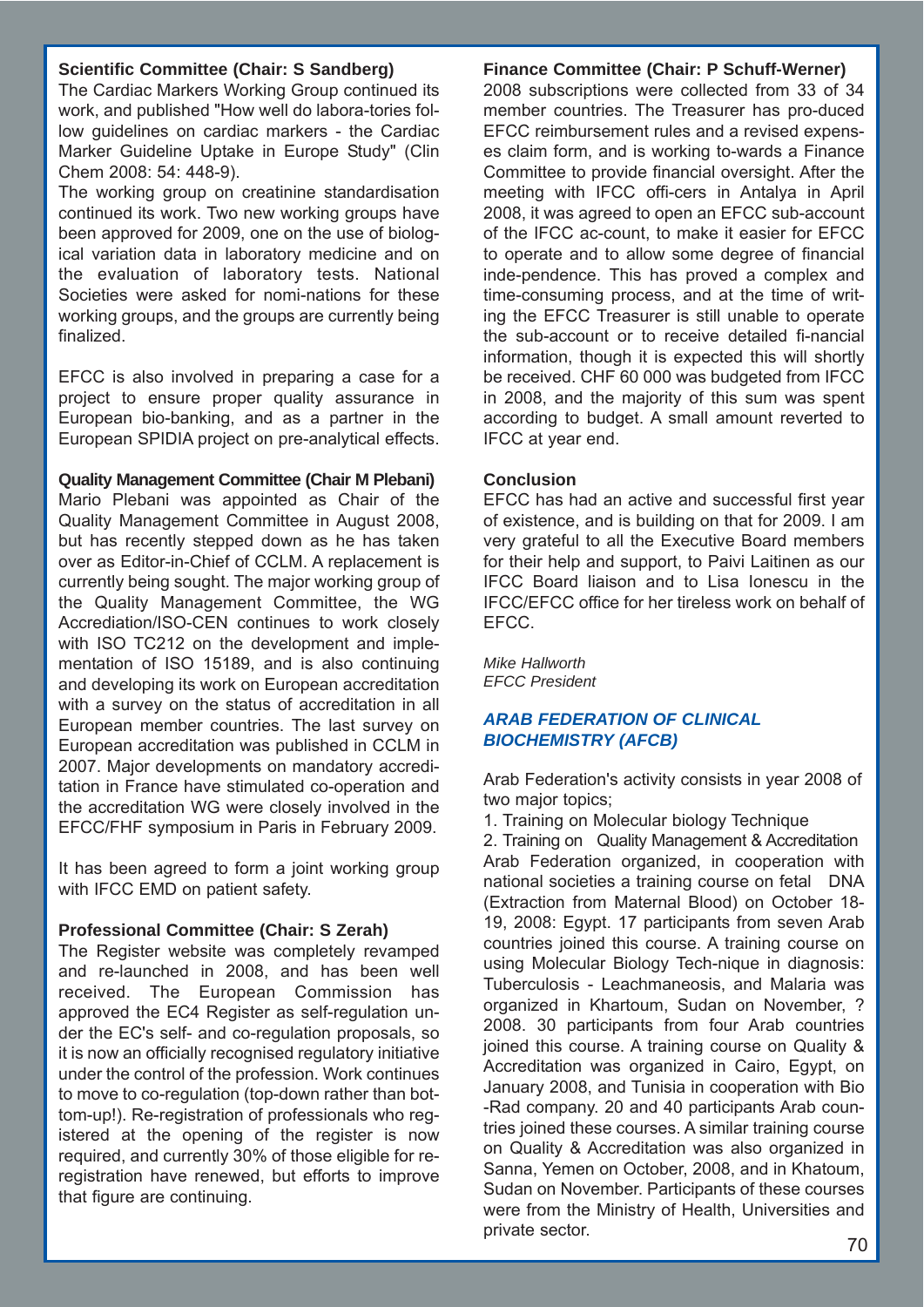Arab Federation gives financial support to cover part of the expensive of these courses. Syrian Clinical Laboratory Association supports the participant with some material.

During 2008 AFCB organized 2 EB meetings in Cairo and Yemen, the main topics of this meeting.

Arab Federation focused its work during 2008 on the implementation of External quality pro-gram on Arab countries. A small committee is planning this program. In Sudan 80 public & private labs in Khartoum State join this program, Syrian Association supports with Quality Material and a Sudanese coordinator (Dr, N. Hamzeh) supervises this program. The Jorda-nian Society of Laboratory Medicine started the EQAS program in cooperation with the Arab Federation at the end of 2008 and about 90 private laboratories joined this program.

AFCB Member Societies had their national meetings during the year.

AFCB has maintained good relation with IFCC and all regional federations, and with WHO- regional office.

*Dr. Fouad Harb President, AFCB*



#### **MEETINGS**

Member Societies of COLABIOCLI have organized several meetings during 2008. Guatema-lan Society of Clinical Chemists organized a meeting on March 2008 and the topic was "Strategies for laboratory improvement". The Cuban Society of Clinical Pathologists and the Colombian Society had their Annual meetings. The Mexican Society of Biochemical Chemis-try organized a meeting in México on May 2008, on "Accreditation of Clinical Laboratories". A Regional Central American meeting was held in Guatemala on September 2008 on "Regula-tions on imported laboratory reagents". Seminars on External Quality Assessment were organized in San Salvador on October and in Honduras on November, and a workshop on Laboratory licencing was organized in Honduras on September.

# **EDUCATION**

COLABIOCLI organized a course on Quality Management Systems in Guatemala on August-December 2008 and a seminar on Auditors training in Quality Management Systems in Bo-gota,

Colombia on November 2008.

## **REGIONAL RELATIONS**

Members of Executive board participated in meetings of professional activities in Mexico, San Salvador, Honduras, Nicaragua, Colombia , Venezuela, Brasil and Argentina.

## **INTERNATIONAL RELATIONS**

Members of COLABIOCLI participated in meetings in Antalya Turkey, UK Birmingham, Bra-zil, Leon France.

COLABIOCLI in cooperation with PAHO-WHO has a cooperative program on "Strategies to strengthen different aspects of Licence, External Quality Assessment and Quality Manage-ment Systems in different Latin American Countries", as well as a cooperative program of distribution of laboratory reference materials for External Quality Assessment in Honduras and Nicaragua. In 2008 COLABIOCLI in cooperation with PAHO-WHO, distributed a manual "Ethics Manual for laboratories personnel in all Latin American Countries".

*Dr Ana Leticia Maselli COLABIOCLI President*

# **COMMITTEE ON CONGRESSES AND CONFERENCES (C-CC) AND CONFERENCES (C-CC)**

## **MEETINGS AND MEMBERSHIP**

The Congress and Conference Division (CCD) was replaced by the Committee on Con-gresses and Conferences (C-CC). Tomris Ozben was appointed as the Chair of C-CC, effec-tive January 1st, 2008.

The C-CC has four members (Tomris Ozben, Ulisses Tuma, James Wesenberg) including a Corporate Member (Patricia Noterman). There is also a liaison person from the IFCC Execu-tive Board (Daniel Mazziotta), and currently two corresponding members (Pierre Carayon and Tomas Zima). Prof. Tuma completed his term on December 31st, 2008 and was replaced by Dr Vanessa Steenkamp from South Africa, effective January 1st, 2009.C-CC held two committee meetings in 2008. The first meeting was held in Antalya, Turkey on April 12, 2008 during the IFCC General Conference. The second meeting was held on September 29th, in Fortaleza during the IFCC-WorldLab Congress.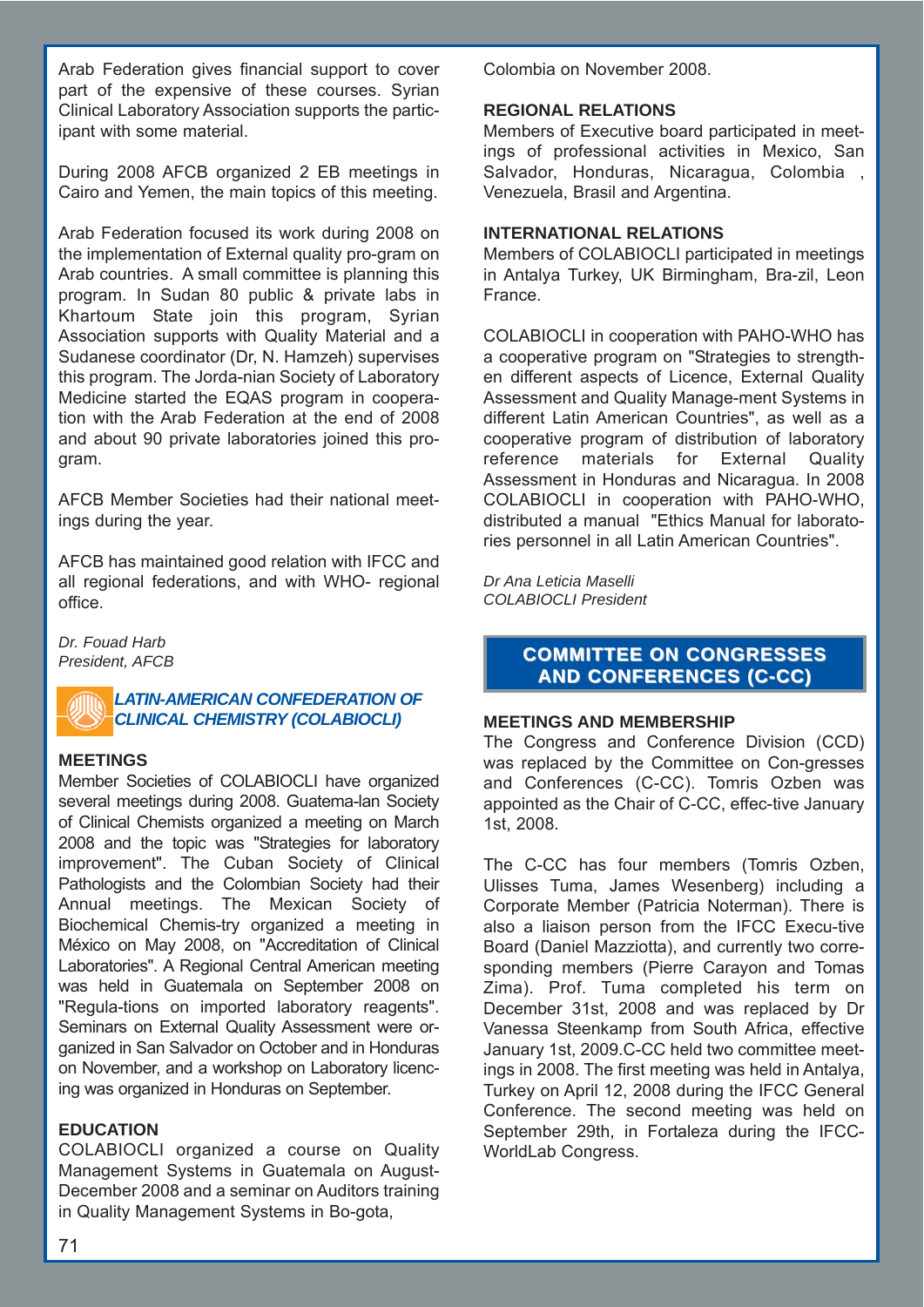## **INTERNATIONAL CONGRESSES OF CLINICAL CHEMISTRY AND LABORATORY MEDICINE**

Fortaleza (IFCC WorldLab 2008) September 28 - October 2, 2008, XX IFCC International Congress of Clinical Chemistry and Laboratory Medicine (XX ICCCLM) was held in For-taleza, Brazil from 28 September to 02 October 2008. This congress was hosted by the Bra-zilian Society of Clinical Analyses (SBAC). The XX ICCCLM was held concurrently with the XXXV Brazilian Congress of Clinical Analyses and the VIII Brazilian Congress of Clinical Cy-tology. The Chairman of the Congress Organizing Committee and current SBAC President was Prof. Ulisses Tuma. The International Scientific Committee Chairman was Professor Paolo Mocarelli from Italy. Approximately, 5000 scientists registered (4000 pre-registrations). The Congress Center was too small to accommodate all of the corporate requests for exhibi-tion space. With a single exception, all of the scheduled speakers participated. Meeting was quite successful. Ulisses Tuma confirmed that 20% of gross income was given to IFCC ac-cording to the agreement.

The IFCC WorldLab Berlin 2011 (XXI ICCCLM) will be held concurrently with the IFCC -EFCC EuroMedLab from May 15-20, 2011 in Berlin, Germany. This congress will be hosted by the German Society of Clinical Chemistry and Laboratory Medicine (DKGL). The scientific secretariat is chaired by Prof. Dr. Rudolf Tauber and Prof. Dr. Harald Renz. The organizing secretariat is Emmezeta Congressi. A meeting of the International Scientific Committee for IFCC-WorldLab Berlin 2011 was held in Fortaleza on Tuesday September 30th, 2008, to review the draft outline of the program (components and scheduling) and to discuss potential scientific topics for inclusion in the program.

C-CC received four bids from four full member societies (Mexico, Sweden, Turkey and India) to host the ICCCLM 2014. C-CC reviewed and judged on a point system these four bids ac-cording to the established guidelines. This was an extremely difficult decision for the C-CC, since the applications received all contained many outstanding reasons to warrant selection.

IFCC Executive Board on basis of the evaluation performed by the C-CC according to the established guidelines decided to ask the Turkish Biochemical Society to organize, on behalf of IFCC, the 22nd IFCC International Congress of Clinical Chemistry and Laboratory Medi-cine (ICC-CLM, WorldLab) in June 2014 in Istanbul. A contract is under preparation and will be signed by IFCC, Emmezeta and the Turkish Biochemical Society.

## **REGIONAL CONGRESSES**

There are four regions within the IFCC structure and each Regional Federation organizes its own Regional Congresses of Clinical Chemistry and Laboratory Medicine (RCCCLM).

Planning for the next European Regional Congress (18th IFCC-EFCC EuroMedLab) is well underway. This congress will be held in Innsbruck, Austria, 07-11 June 2009. The President of the Congress is Professor Mathias M. Mueller, the Executive Manager of the Congress is Professor Andrea Griesmacher and the Organizing Secretariat is Emmezeta Congressi. Prof. Tomris Ozben is a Congress Organizing Committee (COC) member and attended two COC meetings, on March 14th in Vienna and on October 25th in Innsbruck. All the symposium top-ics and chairs were determined and speakers were invited.

The date of the COLABIOCLI Santiago, Chile 2009 was changed to 2010 for the bicentennial celebration of the foundation of Chile Republic.

12th ArabMedlab, Arab Federation of Clinical Biology (12ème Medlab Arabe, Fédération de Biologie Clinique), 3rd Conference of Clinical Biology, Lebanon (3ème Congrès de Biologie Clinique, Liban) 3èmes Journées Internationales Francophones de Biologie Clinique et de Médecine de Laboratoire will take place in Beirout/Beyrouth, October 1-3, 2009. Pierre Carayon is the C-CC representative and he is in close contact with Christian Haddad, the organizer of the meeting. The Organizing and the Scientific Committees have been set up. There will be simultaneous English and French translation. The choice of speakers has been done. Regarding other items such as hotels, industrial exhibition, satellite symposia; work is in progress. An internet site has already been settled (http://www.sdbliban.org/) and should provide more information. In conclusion, preparations are going well and C-CC is confident that the meeting will be successful.

The 12th Asian Pacific Congress of Clinical Biochemistry will be held in Seoul, Korea from 03- 08 October 2010. Various committees are being setup and the website is http://www.apccb2010.org. James Wesenberg is appointed to the COC of 12th APCCB. More detailed information regarding the organization committee is to be provided within a few months.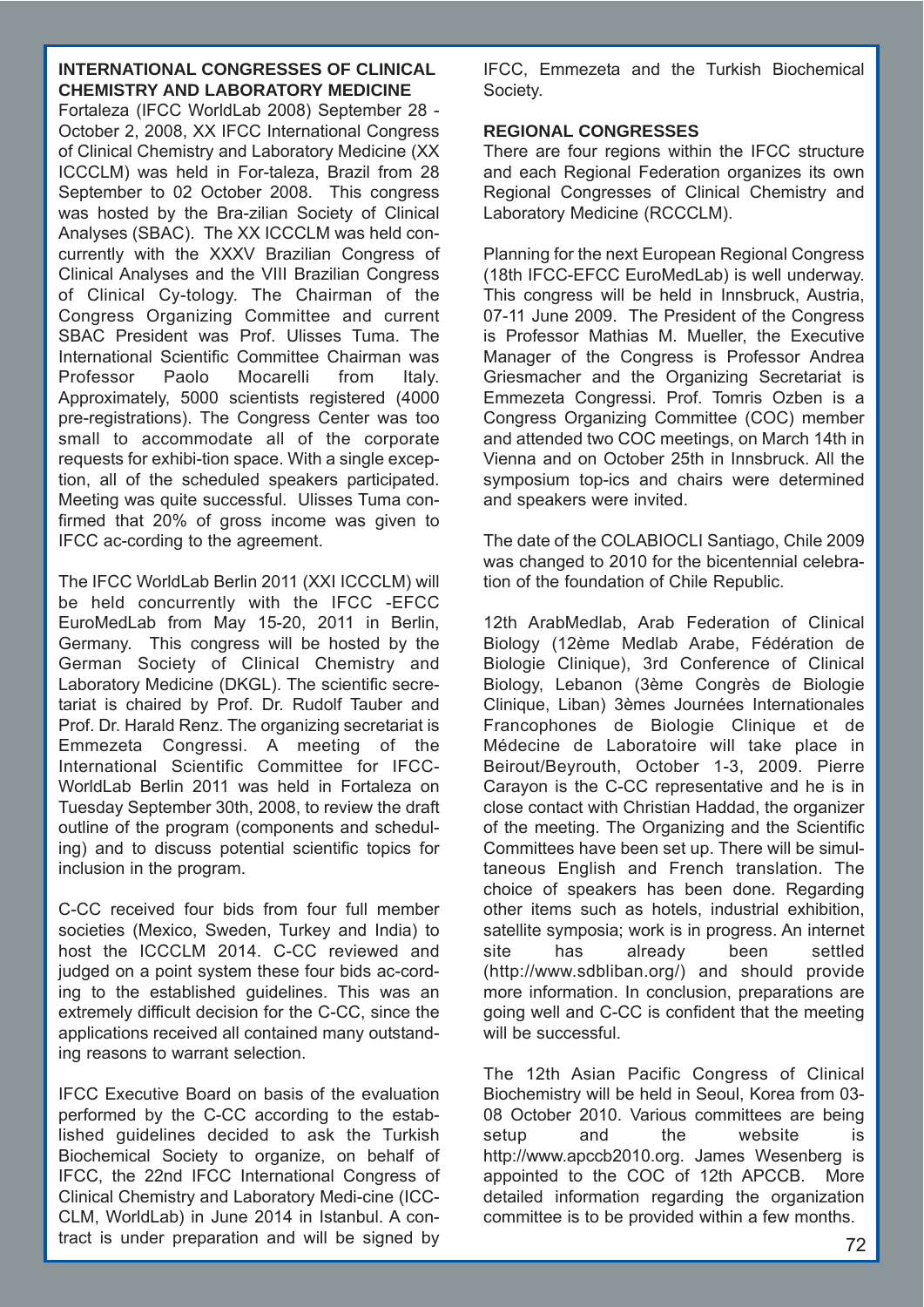#### **IFCC SPECIALIZED CONFERENCES**

The 11th Bergmeyer Congress was held in Garmisch-Partenkirchen, Germany from 3-5 March 2008. Program theme was 'Markers of Kidney Disease'. The speakers talked on the clinical aspects and role of laboratory of kidney disease which was followed by renal function in nonkidney disease. Proceedings were published in the Scandinavian Journal of Clinical Chemistry. All administrative arrangements and finances were covered by Roche. Scientific program was decided by IFCC and Roche. Professor Tomris Ozben was appointed to the Steering Committee for Roche Bergmeyer Conferences, effective January 1st, 2009.

IFCC has an agreement with Ortho Clinical Diagnostics to sponsor a new conference in al-ternate years. The general title of this conference series will be: "Disease and the Clinical Laboratory". The first IFCC Ortho Clinical Diagnostics (OCD) Conference was held in Birmingham on May 18-19, 2008. The topic of the Conference in conjunction with FOCUS 2008 was "Biochemical Markers in Clinical Cardiology: Perspectives from Present to Future". The Chairs of the scientific program were Prof. Jocelyn Hicks and Prof. Mauro Panteghini. Prof. Tomas Zima is the C-CC representative for these conferences.

#### **IFCC GENERAL CONFERENCE**

IFCC General Conference was held on April 13 - 14, 2008 in Antalya, Turkey. IFCC General Conference began with two days of EB/ Division/ Committee meetings. EB and Divi-sion/Committee Meetings were held on April 11- 12, 2008. Opening of the General Confer-ence was 13 April 2008. This was followed by the Presidents address and reports of IFCC Treasurer and various divisions (SD, EMD, and CPD), followed by two plenary sessions - Global Campaign on Diabetes and Pediatric Laboratory Medicine; and was followed by re-ports from the four global regional Federations (AFCB, APFCB, EFCC, COLABIO-CLI). A report from corporate representative (Norbert Madry) was presented which was followed by welcome reception "Labs are Vital" at the pool area sponsored by ABBOTT. On April 14, the GC continued with Group discussions. Five groups were formed headed by the IFCC past presidents composing of National Representatives and Corporate Representatives:

Group 1 headed by Matthew McQueen discussed "The mission and future of Lab Medicine"

Group 2 headed by Daniel Mazziotta discussed "Educational programs and training needs, especially in developing countries"

Group 3 headed by Gérard Siest discussed "The laboratory's role in improving the quality of patient care"

Group 4 headed by Donald Young discussed "Linking IFCC activities with clinical as-sociations" Group 5 headed by Mathias Müller discussed "Developing diagnostic guidelines"

Reports from the five group discussions were presented in the afternoon session.

A total of six societies/associations (seven locations) submitted bids to host the IFCC Gen-eral Conference: Greece (Corfu and Crete), Macedonia (Ohrid), India (Kolkata), Czech Re-public (Prague), Indonesia (Bali) and Paraguay (Asuncion).

The Executive Board of IFCC, on the basis of the evaluation performed by the Committee on Congresses and Conferences (C-CC) according to the established criteria for selection of General Conference site decided to accept the Greek Society to organize, on behalf of IFCC, the General Conference 2010 in Corfu, Greece.

The IFCC Office will carry out the administrative activities in preparing the Conference in col-laboration with the C-CC and a local organizing committee from the Greek Society. The Ex-ecutive Board will look after the conference programme and later in 2009 the IFCC Office should be contacted for administrative assistance. The active involvement of the Greek Soci-ety is essential and the lead person from the Society has been identified as Dr. Alexandros Haliassos (haliassos@moleculardiagnostics.gr), the IFCC representative for Greece. The members of the organizing committee have also been decided. The person in charge on be-half of ERA LTD will be Mr. Andreas Lancelin (info@era.gr). The organizing committee met the Congress Bureau ERA LTD, that made the offer and they confirmed the offer and date for the General Conference 2010.

# **IFCC AUSPICES**

C-CC provides IFCC Auspices to high quality meetings/congresses in the area of clinical chemistry and laboratory medicine provided that the organizers apply for the meeting to be held under IFCC auspices. On behalf of C-CC, its Chair approves applications for IFCC aus-pices for the meetings organized by any IFCC Member Society, Specialty Group or Corpo-rate Member provided that the meeting topics are directly related to the goals of the IFCC. This arrangement is mutually beneficial for IFCC member societies and meeting planners. It enables IFCC to promote congresses of interest to it's members and strengthens IFCC im-age as supporter of high level laboratory science. The organizers of congresses receive valuable publicity through the information channels of IFCC. 73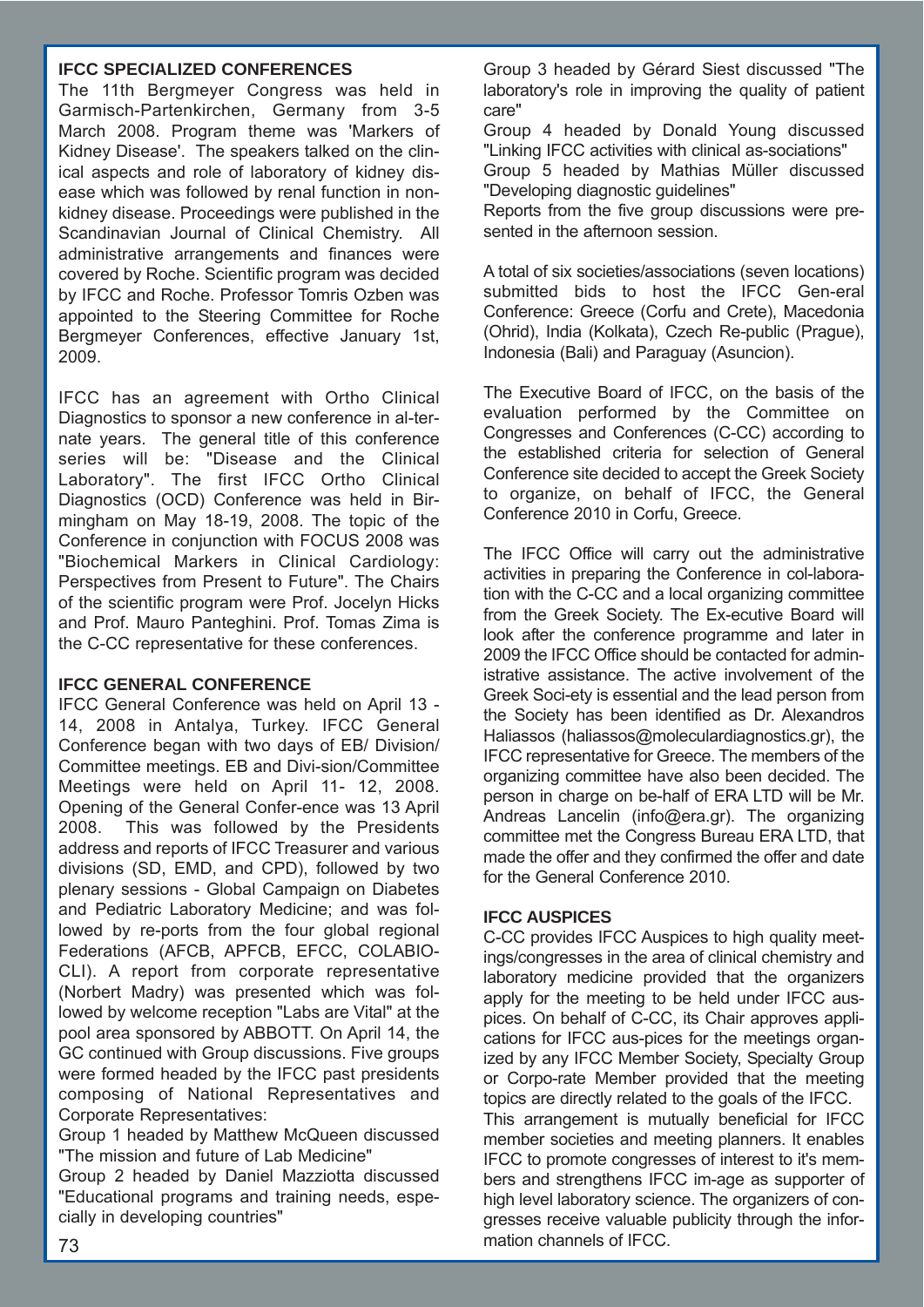#### **REVISION OF THE DOCUMENTS AND GUIDE-LINES**

Several documents and guidelines have been reviewed and revised; they are available on the IFCC website (www.ifcc.org).

*Tomris Ozben C-CC Chair* 

# **IFCC SCIENTIFIC DIVISION (SD) IFCC SCIENTIFIC DIVISION (SD)**

During 2008, the following members served on the SD Executive Committee: Mauro Panteghini (Italy) (Chair), Ian Young (UK), (Vice-Chair), Howard Morris (Australia) (Secre-tary), Philippe Gillery (France), Lothar Siekmann (Germany), Ulf-Hakan Stenman (Finland), George Brotea (USA) (corporate representative), and Matthias Muller (AT) (EB-Liaison). Three representatives of International Organizations are invited to attend the SD meetings as consultants: Jean-Claude Forest (JCTLM), Heinz Schimmel (IRMM) and David Bunk (NIST). Two meetings were held during the year 2008: April 11, 12 & 14 (Antalya, TR in conjunction with the triennial IFCC General Congress) and September 27-28 (Fortaleza, BR in conjunc-tion with the XXth ICCC).

#### **RELATIONSHIP WITH INTERNATIONAL ORGA-NIZATIONS**

The SD continues to pursue the expansion of its activities to partner with international or-ganizations to promote the implementation of the concept of traceability in laboratory medi-cine and the implementation of reference measurement systems.

#### **Joint Committee on Traceability in Laboratory Medicine (JCTLM)**

The JCTLM continues its work which is available for review on its database at www.bipm.org/jctlm As well symposia reporting on its achievements have been presented at regional and national congresses including the XXth ICCC (Fortaleza, BR Sept 2008). Stake-holder meetings are also held on a regular basis as a further means of publicising its activi-ties. The Working Group 1 on Reference Measurement Procedures and Reference Materials continues its program of identifying and reviewing against agreed criteria (ISO standards 15193 and 15194). The Working Group 2 on Reference Measurement Services has reviewed nominations from laboratories of National Institutes of Metrology, clinical service providers and academic centres. A procedure is in place to periodically review the lists and to remove entries when they no longer meet the established criteria. The database has become a reli-able source of information particularly for the In Vitro Diagnostics (IVD) industry.

#### **Institute for Reference Materials and Measurements (IRMM)**

Close collaboration with IRMM continues through a number of joint ventures involving Commit-tees and Working Groups. The 2nd ERM-DA470 has been released with certified values for 12 plasma proteins. Projects continue for the preparation of aspartate aminotransferase (AST), HbA2, and myoglobin reference materials.

### **Clinical and Laboratory Standards Institute (CLSI) (formerly NCCLS)**

The good working relationship between CLSI and IFCC continues with 7 joint projects un-derway during 2008. Documents on "How to Define and Determine Reference Intervals in the Clinical Laboratory", "Verification of Comparability of Patient Results Within One Healthcare System", "POCT2, Implementation Guide of POCT1 for Healthcare Providers" and "Immuno-assay Interference by Endogenous Antibodies" have been published.

Current ongoing joint CLSI/IFCC projects include the following: "Expression of Uncertainty of Measurement in Clinical Laboratory Medicine", and "Characterization and Qualification of Commutable Reference Materials for Laboratory Medicine".

### **National Institute of Standards and Technology (NIST)**

NIST continues to undertake a large number of projects, many of which are of considerable interest to IFCC. Standard Reference Materials to be released in the near future include: Steroid hormones including thyroid hormones and vitamin D metabolites in human serum; Drugs of abuse in human serum; Metabolites in human plasma; Creatinine in human urine; Antiepilepsy drugs in serum; Vitamins B6 and B12 in human serum; Fat soluble vitamins and carotenoids in human serum.

### **International Congress of Clinical Chemistry (ICCC)**

The SD participated in the XXth International Congress of Clinical Chemistry and Laboratory Medicine held 28 September - 2 October 2008 in Fortaleza, Brazil on an official basis organ-ising two symposia: "Achieving Standardization in Laboratory Medicine - A Hard but Feasible Task" and "Quality Assurance in Emerging Technologies".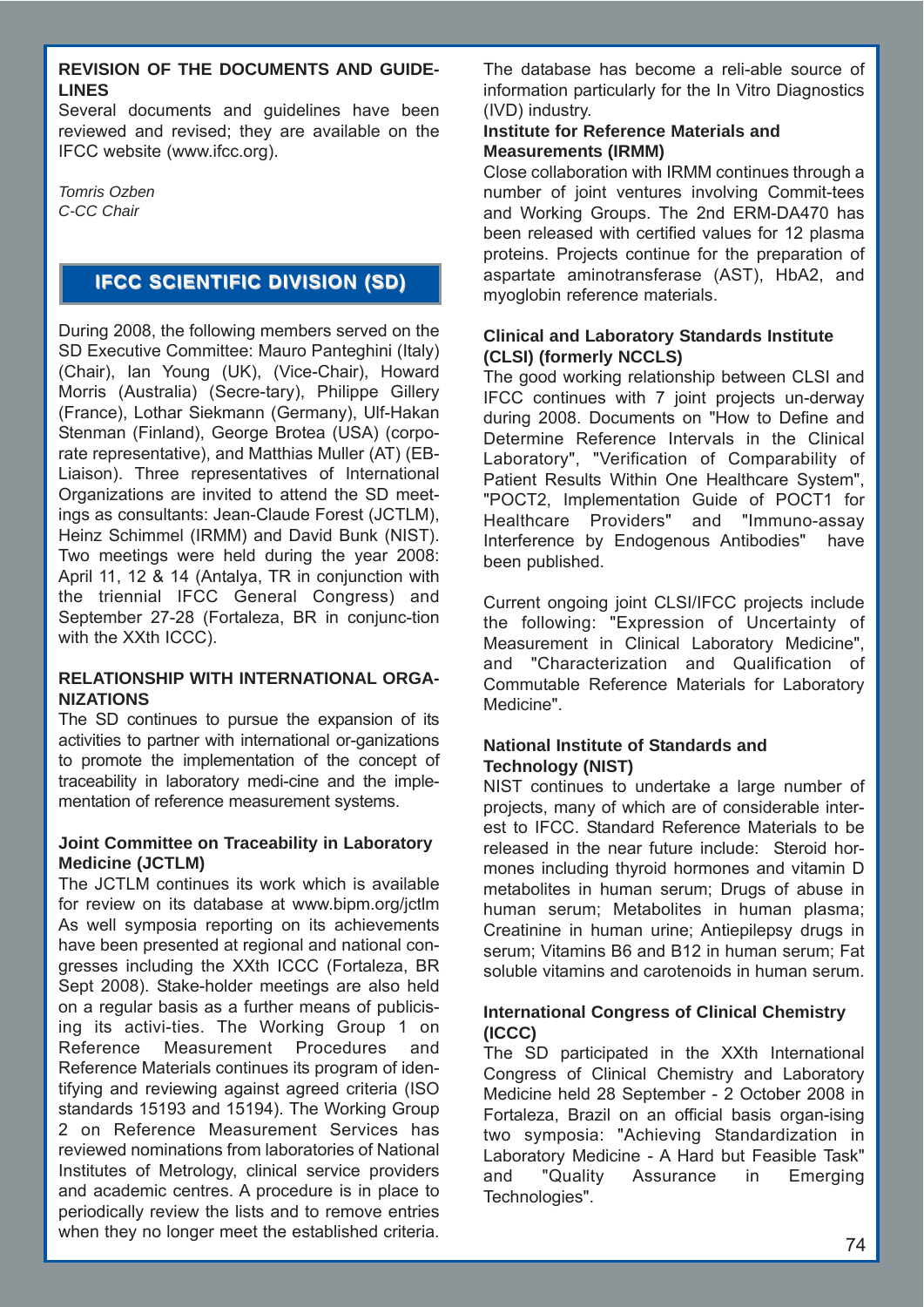#### **Regional and other congresses**

The SD has organised two symposia to be presented at the 18th Euromedlab to be held 7th to 11th June 2009 in Innsbruck, Austria: "How to define and determine reference intervals and decision limits in laboratory medicine" and "Standardization activities in endocrinology". Presentations were made to a meeting organized by CIRME (University of Milan).

# **ACTIVITIES OF COMMITTEES AND WORKING GROUPS**

The Committees (Cs), which are theme-oriented, carry out much of the scientific and profes-sional activities of the SD. Their work is often in close collaboration with other international organizations. For more specific tasks, the activities are usually accomplished through Work-ing Groups (WGs). During the year the SD EC had the opportunity to meet with the Chairs of C-PP, C-SMCD, C-RSE, C-POCT, C-TLM, C-RIDL, C-NPU, and C-MD and Chairs of WG-SEB, WG-GH (represented by Cathie Sturgeon), WG-HCG, WG-HbA1c (represented by An-drea Mosca), WG-STFT, WG-HbA2, WG-SIA, WG-TNI, WG-GFRA and WG-SAU.

# **COMMITTEES**

**C-Nomenclature, Properties and Units (C-NPU)** The C-NPU generic database is published on the net under the URL: http://dior.imt.liu.se/cnpu/. An updated version is available in Danish and English at http://www.labinfo.dk/English/ifcc\_iupac\_uk.asp. The database is published on the IFCC homepage (Scientific Division). Restructuring of its contents and transfer to the IFCC servers scheduled to be completed by the end of 2009. Mapping of the C-NPU coding system to the SNOMED CT system is underway.

During 2008 VIM 3rd ed. was released with free access on the BIPM website. Ongoing pro-jects include: Properties and units for function examinations, Properties and units for urinary calculi , International vocabulary for nominal examinations in scientific communication, Map-ping of IFCC-IUPAC laboratory coding system to SNOMED CT, Securing and structural up-dating of information in the NPU coding system and its environment, Recent advances in Nomenclature, Properties and Units: strategy for promoting SC-NPU achievements, Transla-tion of C-NPU database elements and properties into French to be accessible on the Société Française de Biologie Clinique (SFBC) website early 2008.

#### **C-Molecular Diagnostics (C-MD)**

Seven laboratories were accepted as IFCC Expert Laboratories in Molecular Diagnostics and 4 laboratories were accepted as Network Members with one further laboratory receiving pro-visional approval; a quality manual was prepared to clarify the process of evaluating the ap-plications. The opportunity for further nominations remains open through the IFCC web site. An inventory of currently available reference materials for molecular diagnostics will be posted on the C's web site. An update of relevant laboratory guidelines for molecular diag-nostic testing, reporting of results and use of quality control material with validated links has been collected and is being included on the C-MD web page.

### **C-Plasma Proteins (C-PP)**

The 2nd ERM-DA470 (formerly 2nd Preparation CRM470) reference material for plasma pro-teins in collaboration with IRMM has been released with certification for 12 plasma proteins. A simplified protocol for transferring values from ERM-DA470 reference material to commer-cial protein calibrators has been published. Other projects for 2009 are: (1) continuing col-laboration with WGs for CDT, cystatin C and urinary albumin; (2) standardisation of the my-oglobin assay; 3) studies on the analytical aspects of free light chains in serum as well as the relationship between concentrations of serum free light chains and Bence-Jones protein in urine, 4) a third Asian study on reference intervals and 5) to expand the discussions in the proteomic field.

#### **C-Standardization of Markers of Cardiac Damage (C-SMCD)**

A formal, multi-centre natriuretic peptide crossreactivity study has been completed and data using 9 different materials measured by 20 different platforms are currently being subjected to statistical analyses. A table of properties of commercial cardiac troponin assays has been posted on the IFCC web site (Scientific Division/C-SMCD page) and will continue to be up-dated.

A manuscript describing the Quality Specifications for Troponin Assays is in the final stages of preparation. A project to complete autoantibody inhibition studies for cTnI assays is under consideration.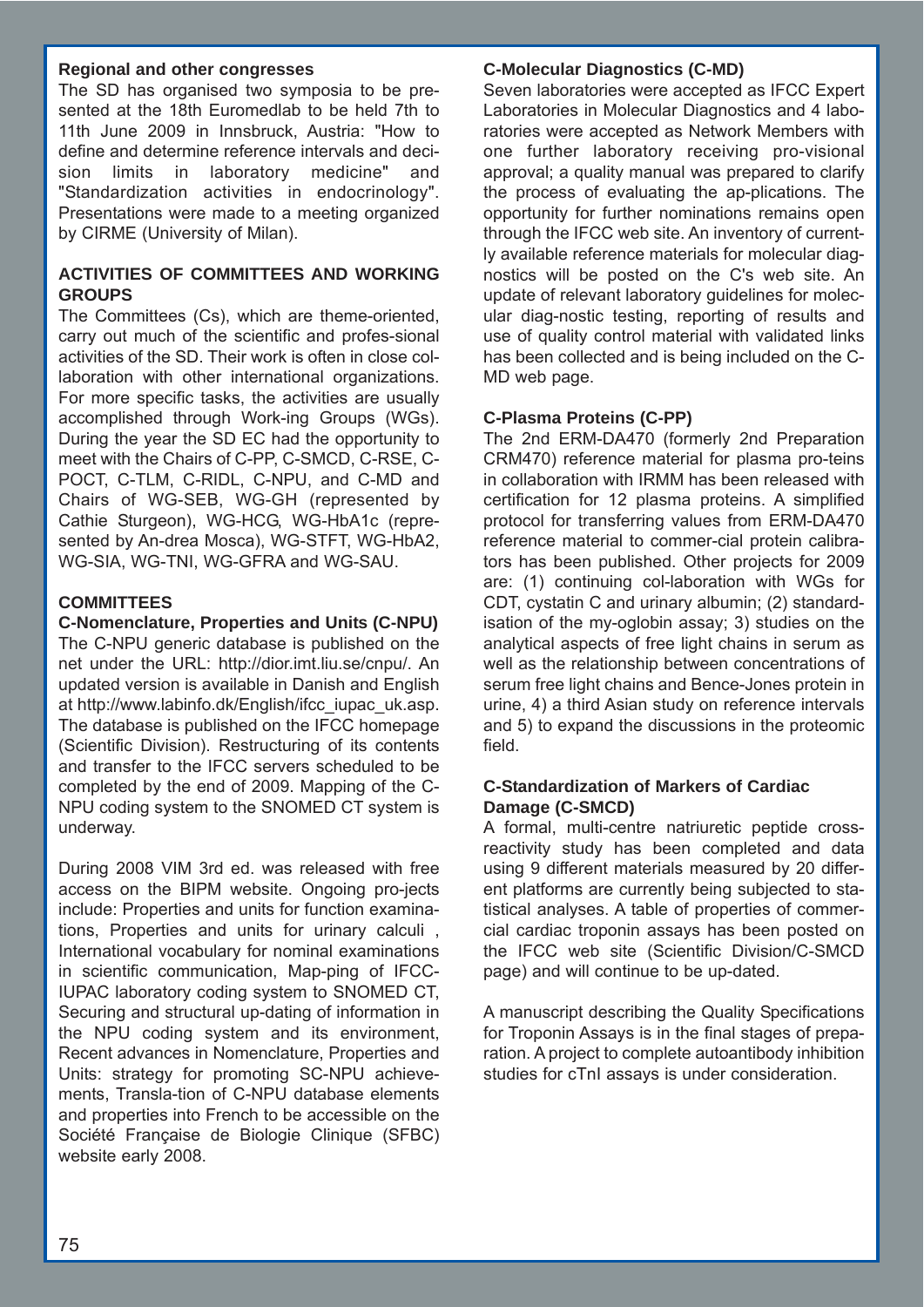#### **C-Reference Systems for Enzymes (C-RSE)**

The certification of the AST Reference Material is close to completion. The Standard Operat-ing Procedure (SOP) for the alkaline phosphatase (ALP) Reference Method is being pre-pared for publication. An assessment of the transferability of the method has indicated that the SOP is suitable. A project to establish provisional reference intervals for ALP and other enzymes in cooperation with the C-RIDL is underway including the analyses of appropriate samples using reference procedures. The C has worked in collaboration with the C-TLM to assist the selection of suitable reference materials for RELA activities. The development of a reference measurement procedure for lipase is underway.

#### **C-Point of Care Testing (C-POCT)**

A manuscript titled "Guidelines for Glucose Accuracy & Precision" is under revision. The preparation of a table of interferents in POCT has been commenced.

#### **C-Traceability in Laboratory Medicine (C-TLM)**

The C-TLM continues to support reference laboratories in the context of complete reference systems (accepted reference measurement procedures of higher order, reference materials, and reference laboratories), through the External Quality Assessment Schemes (EQAS) for reference laboratories to monitor their competence as well as collaborating closely with the JCTLM.

The website (available through the IFCC home page, under the DGKL logo) has been improved with the reporting of the Desirable Limits of Agreement for laboratories as a guide to laboratory performance.

**C-Reference Intervals and Decision Limits (C-RIDL)** The revision of CLSI document C28-A2 "How to Define and Determine Reference Intervals in the Clinical Laboratory; Approved Guideline - Second Edition" prepared by the C in collabo-ration with CLSI has been released. A systematic review on existing creatinine reference intervals was published during 2008 which contained data that was traceable to accepted reference methods. Moreover previously published data on children reference intervals were recalculated with a regression based approach.

#### **WORKING GROUPS**

#### **WG-Selective Electrodes and Biosensors (WG-SEB)**

Current projects include preparation of recommendations on pH measurement in blood (an update), recommendation of the reference bovine hemoglobin control material for the evalua-tion of trueness of the routine measurement of total hemoglobin and the three hemoglobin derivatives (O2Hb, COHb and MetHb) in human blood, and recommendation for measuring and reporting lactate by electrochemical biosensors in undiluted serum, plasma or blood.

# **WG-Apolipoproteins (WG-A)**

The WG Chair has coordinated the NACB project for Guidelines on emerging cardiovascular risk markers.

### **WG-Standardization of Human Chorionic Gonadotrophin (WG-SHCG)**

A manuscript describing the EQA performance of hCG assays over a six-year period after the introduction of the hCG International Standards has been submitted for publication. A study to determine the effect of recalibration of assays using IRR 99/688 will be commenced with the support of the IVD industry. Direct comparison of IS 75/589, IRR 99/688 and recom-binant hCG is being undertaken with a panel of over 400 specimens. Standards prepared by individual companies are being directly compared with sets of working standards prepared centrally from these sources. Results of this study are expected to provide evidence of the appropriateness (or otherwise) of commercially available hCG methods for use in oncology, a regulatory issue of major concern as most of these methods are currently approved only for use in testing for pregnancy. The WG is also addressing the frequency of false positive and false negative results in assays for hCG and their clinical implications.

# **WG-Standardisation of Thyroid Function Tests (WG-STFT)**

A comparison study involving TT4, FT4, TT3, FT3 and TSH assays produced by all major manufacturers has been conducted and results compared with either the reference proce-dures (for TT4 and TT3) or candidate reference procedures (FT4 and FT3). Total T4 assays from 11 methods were evaluated and only 4 produced results outside the 10% limits of the reference procedure.

A reference measurement system is in place and individual manufacturers can utilise this resource to improve their assays. Total T3 assay method comparison indicated more than half the methods deviated >10% from the reference procedure and analyses of the data suggested that these assays could be at the limits of their performance. Free T4 data indicated that many assays were measuring low compared with the candidate reference procedure.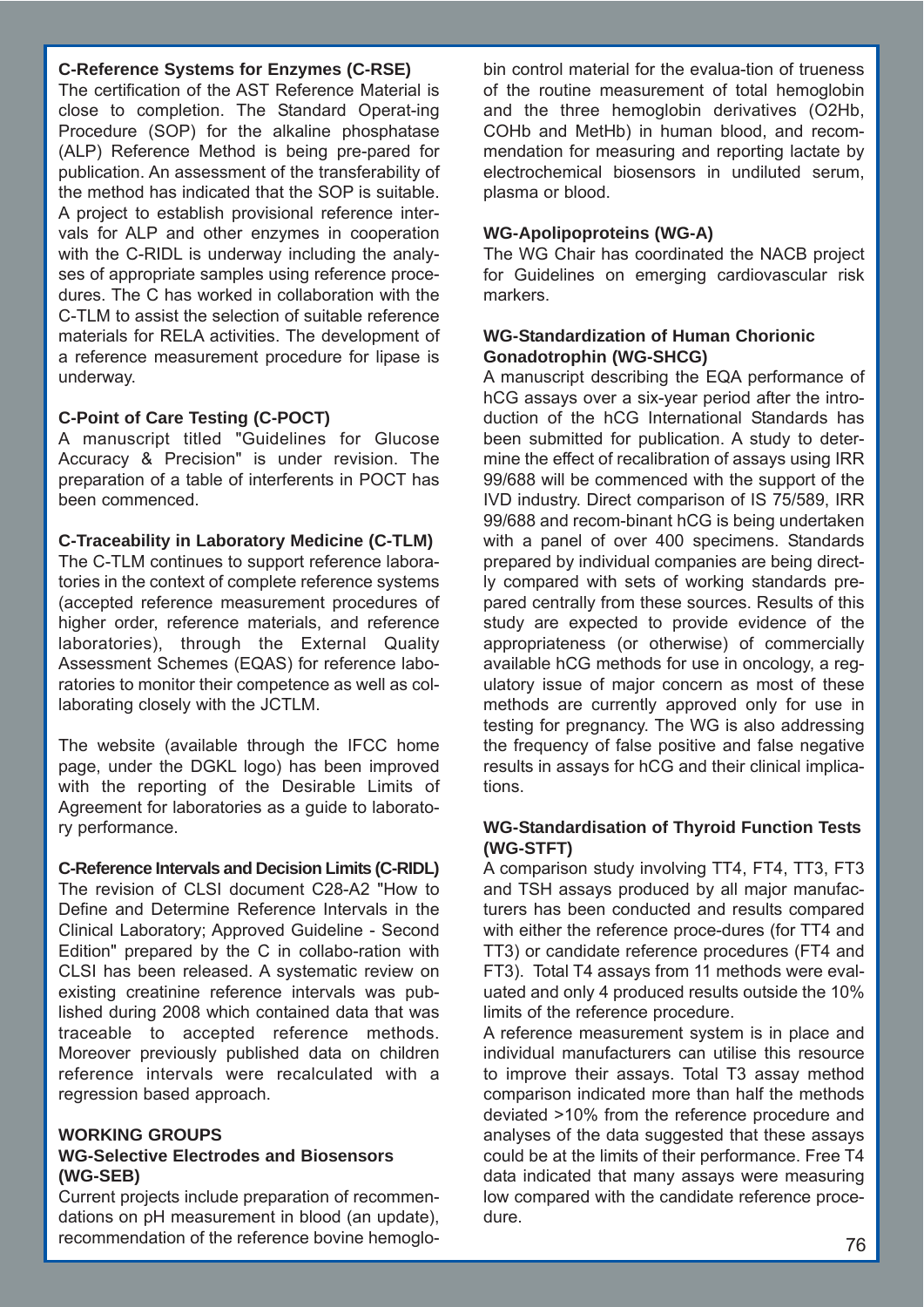Free T3 assay data indicated considerable variation between assays. Similarly the method comparison for TSH indicated that 11 of 16 routine assays demonstrated values greater than 10% from the overall mean value. Discussion continues with representatives of the American and European Thyroid Associations to identify the clinical needs of the standardization work. The aim is to establish a consensus forum of clinical, laboratory and industry representatives to plan and coordinate the standardization process.

### **WG-Standardization of HbA1c (WG-HbA1c)**

A network of 13 approved laboratories distributed amongst 5 countries has been maintained. These participate in analytical exercises demonstrating their competence with the reference measurement procedures. Their work continues to demonstrate that the Master Equation remains remarkably constant. Improvement to the IFCC Reference Measurement Procedure for HbA1c by LC-ESI/MS will be investigated and assessed by the network. Clinical and labo-ratory representatives of a number of countries have agreed on the future reporting of HbA1c results, many of which have adopted the IFCC recommendation. These decisions will con-tinue to be made at the national level during 2009. Manufacturers have been consulted and are supportive of all the national initiatives, although there is a concern over meeting the re-quirements with POCT instruments. Important manuscripts have been published during 2008 describing the assessment and verification of the master equations over a 6 year period and statistical methods for evaluating the constancy of relationship described by the Master Equation.

### **WG-Standardization of Hemoglobin A2 (WG-HbA2)**

Batches of primary reference materials for HbA2 and HbA0 have been prepared and are available for distribution. A pilot batch of secondary reference material has been prepared by IRMM and is now being evaluated by the WG. A manuscript describing the reference method is in preparation.

### **WG-Standardisation of Carbohydrate-Deficient Transferrin (WG-CDT)**

Five laboratories are performing the HPLC candidate reference method with the aim of re-cruiting a further 3 laboratories to this network of candidate reference laboratories. Three authentic serum pools and two levels of a candidate CDT reference material have been dis-tributed for a second ring trial with the HPLC method. A preliminary comparison of the results has largely revealed a concor

dance of results although small variations were observed be-tween certain laboratories. These discrepancies will be further evaluated, before a network of candidate CDT-by-HPLC reference laboratories can be finalised. During 2009 a further ring trial will be conducted to check the commutability of a candidate CDT reference material across different methods (HPLC, CE, immunoassay). A project has been initiated, in collabo-ration with a MS laboratory specializing in protein structure, to define the target epitope of disialotransferrin.

### **WG-Standardisation of Cystatin C Assays (WG-SCC)**

Preparation of the primary reference preparation of cystatin C was finalised during 2008 with its characterization by dry mass analysis. The final secondary reference preparation has been produced from about 5 L of a stabilized serum pool from Swedish and German blood donors and purified recombinant human cystatin C. It has been distributed into about 4500 ampoules and lyophilized. The ampoules are stored at IRMM. Stability studies conducted over 12 months indicate this material is satisfactory. Technical issues for the final value as-signment of the secondary reference preparation have been resolved and a protocol for the value assignment finalized. Final value assignment analyses are expected to be completed during 2009.

#### **WG-Standardisation of Glomerular Filtration Rate Assessment (WG-GFRA)**

The WG in collaboration with IVD representatives has finalised the study protocol to evaluate specificity among currently available routine serum creatinine methods. The collection and aliquoting of some 400 serum samples representing a selection of clinically relevant patho-logical populations have been completed. These samples will be distributed for analyses by 4 manufacturer assays including alkaline picrate and enzymatic methods in early 2009. Trace-ability and performance characteristics of an ID LC/MS-MS reference method for creatinine, to be used as the reference procedure for this study, have been established. This laboratory has successfully completed participation in the RELA EQAS.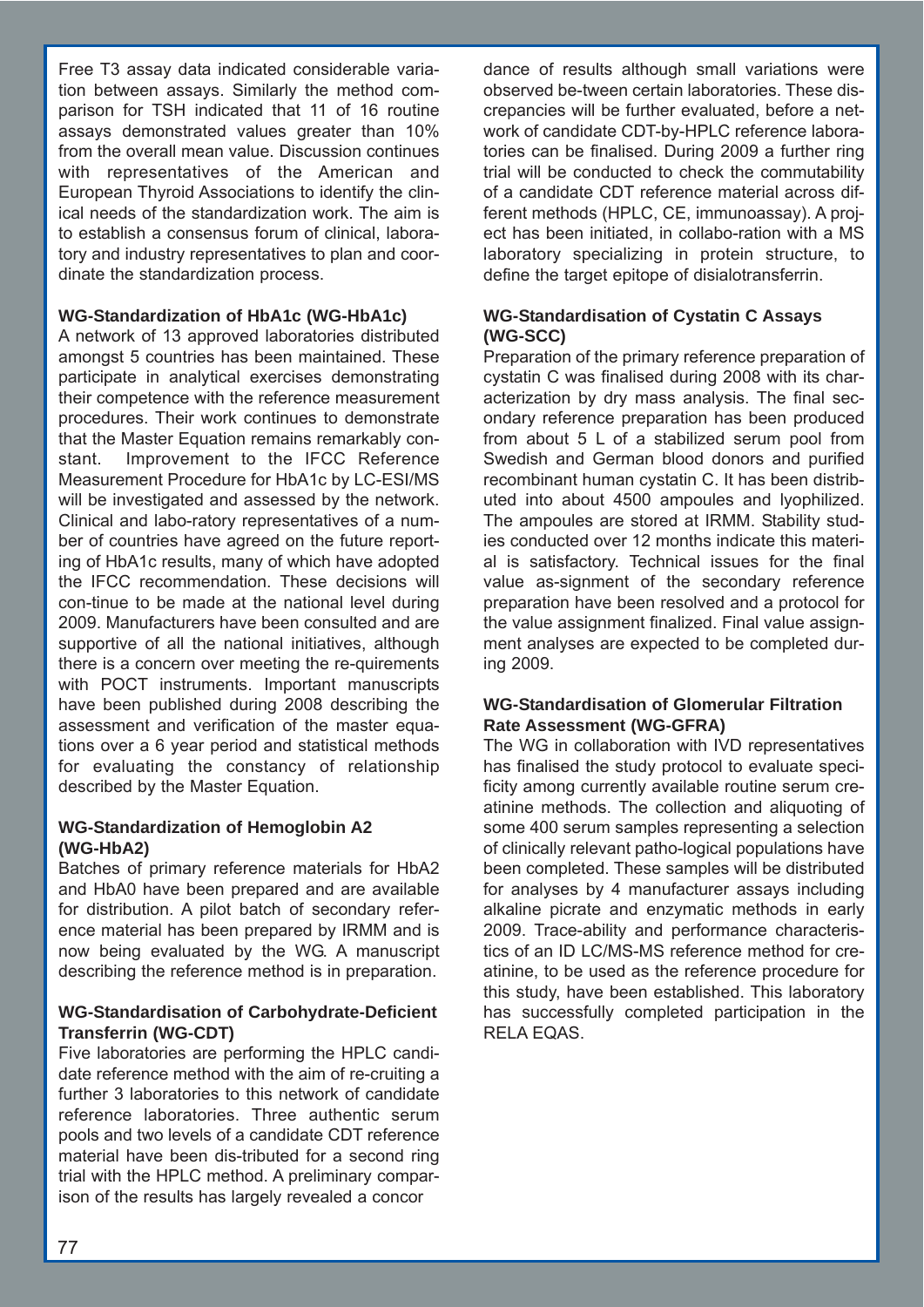The widespread use of the Cockcroft-Gault (C-G) equation to estimate creatinine clearance for purposes of pharmaceutical dosing has been identified as a factor contributing to the un-expectedly slow pace for the adoption of IDMS-traceable creatinine methods in clinical labs worldwide. NKDEP will expand discussions with the pharma sector, including US FDA pharma regulators. Based on initial discussions with US FDA, it is now expected that new drugs will include labelling to address MDRD-based GFR estimates in addition to the tradi-tional C-G based guidelines. Current labelling may continue to be problematic for some time to come. To this end, NKDEP has initiated a project to develop additional informational tools to assist physicians and pharmacists in evaluating kidney function and drug dosing implica-tions, with recommendations on dosing calculations in the context of IDMS-traceable creatinine values.

#### **WG-Standardisation of Albumin Assay in Urine (WG-SAU)**

A manuscript describing a number of key recommendations was published in Clin Chem. The proceedings and discussion held at the 2008 Bergmeyer Conference have also been released. A detailed draft study protocol has been prepared by CDC including an evaluation of sample collection and handling requirements for minimizing preanalytical variability, characterization of the measurand in urine and the variability of the urine matrix.

### **WG-Pregnancy-associated Plasma Protein A (WG-PAPPA)**

The WG has been assembled and the project proposal adopted. A number of IFCC Corpo-rate members have indicated their interest in supporting the project. The project will establish well characterized reference preparations of PAPP-A representing the different forms of the analyte; characterize immunoassays and antibodies used therein for their reactivity with these different forms of the analyte; and establish a reference preparation that represents the target as it appears in biological fluids.

# **WG-Growth Hormone (WG-GH)**

General agreement has been reached about the need for standardisation, and the adoption of a common calibrant and a multicenter study to investigate the impact of re-standardization on cut-off values for diagnostic assays is planned. The position of the WG has been pro-moted within a number of national clinical and biochemical societies including the annual meeting of the UK ACB and at the national conferences of the German and Austrian Endo-crine Societies; the German

National Acrostudy Board Meetings; the German Pituitary con-ference and at a meeting with representatives of the Physikalisch-Technische Bundesanstalt, the German national metrology institute. UK laboratories have agreed to report GH results from 2009 in mass units, a major aim of the WG. The IFCC GH project was also presented at an IFCC sponsored meeting in Tunisia. A consensus workshop is to be held during 2009 co-organised by the WG, the Growth Hormone Research Society and the IGF Society.

### **WG-Standardisation of Insulin Assays (WG-SIA)**

A candidate reference method has been developed and data comparing commercial assays to this method have been published. Currently there is only one laboratory performing this candi-date reference procedure. The effects of freeze-thawing on insulin measured by routine immu-noassays have been found to be negligible for most assays validating the study protocol. The feasibility of using recombinant insulin and serum pools in which insulin values have been as-signed with IDMS to achieve harmonisation of results have been validated. The data are cur-rently being prepared for publication.

### **WG-Standardisation of Troponin I (WG-TnI)**

Work is underway to establish a candidate reference measurement procedure for cardiac troponin I (cTnI) and to use the method to assign a cTnI concentration to a serum-based ref-erence material. The measurand has been defined as the stable region on cTnI and all sensi-tive cTnI assays currently target this region. Considerable progress has been made to char-acterize commercial monoclonal antibodies (MAbs) to human cTn I by epitope mapping and affinity binding studies to determine the optimal combination of MAbs. Two MAbs have been selected for the candidate reference method to provide an ELISA assay format which is working over the a suitable dynamic range. Current work is underway to improve the repeat-ability of the assay and take account of uncertainty sources including calibration function, matrix effects, imprecision and the serial dilution process. The optimal assay in the form of a Standard Operating Procedure suitable for transfer to other metrology laboratories is planned to be prepared during 2009.

*Mauro Panteghini SD Chair*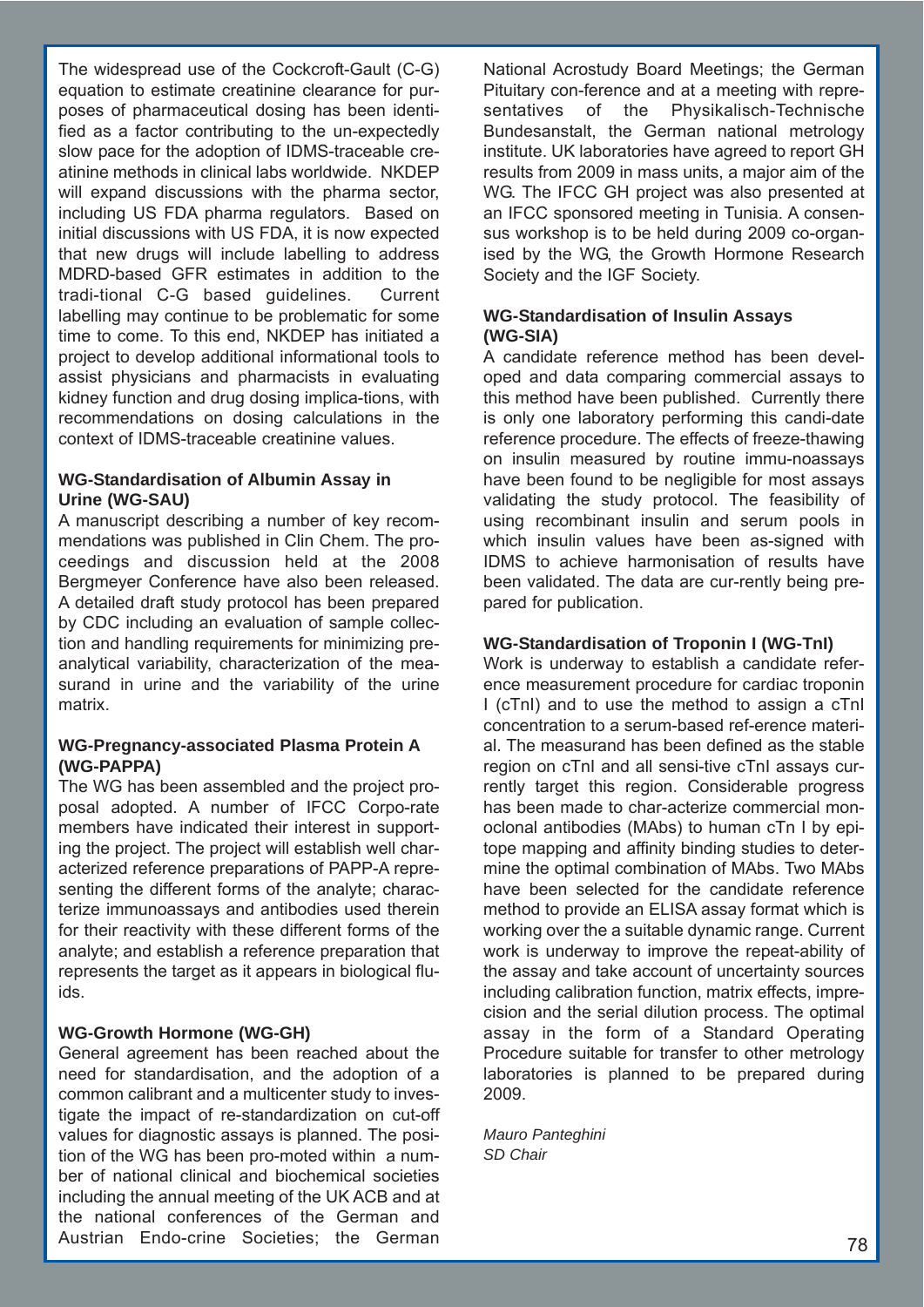# **EDUCATION AND MANAGEMENT DIVISION (EMD) DIVISION (EMD)**

2008 has been a year where the work of the EMD has focused towards the aims of the IFCC project for developing quality competence in medical laboratories. Work on the project has been effected by a more collaborative approach; collaboration between IFCC Divisions and between the committees of EMD.

The year began with significant changes to EMD officers. Leslie Lai has been appointed as Vice-Chair of the Division and Rolf Hinzmann is now Secretary, providing valuable support to the Executive Committee. Maurizio Ferrari has also joined the Executive Committee and has broadened the experience of our membership, enhancing our discussions and activities. We have new Chairs of three of our Committees; Petr Kocna has been appointed as Chair of the Committee on Education and Curriculum Development (C-ECD) and Elizabeth Frank is the Chair of the Committee on Clinical Laboratory Management (C-CLM). Michael Neumaier is the new Chair of the Committee on Clinical Molecular Biology Curriculum (C-CMBC) and has made significant progress in planning to take the very successful molecular biology courses to countries where they are needed. All have taken on these new roles with enthusiasm and made progress in pushing forward the work of the Division. In addition, there have been considerable changes, too numerous to mention, to the membership of the EMD Committees. All new members are welcome and I hope they will enjoy the experience of contribut-ing to the work of the Division.

The EMD has embraced the IFCC Project for developing quality competence in medical laboratories by concentrating on two areas, firstly analytical quality and secondly quality sys-tems and accreditation. The C-CLM and the Committee on Analytical Quality (C-AQ) are working closely together to encompass both these aspects of laboratory quality. Our policy is to establish modules through pilot projects, which will be transferable to IFCC countries which request assistance in these areas. Our pilot projects for analytical quality are at a late stage of planning. For one, IFCC is providing financial support and working with the Austra-lian Association of Clinical Biochemistry for the second phase of a pilot to establish an EQA scheme in Vietnam and for the second, a workshop on analytical quality is planned for the spring of 2009, in Sri Lanka.

A very successful EMD workshop on developing a quality system in line with ISO 15189 was held at ICCC in Fortaleza in October. This was organised by the C-CLM and its members, together with Lucia Berte and David Burnett, international experts in the field, made presen-tations on different aspects of this important subject. The template is available for the or-ganisation of similar workshops on quality systems. The EMD welcomes approaches from IFCC national societies which feel that such a workshop would be beneficial to their mem-bers.

The content of the workshop is being used to develop a distance learning module on accreditation, which is being developed as part of the Siemens Distance Learning Project, a new collaborative initiative between IFCC and Siemens. The sponsorship of Siemens for this project is much appreciated by EMD, as it provides another valuable tool for our initiatives. The EMD has been working closely with the Communications and Publications Division and Siemens on the accreditation module and on a module on natriuretic proteins, which was launched in the autumn.

The work of the Division in respect of the project for developing quality competence in medi-cal laboratories and our overall aim of providing the means for expert speakers to travel to member countries and present lectures and workshops is made possible to a large extent by the Visiting Lecture Programme (VLP) generously supported by Abbott. In 2008, there have been an increased number of VLP visits, the most extensive being a visit by Mauro Pan-taghini to the Asian Pacific Region and a visit by Chris Lam to Croatia, Hungary and the Czech Republic.

As ever, the end of each year means we must say goodbye to EMD officers who have com-pleted their terms of office. The end of 2008 marks the end of Rita Horvath's second term as Chair of the Committee on Evidence Based Laboratory Medicine (C-EBLM). Rita has done an extraordinary job in co-ordinating the work of her committee and corresponding members and organising workshops in the practice of EBLM, most recently in South America. We must also say farewell to Michael Thomas, who has been our excellent liaison with IFCC Executive Board for the past three years. Michael has played a major part in the planning of the EMD work for the project for developing quality competence in medical laboratories. We wish both Rita and Malcolm well in the future.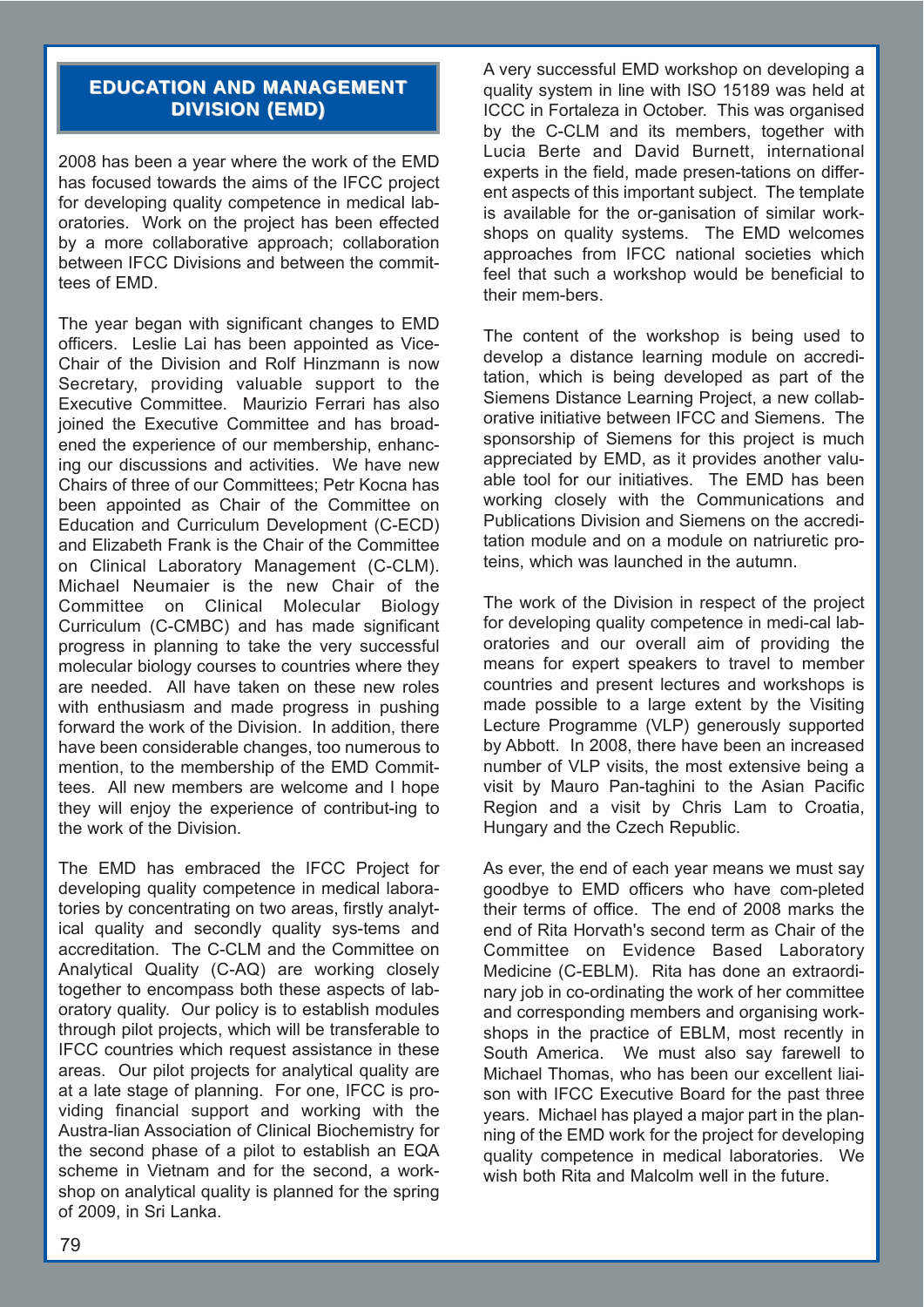December 2008 also marked the end of my first three-year term as Chair of the Division. I am honoured that I have been appointed for a second term by the Executive Board and will do my best to further the aims and objectives of the Division in the next three years.

*Janet Smith EMD Chair*

# **COMMUNICATIONS AND PUBLICATIONS DIVISION (CPD)**

### **ACTIVITIES AND REPORTS**

This was the second year of Ellis Jacobs' term as CPD chair. Three committee meetings were held in 2008, one by telephone conference call and two face-to-face meetings; January 2008 (teleconference), Antalya April 2008 (full committee meeting), and Fortaleza September 2008 (full committee meeting). A CPD workshop was included in the program of the ICCC 2008 (Fortaleza) and featured three presentations on peer review and ethics in publications. Meeting was held with editors of biomedical journals in Fortaleza and was subsequently de-cided to expand this meeting io also include publishers starting in 2009. Approval was given to Acta Biochquimica Clinica Latinoamericana (ABCL) to publish three more Spanish transla-tions of IFCC documents (these translations will be posted on the RIA corner of the IFCC website). IFCC auspices (endorsement) for a Clin Biochem Reviews supplemental issue on analytical quality - a technical checklist, second volume was granted. Progress continues in completing the CPD 3-year strategic plan that was approved last year by the EB (see Ap-pendix ).

# **COMMITTEES**

#### C- Public Relations

This is the first year of this committee, previously a working group, chaired by Khosrow Adeli, and it has been very active. In addition to its members and advisors, Regional Federation representative have been appointed to the committee. The IFCC promotional brochure has now been published in Chinese, English, French, German, Italian, Polish, Portuguese and Spanish. It is currently being translated into Arabic. An IFCC Speakers Bureau has been put created with input from EMD and SD and has been placed on the IFCC website. It can be used to identify speakers for the Visiting Lecturer Program as well as any other educa-tional program being developed. An IFCC informational/ promotional PowerPoint presenta-tion has been created and is being reviewed. It is anticipated to be ready for use before Eu-roMed 2009. Joint IFCC-"Labs are Vital" PR Initiative

This is a "Laboratory Survival Program", sponsored by Abbott Diagnostics but at arms-length. The main goal is the promotion of the laboratory profession. The IFCC become a partner in this venture last year. The goals for the IFCC Global "Labs are VitalTM" program include: Reinforcing the importance of IFCC to international members, Developing a Global Website presence, Global Media monitoring and rapid response, Global Lab week initiatives (to pro-mote Labs in many countries - brochures and leaflets). Starting at EuroMed 08, there has been a LAV booth at the major IFCC congresses and General Conference. The program was officially launched at the General Conference in Antalya and there was a joint presenta-tion at the Fortaleza ICCC. A website (www.labsarevitalglobal.com) has been created. Based on a survey of NRs at the General Conference there is significant interest in the program and to date programs have been launched in the Argentina, Brazil, Italy, Netherlands, Paraguay, US, and UK.

#### **WORKING GROUPS WG- eJIFCC**

The publication schedule was adhered to, consisting of 4 issues per year. Different members of the IFCC and editor-in chief acted as Guest Editors for the different issues. Application for Medline indexing was submitted in June 2007 and we are still waiting for a response (now expected in early 2009). Currently there are 7 members of eJIFCC Working Group (eJIFCC Editorial Board). New aims and scope for the journal have been adopted.

"The Journal of the International Federation of Clinical Chemistry and Laboratory Medicine (eJIFCC) is an online journal, published four times a year, on the web site of the IFCC.

"The peer-reviewed original articles, letters and reviews, are focused on the needs of clinical laboratorians worldwide. In addition to the peerreviewed content, there are also occasional editorials with pointers to quality resources on the Web. Also the journal publishes some IFCC news, debates and educational material to assist the development of the field of clinical chemistry and laboratory medicine worldwide."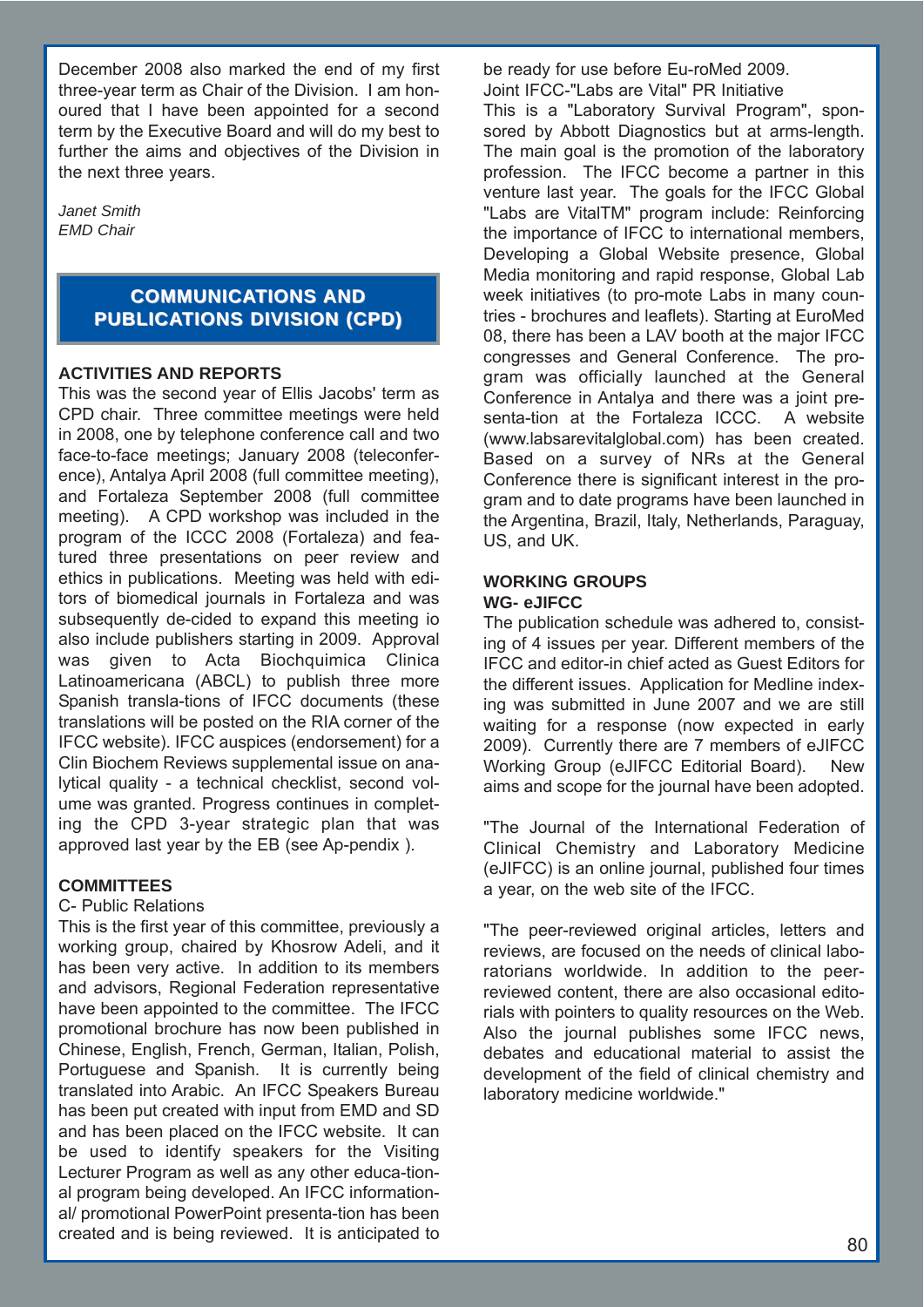#### **WG- IFCC News**

WG membership consists of representation from Australia, Belgium, Canada, India, Malay-sia, South Africa, Spain, Syria, Tunisia, and UK. The schedule of 6 issues per year has been maintained with good content.

**Editorials.** The President writes the editorial for the first and mid-year issues; and three edi-torials are written by the Divisional Chairs; leaving one editorial to be written by someone else. These editorials are valuable tools in publicizing the activities of the Federation. How-ever the shortage of opinion, position papers and letters to the editor remain somewhat prob-lematic.

The relationship between IFCC and LabMedica International for the print publication of the IFCC News continues to be smooth and without issues.

#### **WG - Internet and Distant Learning**

No chair for this WG despite several calls for nominations. The CPD EC has been acting as committee of the whole to handle decision making regarding the website and distance learn-ing. Due to the problems with the existing website, and the need to have professional IT in-volvement to support IFCC IT infrastructure and website development and maintenance, an outside firm was contracted with to build a new website and to help with office IT support. The new website is being designed as a more user friendly, intuitive website focusing on the services/programs of the IFCC, rather than the organization of the IFCC. The new website was scheduled to be launched by the time of the Fortaleza meeting, but due to unforeseen circumstances was delayed to the end of 2008 (eventually was launched in Jan 2009). Never the less, the current website has been maintained and the home page has been up-dated (links to new Lab Tests On-Line sites, scrolling Latest News box, scrolling eNewsletter box, eJournal, etc.). Additionally access to some of the databases, e.g., C-ECD, that were lost with the launch of the current website has been restored.

An agreement was reached with **Siemens Diagnostics for them to sponsor a Siemens/IFCC** Distance Learning Program. This will consist of different programs encompassing a wide range of format (simple lecture with/without PowerPoint to full on-line course with examination) in English, Spanish and French. All programs will be developed in collaboration with EMD. Either IFCC or Siemens will provide the scientific content for any distance learning programs. In the latter case, the content would be reviewed and

approved by IFCC experts. Accreditation and certification of course completion will be available. Initially the programs will reside on the Siemens website but will be transferred to the new IFCC website. The first product on B-Natriuretic Peptide (oral lecture with PowerPoint slides) was released in Sep-tember in English and is being translated into Spanish and French. Work has started on developing a multipart program on developing a quality system in line with ISO 15189 based on the EMD workshop in Fortaleza. Presenters were videotaped as part of this project.

#### **WG - Spanish (Ibero-american) Nomenclature and Translations**

In December 2007 Professor Montserrat Blanes Gonzáles was appointed as the new editor of the IFCC ejournal Diagnóstico in vitro and co-editor, with Professor Xavier Fuentes Arderiu, of the Rincón Iberoamericano (RIA) section of the IFCC website. Prof Blanes was appointed chair of this WG in April and Prof Fuentes Arderiu stepped down as co-editor in Sept. Prof Blanes has been revitalizing this WG and is actively working on updating the RIA section of the website.

#### **Reports on Publications**

Documents from Committees & Working Groups - Report of the Editor of Documents

The database continues to be updated as publications are forthcoming. See appendix 4 for the list of 2008 publications.

#### **Monographs**

EMD monograph entitled "Essentials of Clinical Laboratory Management in Developing Countries' was published this year.

#### **Books**

Handbook on Flow Cytometry was translated from German into English and, via a special grant from Coulter Foundation, will be provided free of charge to young scientists in develop-ing countries. Revision of the "Silver Book": Compendium of Terminology and Nomenclature of Properties in Clinical Laboratory Sciences (IUPAC and IFCC Recommendations 1995) has commenced.

#### Conference Proceedings

The conference proceedings of the Bergmeyer conference were published.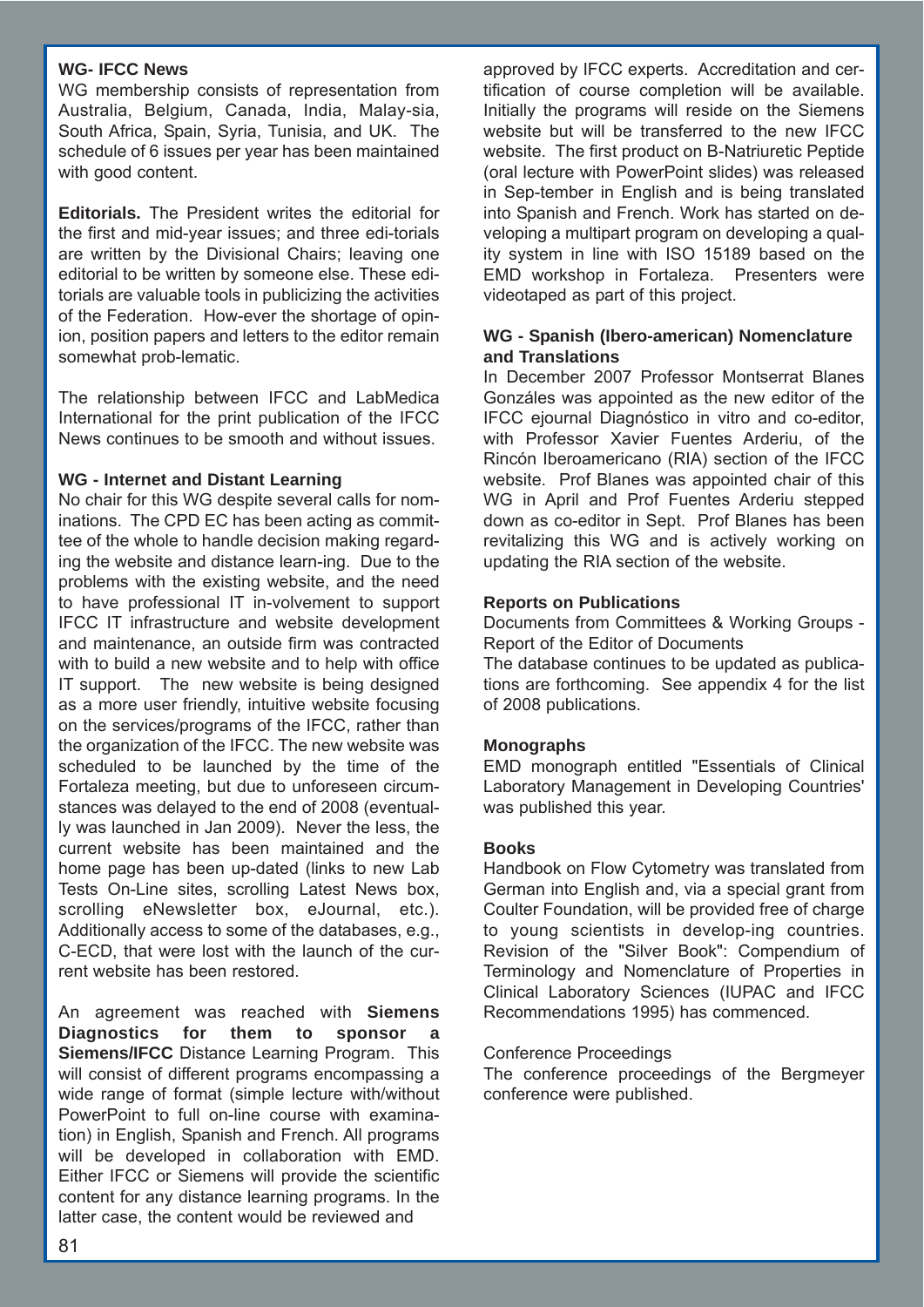#### **Journal**

Clinical Chemistry & Laboratory Medicine (CCLM) The contract with Walter deGruyter regarding the relationship with IFCC and CCLM being the official journal of the IFCC has been renewed for another three years. All IFCC documents are available free on the CCLM Web Site. Free access to full online version is available for all NR & PR of members societies, CR, EB, DC, and IFCC Regional presidents. There are also reduced-rate subscriptions available for the paper CCLM through National Societies.

#### **Corporate Member Activities**

The corporate member, Franz Baumann (Roche Diagnostics), has been active in the devel-opment of the Bergmeyer Conference and has been working closely with the eNews editor.

#### **Membership**

Current membership of the CPD is:

Ellis Jacobs (Chair), Khosrow Adeli (Vice-Chair/PR Coordinator), Mario Plebani (Secre-tary/Editor of Documents), Edgar Delvin (Editor IFCC News), Grazyna Sypniewska (Editor eJIFCC), Franz Baumann (Corporate Representative), Joseph Lopez (EB Liaison).

Mario Plebani resigned as Editor of Documents in October. It was decided and approved by the EB to combine the Editor of Documents and the Web Site/Distance Learning Coordinator positions into a new position entitled Publication/Distance Learning Coordinator. A call for nominations for this position was sent out in December 2008.

*Ellis Jacobs CPD Chair*

#### **Appendix 1:**

APPROVED CPD THREE YEAR (2007-9) STRATEGIC PLAN With Completion Dates

(A) IMPROVE INTERNAL COMMUNICATION WITHIN **IFCC** 

- 1) Identify issues and seek opportunities for improvement - OCT 2007 ON GOING
- 2) Develop measurable benchmarks for annual assessment of achievements - DEC 2007 ON GOING
- 3) Publish summary of EB/Divisions minutes on IFCC website - ON GOING
- 4) Reinforce liaisons among the divisions and between divisions and the EB - ACCOMPLISHED
- 5) Explore opportunities to improve access to internal documents, e.g. minutes, working

papers, etc. in a controlled manner - APR 2008 ON GOING

# (B) WEBSITE IMPROVEMENTS

- 1) Develop policy for dealing with various requests for "hosting" websites, and im-porting and maintaining databases - FEB 2009
- 2) Enhance the website's attractiveness and popularity - ON GOING

(C) ENHANCE DISTANCE LEARNING OPPOR-TUNITIES FOR MEMBER SOCIETIES AND THEIR MEMBERSHIP

- 1) Explore various technologies for distance learning APR 2008 ON GOING
- 2) Work with the EMD C-ECD ON-GOING
- 3) Explore cooperation with other societies and organizations that are active in dis-tance education APR 2008 ON HOLD
- 4) Carry out a pilot project in a developing country SEP 2008 ON HOLD
- (D) ENHANCED PUBLIC RELATIONS/VISIBILITY 1) Recruit C-PR membership - ACCOM-PLISHED

2) WG-PR will coordinate PR activities of the various IFCC units ON-GOING

- 3) Develop a short promotional brochure for wide distribution - ACCOMPLISHED a. Work with NRs for production in their respective language ON-GOING
- 4) Complete updating and publishing of Milestones brochure - ACCOMPLISHED
- 5) Create and publish a list of potential IFCC speakers and topics (with input from EMD and SD) ACCOMPLISHED
- 6) Identify key PR tools, such as practice guidelines, and make appropriate recommendations to divisions and/or EB FEB 2009
- 7) Increase IFCC visibility at national and regional meetings, e.g. coordinate distribu-tion of promotional materials through national representatives, prepare short standard presentation for use at membership society membership meetings FEB 2009
- 8) Assess the viability of developing a "wiki" for the production of IFCC documents JUL 2008 ON-HOLD
- 9) Explore potential for indexing of the eJournal - JUL 2007 ON-GOING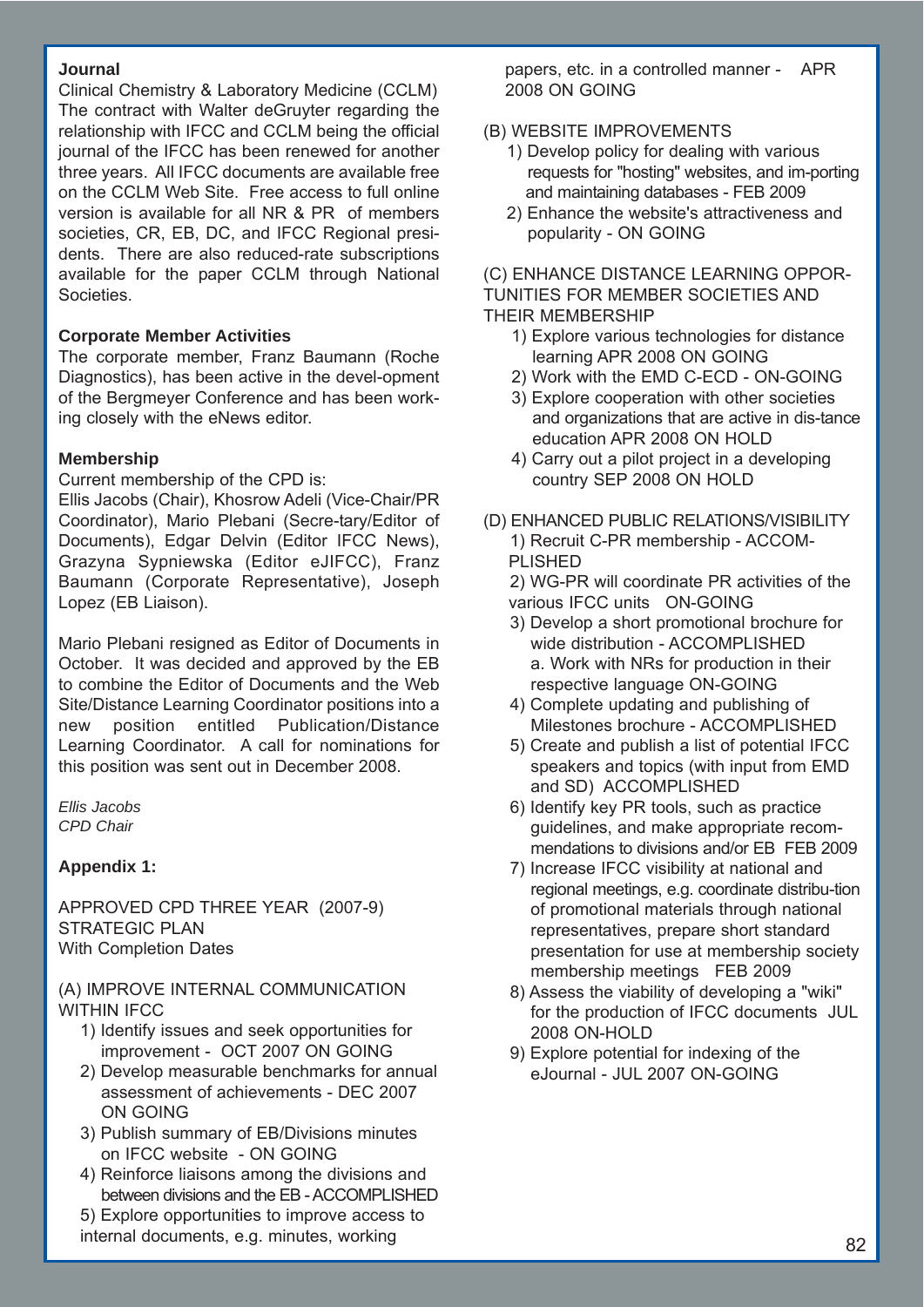### **IFCC PUBLICATIONS 2008**

The publications appeared in 2008 as a result of IFCC projects are included in the web version of the 2008 IFCC Annual Report which can be found on the IFCC website at www.ifcc.org

IFCC Annual Report 2008 has been compiled and edited by Päivi Laitinen, Secretary of IFCC from the reports of the respective IFCC Officers and National Societies.

# **eJIFCC 2008**

# **Vol 19,1**

- 1. EDITORIAL The Seventh EFCC (former FESCC) Continuous Postgraduate Course in Clinical Chemistry: New Trends in Diagnosis, Monitoring and Management using Molecular Diagnosis Methods
- 2. Prenatal diagnosis of chromosomal disorders molecular aspects
- 3. Post-natal molecular diagnosis of inherited diseases
- 4. Risk assessment
- 5. Global approach to biomedicine functional genomics and proteomics
- 6. Pharmacogenomics and personalized medicine
- 7. Dose adjustments based on pharmacogenetics of CYP450 enzymes
- 8. Pharmacogenetics of drug receptors
- 9. Application of pharmacogenetics in does individ ualization in diabetes psychiatry cancer and cardiology
- 10. Point-of-care molecular diagnosis: A near future
- 11. Circulating nucleic acids as a diagnostic tool
- 12. European quality assessment networks in molecular diagnostics
- 13. Ethics and legal issue of genetic testing
- 14. Glossary Vol 19 No 1

# **Vol 19,2**

- 1. EDITORIAL eJIFCC special issue on laboratory reference intervals
- 2. Reference intervals: Practical aspects
- 3. Are my laboratory results normal: Considerations to be made concerning reference inter-vals and decision limits
- 4. Pediatric reference intervals: Critical gap analysis and establishment of a national initiative
- 5. Bone health in childhood usefulness of biochemical biomarkers
- 6. Accurate reference intervals are required for accurate diagnosis and monitoring of patients

# **Vol 19,3**

- 1. EDITORIAL Proteomics a new approach in biomedical studies
- 2. Applications of two-dimensional electrophore sis technology to the study of atherosclerosis

3. Multi-marker approach with the use of biochip cardiac array technology for early diagnosis in patients with acute coronary syndromes

# **Vol 19,4**

- 1. EDITORIAL eJIFCC Vol 19 no 4
- 2. Adiponectin and metabolic syndrome in women at menopause
- 3. Polymorphic Variations in 5-HT2A 5-HTT and DISC 1 in first episode schizophrenia pa-tients
- 4. Bone turnover markers and osteoprotegerin in uncomplicated pregnancy
- 5. Measures of diagnostic accuracy basic definitions

# **IFCC News 2008**

In addition to the articles listed below, each Newsletter contained announcements of forthcoming meetings and a list of recent IFCC documents and publications.

### **January - February 2008**

Editorial by Jocelyn Hicks, President, IFCC News from National Associations and Federations About the United Kingdom The Association for Clinical Biochemistry Report from the 6th romanian symposium on magnesium with international participation Reflection on the 5th RoEQALM Symposium Adaptation to EC standards is advisable Report on the first National Congress of Clinical Laboratory A great meeting Report on the39th National Congress of the Italian Society for Clinical Biochemistry and Clinical Mo Nomination on the Communication and Publication Division (CPD) Committee Letter to the Editor

#### **March - April 2008**

Editorial by Ellis Jacobs, Chair IFCC CPD News from National Associations and Federations March-April 2008 The VI Uruguayan Congress of Clinical

**Biochemistry** 

New editor diagnóstico in vitro and co-editor of the rincón iberoamericano

# **May - June 2008**

Editorial by Jocelyn Hicks, President, IFCC Antalya 2008 - EMD Report Antalya 2008 - APFCB Report Antalya 2008 - Comment on the IXth General **Conference** IFCC Task Force on Global Campaign of Diabetes Mellitus News from National Associations and Federations 1st Int Symp on Quality and Accreditation in

Laboratory Medicine Prof KTaranath Shetty - In Memoriam 83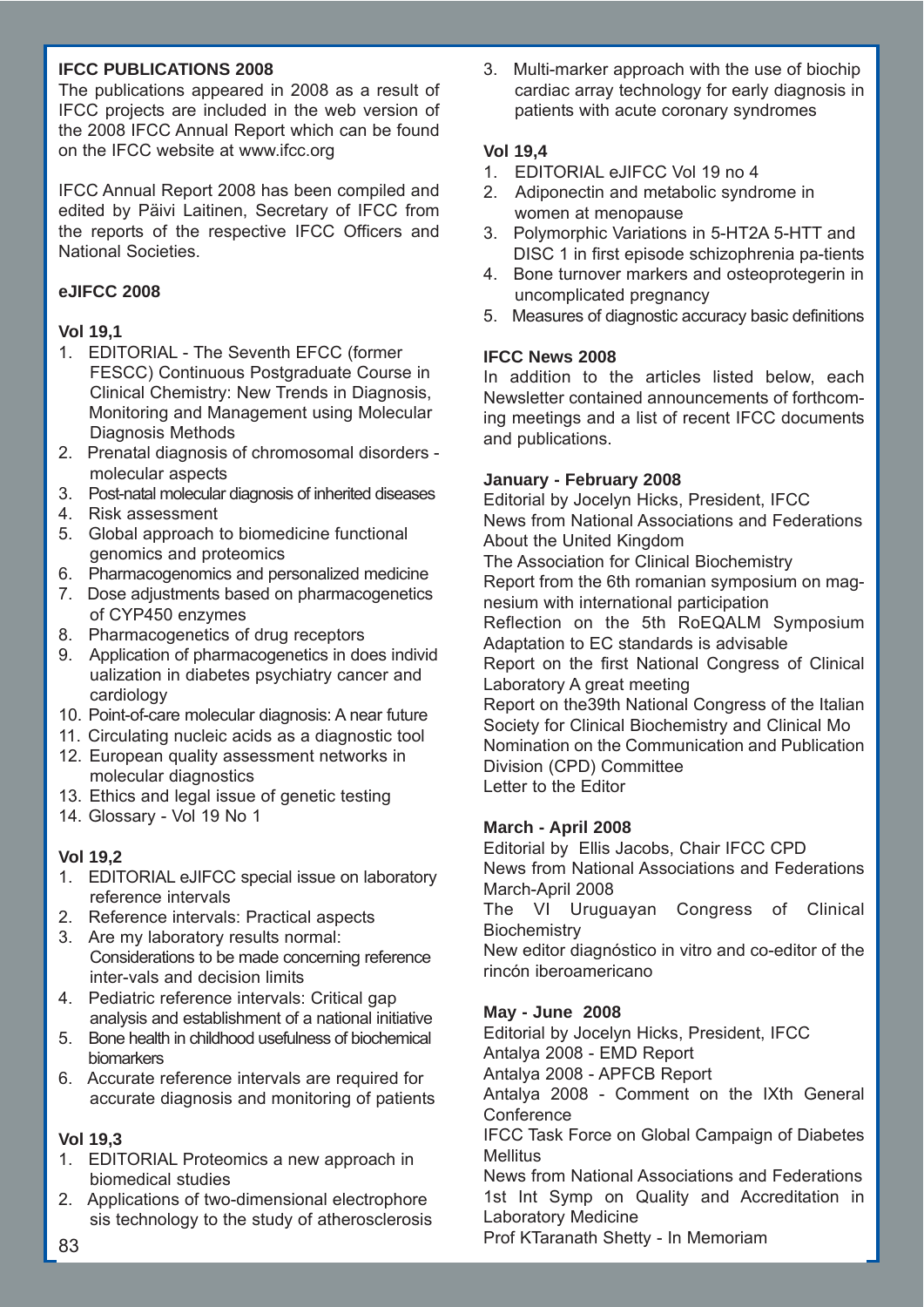### **July - August 2008**

News from National Associations and Federations July-August 2008

Brussels 2008 between -francophonie- and scientific excellence

The 6th Paraguayan Congress of Chemistry

#### **September - October 2008**

Editorial - Scientific Division Review of Activities and Future Directions by Ian S.Young, Vice-Chair, IFCC SD

The Joint Committee for Traceability in Laboratory Medicine (JCTLM)

News from National Associations and Federations News from the Belgian Society for Clinical **Chemistry** 

THE 16th CONGRESS OF MEDICAL BIO-CHEMISTS OF SERBIA AND THE 4TH EFCC SYMPOSIUM FOR BALKAN REGION

Letter to the Editor - Presidential election 2008

#### **November - December 2008**

Editorial and Final Report - Dr Jocelyn MB Hicks President IFCC

Editorial Dr Graham Beastall President Elect

News from National Associations and Federations Report of the meeting -The research in the field of in vitro diagnostics in Catalonia-

Successful 3rd International Conference on Quality for Latin America

Reports on the IFCC-Roche Travel Scholarship Awards for the 20th IFCC Worldlab Meeting Fortaleza

Reports on the IFCC-Roche Travel Scholarship Awards 2007

# **IFCC DOCUMENTS PUBLISHED IN 2008 PUBLISHED IN 2008**

#### **PUBLICATIONS**

#### **SD Executive Committee**

**1)** Panteghini M. "Enzymatic assays for creatinine: time for action." Clin Chem Lab Med 2008;46:567-72.

**2)** Panteghini M. "Enzymatic assays for creatinine: time for action." Scand J Clin Lab Invest 2008;68(suppl 241):84-8.

**3)** John WG, Nordin G, Panteghini M. "What's in a name? Standardisation of HbA1c: a re-sponse". Clin Chem Lab Med 2008;46(9):1326-1327.

#### **C-NPU: Nomenclature, Properties and Units, in collaboration with IUPAC**

**1)** Dybkaer R. "Description of chemical systems by their properties".

#### Pure Appl Chem 2008;80(8):1719-1723.

#### **C-PP: Plasma Proteins**

**1)** Blirup-Jensen S, Johnson AM, Larsen M; IFCC Committee on Plasma Proteins

"Protein standardization V: value transfer. A practical protocol for the

assignment of serum protein values from a Reference Material to a Target

Material". Clin Chem Lab Med. 2008;46(10):1470-9.

# **C-SMCD: Standardisation of Markers of**

**Cardiac Damage, in collaboration with AACC 1)** Luckenbill K, Ler R, Murakami MM, Christenson R, Jaffe AS, Mair J, Ordonez J, Pagani F, Tate J, Wu A, Apple FS. "Crossreactivity studies of BNP, NT-proBNP, and proBNP in commercial BNP and NT-proBNP assays: preliminary observations from the IFCC committee for Standardization of Markers of Cardiac Damage".

Clin Chem 2008;54: 619-21.

**2)** Apple FS, Wu AHB, Jaffe AS, Panteghini M, Christenson RH. National Academy of Clini-cal Biochemistry and IFCC Committee for Standardization of Markers of Cardiac Damage "Laboratory Medicine practice guidelines: analytical issues for biomarkers of heart failure".

Circulation 2007; 116:e95-98. (Collaboration with NACB on updated Cardiac Biomarker guidelines)

3) Apple FS, Wu AHB, Jaffe AS, Panteghini M, Christenson RH. National Academy of Clini-cal Biochemistry and IFCC Committee for Standardization of Markers of Cardiac Damage "Laboratory Medicine practice guidelines: analytical issues for biomarkers of heart failure". Clin Biochem 2008;41:222-6. (Collaboration with NACB on updated Cardiac Biomarker guidelines)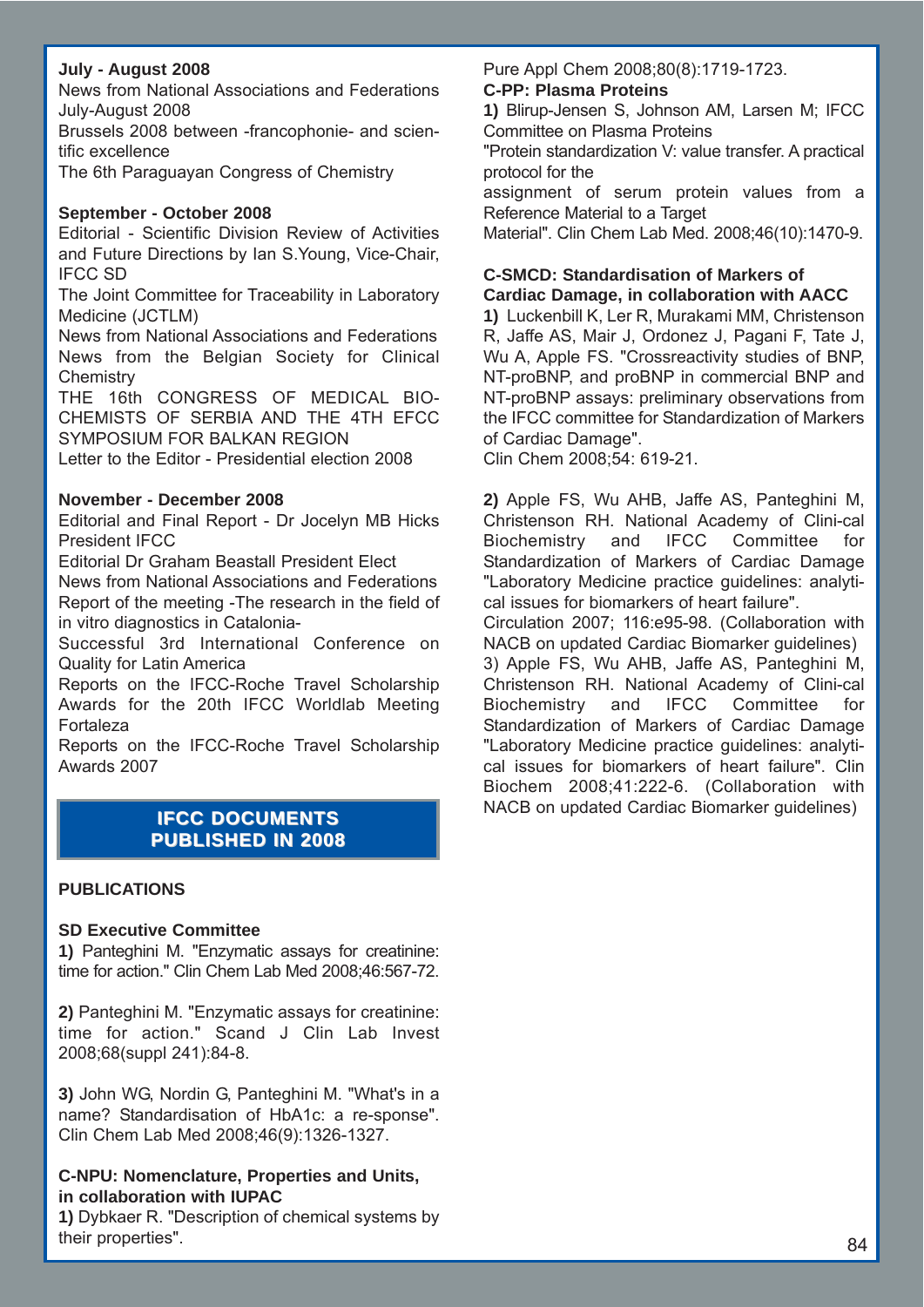### **C-POCT: Point of Care Testing**

**1)** Ben Rayana MC, Burnett RW, Covington AK, D'Orazio P, Fogh-Andersen N, Jacobs E., Kullpmann WR, Kuwa K, Larsson L, Lewenstam A. Maas AHJ, Mager G, Naskalski JW, Okorodudu AO, Ritter C, St John A. "IFCC Guideline for sampling, measuring and reporting ionized magnesium in plasma". Clin Chem Lab Med 2008;46(1):21- 6.2007/500

### **C-RIDL: Reference Intervals and Decision Limits**

**1)** Ceriotti F, Boyd JC, Klein G, Henny J, Queraltó J, Kairisto V, Panteghini M; IFCC Commit-tee on Reference Intervals and Decision Limits (C-RIDL). "Reference intervals for serum creatinine concentrations: assessment of available data for global application". Clin Chem. 2008;54:559-66.

**2)** Ceriotti F, Henny J. "Are my laboratory results normal?" Considerations to be Made Con-cerning Reference Intervals and Decision Limits", eJIFCC Vol 19 no 2: http://www.ifcc.org/ejifcc/vol19no2/190201200803. htm

**3)** Ceriotti F, Hinzmann R, Panteghini M. "Reference intervals: the way forward." Ann Clin Biochem 2009;46:8-17.

### **WG-SHCG: Standardisation of Human Chronic Gonadotropin**

**1)** Berger P, Sturgeon C. Human chorionic gonadotropin (hCG) isoforms and their epitopes: diagnostic utility in pregnancy and cancer Expert Opin Mol Diagn 2008; 2: 1347-64.]

#### **WG-HbA1c: Standardisation of Hemoglobin A1c**

**1)** Weykamp C, John WG, Mosca A, Hoshino T, Little R, Jeppsson J-O, Goodall I, Miedema K, Myers G, Reinauer H, Sacks DB, Slingerland R, Siebelder C. The IFCC Reference Measurement System for HbA1c: A 6-Year Progress Report. Clin Chem 2008; 54: 240-248

**2)** Geistanger A, Arends S, Berding C, Hoshino T, Jeppsson JO, Little R, Siebelder C, Weykamp C; IFCC Working Group on Standardization of Hemoglobin A1c Statistical methods for monitoring the relationship between the IFCC reference measurement procedure for he-moglobin A1c and the designated comparison methods in the United States, Japan, and Sweden.

Clin Chem. 2008; 54(8): 1379-85.

# **WG- HbA2: Standardisation of Hemoglobin A2**

**1)** Mosca A, Paleari R, Galanello R, Sollaino C, Perseu L, Demartis FR, Passarello C, Giam-bona A, Maggio A, for the IFCC Working Group on Standardization of HbA2. New analytical tools and epidemiological data for the identification of HbA2 borderline subjects in the screen-ing for beta-thalassemia.

Bioelectrochemistry 2008;73:137-140.

#### **WG-SCC: Standardisation of Cystatin C**

**1)** Blirup-Jensen S, Grubb A, Lindström V, Schmidt C, Althaus H: Standardization of cystatin C: Development of primary and secondary reference preparations. (2008)

Scand J Clin Lab Invest 68. Suppl. 241: 67-70.

### **WG-SAU: Standardisation of Albumin Assay in Urine**

**1)** Miller WG. Urine albumin: recommendations for standardization. Scand J Clin Lab Invest 2008;68(suppl241):71-2.

**2)** Miller WG, Bruns DE, Hortin GL, Sandberg S, Aakre KM, McQueen MJ, Itoh Y, Lieske JC, Seccombe DW, Jones G, Bunk DM, Curhan GC, Narva AS. Current Is-sues in Measurement and Reporting of Urinary Albumin Excretion. Clin Chem 2009;55:24-38.

# **WG-TnI: Standardisazion of TnI**

Panteghini M, Bunk DB, Christenson RH, Katrukha A, Porter RA, Schimmel H, Wang L, Tate JR for the IFCC Working Group on Standardization of Troponin I. Standardization of troponin I measurements: an update. Clin Chem Lab Med 2008;46:1501-6

#### **WG-GH: Growth Hormone**

1) Bidlingmaier M. "Problems with GH assays and strategies toward standardization" Euro-pean Journal of Endocrinology (2008) 159 S41-S44